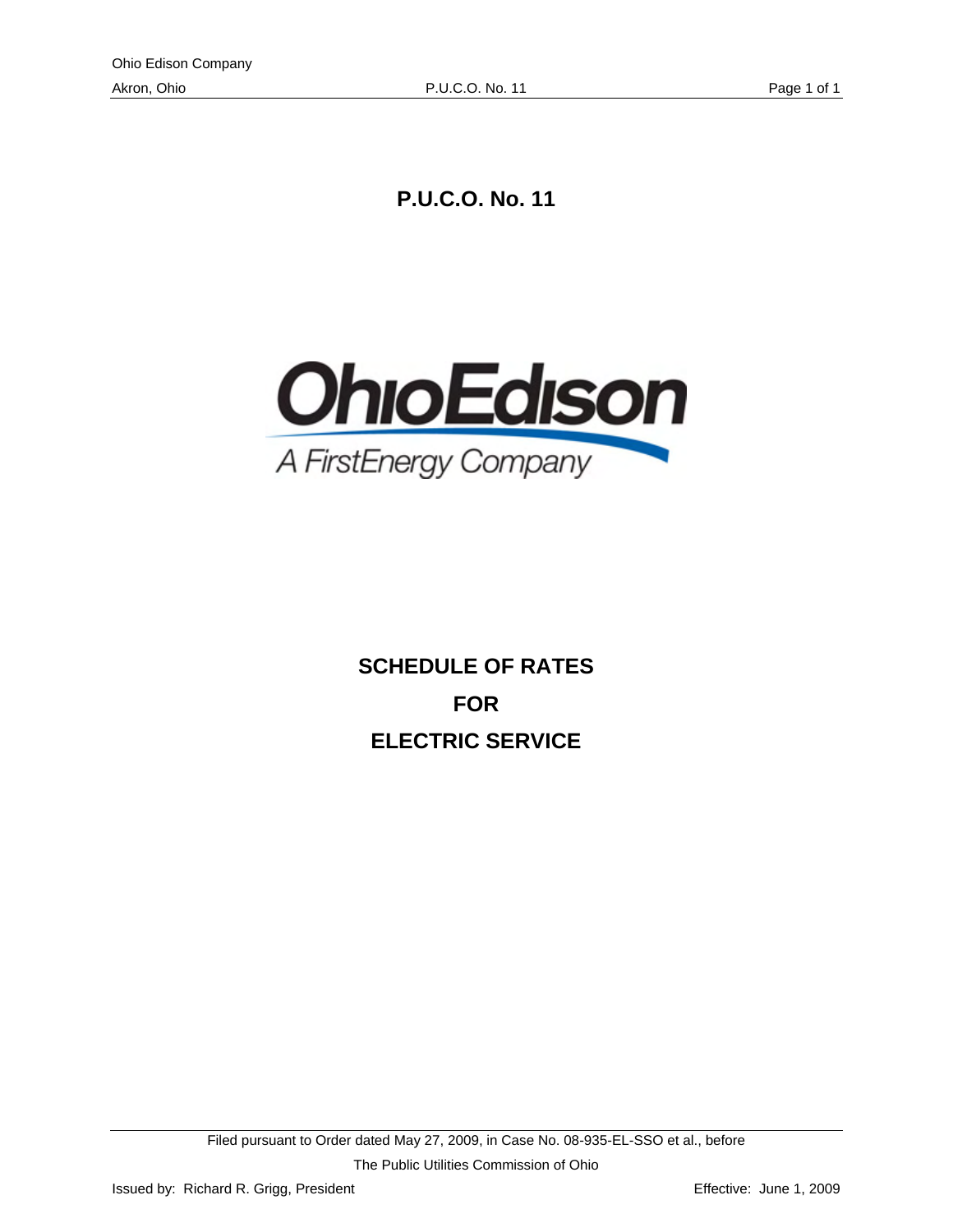#### **TABLE OF CONTENTS**

The following rates, rules and regulations for electric service are applicable throughout the Company's service territory except as noted.

|                                                      | <b>Sheet</b> | <b>Effective</b><br><b>Date</b> |
|------------------------------------------------------|--------------|---------------------------------|
| <b>TABLE OF CONTENTS</b>                             | 1            | $12 - 10 - 17$                  |
| <b>DEFINITION OF TERRITORY</b>                       | 3            | 01-23-09                        |
| <b>ELECTRIC SERVICE REGULATIONS</b>                  | 4            | 06-01-16                        |
| <b>ELECTRIC SERVICE SCHEDULES</b>                    |              |                                 |
| Residential Service (Rate "RS")                      | 10           | 01-23-09                        |
| General Service - Secondary (Rate "GS")              | 20           | $01 - 23 - 09$                  |
| General Service - Primary (Rate "GP")                | 21           | 01-23-09                        |
| General Service - Subtransmission (Rate "GSU")       | 22           | 01-23-09                        |
| General Service - Transmission (Rate "GT")           | 23           | 01-23-09                        |
| <b>Street Lighting Provisions</b>                    | 30           | 01-23-09                        |
| Street Lighting (Rate "STL")                         | 31           | 06-01-09                        |
| Traffic Lighting (Rate "TRF")                        | 32           | 01-23-09                        |
| Private Outdoor Lighting (Rate "POL")                | 33           | 06-01-09                        |
| Experimental Company Owned LED Lighting Program      | 34           | 06-01-16                        |
| <b>MISCELLANEOUS CHARGES</b>                         | 75           | 07-05-12                        |
| <b>OTHER SERVICE</b>                                 |              |                                 |
| <b>Cogeneration and Small Power Production</b>       | 50           | 08-03-17                        |
| Pole Attachment                                      | 51           | 12-10-17                        |
| Residential Renewable Energy Credit Purchase Program | 60           | 10-01-09                        |
| <b>Interconnection Tariff</b>                        | 82           | 05-06-16                        |

Filed pursuant to Orders dated February 25, 2015 and September 7, 2016 in Case Nos. 13-579-AU-ORD and 15-975-EL-ATA, and Case No. 17-2006-EL-ATA, respectively, before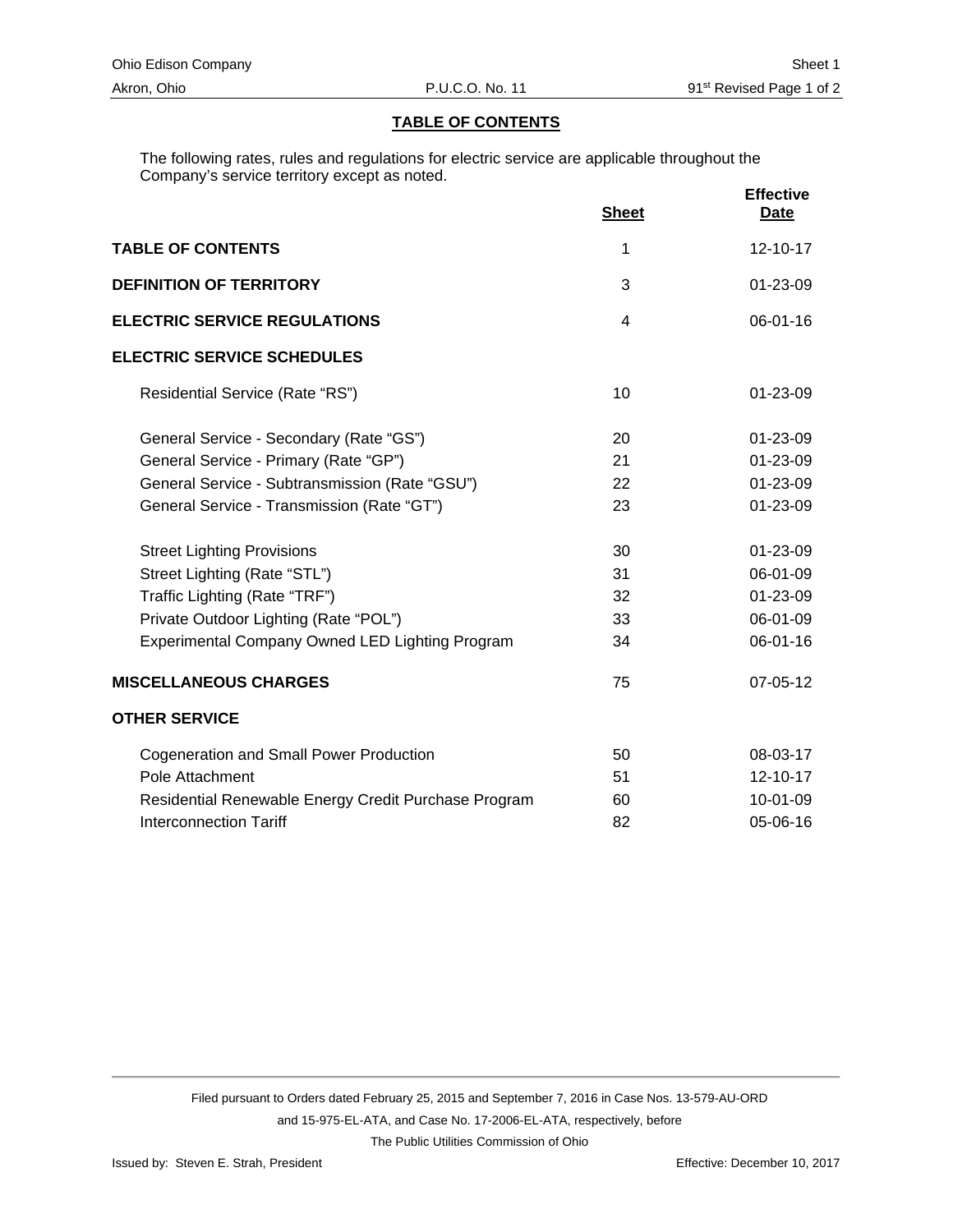#### **TABLE OF CONTENTS**

|                                                        |              | <b>Effective</b> |
|--------------------------------------------------------|--------------|------------------|
| <b>RIDERS</b>                                          | <b>Sheet</b> | Date             |
| <b>Partial Service</b>                                 | 24           | $01 - 01 - 09$   |
| Summary                                                | 80           | $01 - 01 - 17$   |
| <b>Residential Distribution Credit</b>                 | 81           | $05 - 21 - 10$   |
| <b>Transmission and Ancillary Services</b>             | 83           | 11-29-10         |
| <b>Alternative Energy Resource</b>                     | 84           | $10 - 01 - 17$   |
| <b>School Distribution Credit</b>                      | 85           | 06-01-09         |
| <b>Business Distribution Credit</b>                    | 86           | 01-23-09         |
| <b>Hospital Net Energy Metering</b>                    | 87           | 10-27-09         |
| <b>Universal Service</b>                               | 90           | $01 - 01 - 17$   |
| State kWh Tax                                          | 92           | 01-23-09         |
| Net Energy Metering                                    | 94           | 10-27-09         |
| Delta Revenue Recovery                                 | 96           | $10-01-17$       |
| Demand Side Management                                 | 97           | $01 - 01 - 16$   |
| Reasonable Arrangement                                 | 98           | 06-01-09         |
| <b>Distribution Uncollectible</b>                      | 99           | $10-01-17$       |
| Economic Load Response Program                         | 101          | 06-01-16         |
| <b>Generation Cost Reconciliation</b>                  | 103          | $10-01-17$       |
| Fuel                                                   | 105          | 12-08-09         |
| Advanced Metering Infrastructure / Modern Grid         | 106          | $10 - 01 - 17$   |
| Line Extension Cost Recovery                           | 107          | $01 - 01 - 15$   |
| <b>Delivery Service Improvement</b>                    | 108          | $01 - 01 - 12$   |
| <b>PIPP Uncollectible</b>                              | 109          | $10-01-17$       |
| <b>Non-Distribution Uncollectible</b>                  | 110          | $10-01-17$       |
| <b>Experimental Real Time Pricing</b>                  | 111          | 06-01-17         |
| <b>Experimental Critical Peak Pricing</b>              | 113          | 06-01-17         |
| <b>Generation Service</b>                              | 114          | 06-01-17         |
| Demand Side Management and Energy Efficiency           | 115          | 07-01-17         |
| <b>Economic Development</b>                            | 116          | $10 - 01 - 17$   |
| <b>Deferred Generation Cost Recovery</b>               | 117          | 06-01-09         |
| <b>Deferred Fuel Cost Recovery</b>                     | 118          | 06-21-13         |
| Non-Market-Based Services                              | 119          | 03-01-17         |
| <b>Residential Deferred Distribution Cost Recovery</b> | 120          | 12-26-11         |
| Non-Residential Deferred Distribution Cost Recovery    | 121          | 12-14-11         |
| <b>Residential Electric Heating Recovery</b>           | 122          | 07-01-17         |
| <b>Residential Generation Credit</b>                   | 123          | $10 - 31 - 17$   |
| <b>Delivery Capital Recovery</b>                       | 124          | 12-01-17         |
| Phase-In Recovery                                      | 125          | 07-01-17         |
| <b>Government Directives Recovery</b>                  | 126          | 06-01-16         |
| Automated Meter Opt Out                                | 128          | $01 - 01 - 15$   |
| <b>Ohio Renewable Resources</b>                        | 129          | 06-01-16         |
| Commercial High Load Factor Experimental TOU           | 130          | 06-01-17         |
| <b>Distribution Modernization</b>                      | 132          | $01 - 01 - 17$   |

Filed pursuant to Order dated March 31, 2016 in Case No. 14-1297-EL-SSO, and in Case No. 17-1920-EL-RDR

before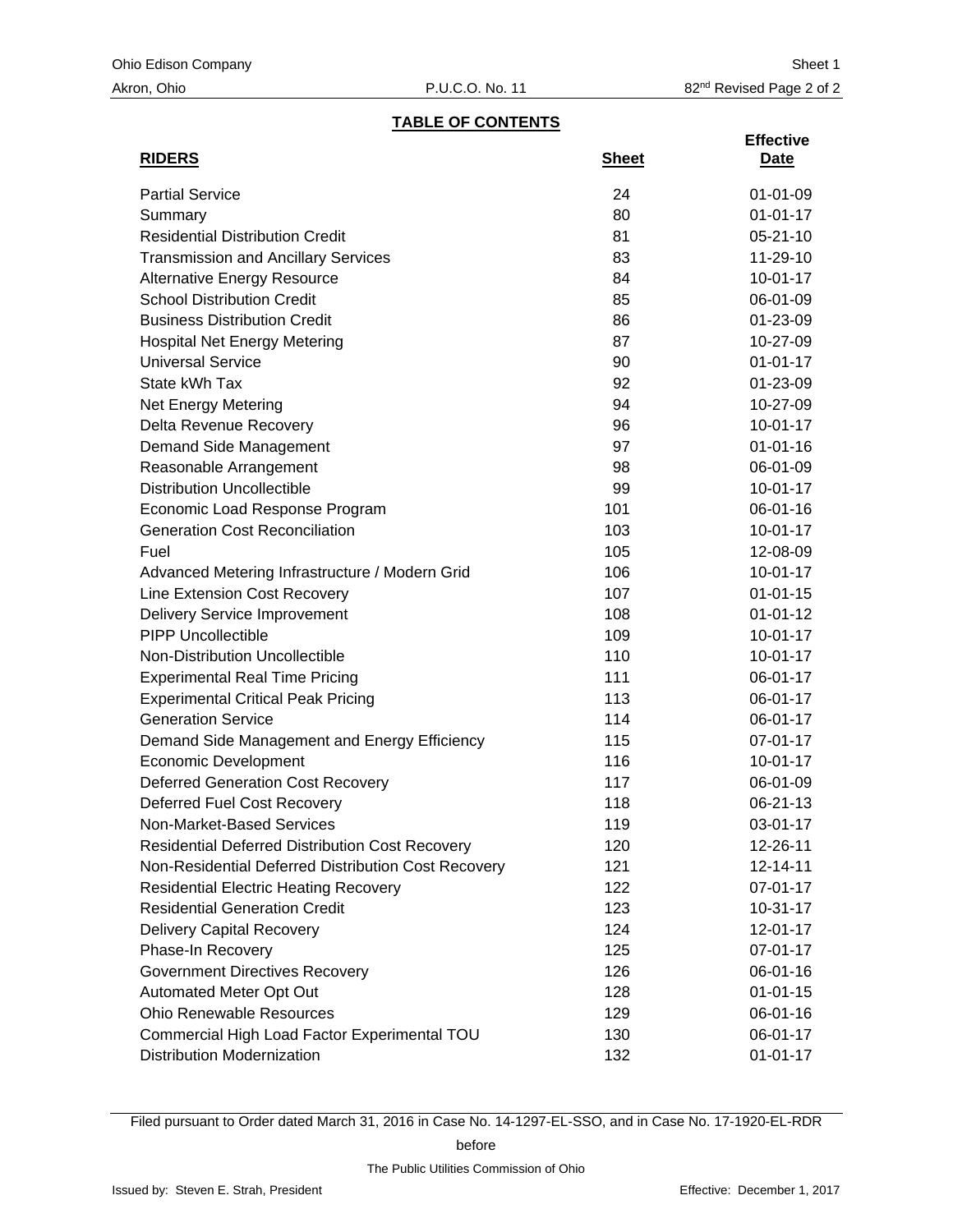# **DEFINITION OF TERRITORY**

#### <span id="page-3-0"></span>**COMPANY'S TERRITORY:**

The term "Company's Territory" shall be deemed to mean and include the territory served by the Company's distribution system in Ashland, Ashtabula, Carroll, Champaign, Clark, Columbiana, Crawford, Cuyahoga, Delaware, Erie, Fayette, Franklin, Geauga, Greene, Holmes, Huron, Knox, Lorain, Madison, Mahoning, Marion, Medina, Miami, Morrow, Ottawa, Portage, Richland, Sandusky, Seneca, Stark, Summit, Trumbull, Tuscarawas, Union, Wayne and Wyandot Counties.

Further information concerning specific cities and townships can be found at the PUCO website: http://www.puc.state.oh.us/pucogis/newcntymaps/elcnty.html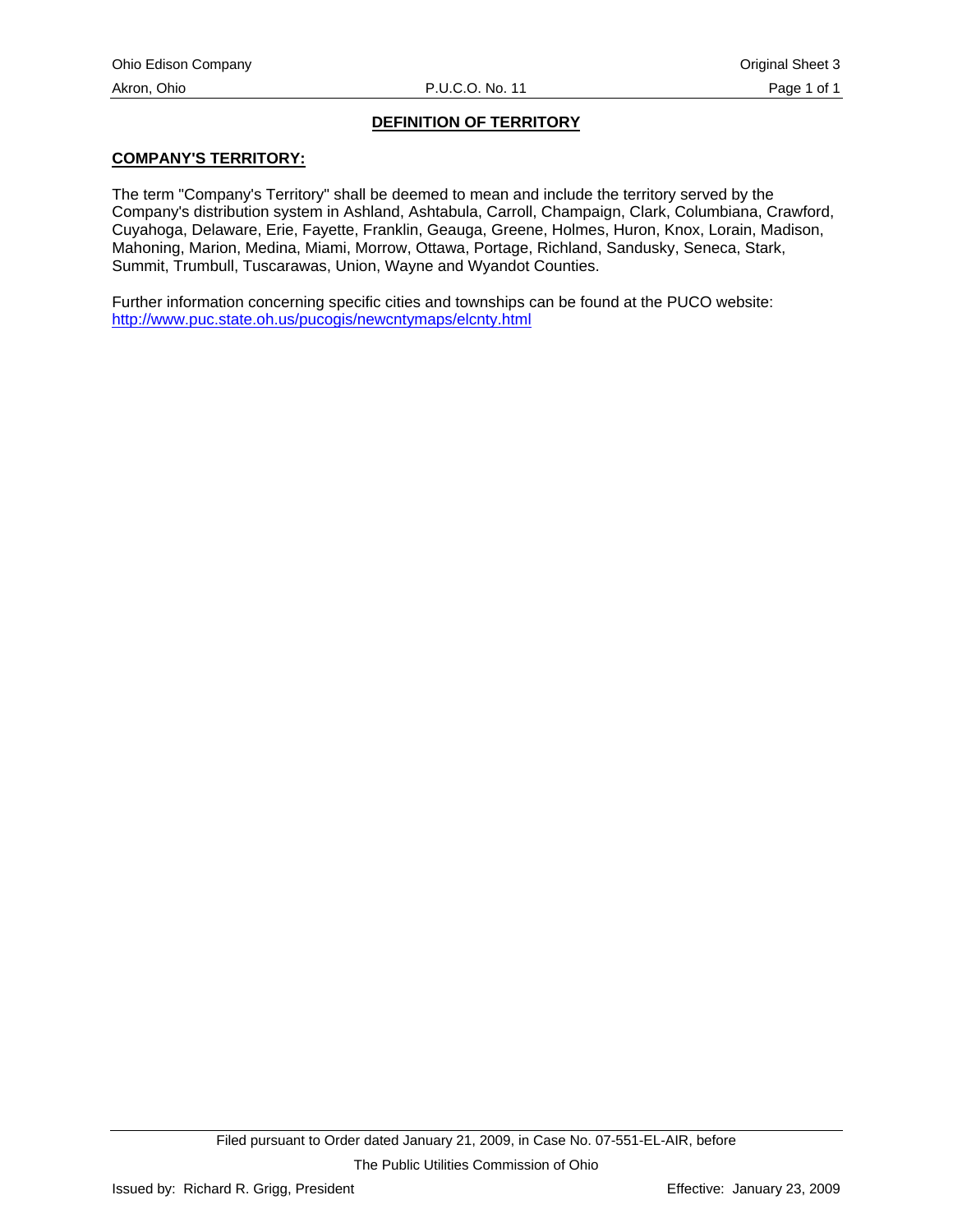#### **TABLE OF CONTENTS**

#### **ITEM PAGE**

<span id="page-4-0"></span>

| L.          |                                                              |  |
|-------------|--------------------------------------------------------------|--|
| Ш.          |                                                              |  |
| III.        |                                                              |  |
| IV.         |                                                              |  |
| $V_{\cdot}$ |                                                              |  |
| VI.         |                                                              |  |
| VII.        |                                                              |  |
| VIII.       |                                                              |  |
| IX.         |                                                              |  |
| <b>X.</b>   |                                                              |  |
| XI.         | COLLECTION OF PAST DUE BILLS AND DISCONNECTION OF SERVICE 13 |  |
| XII.        |                                                              |  |
| XIII.       |                                                              |  |
| XIV.        |                                                              |  |
| XV.         |                                                              |  |
| XVI.        |                                                              |  |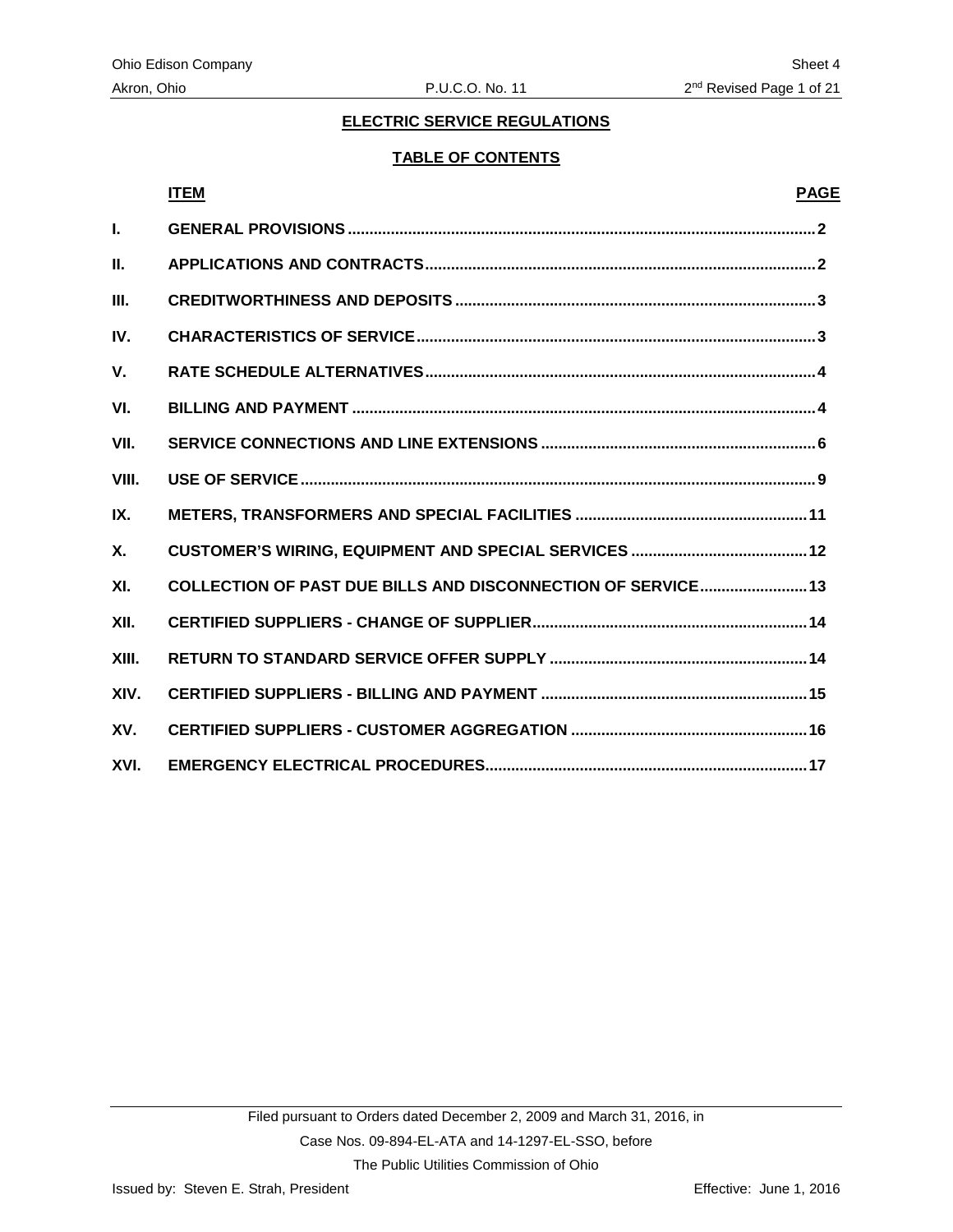#### **I. GENERAL PROVISIONS**

- <span id="page-5-0"></span>**A. Filing:** The Schedule of Rates and the Electric Service Regulations for the supply of electric service throughout the territory served by the Company are filed with The Public Utilities Commission of Ohio ("PUCO" or "Commission").
- **B. Revisions:** The Company's Schedule of Rates and the Electric Service Regulations as herein contained may be terminated, amended, supplemented or otherwise changed from time to time in accordance with law and the rules promulgated thereunder by The Public Utilities Commission of Ohio.
- **C. Applicability:** These Electric Service Regulations, together with the provisions of the applicable rate schedule, are a part of every service contract entered into by the Company.

#### **II. APPLICATIONS AND CONTRACTS**

- **A. Service Application:** For each class of service requested by an individual or an entity, before such service is supplied by the Company, the individual or entity must apply for service following the process required by the Company or enter into another form of contract between the Company and the individual or entity. Service will not be supplied by the Company until the Company accepts the application or supplies service according to the provisions of the application. This requirement generally applies to, but is not limited to, new installations, installations where service is to be re-established, a change in the class of service to be provided to the customer, or to a change in the identity of the customer to be served.
- **B. Acceptance Of Application:** When the application for service is accepted by the Company or service is supplied according to the provisions of the application, the application constitutes a service contract between the Company and the customer for the supply of electric service subject to these Electric Service Regulations. Additional contracts may be required by tariff, which shall be incorporated in the service contract. Upon acceptance of the application or contract, the individual or entity is now a customer.
- **C. Service Contract:** The service contract shall constitute the entire agreement between the customer and the Company and no promise, agreement, or representation of any agent, representative or employee of the Company shall be binding upon it unless the same shall be incorporated in the service contract.
- **D. Refusal Of Application:** The Company may refuse to provide electric service, consistent with Ohio law, including without limitation, for those reasons specified in Chapters 4901:1-10 and 4901:1-18 of the Ohio Administrative Code. Specifically among these reasons, the Company may refuse to furnish electricity to a customer's premises on account of arrearages due it for electricity furnished to persons or entities formerly receiving services at the same premises as customers of the Company, provided the former customers are continuing to reside or do business at such premises.
- **E. Same Day Connection:** If the customer requests service for the same day on which the request has been made and the service is presently not connected, the Company will charge the customer pursuant to the Company's Tariff Sheet 75, Miscellaneous Charges, Same Day Connection Charge. This fee may be charged at the time of the request or charged with the customer's next monthly billing, at the Company's discretion, and only if the Company provides the service on the date requested. (The Same Day Connection Charge does not apply to requests for reconnection after nonpayment which are governed by Electric Service Regulations, Sheet 4, Section XI, Paragraph D.)

Case Nos. 09-894-EL-ATA and 14-1297-EL-SSO, before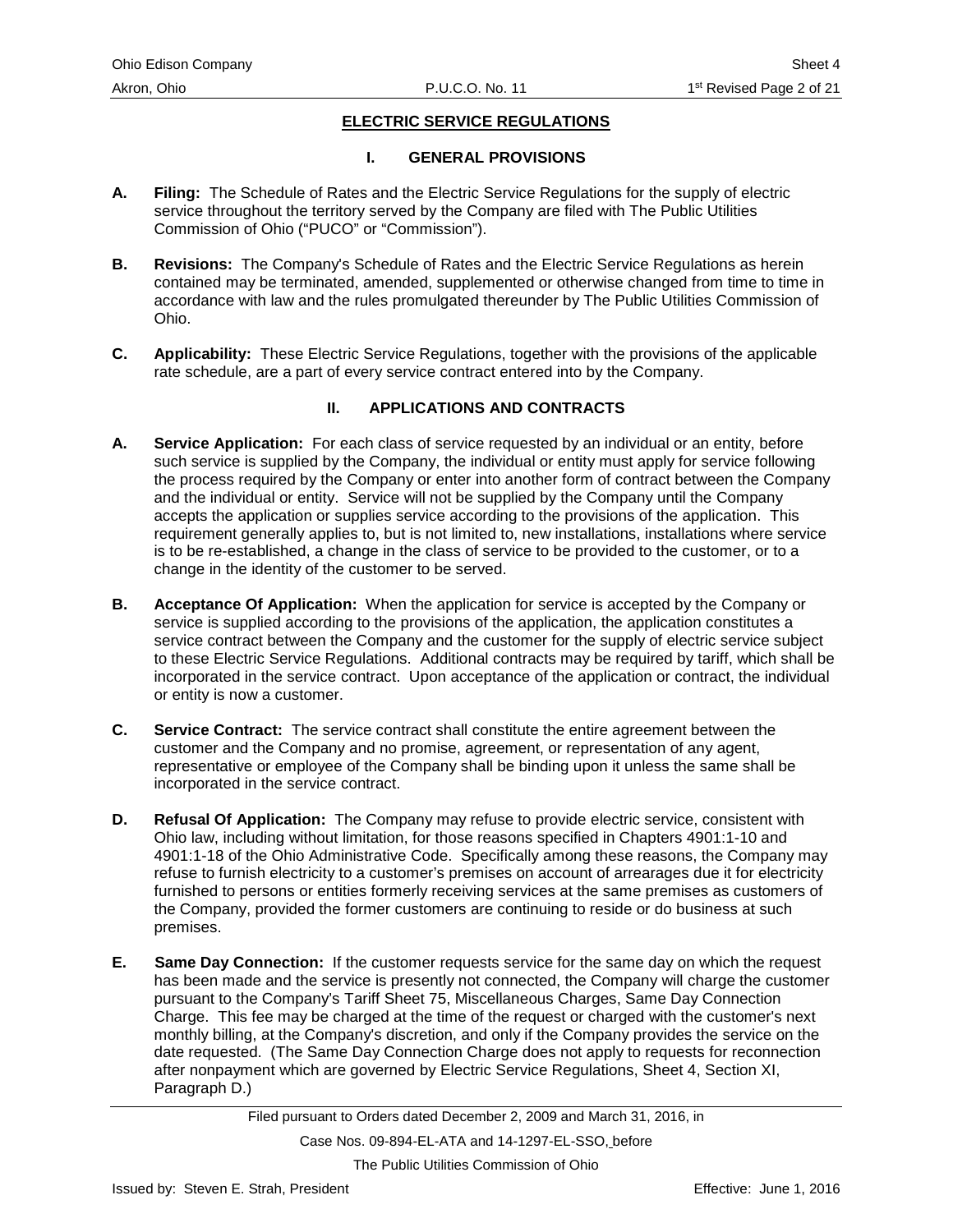- <span id="page-6-0"></span>**F. Seasonal Or Temporary Discontinuance Of Service:** When service has been disconnected at the customer's request because of seasonal occupancy of the premises or when the same customer has moved in and out of the same premise within a 12 month period without another party signing for service during that 12 month period, the Company will charge the customer pursuant to the Company's Tariff Sheet 75, Miscellaneous Charges, Reconnection Charge, to reconnect the service.
- **G. Large Capacity Arrangements:** Existing customers who seek to substantially (by at least 1,000 kVA) increase or decrease (including the effects of the addition of onsite generation) their existing capacity requirements and new customers who seek to purchase substantial capacity (at least 1,000 kVA) from the Company shall negotiate agreements with the Company containing equitable arrangements both as to the term of the contract and other terms and conditions requiring special consideration, in recognition that serving such increases in capacity may require changes in area facilities or rearrangement of facilities owned by the Company and/or the customer. These arrangements may be subject to the approval of The Public Utilities Commission of Ohio.

# **III. CREDITWORTHINESS AND DEPOSITS**

- **A. Establishment Of Creditworthiness:** Applicants are required to establish creditworthiness, which may include providing a cash deposit, as a condition to furnishing or continuing to furnish service.
- **B. Deposits:** For those applicants making a cash deposit to establish creditworthiness, interest will be paid on the deposit as prescribed by Chapter 4901:1-17 of the Ohio Administrative Code. Deposits plus accrued interest will be returned to the customer in accordance with the provisions of the Ohio Administrative Code.

# **IV. CHARACTERISTICS OF SERVICE**

- **A. Type:** Except as otherwise provided in the Company tariffs, electric service supplied by the Company will be 60-Hz alternating current delivered at the standard voltages available adjacent to the premises where the customer is located.
- **B. Continuity:** The Company will endeavor, but does not guarantee, to furnish a continuous supply of electric energy and to maintain voltage and frequency within reasonable limits. The Company shall not be liable for damages which the customer may sustain due to variations in service characteristics or phase reversals. If supply voltage is unsatisfactory for particular customer applications or for special apparatus requiring close regulation, then the customer shall install regulative apparatus at the customer's own expense.

The standard secondary voltages are 120/240 volt three wire single phase, 208Y/120 volt four wire three phase and 480Y/270 volt four wire three phase. The Company designs its system so that under normal operating conditions the sustained service voltage is within a range of plus or minus 5% of the normal voltage level for that service. Whenever voltages shall be known to exist outside of such ranges, the Company will take steps to promptly initiate corrective action to restore the sustained voltage level within said ranges.

For primary, subtransmission and transmission voltage services, the Company provides standard voltages that are available from existing facilities. The Company designs its system so that under normal operating conditions the sustained service voltage is within a range of plus or minus 10% of the normal voltage level for that service.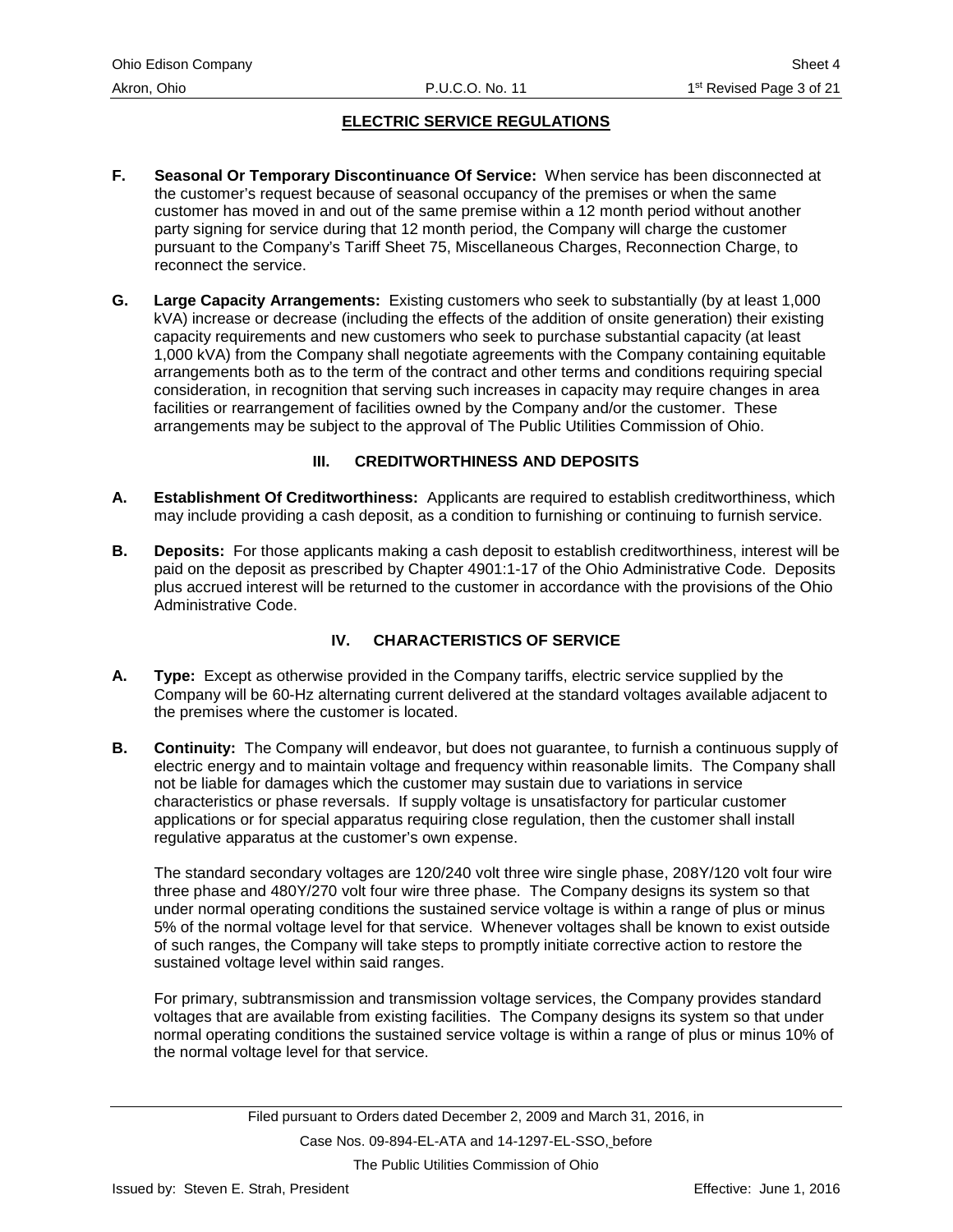- <span id="page-7-0"></span>**C. Delivery Voltage:** Subject to the provisions of paragraph IV.B above, and after the Company determines that facilities of adequate capacity are available and adjacent to the premises to be served, the types of service available with the nominal voltages are:
	- **1. Secondary Service** Less than or equal to 600 volts
	- **2. Subtransmission Service** 23,000 volts three wire and 34,500 volts three wire
	- **3. Transmission Service** Greater than or equal to 69,000 volts
	- **4. Primary Service** All other available voltages

Delivery voltage will be specified by the Company and will be based upon the availability of lines in the vicinity of the customer's premises and commensurate with the size of the customer's load. Customers with demands in excess of twenty-five hundred (2,500) kW will generally be served at Transmission Service

# **V. RATE SCHEDULE ALTERNATIVES**

- **A. Selecting Rate Schedule:** Where two or more alternative rate schedules are applicable to the same class of service, the Company, upon request, will assist a customer in selecting an appropriate rate schedule to be applied. The customer, however, shall select from the alternative rate schedules and such selection shall be the basis for the application or contract for service. No refund will be made representing the difference in charges under different rate schedules applicable to the same class of service except as required by law.
- **B. Changing Rate Schedule:** Subject to limitations in the service contract or applicable rate schedule, the customer may change to an alternative applicable rate schedule, except that a customer contracting for a specified capacity served at available primary or transmission voltage shall not be eligible to recontract for service at secondary voltage, unless a secondary voltage circuit of adequate capacity is available adjacent to the premises and the customer complies with all of the provisions of the applicable secondary rate schedule.

# **VI. BILLING AND PAYMENT**

- **A. Billing Periods:** Bills for electric service will be rendered monthly or at the Company's option at other regular intervals. Bills rendered monthly shall typically cover a period of approximately 30 days.
- **B. Due Dates:** For residential customers, bills are due and payable to the Company on or before fourteen (14) days from the date the bill is mailed to said customer. Governmental customers' bills are due and payable to the Company on or before thirty (30) days from the date the bill is mailed to said customer. All other customers' bills are due and payable to the Company on or before twentyone (21) days from the date the bill is mailed to said customer. When the due date for payment falls on Saturday, Sunday or a holiday the due date for payment is extended to the next business day. Remittances mailed by the customer for the amount(s) due shall be accepted by the Company as tendered within the period to avoid late payment charges if such payment is received by the Company no more than five (5) days after the due date of the bill.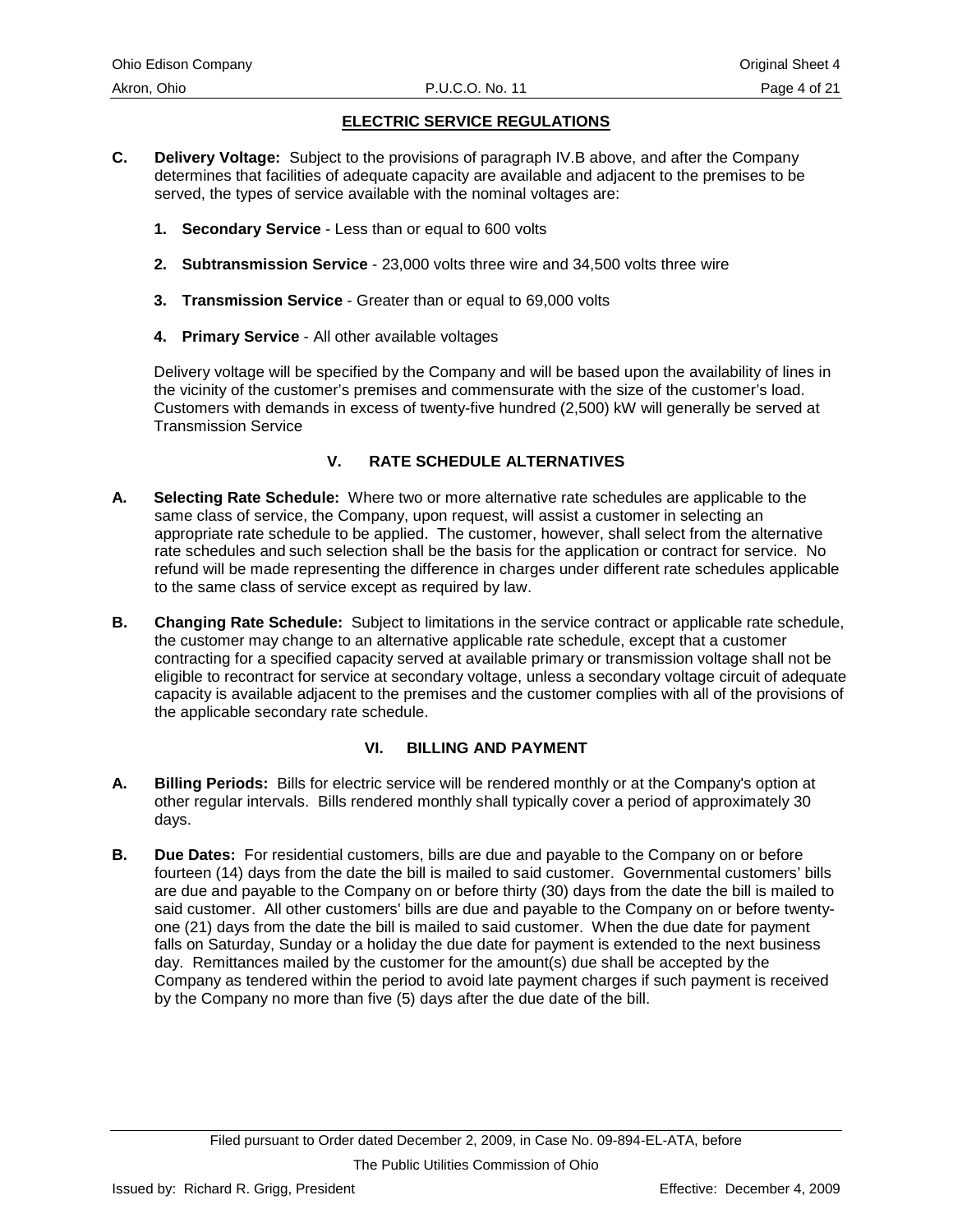- **C. Late Payment Charges:** If remittances are received by the Company offices more than five (5) days after the due date of the bill, an additional amount equal to 1.5% may be charged on any unpaid balance existing after the due date. This provision is not applicable to unpaid account balances of customers enrolled on income payment plans pursuant to 4901:1-18 of the Ohio Administrative Code.
- **D. Transfer Of Final Bill:** If the customer fails to pay in full any final bill for service rendered by the Company at one location, and if the customer is receiving Like Service at a second Company location, the Company may transfer such unpaid balance of the final bill to the service account for such second location. "Like Service" refers to an end use within the broad categories of residential, commercial or industrial service, without regard to whether the customer is receiving generation service from the Company. Such transferred amount shall maintain its original due date at such second location and be subject to collection and disconnection action in accordance with Ohio law, which includes without limitation Chapter 4901:1-18 of the Ohio Administrative Code.
- **E. Meter Readings Not To Be Combined:** Even if used by the same person, firm or corporation, electricity delivered and metered separately or at different locations will not be combined for bill calculation purposes, except that under the following conditions meter registrations of two or more installations on the same premises may be combined for billing purposes:
	- 1. Where the applicable schedule of rates specifically authorizes the combination of meter registrations, or
	- 2. Where the Company elects, for administrative reasons or engineering reasons affecting the supply of its service, to install or maintain at one or more locations on one premises two or more service connections with separate metering equipment for furnishing service at the same or different voltage levels or number of phases.
- **F. Equal Payment Plan:** The Company has available for residential customers a plan providing for equal monthly payments for electric service. The equal payment plan amount will be reviewed quarterly and will be adjusted if the customer's recent bills indicate a significant change from past history.
- **G. Estimated Bills:** The Company attempts to read meters on a regular basis but there are occasions when it is impractical or impossible to do so. In such instances the Company will render an estimated bill based upon past use of service. Where the customer has a load meter and the actual load reading when obtained is less than the estimated load used in billing, the account will be recalculated using the actual load reading.
- **H. Returned Payment:** When the Company reverses the customer's payment because the payment transaction has been dishonored, the Company shall charge the customer pursuant to the Company's Tariff Sheet 75, Miscellaneous Charges, Returned Payment Charge. This charge shall be rendered with the customer's next monthly billing.
- **I. Rate Pricing Changes:**
	- **1. Seasonal Price Changes:** For billing purposes, unless otherwise specified the winter rates shall be applicable beginning with service rendered September 1 through service rendered for May 31. The summer rates unless otherwise specified shall apply in all other billing periods.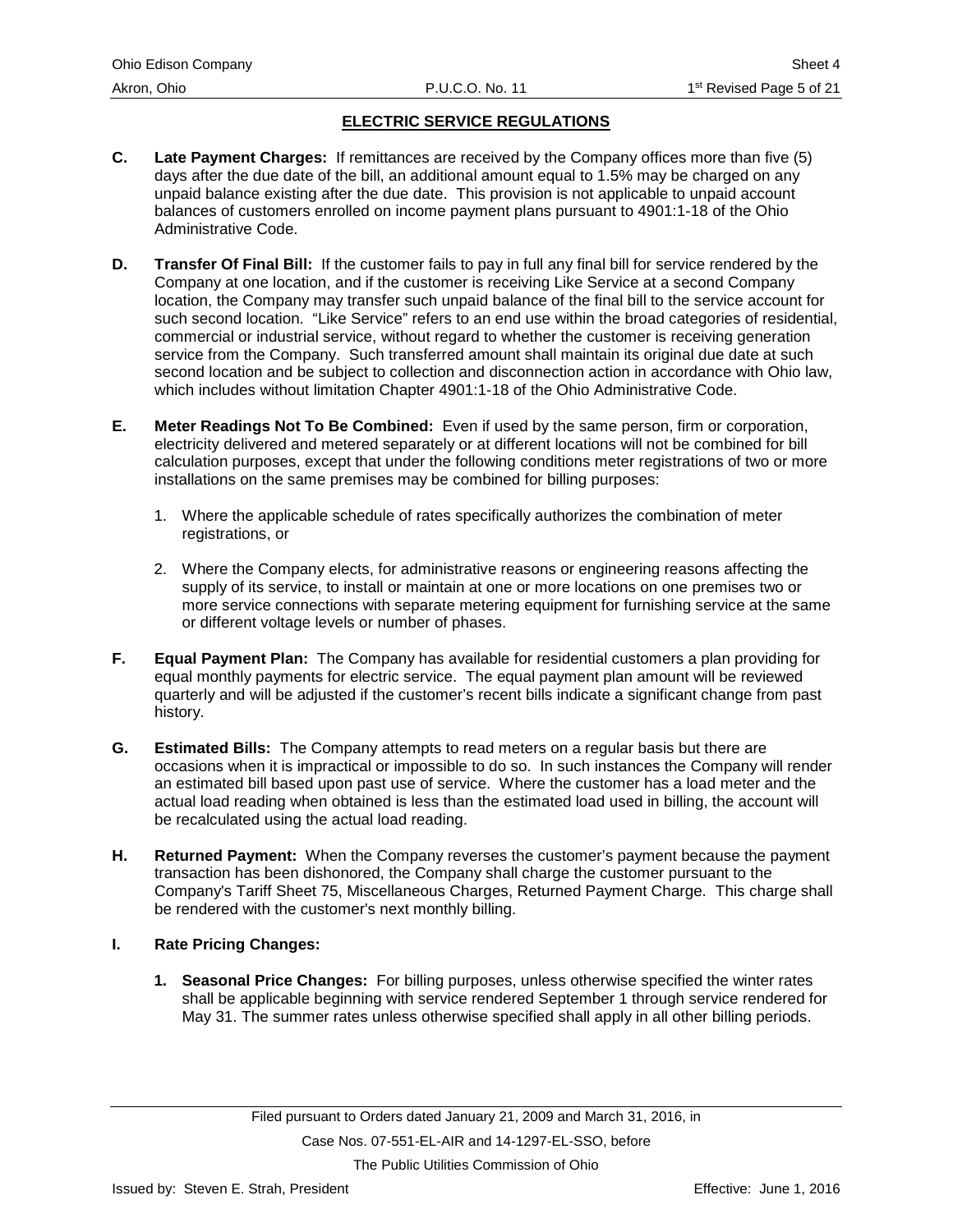<span id="page-9-0"></span>**2. Non-Seasonal Price Changes:** For billing purposes, non-seasonal price changes will begin with service rendered on the effective date of the price change.

#### **VII. SERVICE CONNECTIONS AND LINE EXTENSIONS**

#### **A. Secondary Voltage Service Connection**

- **1. Overhead Connection:** Where overhead distribution facilities are available, the Company will install a suitable overhead service drop to a point of attachment on the customer's premises as designated by the Company.
- **2. Underground General Service Network Connection:** Where underground distribution facilities are available in commercial areas where network service is available, the Company will install underground service connections from its mains to a point, as designated by the Company, located immediately inside the customer's building wall except where, because of the distance between the customer's building and the Company's mains, an equitable arrangement for prorating the cost of installing these facilities may be required. Where underground service cable and conduit are required within the building to reach a customer's service terminals, the customer will be required to pay the cost of these facilities. Such underground service connection facilities paid for by the customer shall be owned by the customer and maintained at the customer's expense and, when required, replaced by the customer.

Customers requiring underground service from overhead or underground distribution facilities shall at their own expense install and maintain the underground facilities in accordance with the Company's specifications from the meter location on the customer's premises to the Company's distribution wires to which connections are to be made by the Company. The customer shall own such underground facilities and maintain and replace such facilities when required.

- **3. Change In Service Connection Facilities:** Should any change in the Company's service connection facilities be necessary due to the erection of, remodeling of or change in any structure on the premises of the customer, or the condition of the customer's premises, or due to any ordinance, governmental action, or any other cause beyond the Company's control, the entire cost of the change in the service connection facilities shall be borne by the customer.
- **4. Temporary Service Drop Connection:** When requested by a customer, the Company may provide a Temporary Service Drop Connection. A Temporary Service Drop Connection shall mean the installation of single-phase service up to 200 amps from existing secondary conductors. The charge for a Temporary Service Drop Connection shall be that set forth in the Company's Tariff Sheet 75, Miscellaneous Charges, Temporary Service Drop Connection.
- **5. Temporary Facilities:** Temporary Facilities are any separate installations that the Company does not expect to be permanent or where a substantial risk exists that the Company's facilities will be used and useful for a period substantially shorter than their normal expected life, or in which the customer or consumer has no substantial permanent investment. When Temporary Facilities are required for any purpose, the applicant shall deposit with the Company the total estimated cost of construction, plus the total estimated cost of removal, minus the estimated salvage value of all equipment and materials. The amount of the deposit shall be adjusted by a refund or an additional payment when the cost of construction and removal, less the salvage value is determined. No interest will be paid on deposits covering the cost of constructing facilities for temporary electric service. (Temporary Facilities shall not include Temporary Service Drop Connections as defined in paragraph 4 above.)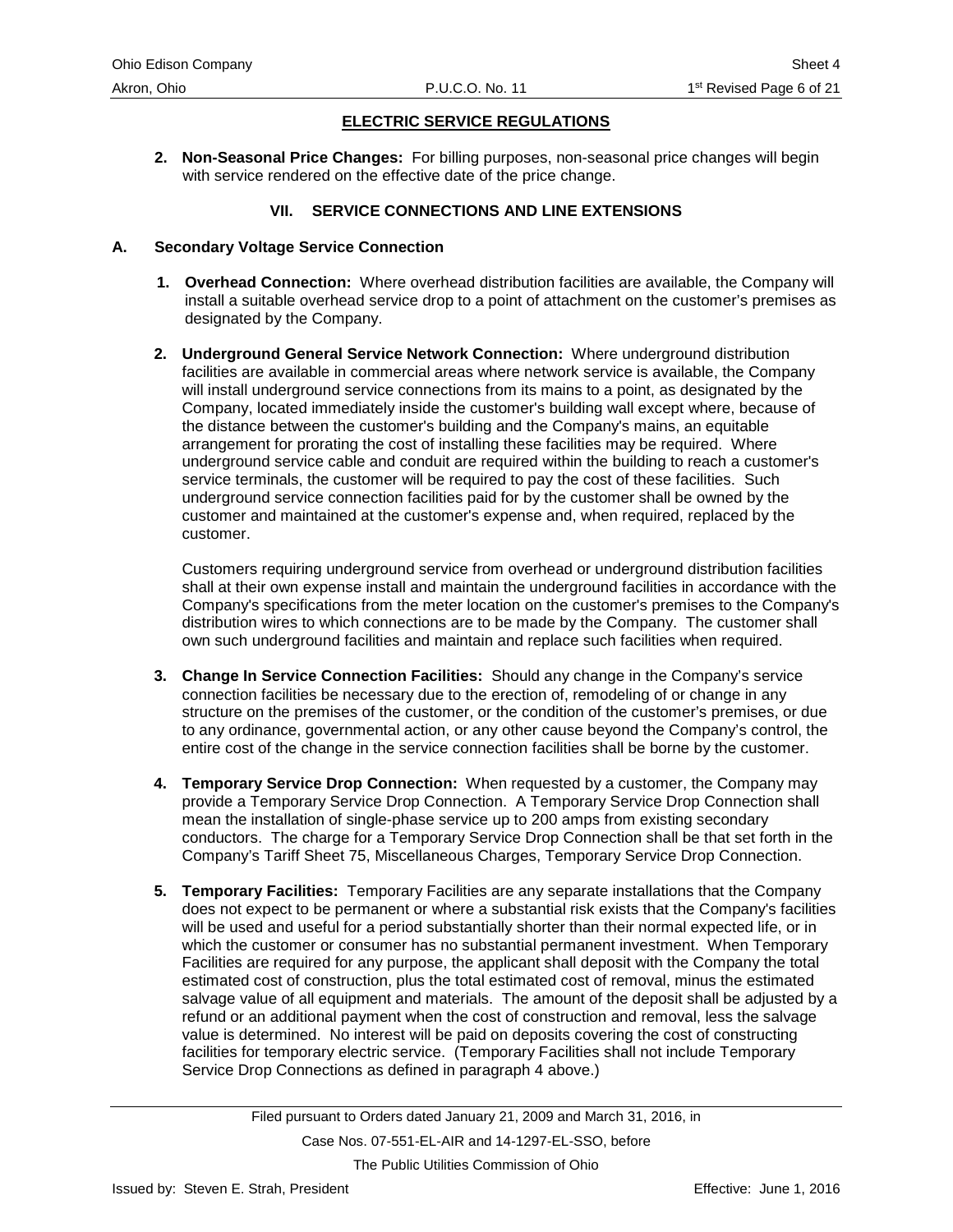#### **B. Line Extensions**

#### **1. Definitions:**

Contribution in aid of construction - any amount of money or property contributed to the Company to the extent that the purpose of the contribution is to provide for Line Extensions for new or expanded customer loads.

Cost estimate - the detailed projected expenditure, including material costs and overhead, equipment costs and overhead, labor costs and overhead, and all taxes associated with each major material and service component, required for a Line Extension.

General service installation - any Line Extension request by a commercial or industrial customer, builder, or developer, or any other Line Extension that is not a Residential installation. Customers in a development may be required to have their own General service installation in order to be connected to the Company's distribution system.

Line Extension - the provision of facilities (including, but not limited to, poles, fixtures, wires and appurtenances) necessary for delivering electrical energy from the point where a Line Extension connects with and receives energy from any existing transmission or distribution equipment (the nearest practical point to the customer(s) to be served by the Line Extension at which the appropriate voltage level is available) to one of a customer's points of delivery.

Multi-family installation - any Line Extension to a new residential dwelling that will have two or more dwelling units, where each unit has a separate account for electric service with the Company.

Non-standard multi-family installation - any Line Extension to a new residential dwelling that will have two or more dwelling units, where each unit has a separate account for electric service with the Company where the Company's cost to build the Line Extension is greater than \$2,500, excluding any Premium installation cost.

Non-standard single family installation - any Line Extension to a new home (or home site) with one account for electric service with the Company where the Company's cost to build the Line Extension is greater than \$5,000, excluding any Premium installation cost.

Premium installation - any Line Extension that is in excess of the standard construction and requirements necessary to provide electric service to the customer, including, but not limited to, customer-requested oversizing of facilities, underground construction, Residential Installations exceeding 200 amps and three phase Residential installations.

Premium installation cost - the sum of the Company's cost to provide Premium installation minus the sum of the Company's cost of the standard construction and requirements necessary to provide electric service to the customer.

Residential installation - a Standard single family installation, a Non-standard single family installation, a Standard multi-family installation or a Non-standard multi-family installation for a single phase Line Extension.

Standard multi-family installation - any Line Extension to a new residential dwelling that will have two or more dwelling units, where each unit has a separate account for electric service with the Company where the Company's cost to build the Line Extension is less than or equal to \$2,500 excluding any Premium installation cost.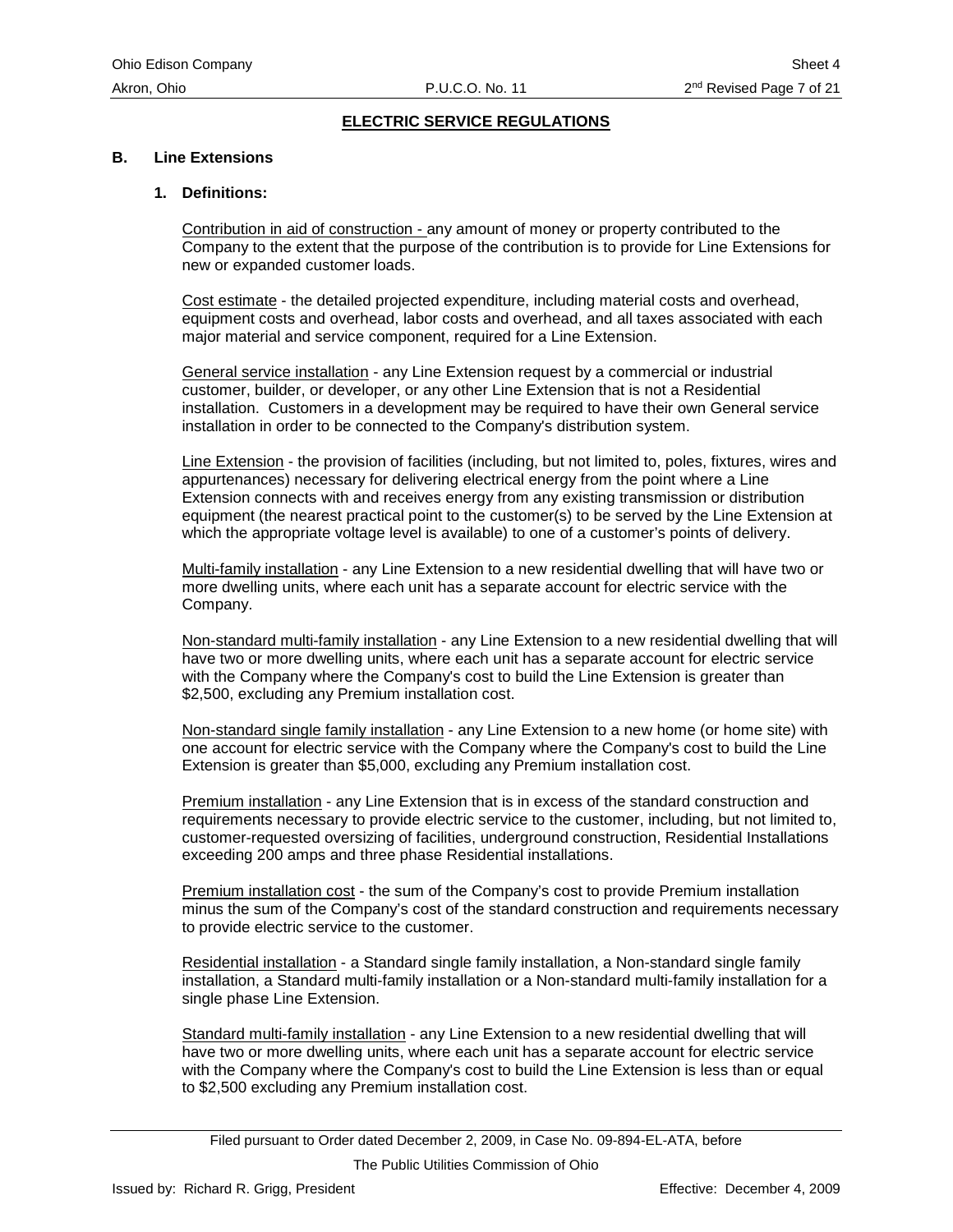Standard single family installation - any Line Extension to a new home (or home site) with one account for electric service with the Company where the Company's cost to build the Line Extension is less than or equal to \$5,000, excluding any Premium installation cost.

#### **2. Terms And Conditions:**

#### Residential installations:

a. Non-standard single family installation:

The customer shall make arrangements with the Company for the payment to the Company of the Company's cost to build the Non-standard single family installation that exceeds \$5,000, excluding any Premium installation cost. The individual homeowner (nondeveloper) has the option of paying such costs based on the rate of return approved in the Company's then most recent distribution rate case, plus carrying costs, on a prorated monthly basis for up to fifty months.

b. Non-standard multi-family installation:

The customer shall make arrangements with the Company for the payment to the Company of the Company's cost to build the Non-standard multi-family installation that exceeds \$2,500, excluding any Premium installation cost.

#### General service installations:

A customer requesting a General service installation shall make an up-front payment to the Company equal to 40% of the Company's estimated cost for construction of the Line Extension, plus any and all Premium installation cost.

#### Premium installation:

For any Premium installation the customer shall make an up-front payment to the Company equal to the estimated Premium installation cost for the project. If a project is cancelled after the customer has made the up-front payment for the Premium installation costs, any costs incurred by the Company up to and including the date of cancellation, including without limitation material, labor, design, overheads, taxes, and restocking of materials returned to stock shall be deducted from the premium payment amount, and any remaining funds returned to the customer.

#### Future customers:

A customer may be entitled to a refund of a portion of the amounts such customer paid for a Line Extension, other than for Premium Installation. Any amounts refunded shall be paid in accordance with the following:

If a new customer ("Customer 2"), utilizes, within fifty months of the completion of a Line Extension project, all or part of the Line Extension facilities for which contribution in aid of construction ("CIAC") has been paid by a previous customer (the "Original customer"), then the Original customer who paid the CIAC may be entitled to a refund which represents a pro rata portion of the original CIAC , calculated to equitably share the CIAC responsibility for the Line Extension facilities used in service by both Customer 2 and the Original customer. If any new additional customer ("Customer 3"), utilizes, within fifty months of the completion of the Line Extension project, all or part of the Line Extension facilities for which CIAC has been paid by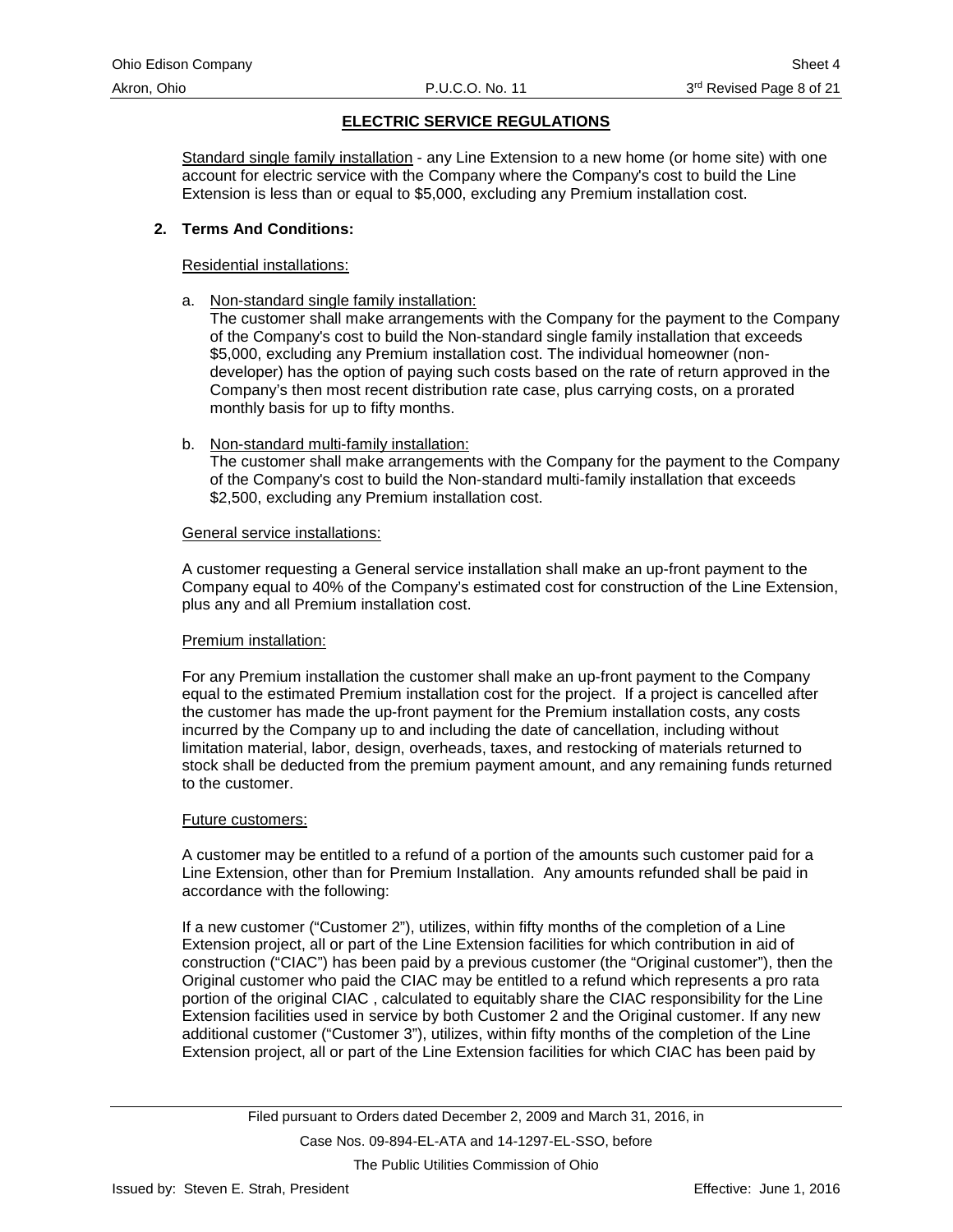<span id="page-12-0"></span>the Original customer and Customer 2, then Customer 2 who paid an equitable portion of the CIAC may also be entitled to a refund.

- **3. Line Extensions On Private Property:** Customers that require Line Extensions to be constructed on their private property shall, in all cases, provide, without cost to the Company, land clearance, trenching and backfilling (including excavation for and installation of vaults), and an easement for right-of-way in a form acceptable to the Company before the Company's construction is started. The expectation that property will be dedicated to the public use at the conclusion of construction shall not preclude such property from being deemed the customer's private property for purposes of this subsection 3. All Line Extensions shall be the property of and shall be operated and maintained by the Company. The Company shall have the right to use such Line Extension in furnishing service to any applicant located adjacent to such Line Extension and the further right to construct other extensions from the distribution facilities so constructed. Except as provided herein, no customer or third party installation of Line Extension facilities will be permitted on private property or public right-of-way.
- **4. Relocation For Residential, Commercial Or Industrial Customer:** A change in location of an overhead or underground service for the customer's convenience shall be made at the customer's expense.
- **5. Relocation For Highway, Street Or Public Works Project:** A change in location of an overhead or underground service to provide space necessary for highway, street, or public works projects shall be made in accordance with the contractual agreement with the government entity involved.

#### **6. Other Items:**

- a. The Company shall not be required to begin construction on any Line Extension until all required applications have been made by the customer, developer, or builder, as applicable.
- b. The Company shall not be required to install Line Extensions using rear lot line construction. The Company may elect, however, to use rear lot line construction at no additional cost to the customer.
- c. Line Extension cost estimates should not include costs normally incurred by the utility to maintain, protect, or upgrade its distribution system. Nor should system improvements required for the general distribution system that serves multiple customers, which are driven by the customer's load addition, be factored into the Line Extension calculations.

# **VIII. USE OF SERVICE**

- **A. Increased Loads:** The customer shall notify the Company of any significant additions or modifications to the customer's facilities that will affect the customer's load characteristics so that the Company may provide facilities sufficient to maintain adequate service.
- **B. Individual Customer Metering:** Service will be supplied under the appropriate rate schedule, to each separate dwelling (single or part of a multiple unit), apartment, farm, commercial or industrial establishment as one customer through one meter or one unified set of meters for each rate schedule.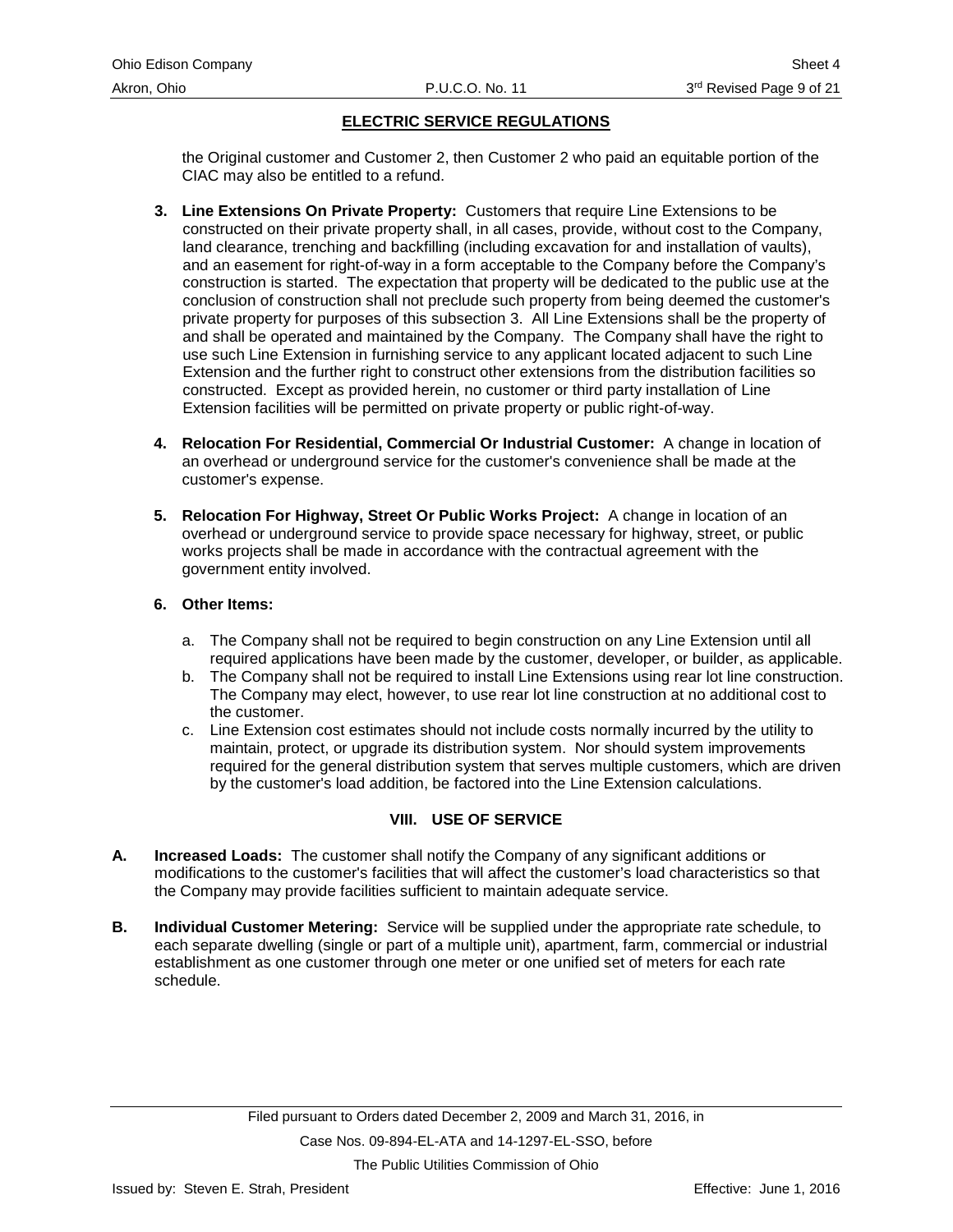#### **C. Resale:**

- 1. Electric service is provided for the sole use of the customer, who shall not sell any of such service to any other person, or permit any other person to use the same, without the written consent of the Company.
- 2. The above provision does not apply to service provided to a landlord for resale or redistribution to tenants where such resale or redistribution takes place only upon property owned by the landlord and where the landlord is not otherwise operating as a public utility.
- **D. Parallel Operation:** The Company shall provide service in parallel with a customer's generating facilities if the customer has adequate protective and regulating equipment and has sufficient trained personnel to perform the necessary operations, and further, at the Company's option, if the customer provides electronic communications with the offices of the Company's load dispatcher. Net Energy Metering Rider customers shall not be required to provide electronic communications or install a telephone line. The Company will not furnish service in parallel with a customer's generating facilities when, in the opinion of the Company, such parallel operation may create a hazard or disturb, impair or interfere with the Company's service to other customers.
- **E. Regulation Of Power Factor:** The Company may require the customer to maintain a power factor in the range of 85% to 100% for secondary, primary and subtransmission service and 90% to 100% for transmission service, coincident with the customer's maximum monthly peak demand and to provide, at the customer's expense, any corrective equipment necessary in order to do so. The Company may inspect the customer's installed equipment and/or place instruments on the premises of the customer in order to determine compliance with this requirement, as deemed appropriate by the Company. The Company may charge the customer the Company's installation cost incurred for corrective devices necessary for compliance with this provision. The Company is under no obligation to serve, or to continue to serve, a customer who does not maintain a power factor consistent with the parameters set forth in this provision.
- **F. Unbalanced Loads:** The customer shall not use three phase electric service in such a manner as to impose an unreasonable unbalance between phases.
- **G. Interference:** The Company reserves the right to discontinue service to any customer if the service is used in a manner that disturbs or impairs the operation of the Company's system, or interferes with the service to other customers. When such interference occurs due to the use of any apparatus installed upon a customer's premises, the customer must either remove said apparatus, or provide the equipment necessary to alleviate such interference. The Company may discontinue service until such adverse conditions are alleviated.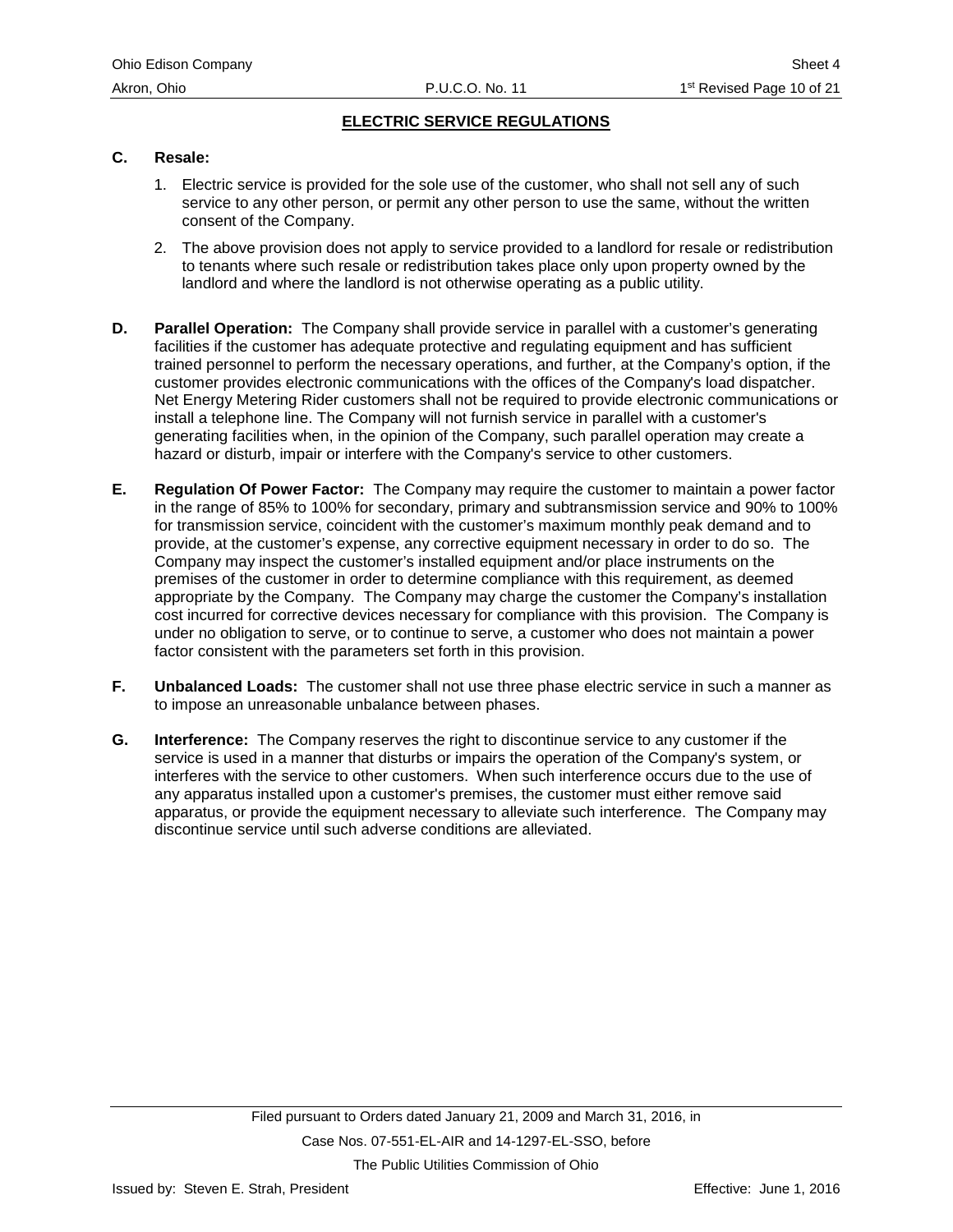#### **IX. METERS, TRANSFORMERS AND SPECIAL FACILITIES**

<span id="page-14-0"></span>**A. Installation:** The Company will furnish and maintain one meter or one unified set of meters and metering equipment capable of producing data necessary to bill the customer under Company tariffs. Service will normally be metered at the Company's supply voltage. The customer shall provide, at no cost to the Company and close to the point of service entrance, suitable space for the installation of meters, transformers, protective equipment, and other equipment required by the Company. Meters, transformers, protective equipment, and other equipment required by the Company shall be placed at locations in accordance with Company standards and such locations shall be maintained by the customer at the customer's expense consistent with reasonable Company standards. Additional or special transformers required by the customer for the customer's convenience shall be furnished and maintained by the customer at the customer's expense. Any metering equipment required by the customer to accommodate requirements of a Certified Supplier will be installed, owned and maintained by the Company and paid for by the customer.

When a transformer vault, customer substation mat, or similar facility is necessary, said vault, mat or other facility shall be furnished and maintained by the customer at his expense consistent with reasonable Company standards.

- **B. Equipment Ownership:** Unless otherwise agreed between the Company and the customer, all equipment furnished by the Company shall remain its exclusive property and the Company shall have the right to remove the same after termination of service for any reason whatsoever.
- **C. Meter Testing:** The Company tests its meters for accuracy and mutual protection consistent with Chapter 4901:1-10 of the Ohio Administrative Code.

In addition, the Company will test a meter at the request of the customer. If the accuracy of the meter is found to be within the tolerances specified in Chapter 4901:1-10 of the Ohio Administrative Code, the Company may charge the customer a meter test fee as provided in the Company's Tariff Sheet 75, Miscellaneous Charges, Meter Test Charge, except that the customer shall not be charged for the first test at the customer's request within the period specified in Chapter 4901:1-10 of the Ohio Administrative Code.

- **D. Meter Failure:** If it is determined that a meter, transformer, or any equipment or wiring associated therewith fails for any reason to operate correctly or accurately measure a customer's electricity use, the customer shall pay for the service furnished during such period an estimated amount based upon: (1) the results of a test, or (2) energy usage during a comparable period, or (3) a combination of both of these methods. For residential customers, the estimated amount determined by the Company shall be billed consistent with Chapter 4933.28 of the Ohio Revised Code. For non-residential customers the estimated amount determined by the Company shall be billed consistent with Chapter 4901:1-10 of the Ohio Administrative Code.
- **E. Customer Responsibility:** The customer shall permit only Company employees, other authorized agents of the Company, or other persons authorized by law, to inspect, test or remove Company equipment located on the customer's premises. If this equipment is damaged or destroyed due to the negligence or willful act of the customer or tampered with by the customer, the cost of repairs or replacement shall be payable by the customer. The Company may also bill the customer for the costs of electric service that was utilized, but not billed for, as a result of the tampering.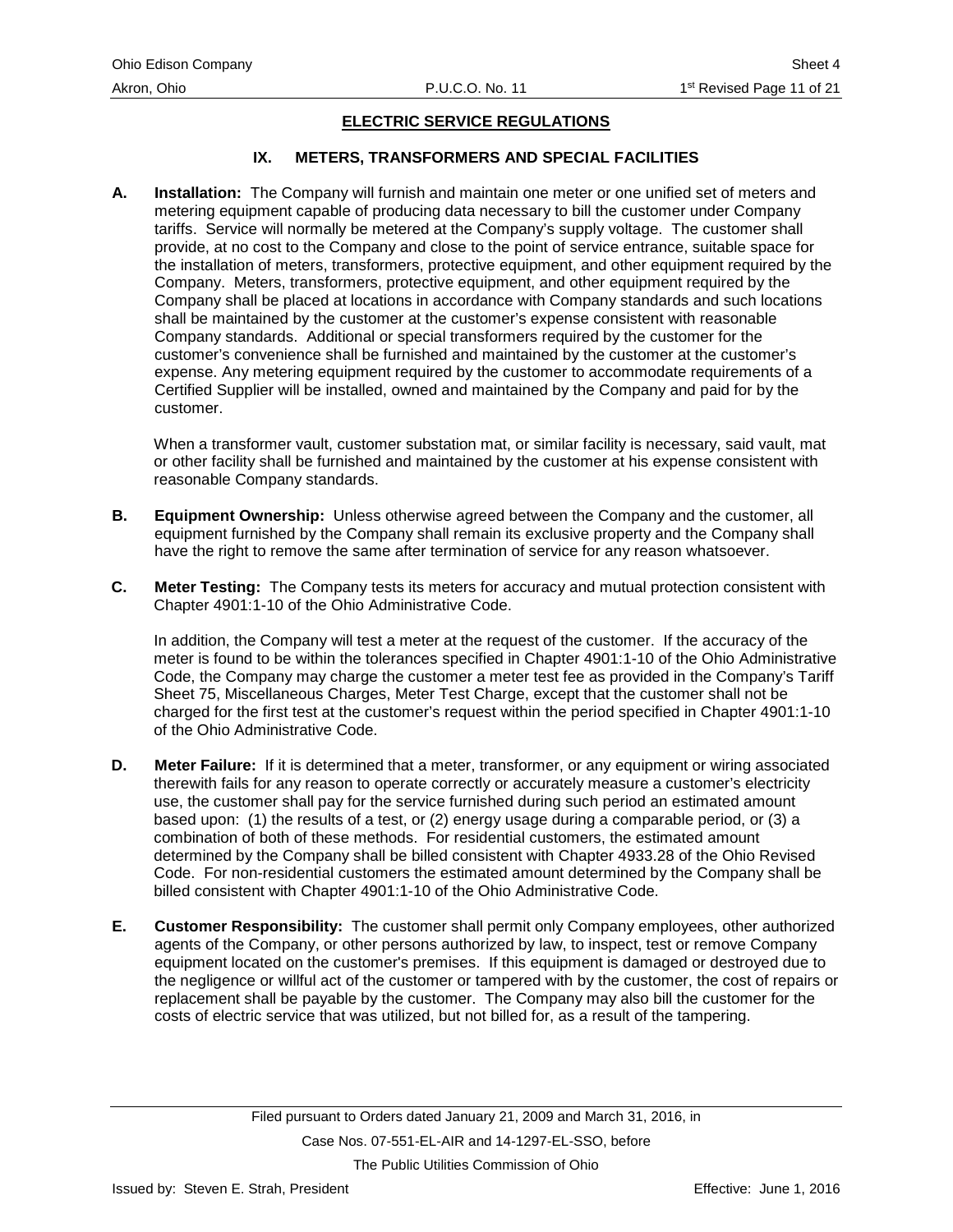- <span id="page-15-0"></span>**F. Special Facilities:** All costs (including, without limitation, any government imposed fees) for any special services, facilities, or instrumentation which may be rendered or furnished by the Company for a customer at the customer's request or at the direction of any governmental authority, and not provided for in the Company's rate schedules and not ordinarily necessary or directly involved in the furnishing of electric service, shall be paid for by the customer for whom such services, facilities, or instrumentation are furnished, or by the customers residing within the boundaries of the governmental entity for whom such services, facilities, or instrumentation are furnished. Any such costs shall be in addition to the charges for electric service provided for in the applicable rate schedule, and may be itemized on the electric bill to such customer(s) or billed separately by the Company. Upon request by the customer and in the sole discretion of the Company, such special services, facilities, or instrumentation may be supplied and maintained by the customer at the customer's expense.
- **G. Access To Premises:** The customer or, if applicable, the landlord, property manager or owner, shall grant Company's employees and authorized agents access to the customer's premises at all reasonable hours for the purpose of reading, inspecting, testing, repairing, maintaining, replacing, installing, analyzing or removing meters or other Company property. In the event of an emergency, the Company's employees and authorized agents shall have access to customer's premises at any time.

If a customer, landlord, property manager or owner fails to grant access for reasons described above, and judicial or legal redress is necessary to secure such access, the Company may collect from the customer, landlord, property manager or owner any and all costs incurred to secure such access.

# **X. CUSTOMER'S WIRING, EQUIPMENT AND SPECIAL SERVICES**

- **A. Installation:** The customer shall supply all wiring on the customer's side of the point of attachment as designated by the Company. All of the customer's wiring and electrical equipment should be installed so as to provide not only for immediate needs but for reasonable future requirements and shall be installed and maintained by the customer to meet the provisions of the National Electrical Code, the regulations of the governmental authorities having jurisdiction over such installations and the reasonable requirements of the Company. As required by Chapter 4901:1-10 of the Ohio Administrative Code, before the Company connects service for any new installations, such installation must be inspected and approved by the local inspection authority or, when there is no local inspection authority, by a licensed electrician. An inspection is also necessary for any changes in wiring on the customer's premises.
- **B. Limitation Of Liability:** The Company shall not be liable for any loss, cost, damage or expense that the customer may sustain by reason of damage to or destruction of any property, including the loss of use thereof, arising out of, or in any manner connected with, interruptions in service, variations in service characteristics, high or low voltage, phase failure, phase reversal, the use of electrical appliances or the presence of the Company's property on the customer's premises whether such damages are caused by or involve any fault or failure of the Company or otherwise except such damages that are caused by or due to the willful and wanton misconduct of the Company. The Company shall not be liable for damage to any customer or to third persons resulting from the use of the service on the customer's premises or from the presence of the Company's appliances or equipment on the customer's premises.

The PUCO approval of the above tariff language does not constitute a determination that such limitation language should be upheld in a court of law. Approval by the Commission merely recognizes that since it is a court's responsibility to adjudicate consequent damage claims, it should be also the court's responsibility to determine the validity of the exculpatory clause.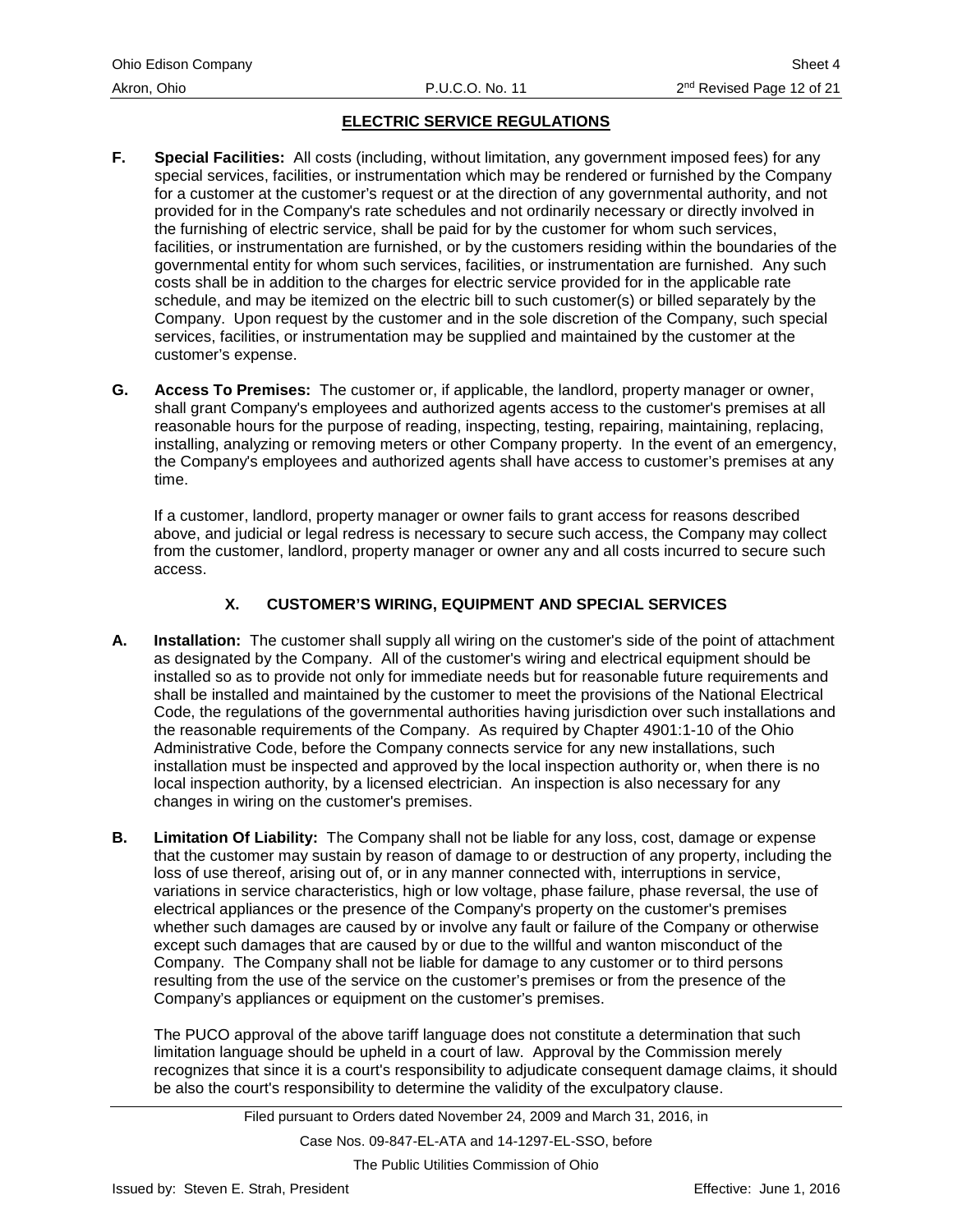<span id="page-16-0"></span>Any customer desiring protection against interruptions in service, variations in service characteristics, high or low voltage, phase failure, phase reversal, the use of electrical appliances or the presence of the Company's property on the customer's premises, shall furnish, at the customer's expense, any equipment desired by the customer for such purpose. Interruptions in service shall not relieve the customer from any charges provided in the rate schedule.

**C. Special Customer Services:** The Company may furnish customers special customer services as identified in this section. No such special customer service shall be provided except where the Company has informed the customer that such service is available from and may be obtained from other suppliers. A customer's decision to receive or not receive special customer services from the Company will not influence the delivery of competitive or non-competitive retail electric service to that customer by the Company. Such special customer services shall be provided at a rate negotiated with the customer, but in no case at less than the Company's fully allocated cost. Such special customer services shall only be provided when their provision does not unduly interfere with the Company's ability to supply electric service under the Schedule of Rates and Electric Service Regulations.

Such special customer services include: design and construction of customer substations; resolving power quality problems on customer equipment; providing training programs for construction, operation and maintenance of electrical facilities; performing customer equipment maintenance, repair or installation; providing service entrance cable repair; providing restorative temporary underground service; providing upgrades or increases to an existing service connection at customer request; performing outage or voltage problem assessment; disconnecting a customer owned transformer at customer request; loosening and refastening customer owned equipment; determining the location of underground cables on customer premises; disconnecting or reconnecting an underground pedestal at customer request; covering up lines for protection at customer request; making a generator available to customer during construction to avoid outage; providing pole–hold for customer to perform some activity; opening a transformer at customer request for customer to install an underground elbow; providing a "service saver" device to provide temporary service during an outage; resetting a customer-owned reclosure device; providing phase rotation of customer equipment at customer request; conducting an evaluation at customer request to ensure that customer equipment meets standards; or upgrading the customer to three phase service.

# **XI. COLLECTION OF PAST DUE BILLS AND DISCONNECTION OF SERVICE**

- **A. Procedures:** The Company's procedures for collecting past due bills and disconnecting service are set forth in the Ohio Administrative Code, except as permitted by the Order in Case No. 02- 1944-EL-CSS.
- **B. Field Collection:** When a customer has a delinquent bill, as defined in Chapter 4901:1-18 of the Ohio Administrative Code, the Company may make a field collection visit to attempt to collect the delinquent amount.

Whenever a field collection visit is made by a Company employee or authorized agent of the Company, the Field Collection Charge included in the Company's Tariff Sheet 75, Miscellaneous Charges, shall either be collected during the field collection visits, or assessed on the customer's next bill. Such Field Collection Charges shall be limited to once per billing cycle.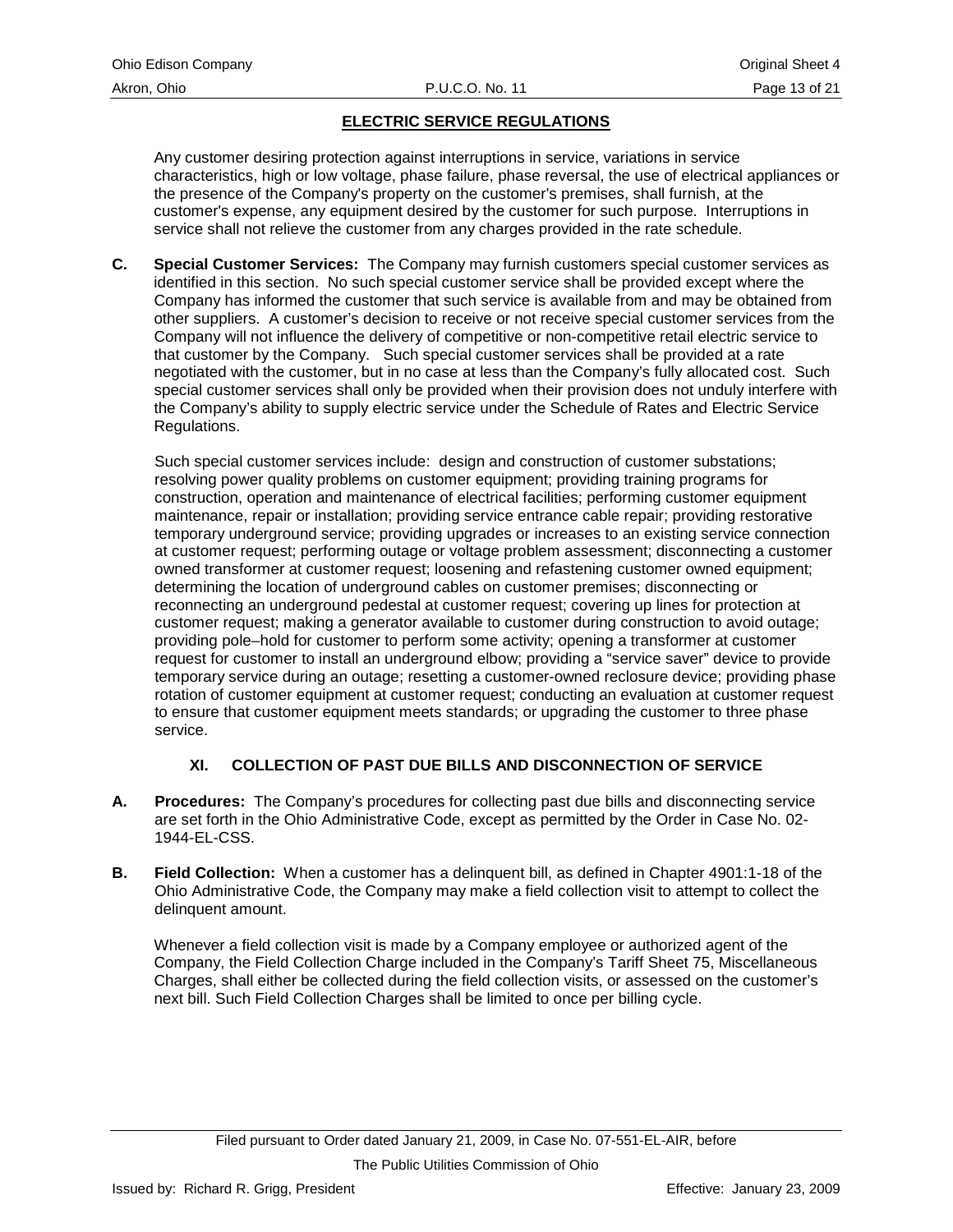- <span id="page-17-0"></span>**C. Disconnection Of Service:** Employees or authorized agents of the Company who actually perform the disconnection of service at the meter shall be authorized to accept payment in lieu of disconnection. If payment is made prior to disconnection, service that otherwise would have been disconnected shall remain connected. Any such payment shall include a Field Collection Charge consistent with Field Collection procedures described above. In the event that the Company employee or authorized agent is unable to gain access or is denied access to the meter and it becomes necessary to disconnect service at the pole, the employee or authorized agent disconnecting service shall not accept payment in lieu of disconnection.
- **D. Reconnection:** When service has been disconnected pursuant to any of these Electric Service Regulations, a charge for reconnection pursuant to the Company's Tariff Sheet 75, Miscellaneous Charges, Reconnection Charge, will be required.
- **E. Unauthorized Use Of Service:** In the event of fraudulent practice, tampering, or theft of service by the customer, consumer or other person, the Company will comply with the provisions of Chapters 4901:1-10 and 4901:1-18 of the Ohio Administrative Code. In these instances, the Company will assess a charge pursuant to the Company's Tariff Sheet 75, Miscellaneous Charges, Unauthorized Use Investigation Charge.

# **XII. CERTIFIED SUPPLIERS - CHANGE OF SUPPLIER**

Certified Supplier shall mean all of the entities set forth in Ohio Revised Code, Section 4928.08(A) and (B) which have received certification from the Public Utilities Commission of Ohio under Ohio Revised Code, Section 4928.08 and have otherwise complied with the requirements set forth in the Company's Supplier Tariff. The Company shall change the customer's Certified Supplier only upon receipt of notice instructing such change with respect to the individual customer from a Certified Supplier.

Such notice to the Company will be as provided in the Supplier Tariff and customer instructions that the Certified Supplier is designated to provide services for a minimum time period of one month.

The Company shall develop, update, and maintain a list of Certified Suppliers that offer electric service within the Company's service territory and shall publish such list on the Company's website. All applicants for new service, customers returning from a Certified Supplier and any customer upon request will be directed to the location of this list on the Company's website.

The timing of the change of a customer to a different Certified Supplier shall occur only at the end of a customer's billing month based on and determined by the Company's meter reading schedule.

A customer may have only one Certified Supplier per account for any billing month. A customer may not split non-interruptible generation supply between two Certified Suppliers or between the Company's standard-offer service and service by a Certified Supplier during a billing month.

Except in the event of the default of the customer's Certified Supplier, the Company shall not be obligated to process a change of the customer's selected Certified Supplier more frequently than once every billing month. For purposes of these Electric Service Regulations, default by a Certified Supplier shall mean a failure to deliver services as defined in the Ohio Revised Code, Section 4928.14.

# **XIII. RETURN TO STANDARD SERVICE OFFER SUPPLY**

**A.** If a customer that has been receiving service from a Certified Supplier subsequently seeks to have the Company resume providing generation service, the Company will provide service at standard offer rates provided that sufficient notice of such return has been provided to the Company.

Case Nos. 07-551-EL-AIR and 14-1297-EL-SSO, before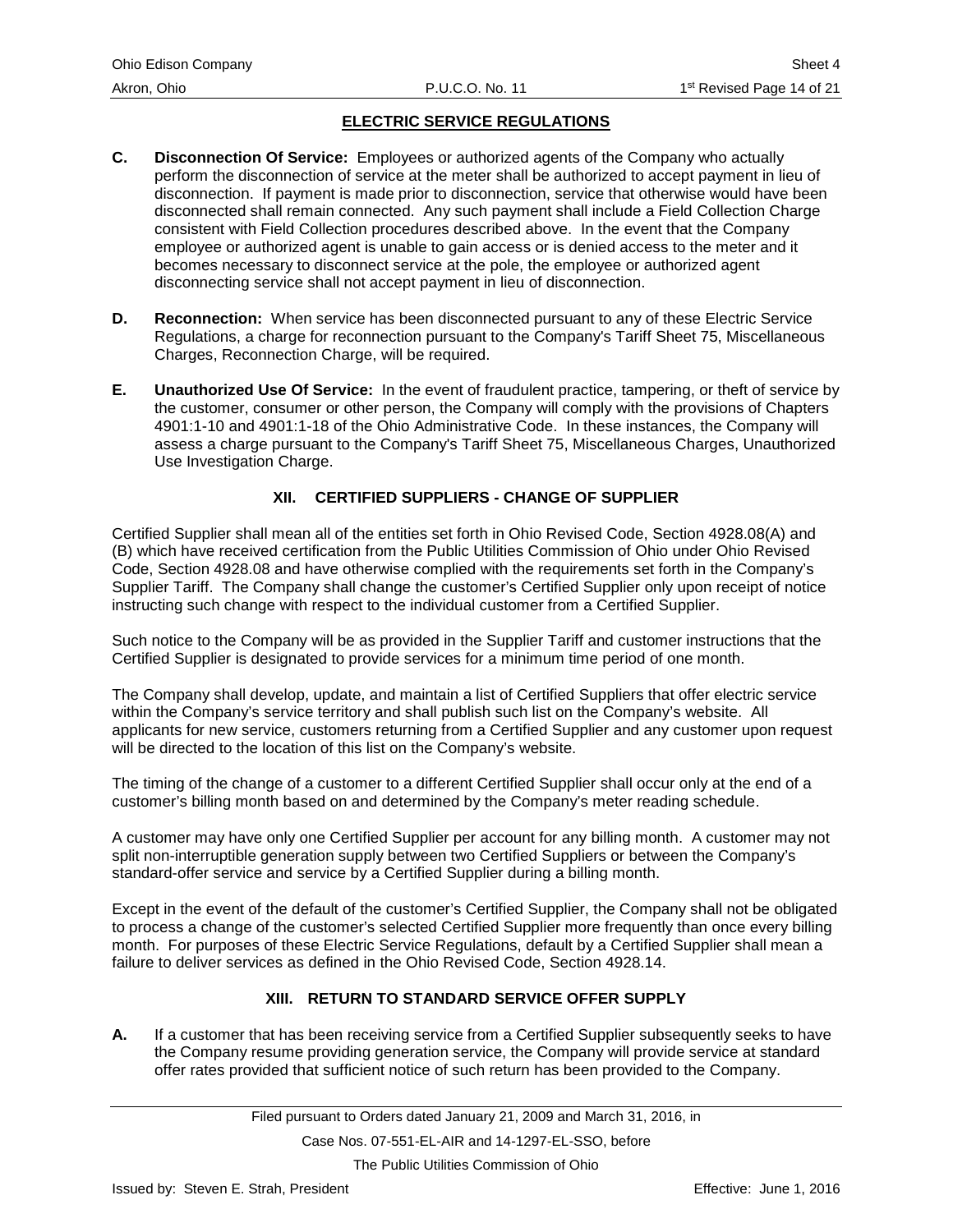- <span id="page-18-0"></span>**B.** There shall be no minimum stay requirements for customers electing to return to the Company's standard service offer.
- **C.** For all customers, return to the Company's standard service offer may only occur on regularly scheduled meter reading dates, unless otherwise agreed by the Company and subject to the Company's Supplier Tariff. In the event of default of a Certified Supplier, this provision shall not apply.
- **D.** Subject to the other terms of this Section XIII and the Company's Supplier Tariff, there shall be no notice requirement for customers electing to return to the Company's standard service offer.
- **E.** Customers returning to the Company's standard service offer as a result of either Certified Supplier Non-Compliance or default on the part of the customer's Certified Supplier are eligible for standard service offer per Revised Code Section 4928.14. Any costs incurred by the Company as a result of either Certified Supplier Non-Compliance or default on the part of the customer's Certified Supplier shall be recoverable under the appropriate recovery mechanism.

# **XIV. CERTIFIED SUPPLIERS - BILLING AND PAYMENT**

**A. Billing:** The Company will bill the customer directly for services provided by a Certified Supplier unless the Company receives electronic notice from such supplier that it will bill the customer directly for services provided by the Certified Supplier. If the Company bills the customer for the services provided by a Certified Supplier, the Company will collect the funds from the customer and remit the same to the Certified Supplier.

The Company shall not be liable for the Certified Supplier's default or failure to provide service to a customer, nor shall it be responsible for a customer's failure to pay for its services received from a Certified Supplier as a consequence of the Company performing this role.

- **B. Payments To The Company:** Payments to the Company will be applied to the customer's account in accordance with the Ohio Administrative Code, except as permitted by the Order in Case No. 02- 1944-EL-CSS. The payment hierarchy specified by this Order is available on the Company website.
- **C. Disputes:** If the Company bills for services provided by the Certified Supplier, such bills will be based on information supplied to the Company by the Certified Supplier. The Company will have no responsibility to verify the appropriateness of such information, or to resolve any disputes or disagreements over the amount, timing or any other aspect of the billing or payment of charges, other than to confirm amounts billed to the customer, amounts received from the customer and amounts remitted to the Certified Supplier.
- **D. Non-Payment Or Partial Payment:** Regardless of whether the Company bills customers for the services provided by the Certified Supplier, any failure by the customer to pay any and all charges due the Company in a timely manner shall be subject to any and all applicable provisions of these Electric Service Regulations, including, without limitation, collection, late fees, and termination of service.
- **E. Late Payment Fees:** The Company may impose late payment fees on that portion of a customer's bill that pertains to services provided by the Company. Pursuant to the Order in Case No. 02-1944-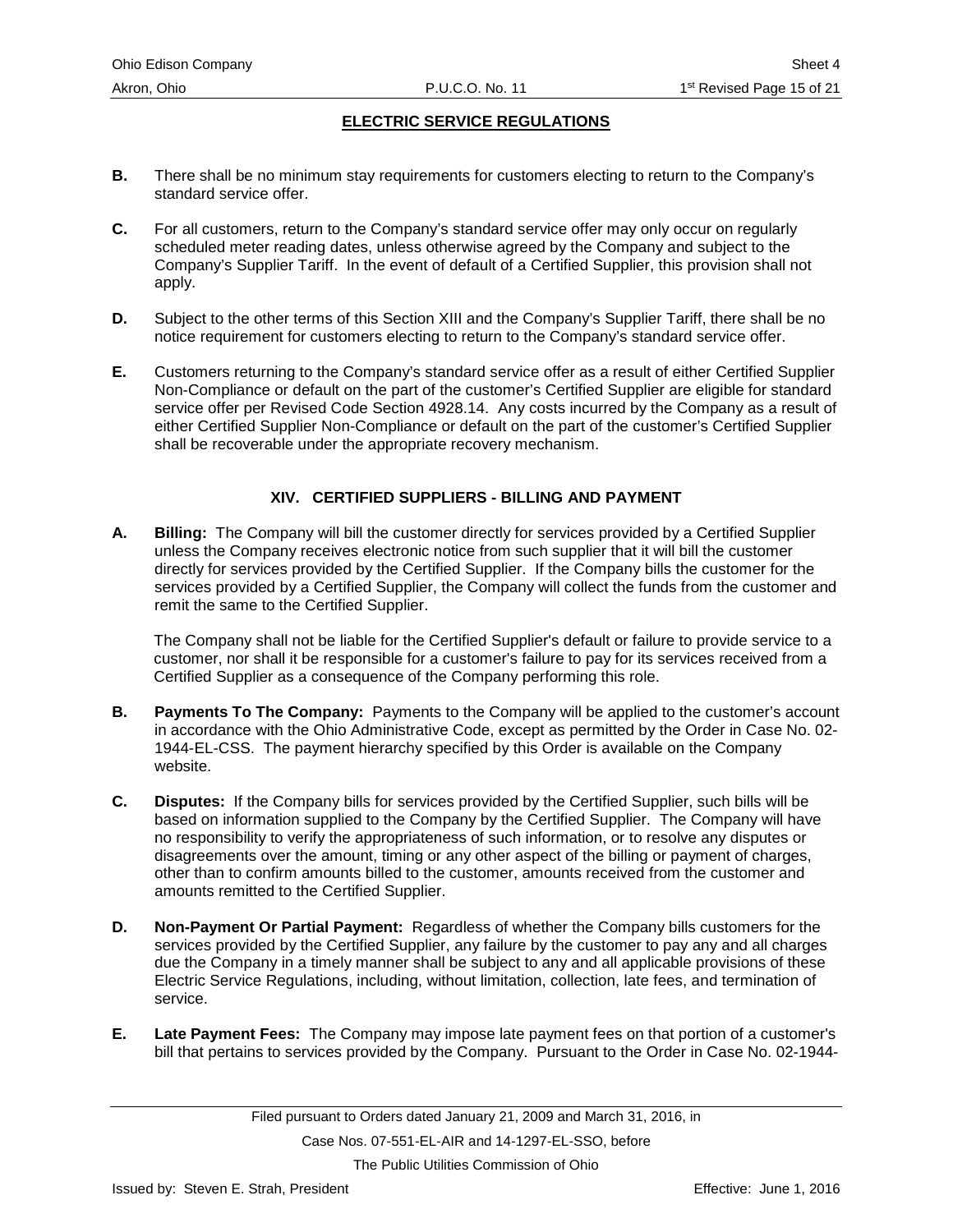<span id="page-19-0"></span>EL-CSS, the Company may also charge late fees on past due amounts due and owing the Certified Supplier.

**F. Collection Activity:** Except as set forth in the Order in Case No. 02-1944-EL-CSS, the Company shall not be responsible for collection of amounts due from a customer to a Certified Supplier. Pursuant to the Order in Case No. 02-1944-EL-CSS, in situations where a customer is dropped by a Certified Supplier or the customer drops the Certified Supplier, the Certified Supplier's past due amounts will remain on the Company's bill, when applicable, for at least nine billing cycles or until the customer is disconnected or terminated by the Company, whichever occurs first.

# **XV. CERTIFIED SUPPLIERS - CUSTOMER AGGREGATION**

Customers may be aggregated for purposes of purchasing services from a Certified Supplier. Aggregation of customers is not restricted by the number or class of customers within an aggregated group. Accordingly, any customer may be represented by an aggregator. However, an aggregator is not a customer of the Company by virtue of its position as an aggregator. Each customer that is a member of an aggregated group shall remain an individual customer of the Company for purposes of billing under each customer's applicable rate schedule. The consumption of individual members of an aggregated group shall not be combined for billing purposes. No charge of a tariffed service will be affected by a customer's aggregation status, and aggregation of load cannot be used for qualification under a tariff.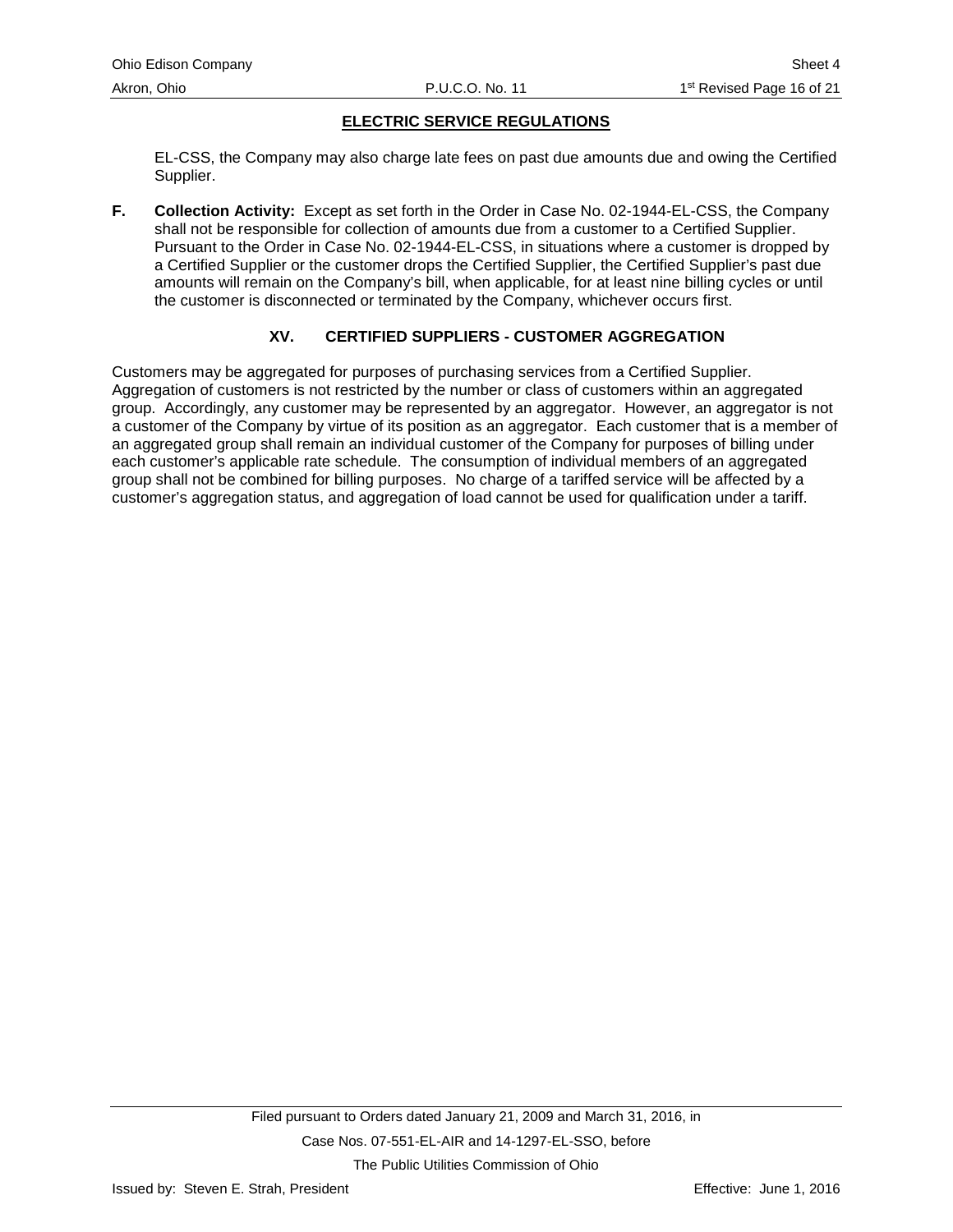# **XVI. EMERGENCY ELECTRICAL PROCEDURES**

#### <span id="page-20-0"></span>**A. General**

Emergency electrical procedures are deemed necessary if there is a shortage in the electrical energy supply to meet the demands of the Company's customers. It is recognized that such deficiencies can be short term (up to a few days) or long term (a few days or more) in duration; and in view of the difference in nature between short and long term deficiencies, different and appropriate procedures should be adopted for each.

The systems of the Company and its electric utility affiliates are fully integrated and operated as a single electric system to the mutual advantage of the companies and their customers. Each company endeavors to operate and maintain its electric facilities in accordance with accepted utility practices. Because of the method of operating the companies' systems, an emergency arising on the system of one of those companies may affect the system of the others. Should this occur, a company may from time to time be providing assistance to one or more of the others in order to continue to operate most effectively as a single electric system. It is recognized, however, that any action taken by the Company's Pennsylvania Power Company affiliate in case of emergency is subject solely to the jurisdiction of the Pennsylvania Public Utility Commission.

- 1. Procedures related to short-term capacity shortages shall, insofar as the situation permits, give special consideration to the following types of customers and such other customers or types of customers which the Commission may subsequently identify for the protection of the public's health and safety:
	- a. "Hospitals" and other institutions which provide medical care to patients and where surgical procedures are performed.
	- b. "Governmental detention institutions" which shall be limited to those facilities used for detention of persons.
	- c. "Police and fire stations" which shall be limited to publicly owned, attended facilities.
	- d. "Federal facilities" essential to national defense.
	- e. "Water pumping facilities" essential to the supply of potable water to a community.
	- f. "Radio, television and newspaper facilities" utilized for transmittal of emergency messages and public information relating to these procedures.
	- g. "Sewage treatment facilities" essential to the collection, treatment or disposal of a community's sewage.
	- h. "Life support equipment," such as a kidney machine or respirator, used to sustain the life of a person.
	- i. "Air terminal facilities" essential to the control of aircraft in flight.

Although these types of customers will be given special consideration in the application of the manual load shedding provisions of this procedure, the Company cannot assure that service to such customers will not be interrupted, and accordingly they should install emergency generation equipment if continuity of service is essential. In case of customers supplied from two Company sources, only one source will be given special consideration. Other customers who, in their opinion, have critical equipment should install emergency battery or auxiliary generating equipment.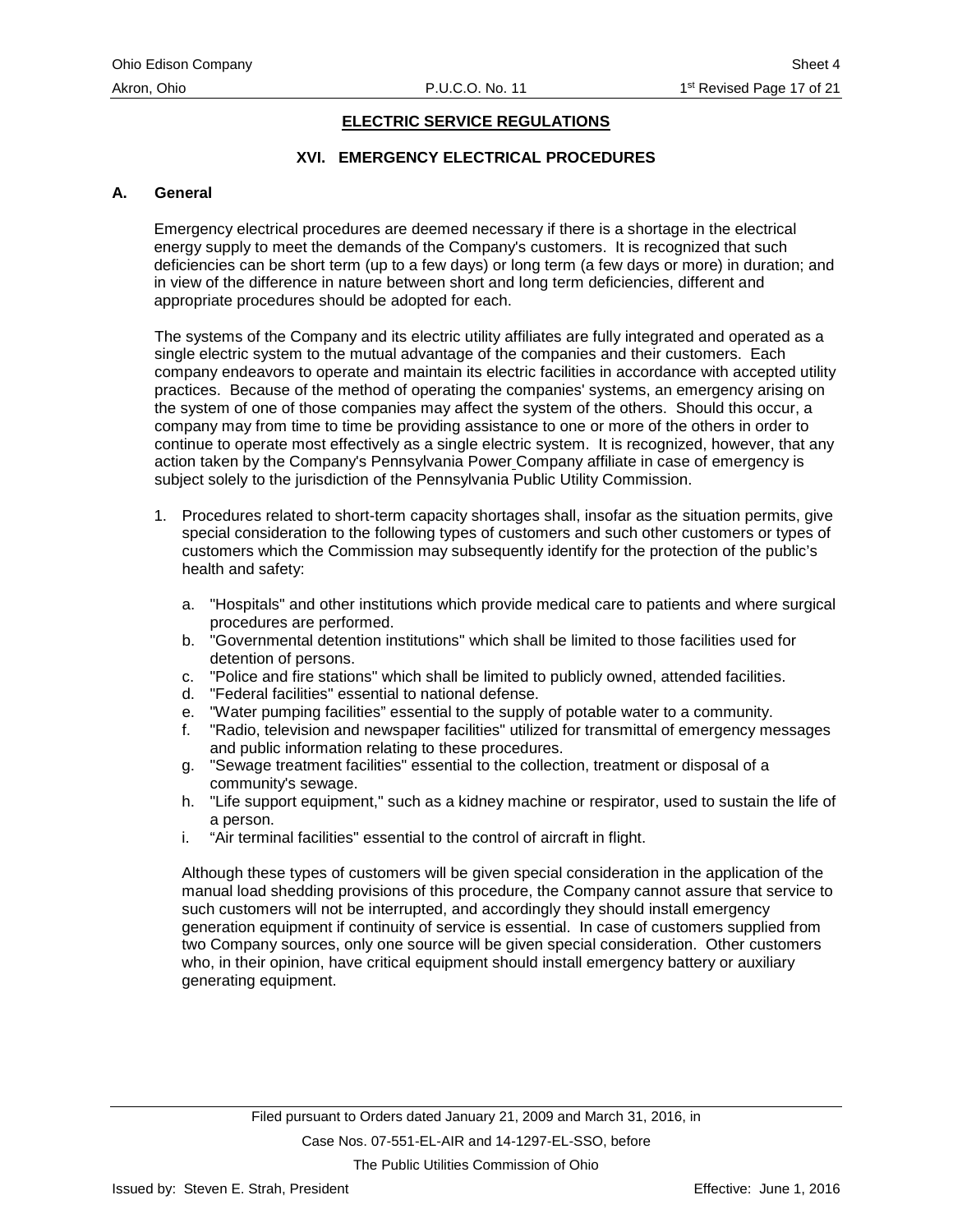- 2. Procedures related to long-term capacity or fuel shortages shall, insofar as the situation permits, give special consideration to "priority uses of electricity", which shall mean the amount of electrical energy necessary for protection of the public's health and safety and to prevent unnecessary or avoidable damage to buildings and facilities, for the customers identified in Section (A)(1) and at:
	- a. Residences (homes, apartments, nursing homes, institutions and facilities for permanent residents or transients);
	- b. Electric power generating facilities, telephone central office and central heating plants serving the public;
	- c. Local, intrastate and interstate transportation facilities;
	- d. Production and refining or processing facilities for fuels;
	- e. Pipeline transmission and distribution facilities for fuels;
	- f. Production, processing, distribution and storage facilities for dairy products, meat, fish, poultry, eggs, produce, bread, livestock and poultry feed;
	- g. Buildings and facilities limited to uses protecting the physical plant and structure, appurtenances, product inventories, raw materials, livestock, and other personal or real property; and
	- h. Other similar uses as may be determined by the Commission.

The Company shall promptly advise the Commission of the nature, time and probable duration of all implemented emergency conditions and procedures which affect normal service to customers. The Commission may order the implementation of additional procedures or the termination of the procedures previously employed when circumstances so require.

In addition, each year before March 1, the Company will apprise the Commission of the state of electric supply in its service area.

As may be appropriate in accordance with the nature of the occurring anticipated emergency and of the Company's load and generating, transmission and distribution facilities, the Company shall initiate the following procedures.

# **B. Short-Term Capacity Shortages:**

As may be appropriate in accordance with the nature of the occurring emergency, the Company shall initiate the following procedures:

1. Sudden or Unanticipated Short-Term Capacity Shortages.

In the event of a sudden decline of frequency on all or a portion of the Company's system caused by a significant imbalance of load and generation, whether such imbalance occurs in the Company's system or on another system:

a. Automatic load shedding will take place if the decline in frequency is of the magnitude such as to jeopardize the entire affected area. Ten percent of the load in the affected area will be shed automatically at a frequency of 58.9 hertz. In the event such action does not restore the frequency to a proper level, manual load shedding will be employed. Service so interrupted shall be of selected distribution circuits and lines serving customers throughout the affected area. Such interruptions shall be, where practical, for short periods of time. When the frequency in the affected area recovers to 59.0 hertz or above any action necessary will be taken in the affected area to permit resynchronization to the main network. Such action may include additional manual load shedding.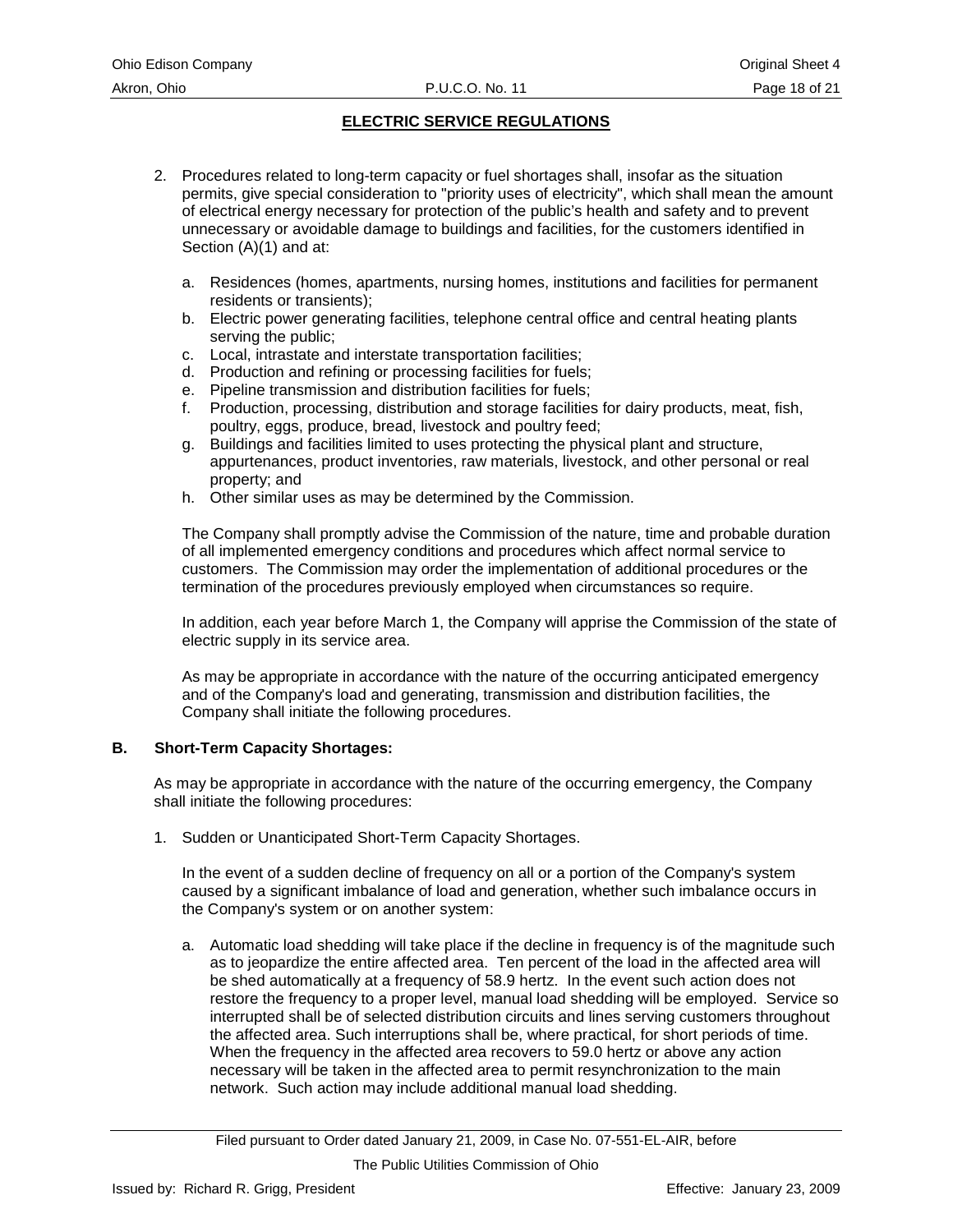- b. Such automatic and manual load shedding and restoration will be as set forth in ECAR Document No. 3, dated October 31, 1968 as amended.
- 2. Anticipated or predictable Short Term Capacity Shortages.

As soon as it is determined that a critical situation exists on the Company's system which may require implementation of any of the emergency procedures listed below, the Company shall confer by telephone with the Commission Staff. Also, the Commission Staff shall be kept informed when any such emergency procedures are implemented.

In the event an emergency condition of short term duration is anticipated or predicted which cannot be relieved by sources of generation available to the Company within the interconnected area, the following steps will be taken at the appropriate time and in the order appropriate to the situation.

- a. The internal demand of premises owned by the Company will be reduced to the largest extent consistent with the continuity of service.
- b. Voluntary load reductions will be requested of major commercial and industrial customers by procedures established in their respective load reduction plans;
- c. Voluntary load reductions will be requested of all other customers through appropriate media appeals.
- d. Manual load shedding of customer loads will be initiated. Service so interrupted shall, be to customers supplied from (1) selected distribution circuits throughout the area affected by the emergency, and (2) transmission and subtransmission circuits that can be directly controlled from the Company's dispatching offices. Such interruptions shall be consistent with the criteria established in section  $(A)(1)$  to protect the public health and safety and shall, insofar as practicable, be alternated among circuits. The length of an interruption of any selected distribution circuit should not exceed two hours and the total interruption should not exceed four hours in any 24 hour period without prior notification to the Commission. Records will be maintained to ensure that, during subsequent capacity shortages, service interruptions may be rotated throughout the area in an equitable manner.

# **C. Long Term Capacity Shortages:**

The following actions shall be implemented until it is determined by the Company that any or all actions may be terminated. The public shall be immediately advised through appropriate media sources of the implementation of these procedures.

1. Long Term Capacity Shortages.

If an emergency situation of long term duration arises out of a long term capacity shortage on the Company's system, the following actions shall be taken, as required:

- a. Curtail, during hours of maximum system demand, non-priority electric use on premises controlled by the Company including parking, large area and interior lighting, except lighting required for security and safety.
- b. Initiate voluntary load reduction by all customers during the hours of maximum system demand as specified by the Company by: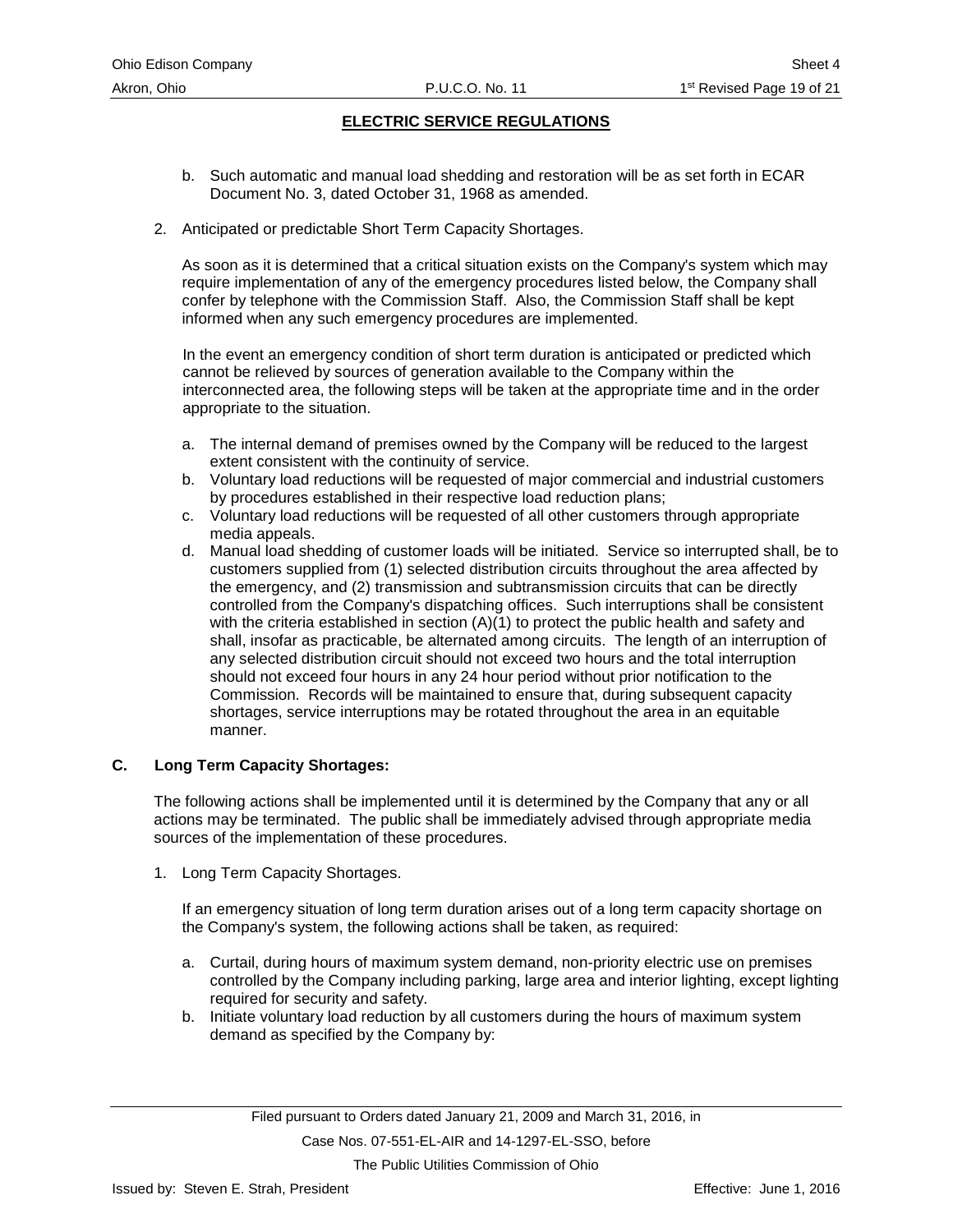- i Direct contact of customers with an electric demand of 500 kW or higher requesting them to implement their voluntary electric load reduction plans.
- ii Requesting, through mass communication media, voluntary curtailment of electric use by all other customers by suggesting actions to be taken such as: lowering thermostat settings for electric heating in the winter; discontinuing the use of air conditioning in the summer; shutting off electric water heaters; discontinuing use of dishwashers, outside lights, electric clothes dryers and entertainment appliances; reducing the use of interior lighting; reducing the use of refrigeration; discontinuing sign lighting and decorative lighting; reducing the use of elevators and poker ventilation equipment; and rescheduling hours of operation for stores and factories.
- c. Implement procedures for interruption of selected distribution circuits during the period of maximum system demand on a rotational basis minimizing interruption to facilities which are essential to the public health and safety. The length of an interruption of any selected circuit should not exceed two hours, and the total interruption should not exceed four hours in any 24 hour period without prior notification to the Commission.
- d. Notify customers with an electric demand of 500 kW or higher to curtail non-priority use of electricity during hours of maximum system demand as specified by the Company to levels not less than 70 percent of the customer's "monthly base period demand." The Company will establish an adjusted curtailment level when the customer can document that their priority use of electricity exceeds the curtailment level as specified. The Company will notify the Commission prior to such notification of customers.

"Monthly base period demand" is the customers billing demand established during the same month of the preceding year provided, however, that if:

- i The "monthly base period demand" of a customer was abnormal due to such things as strikes or breakdown of major equipment, upon application by the customer and agreement by the Company, "monthly base period demand" for such customer shall be adjusted to reflect the abnormality.
- ii A customer has experienced a major change in load or in load use pattern between the same month of the preceding year and the month of notification of curtailment, the "monthly base period demand" shall be multiplied by an adjustment factor equal to the sum of the billing demands of the three consecutive months prior to the month of notification of curtailment divided by the sum of the billing demands of the corresponding months in the prior 12 month period. If the load change occurred within the three monthly billing periods prior to the notification, only the months which include the changed load condition and the corresponding months of the previous year shall be used to calculate the adjustment factor.
- iii A customer has recently been connected or has received a commitment from the Company to supply a new load or a major load addition expected to be connected subsequent to the initiation of the curtailment, the "monthly base period demand" will be negotiated between the customer and the Company.

Upon prior arrangement and mutual agreement with the Company, customers may effect their electric demand reduction on a corporate basis.

e. Upon notification to the Commission, increase the total hours of interruption of selected distribution circuits during the hours of maximum system demand from four hours to a maximum of eight hours.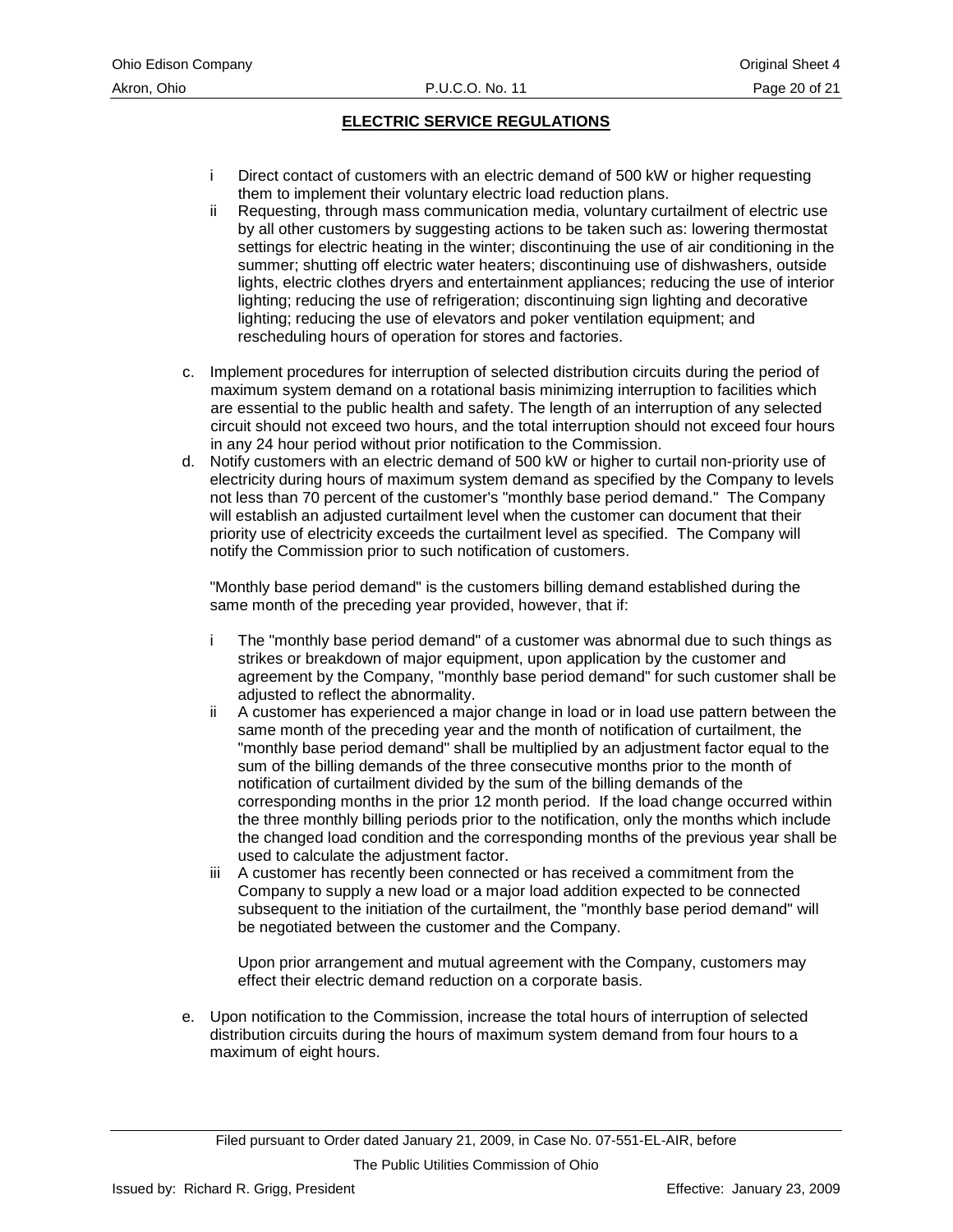2. Customers who do not curtail service during long term capacity shortages within 30 days after notification by the Company pursuant to  $(C)(1)(d)$ , may, following notification to the Commission, be wholly disconnected from service until the emergency is past.

#### **D. Short Term Capacity Shortages in Neighboring Control Areas:**

Service to the Company's customers shall not be interrupted in order to provide emergency service to suppliers of electric energy in neighboring interconnected control areas. Emergency assistance to such suppliers will not be given unless agreed to be provided on a reciprocal basis by such supplier to the Company.

The neighboring control area seeking assistance shall be requested to reduce its takings of electric energy if such takings endanger the reliability of bulk power supply in the Company area. If such neighboring control area fails to reduce its takings and the reliability of bulk power supply in the Company's area is endangered, steps shall be taken to relieve the burden on the Company area including, as a last resort, opening of appropriate interconnections.

#### **E. Emergency Procedures for Municipal Wholesale Customers:**

The Company also provides electric service to certain municipal Wholesale customers. In order to distribute fairly the burden of an electrical emergency between the Company's retail customers and the retail consumers served by its municipal wholesale customers, each such municipal wholesale customer shall adopt emergency electric procedures designed to curtail service to its consumers to the same extent as service to the Company's consumers would be curtailed under the Emergency Electrical Procedures contained herein. Such procedures shall be implemented by each wholesale customer when notified to do so by the Company.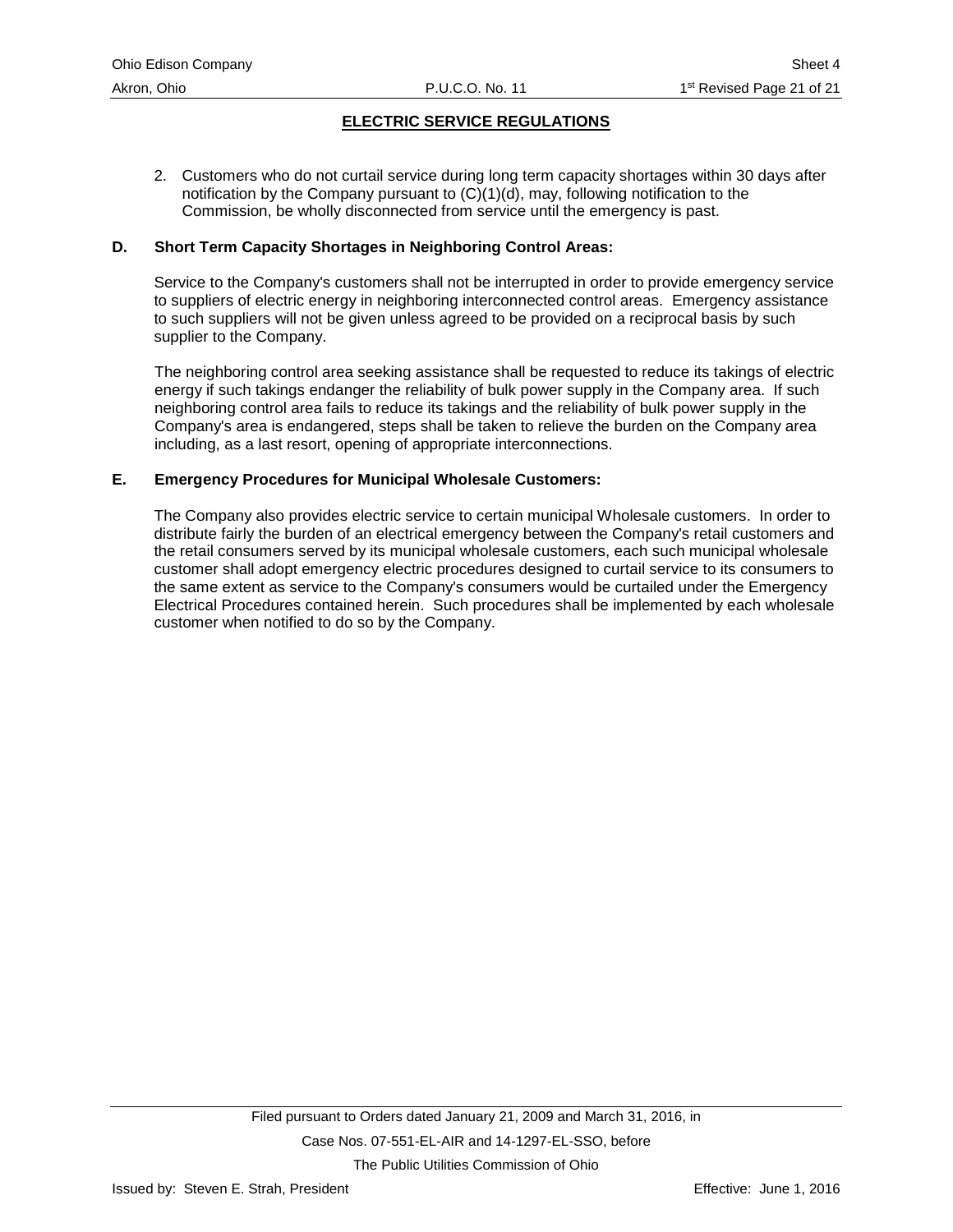# **RESIDENTIAL SERVICE - (RATE "RS")**

# <span id="page-25-0"></span>**AVAILABILITY:**

Available for residential service to installations served through one meter for each family unit in a residence or apartment.

When service is used through the same meter for both residential and commercial purposes the applicable general service rate schedule shall apply.

This rate schedule is not available for service to a commercial, institutional or industrial establishment. The hallways and other common facilities of an apartment building or apartment complex are to be billed on the appropriate general service rate.

#### **SERVICE:**

Service is provided per the Electric Service Regulations at a secondary voltage.

# **RATE:**

All charges under this rate schedule shall be calculated as described below and charged on a monthly basis.

| <b>Distribution Charges:</b><br>Service Charge: | \$4.00  |
|-------------------------------------------------|---------|
| Energy Charges:<br>All kWh, per kWh             | 3.1898c |

# **SPECIAL METERS:**

Time-Of-Day Metering is available from the Company. Charges for such service are specified in the Miscellaneous Charges, Tariff Sheet 75.

#### **APPLICABLE RIDERS:**

The charges included with the applicable riders as designated on the Summary Rider, Tariff Sheet 80 shall be added to the Rates and charges set forth above.

# **ELECTRIC SERVICE REGULATIONS:**

The Company's Electric Service Regulations shall apply to the installation and use of electric service.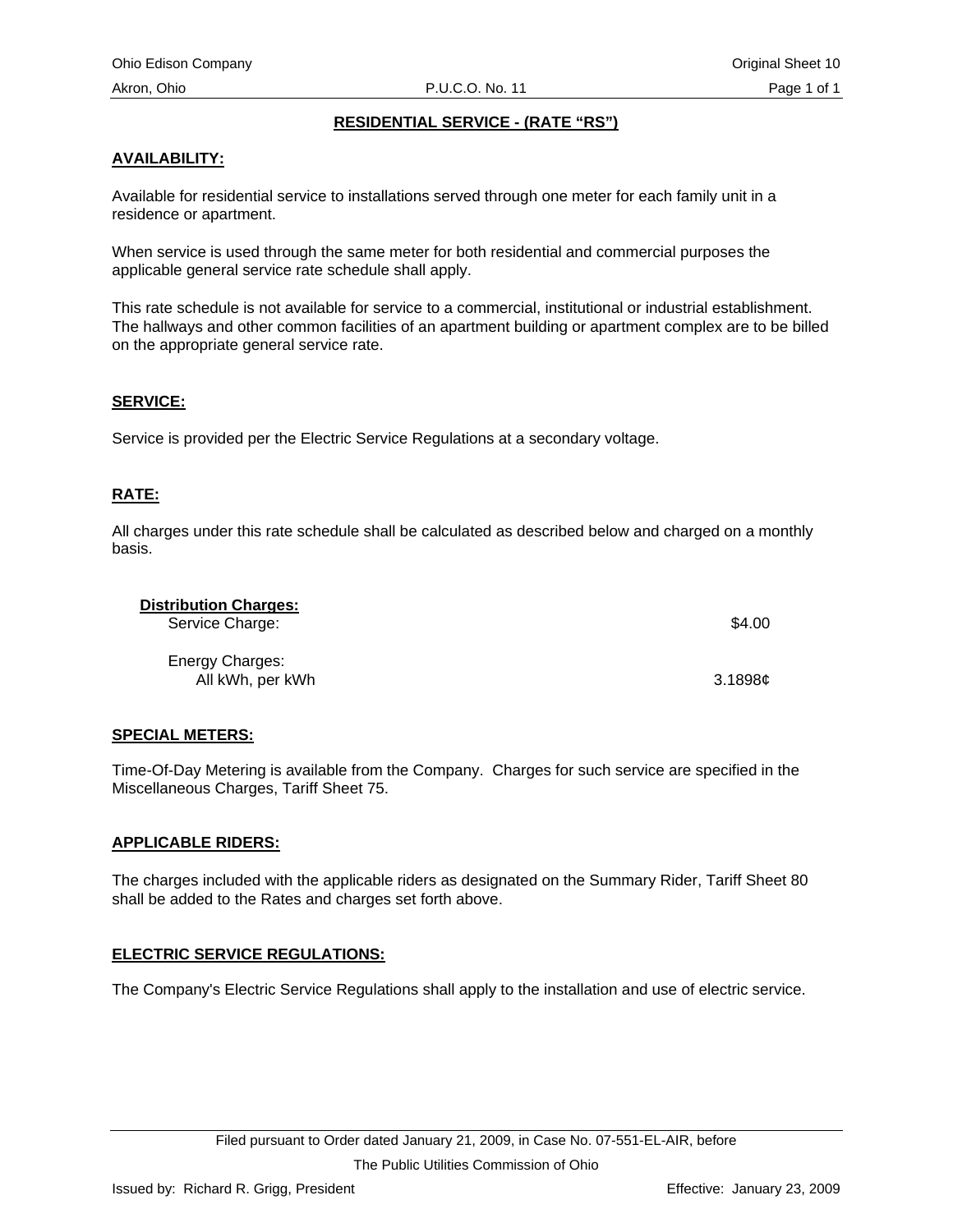# **GENERAL SERVICE - SECONDARY (RATE "GS")**

# **AVAILABILITY:**

Available to general service installations requiring Secondary Service. Secondary Service is defined in the Company's Electric Service Regulations. Choice of voltage shall be at the option of the Company.

# **SERVICE:**

All service under this rate schedule will be served through one meter for each installation.

# **RATE:**

All charges under this rate schedule shall be calculated as described below and charged on a monthly basis.

| <b>Distribution Charges:</b><br>Service Charge:                                                             | \$7.00                |
|-------------------------------------------------------------------------------------------------------------|-----------------------|
| Capacity Charge:<br>Up to 5 kW of billing demand<br>For each kW over 5 kW of billing demand                 | \$12.8000<br>\$5.4635 |
| Reactive Demand Charge applicable to three phase customers only<br>For each rkVA of reactive billing demand | \$0.360               |

#### **BILLING DEMAND:**

The billing demand for the month shall be the greatest of:

- 1. Measured Demand, being the highest thirty (30) minute integrated kW
- 2. 5.0 kW
- 3. The Contract Demand

Measured Demand shall be estimated for all customers not having a demand meter and using over 1,000 kWh per month by applying a factor of 200 by the following formula: Measured Demand = kWh / 200.

#### **REACTIVE BILLING DEMAND:**

For installations metered with reactive energy metering, the reactive billing demand in rkVA for the month shall be determined by multiplying the Measured Demand by the ratio of the measured lagging reactive kilovoltampere hours to the measured kilowatthours by the following formula: rkVA = Measured Demand X (measured lagging reactive kilovoltampere hours ÷ measured kilowatthours). For all other installations, the reactive billing demand shall be the integrated reactive demand occurring coincident with the Measured Demand.

#### **APPLICABLE RIDERS:**

The charges included with the applicable riders as designated on the Summary Rider, Tariff Sheet 80 shall be added to the Rates and charges set forth above.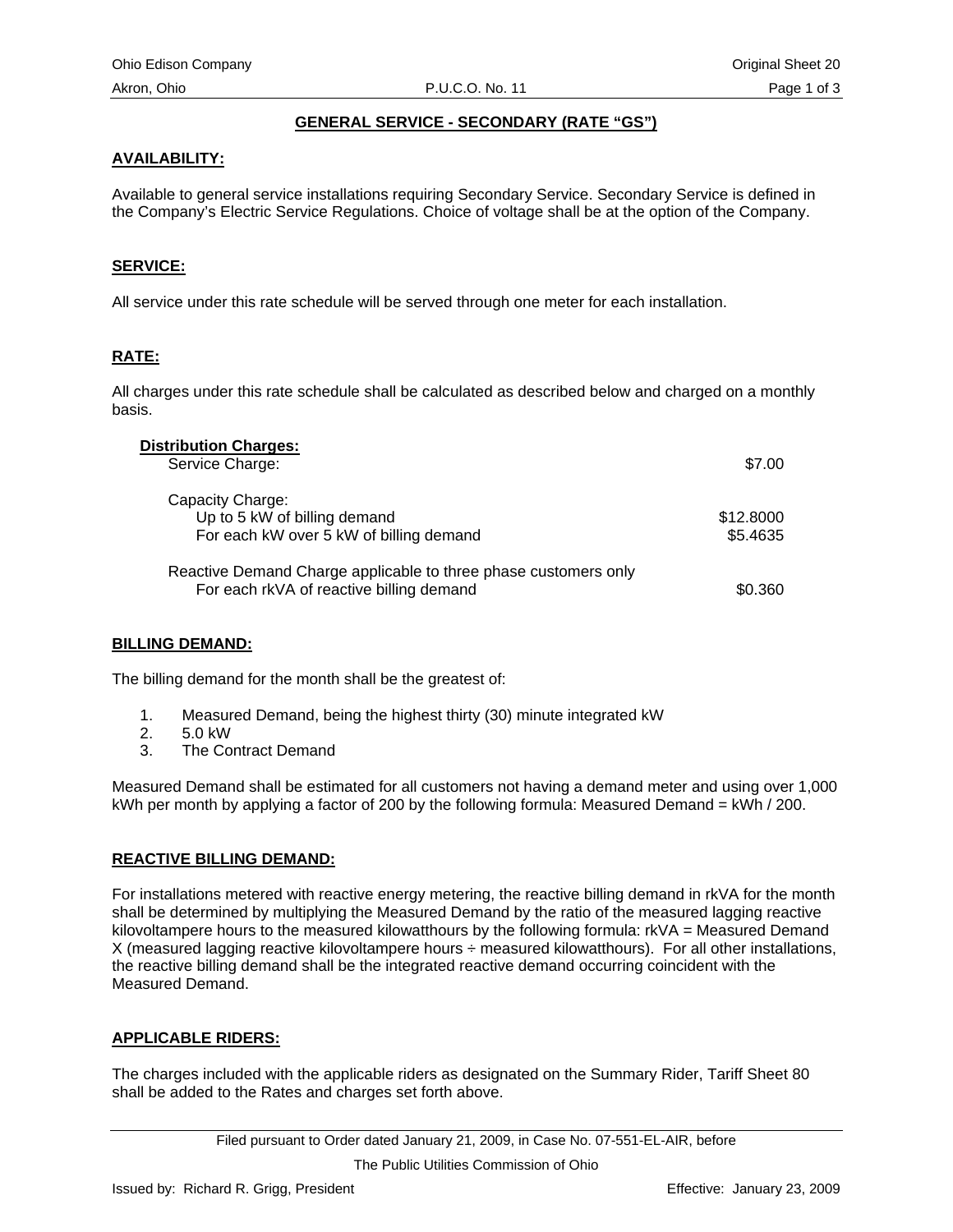# **GENERAL SERVICE - SECONDARY (RATE "GS")**

#### <span id="page-27-0"></span>**ADJUSTMENT FOR PRIMARY METERING:**

Where a transformer installation (regardless of ownership) is utilized solely to furnish service to a single customer, the Company may meter the service on the primary side of the transformers, and in such case all the demand and energy registrations shall each be reduced 2%.

#### **SPECIAL METERS:**

Time-Of-Day and Interval Metering is available from the Company. Charges for such service are specified in the Miscellaneous Charges, Tariff Sheet 75.

#### **UNMETERED SERVICE:**

Unmetered service is available to customers with loads of constant wattage such that the monthly use may be calculated accurately and where the Company and the customer agree to unmetered service. The Billing Load shall be the connected load in kilowatts. The monthly billing kilowatt-hours shall be the product of Hours of Use times connected load. Hours of Use shall be 730 hours for continuous operation mode and 350 hours for all other operation modes.

The customer shall notify the Company of the initial connected load and operation mode and shall provide advance notice of each subsequent change in such load or operation mode. The Company may make an inspection of the customer's equipment at any time to verify connected loads and operation mode. In the event of the customer's failure to notify the Company of an increase in load, the Company reserves the right to refuse to provide unmetered service at the delivery point thereafter and adjust prior billing amounts accordingly to reflect the increases in load.

#### **DUPLICATE CIRCUIT SERVICE:**

When service is furnished to provide redundancy to the Company's main service as requested by the customer, a contract demand shall be established by mutual agreement and shall be specified in the service contract. Such installations shall be considered a Premium Installation and shall be a separate account from the customer's main service.

# **ELECTRIC SERVICE REGULATIONS:**

The Company's Electric Service Regulations shall apply to the installation and use of electric service.

# **CONTRACT:**

Electric service hereunder shall be furnished in accordance with a written contract, at the Company's discretion, which by its term shall be in full force and effect for a minimum period of one year and shall continue in force thereafter from year to year unless either party shall give to the other not less than 60 days notice in writing prior to the expiration date of any said yearly periods that the contract shall be terminated at the expiration date of said yearly period. When a contract is terminated in the manner provided herein, the service will be discontinued.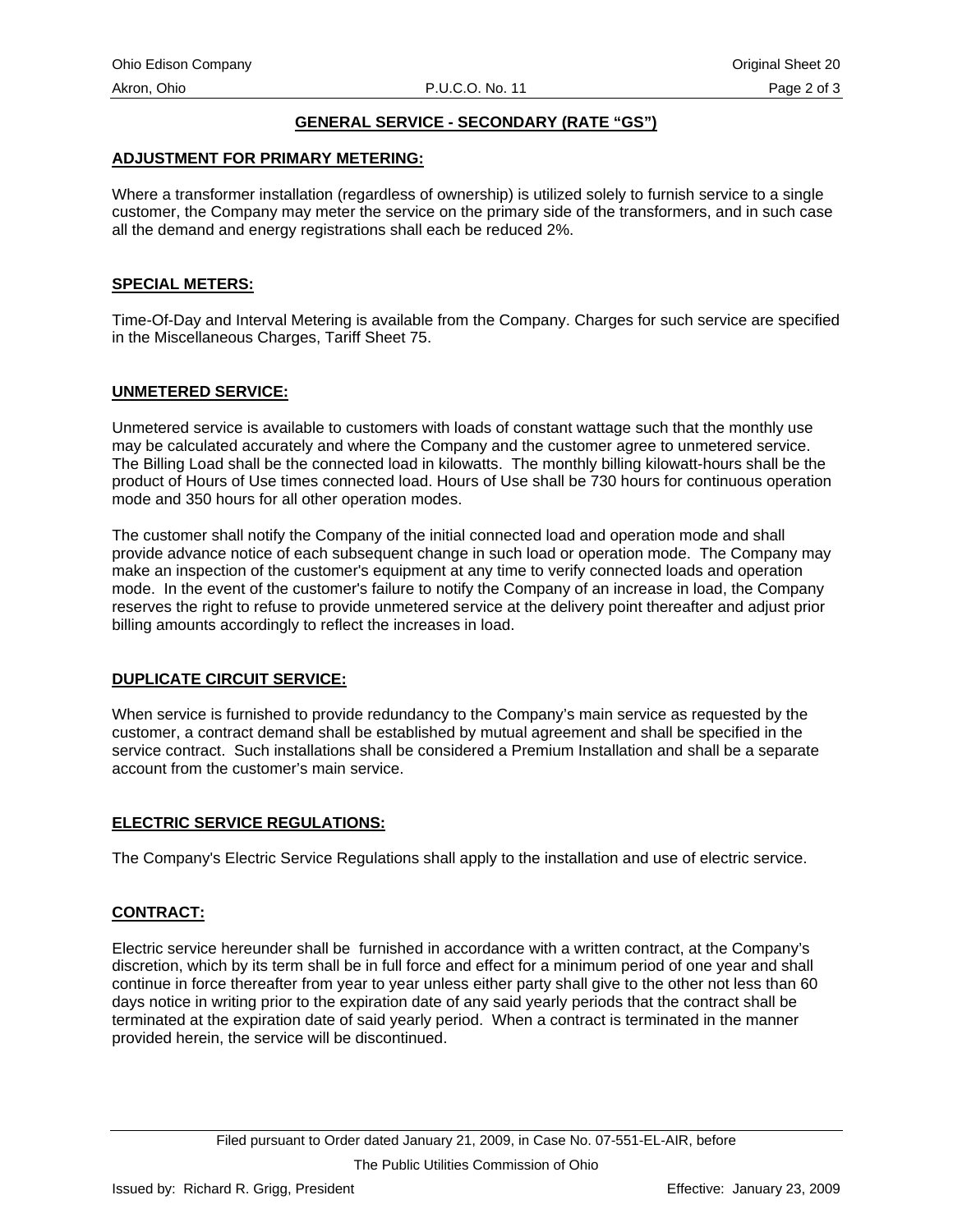# **GENERAL SERVICE - SECONDARY (RATE "GS")**

The Contract Demand shall be specified in the contract for electric service of customers establishing service after January 22, 2009 and of customers requiring or requesting a significant change in service. The Contract Demand shall be 60% of the customer's expected, typical monthly peak load. Customers with a Contract Demand on January 22, 2009 will remain at that existing Contract Demand level, until such time as they reestablish service or request or require a significant change in service. The Contract Demand shall be reevaluated based on actual usage upon customer request, no more than once per 12 month period.

If the customer's capacity or service requirements increase, the Company, at its sole and exclusive judgement, may at any time require the customer to enter into a new contract for electric service.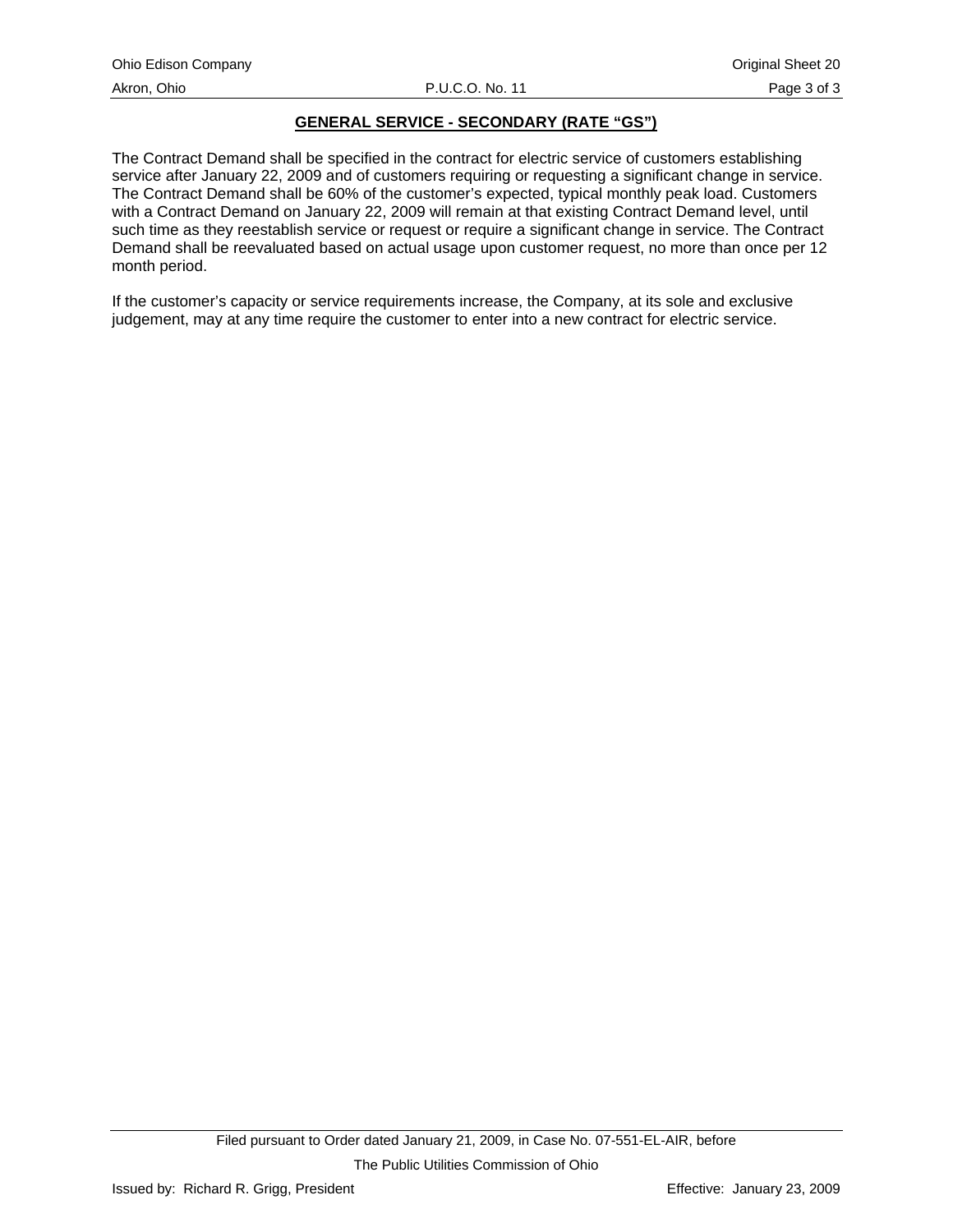# **GENERAL SERVICE - PRIMARY (RATE "GP")**

# <span id="page-29-0"></span>**AVAILABILITY:**

Available to general service installations requiring Primary Service. Primary Service is defined in the Company's Electric Service Regulations. Choice of voltage shall be at the option of the Company.

# **SERVICE:**

All service under this rate schedule will be served through one meter for each installation.

The customer will be responsible for all transforming, controlling, regulating and protective equipment and its operation and maintenance.

# **RATE:**

All charges under this rate schedule shall be applied as described below and charged on a monthly basis.

| <b>Distribution Charges:</b>                                                                                |          |
|-------------------------------------------------------------------------------------------------------------|----------|
| Service Charge:                                                                                             | \$150.00 |
| Capacity Charge:<br>For each kW of billing demand                                                           | \$2,2550 |
| Reactive Demand Charge applicable to three phase customers only<br>For each rkVA of reactive billing demand | \$0.360  |

# **BILLING DEMAND:**

The billing demand for the month shall be the greatest of:

- 1. Measured Demand, being the highest thirty (30) minute integrated kW
- 2. 30.0 kW
- 3. The Contract Demand

# **REACTIVE BILLING DEMAND:**

For installations metered with reactive energy metering, the reactive billing demand in rkVA for the month shall be determined by multiplying the Measured Demand by the ratio of the measured lagging reactive kilovoltampere hours to the measured kilowatthours by the following formula: rkVA = Measured Demand X (measured lagging reactive kilovoltampere hours ÷ measured kilowatthours). For all other installations, the reactive billing demand shall be the integrated reactive demand occurring coincident with the Measured Demand.

# **APPLICABLE RIDERS:**

The charges included with the applicable riders as designated on the Summary Rider, Tariff Sheet 80 shall be added to the Rates and charges set forth above.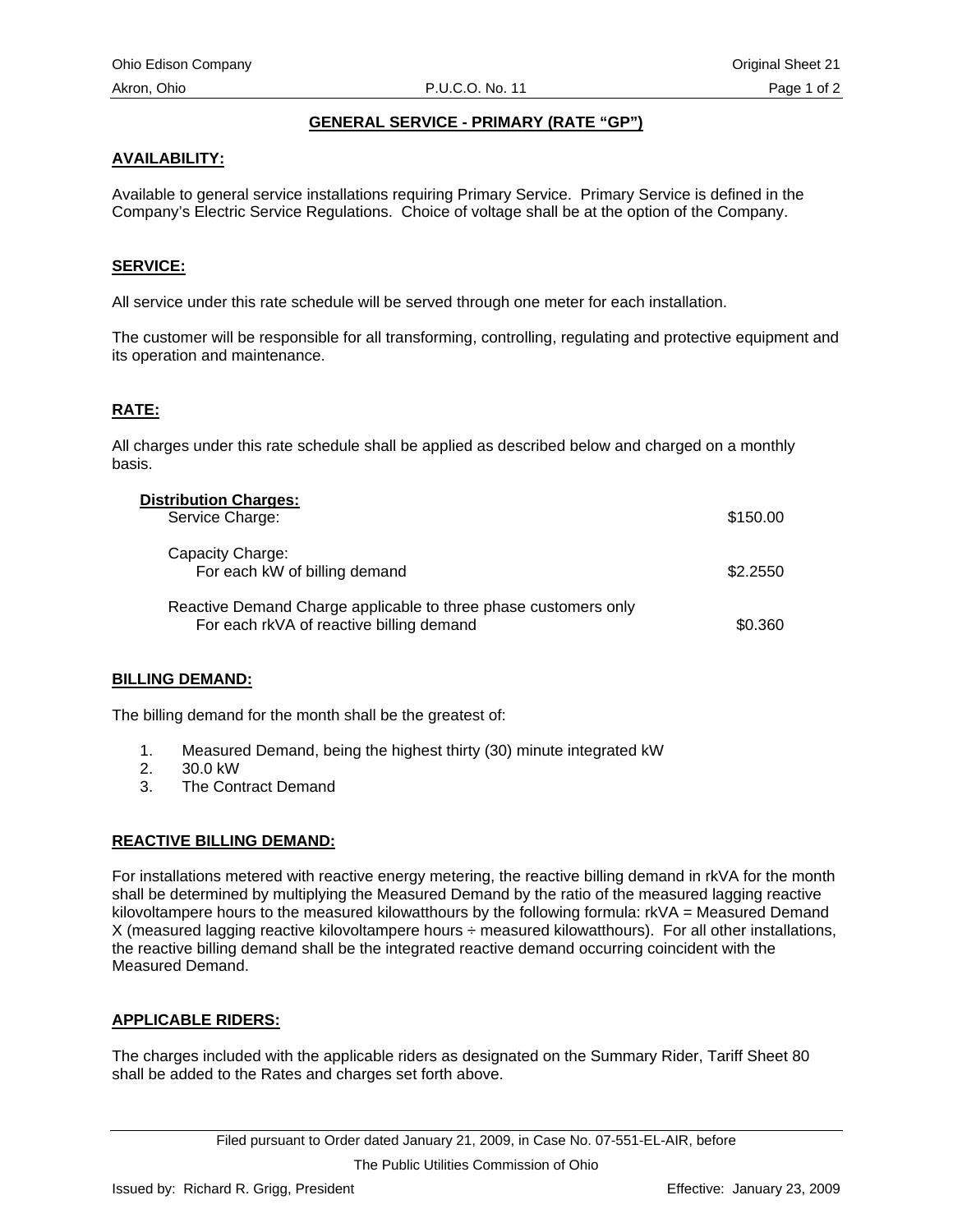# **GENERAL SERVICE - PRIMARY (RATE "GP")**

#### **ADJUSTMENT FOR SECONDARY METERING:**

The Company reserves the right to install the metering equipment on either the primary or secondary side of the transformers serving the customer, and when installed on the secondary side, at the Company's option, the Company shall correct for transformer losses by one of the two following methods: 1.) by using compensating-metering equipment or 2.) by increasing all demand and energy registrations by 2% each.

#### **SPECIAL METERS:**

Time-Of-Day and Interval Metering is available from the Company. Charges for such service are specified in the Miscellaneous Charges, Tariff Sheet 75.

#### **DUPLICATE CIRCUIT SERVICE:**

When service is furnished to provide redundancy to the Company's main service as requested by the customer, a contract demand shall be established by mutual agreement and shall be specified in the service contract. Such installations shall be considered a Premium Installation and shall be a separate account from the customer's main service.

#### **ELECTRIC SERVICE REGULATIONS:**

The Company's Electric Service Regulations shall apply to the installation and use of electric service.

#### **CONTRACT:**

Electric service hereunder shall be furnished in accordance with a written contract, which by its term shall be in full force and effect for a minimum period of two years and shall continue in force thereafter from year to year unless either party shall give to the other not less than 60 days notice in writing prior to the expiration date of any said yearly periods that the contract shall be terminated at the expiration date of said yearly period. When a contract is terminated in the manner provided herein, the service will be discontinued.

The Contract Demand shall be specified in the contract for electric service of customers establishing service after January 22, 2009 and of customers requiring or requesting a significant change in service. The Contract Demand shall be 60% of the customer's expected, typical monthly peak load. Customers with a Contract Demand on January 22, 2009 will remain at that existing Contract Demand level, until such time as they reestablish service or request or require a significant change in service. The Contract Demand shall be reevaluated based on actual usage upon customer request, no more than once per 12 month period.

If the customer's capacity or service requirements increase, the Company, at its sole and exclusive judgement, may at any time require the customer to enter into a new contract for electric service.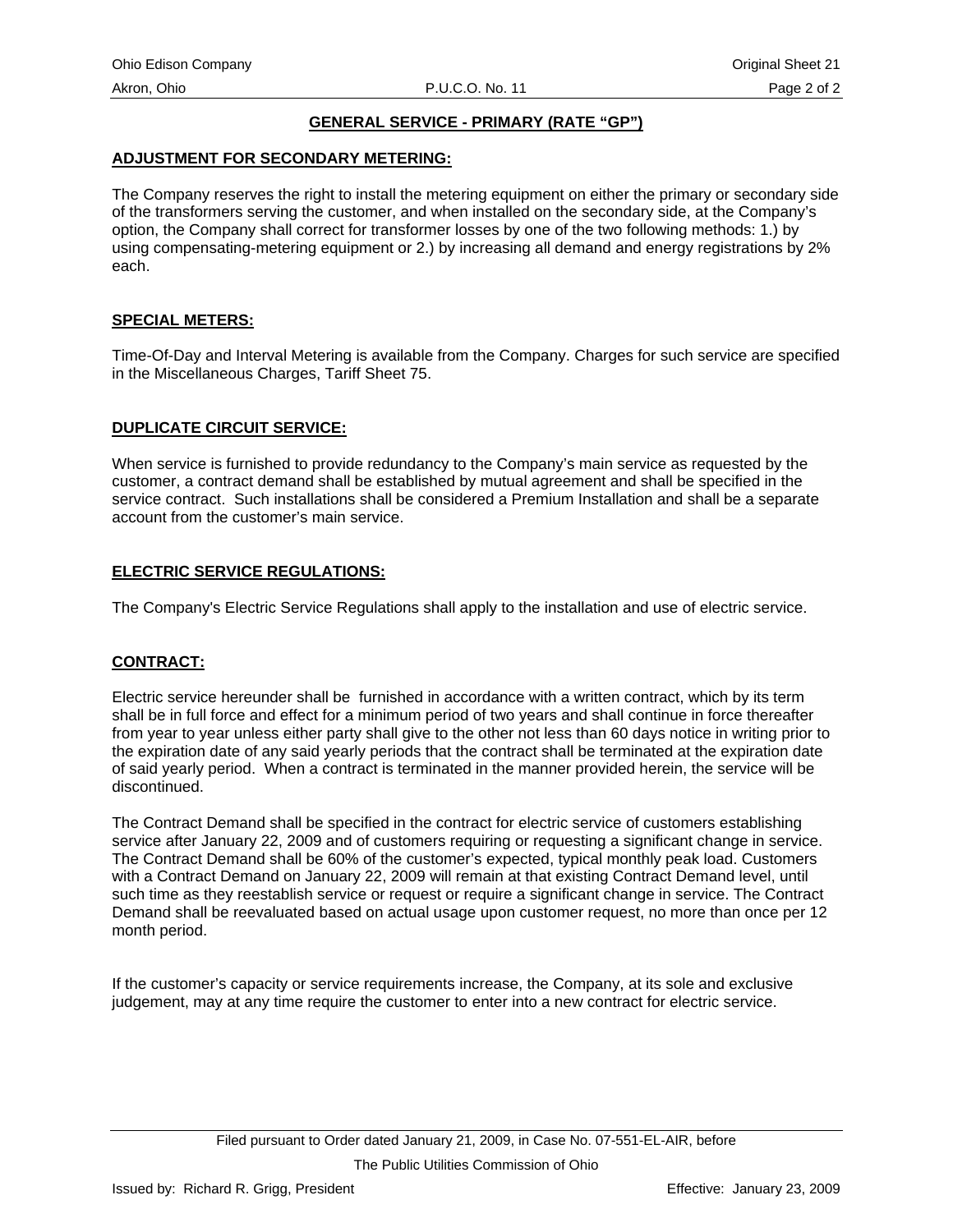# **GENERAL SERVICE - SUBTRANSMISSION (RATE "GSU")**

# <span id="page-31-0"></span>**AVAILABILITY:**

Available to general service installations requiring Subtransmission Service. Subtransmission Service is defined in the Company's Electric Service Regulations. Choice of voltage shall be at the option of the Company.

# **SERVICE:**

All service under this rate schedule will be served through one meter for each installation.

The customer will be responsible for all transforming, controlling, regulating and protective equipment and its operation and maintenance.

# **RATE:**

All charges under this rate schedule shall be calculated as described below and charged on a monthly basis.

| <b>Distribution Charges:</b><br>Service Charge:    | \$200.00 |
|----------------------------------------------------|----------|
| Capacity Charge:<br>For Each kVA of billing demand | \$0.8380 |

# **BILLING DEMAND:**

The billing demand for the month shall be the greatest of:

- 1. Measured Demand, being the highest thirty (30) minute integrated kVA
- 2. 30.0 kVA
- 3. The Contract Demand

# **APPLICABLE RIDERS:**

The charges included with the applicable riders as designated on the Summary Rider, Tariff Sheet 80 shall be added to the Rates and charges set forth above.

# **ADJUSTMENT FOR SECONDARY METERING:**

The Company reserves the right to install the metering equipment on either the primary or secondary side of the transformers serving the customer, and when installed on the secondary side, at the Company's option, the Company shall correct for transformer losses by one of the two following methods: 1.) by using compensating-metering equipment or 2.) by increasing all demand and energy registrations by 2% each.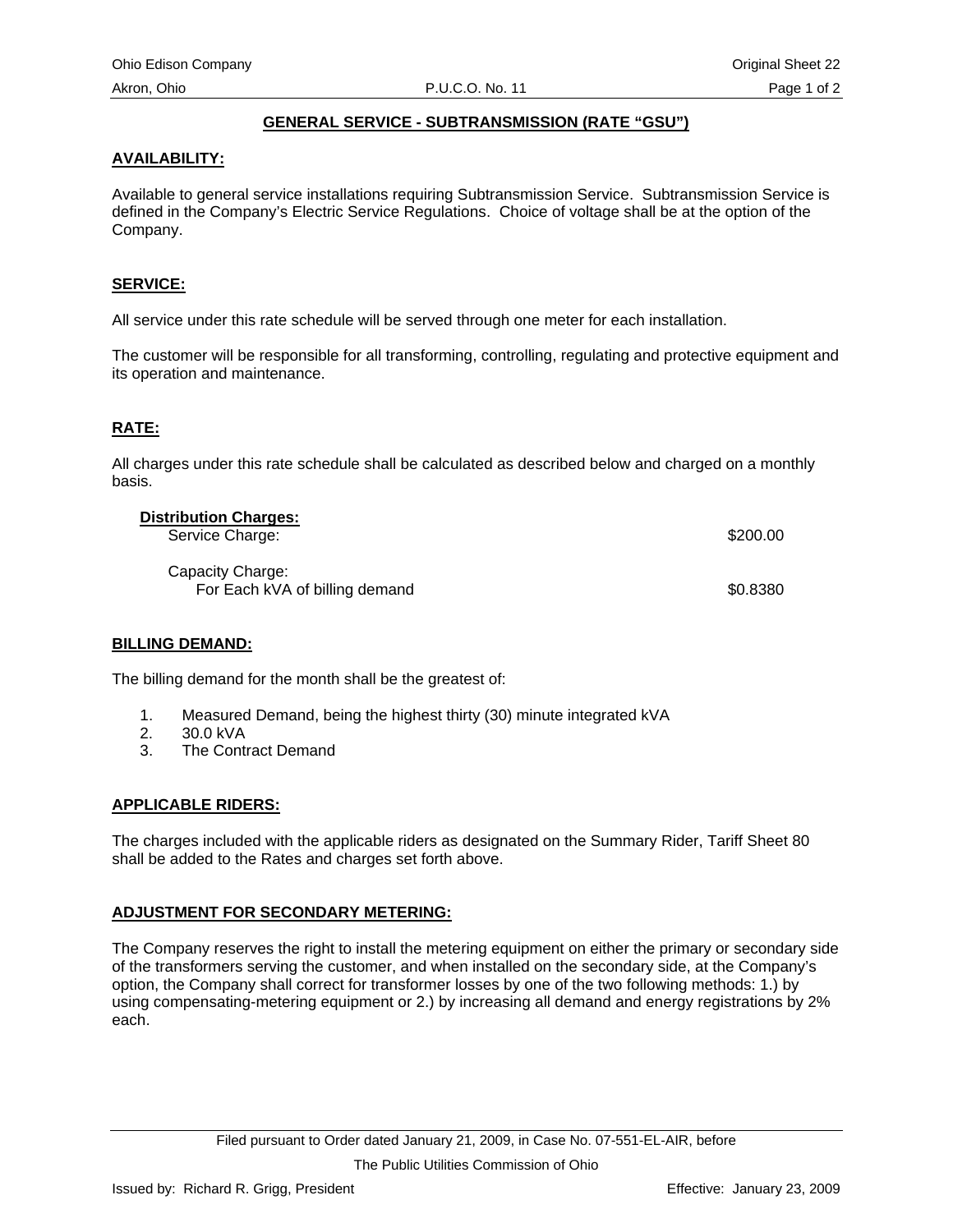# **GENERAL SERVICE - SUBTRANSMISSION (RATE "GSU")**

# **SPECIAL METERS:**

Time-Of-Day and Interval Metering is available from the Company. Charges for such service are specified in the Miscellaneous Charges, Tariff Sheet 75.

# **DUPLICATE CIRCUIT SERVICE:**

When service is furnished to provide redundancy to the Company's main service as requested by the customer, a contract demand shall be established by mutual agreement and shall be specified in the service contract. Such installations shall be considered a Premium Installation and shall be a separate account from the customer's main service.

# **ELECTRIC SERVICE REGULATIONS:**

The Company's Electric Service Regulations shall apply to the installation and use of electric service. The Company's general policy of supplying regulated voltages does not apply to this rate schedule.

# **CONTRACT:**

Electric service hereunder shall be furnished in accordance with a written contract, which by its term shall be in full force and effect for a minimum period of two years and shall continue in force thereafter from year to year unless either party shall give to the other not less than 60 days notice in writing prior to the expiration date of any said yearly periods that the contract shall be terminated at the expiration date of said yearly period. When a contract is terminated in the manner provided herein, the service will be discontinued.

The Contract Demand shall be specified in the contract for electric service of customers establishing service after January 22, 2009 and of customers requiring or requesting a significant change in service. The Contract Demand shall be 60% of the customer's expected, typical monthly peak load. Customers with a Contract Demand on January 22, 2009 will remain at that existing Contract Demand level, until such time as they reestablish service or request or require a significant change in service. The Contract Demand shall be reevaluated based on actual usage upon customer request, no more than once per 12 month period.

If the customer's capacity or service requirements increase, the Company, at its sole and exclusive judgement, may at any time require the customer to enter into a new contract for electric service.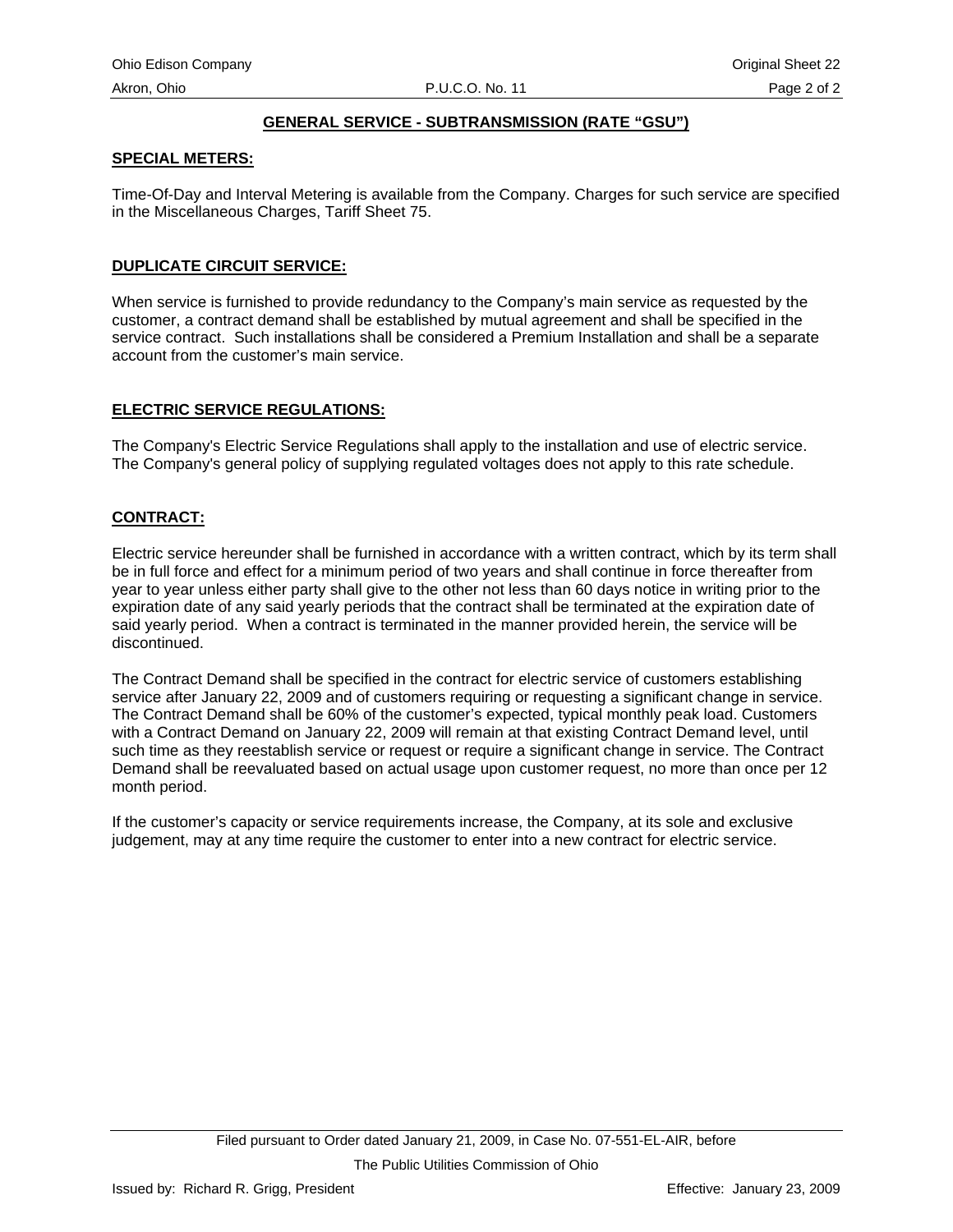# **GENERAL SERVICE - TRANSMISSION (RATE "GT")**

# <span id="page-33-0"></span>**AVAILABILITY:**

Available to general service installations requiring Transmission Service. Transmission Service is defined in the Company's Electric Service Regulations. Choice of voltage shall be at the option of the Company.

# **SERVICE:**

All service under this rate schedule will be served through one meter for each installation.

The customer will be responsible for all transforming, controlling, regulating and protective equipment and its operation and maintenance.

# **RATE:**

All charges under this rate schedule shall be calculated as described below and charged on a monthly basis.

| <b>Distribution Charges:</b>   |          |
|--------------------------------|----------|
| Service Charge:                | \$320.00 |
| Capacity Charge:               |          |
| For Each kVA of billing demand | \$0.3672 |

#### **BILLING DEMAND:**

The billing demand for the month shall be the greatest of:

- 1. Measured Demand, being the highest thirty (30) minute integrated kVA.
- 2. 100.0 kVA
- 3. The Contract Demand

# **APPLICABLE RIDERS:**

The charges included with the applicable riders as designated on the Summary Rider, Tariff Sheet 80 shall be added to the Rates and charges set forth above.

# **ADJUSTMENT FOR SECONDARY METERING:**

The Company reserves the right to install the metering equipment on either the primary or secondary side of the transformers serving the customer, and when installed on the secondary side, at the Company's option, the Company shall correct for transformer losses by one of the two following methods: 1.) by using compensating-metering equipment or 2.) by increasing all demand and energy registrations by 2% each.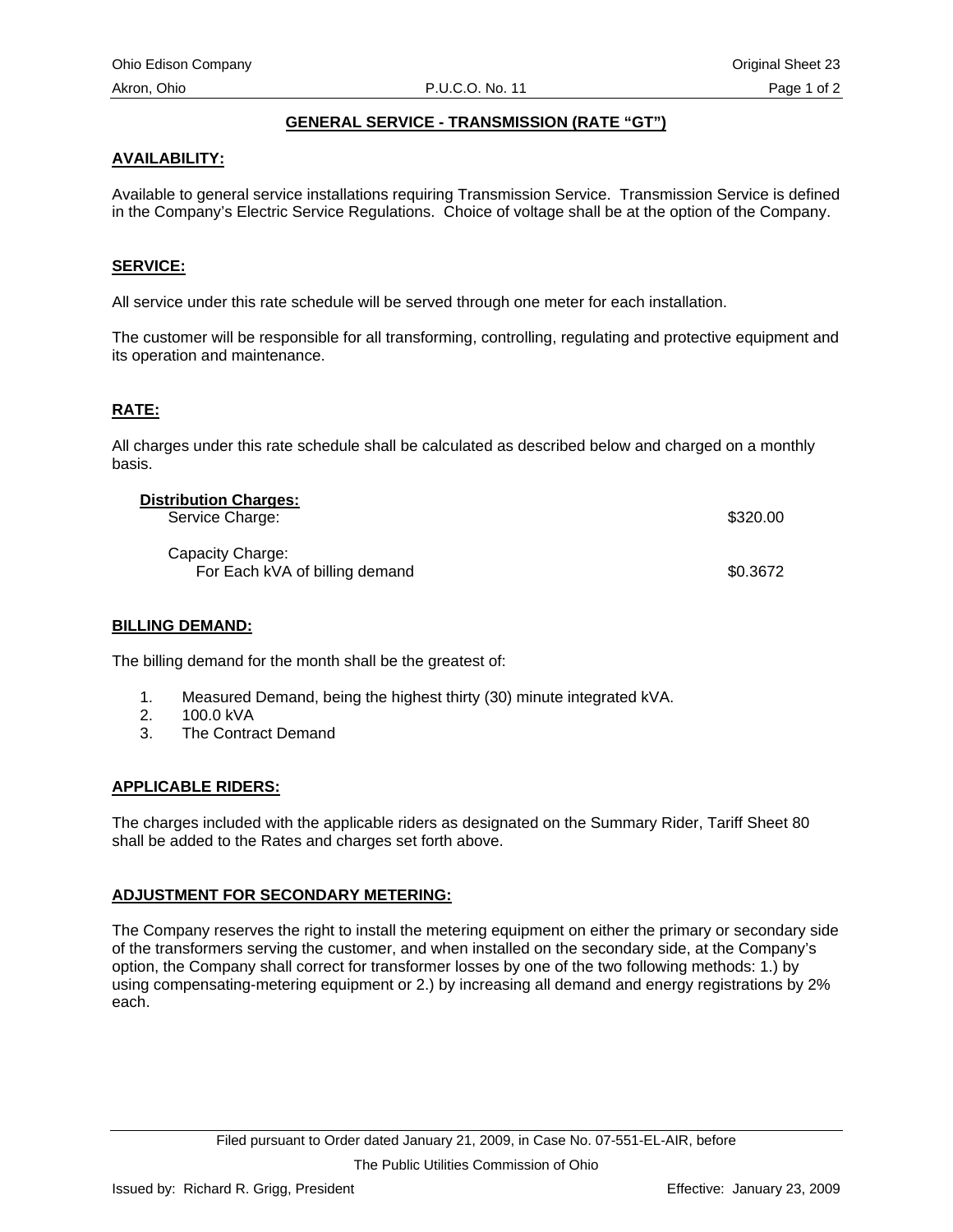# **GENERAL SERVICE - TRANSMISSION (RATE "GT")**

# **SPECIAL METERS:**

Time-Of-Day and Interval Metering is available from the Company. Charges for such service are specified in the Miscellaneous Charges, Tariff Sheet 75.

# **ELECTRIC SERVICE REGULATIONS:**

The Company's Electric Service Regulations shall apply to the installation and use of electric service. The Company's general policy of supplying regulated voltages does not apply to this rate schedule.

# **CONTRACT:**

Electric service hereunder shall be furnished in accordance with a written contract, which by its term shall be in full force and effect for a minimum period of two year and shall continue in force thereafter from year to year unless either party shall give to the other not less than 60 days notice in writing prior to the expiration date of any said yearly periods that the contract shall be terminated at the expiration date of said yearly period. When a contract is terminated in the manner provided herein, the service will be discontinued.

The Contract Demand shall be specified in the contract for electric service of customers establishing service after January 22, 2009 and of customers requiring or requesting a significant change in service. The Contract Demand shall be 60% of the customer's expected, typical monthly peak load. Customers with a Contract Demand on January 22, 2009 will remain at that existing Contract Demand level, until such time as they reestablish service or request or require a significant change in service. The Contract Demand shall be reevaluated based on actual usage upon customer request, no more than once per 12 month period.

If the customer's capacity or service requirements increase, the Company, at its sole and exclusive judgement, may at any time require the customer to enter into a new contract for electric service.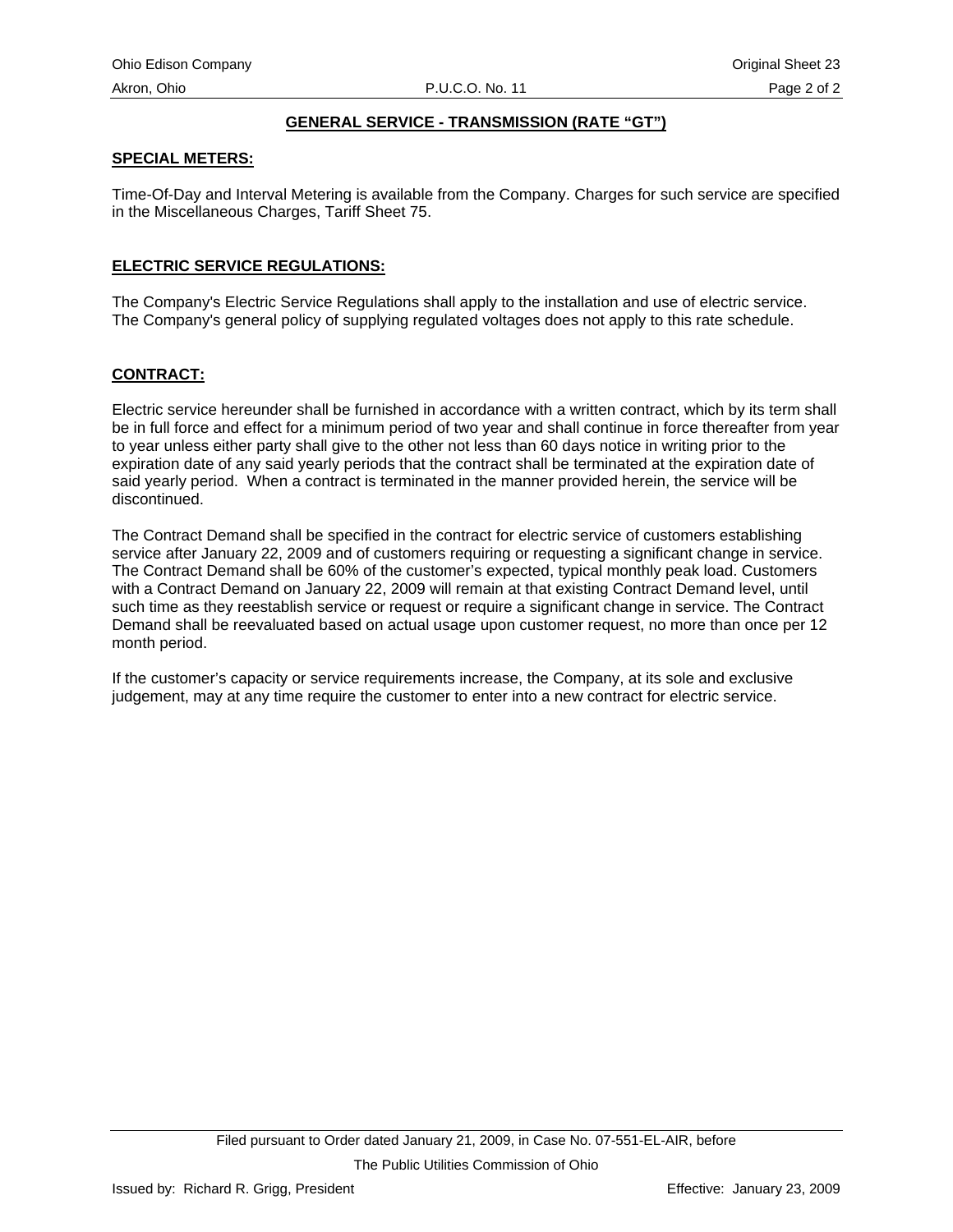# **GENERAL SERVICE Partial Service Rider**

#### <span id="page-35-0"></span>**Applicability:**

This Rider applies to general service customers having on-site non-synchronous generation equipment or synchronous generation equipment that does not qualify for The Net Energy Metering Rider capable of supplying a portion of their power requirements for other than emergency purposes.

#### **Service Terms and Conditions:**

#### **Backup Reservation Service and Scheduled Maintenance Service:**

Backup Reservation Service and Scheduled Maintenance Service is capacity that the Company reserves to replace capacity normally provided by the customer's on-site generating facilities. The contract shall designate the amount of Specified Backup Capacity and the amount of Specified Scheduled Maintenance Capacity, but in no event will the Specified Backup Capacity or the Specified Scheduled Maintenance Capacity exceed the net capability of the customer's generating facility. The Specified Scheduled Maintenance Capacity shall not exceed the Specified Backup Capacity. Both services shall be considered firm up to the limits specified in the contract for partial service.

The customer shall notify the Company within 24 hours of the occurrence of a partial or full outage affecting the generating facilities when the duration of such outage is expected to extend for a period greater than 3 days, and again within 24 hours after the end of such outage. All verbal notifications will be confirmed in writing.

#### **Backup Reservation Service**:

If a customer has not contracted for Supplementary Service, and the recorded demand for such customer exceeds the Specified Backup Capacity in any month, then the Specified Backup Capacity shall be increased to reflect such excess during the remaining term of the contract, but not to exceed the capability of the customer's generation facilities.

If a customer has contracted for Backup Reservation Service in an amount less than the net capability of the customer's generating facilities, and the recorded demand for such customer exceeds the sum of the Specified Supplementary Capacity plus Specified Backup Capacity, then the Specified Backup Capacity shall be increased to reflect such excess during the remaining term of the contract, but not to exceed the capability of the customer's generation facilities.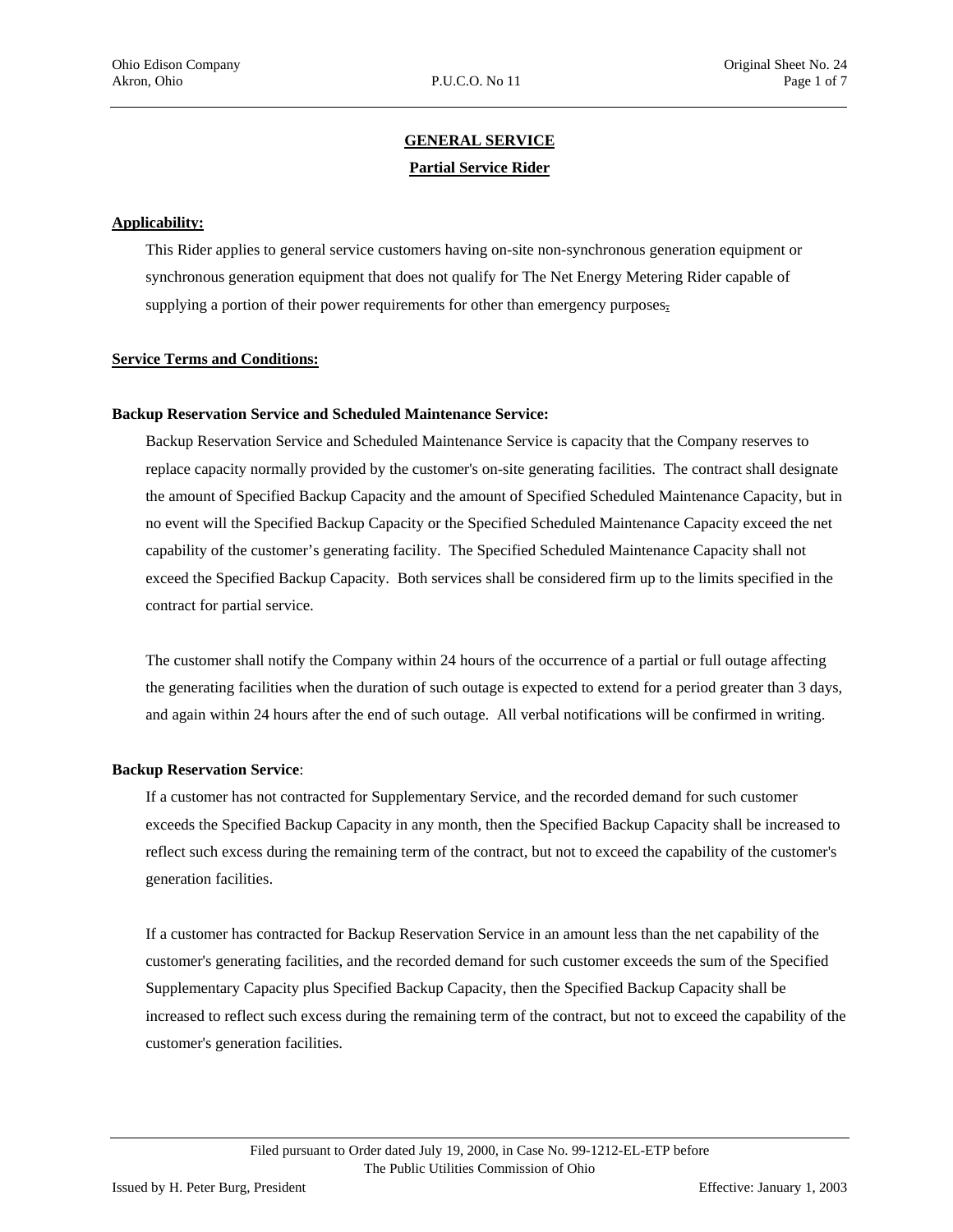#### **Scheduled Maintenance Service:**

For customers contracting for Scheduled Maintenance Service, the customer Shall notify the Company 60 days in advance of the beginning of each calendar year of its preferred maintenance schedule for its generating facilities. Upon agreement by the Company, a preliminary maintenance schedule will be established for the customer. The scheduled maintenance may be cancelled by the Company at any time with 5 days' notice prior to the commencement of the scheduled maintenance if conditions on the Company's system warrant such cancellation or at any time prior to the start of each weekly period by the customer with 5 days notice. Scheduled maintenance cancelled pursuant to the conditions described above shall be rescheduled in a manner acceptable to the customer and the Company.

Scheduled Maintenance Service shall be provided for a maximum of two thirty-day periods in any 12-month period. Nothing shall preclude the customer from performing maintenance within the limits of the contract at any time. With the exception of the 5 day notice described above, the maintenance schedule cannot be unilaterally altered but may be modified by mutual agreement.

#### **Supplementary Service:**

Supplementary Service is firm service in addition to Backup and/or Scheduled Maintenance Service. The contract demand for Supplementary Service shall not be greater than the amount of Specified Supplementary Capacity, or less than the minimum in the Otherwise Applicable Rate Schedule.

#### **Conditions:**

All provisions in the Otherwise Applicable Rate Schedule related to billing and terms and conditions of service shall apply to service under this Rider. The term "Otherwise Applicable Rate Schedule" as used herein refers to the rate schedule for service which would be applicable to the customer if it were a full service customer, except that if the Otherwise Applicable Rate Schedule does not set forth specific capacity charges then for billing purposes such rate schedule shall be appropriately adjusted, with Commission approval, to make the charges consistent with the provisions hereof.

In applying this Rider, or any part thereof, the Company does not waive the right to disconnect a customer who connects or operates equipment in parallel with the Company's system without approval of the Company or who in any way interferes with or jeopardizes service to other customers, endangers others or adversely affects the Company's operations.

The customer must comply with the General Conditions For Interconnection of customer owned Generation with Ohio Edison System. Service under this Rider is subject to the Rules and Regulations of the Company on file with the Public Utilities Commission of Ohio.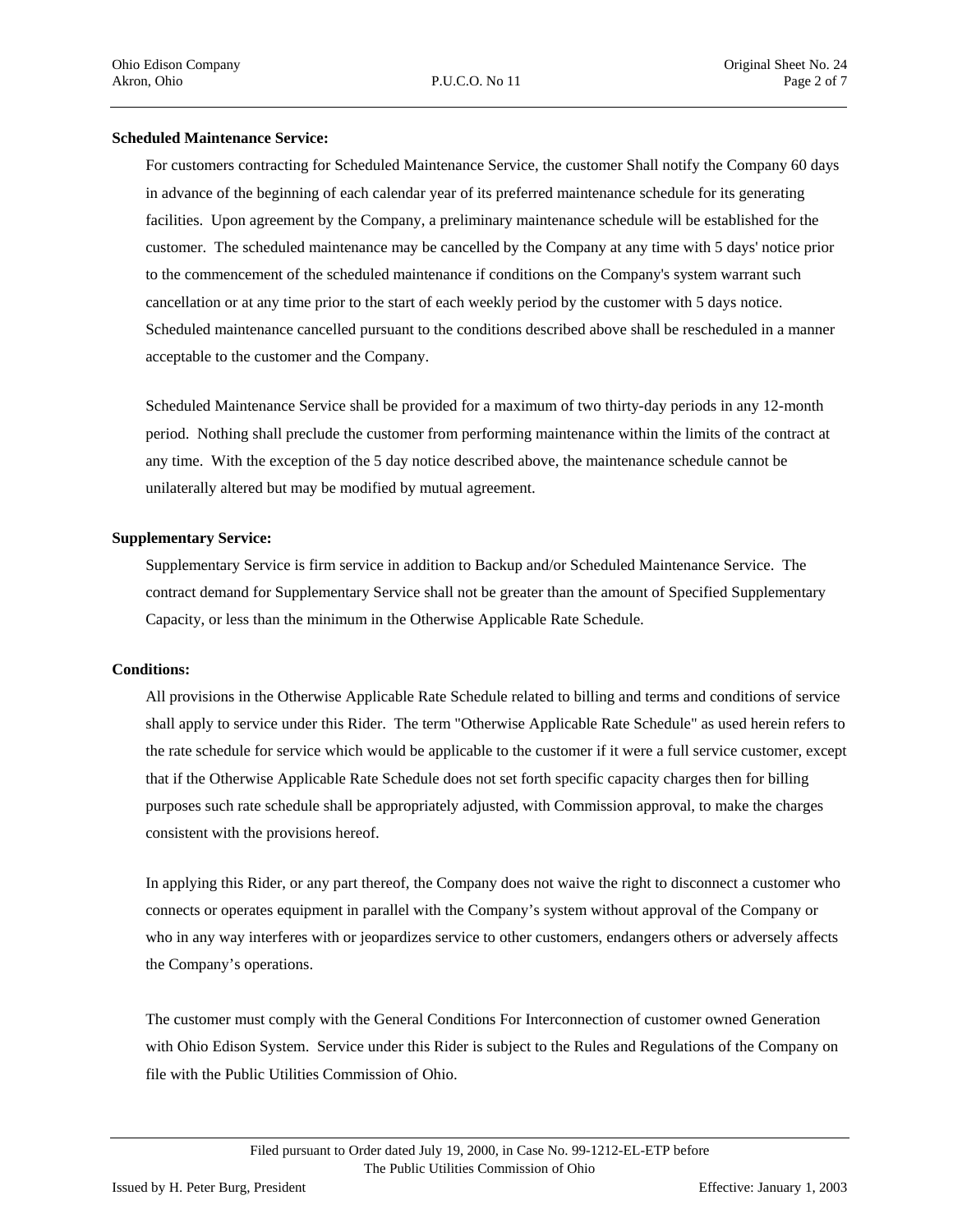#### **Rate:**

#### **Administrative Charge**

\$ 47.70 per month.

#### **Backup Capacity Reservation Charge and Daily Backup Power:**

The demand charges for Backup Capacity reserved and for Daily Backup Power taken shall be per the voltage level the customer is served as follows.

|                           | Backup Capacity Reservation Charge per Month |            |
|---------------------------|----------------------------------------------|------------|
| Voltage Level             | Transmission &                               | Generation |
|                           | Distribution                                 |            |
| Secondary Voltage, per kW | \$3.02                                       | \$1.19     |
| Primary Voltage, per kVA  | \$2.73                                       | \$1.15     |
| 23 & 34.5 kV, per kVA     | \$2.27                                       | \$1.12     |
| 69 kV, per kVA            | \$1.94                                       | \$1.12     |
| 138 kV, per kVA           | \$1.34                                       | \$1.10     |
|                           |                                              |            |

------------------------------Daily Backup Power-----------------------------------------------

|                           |            | --------------------------           |                                   | -Ancillary Services-------------------------------- |                 |                   |
|---------------------------|------------|--------------------------------------|-----------------------------------|-----------------------------------------------------|-----------------|-------------------|
|                           |            |                                      | Reactive<br>Supply and<br>Voltage |                                                     |                 |                   |
|                           |            | Scheduling,<br>System<br>Control $&$ | Control<br>from<br>Generation     | Regulation<br>and<br>Frequency                      | <b>Spinning</b> | Supple-<br>mental |
| <b>Voltage Level</b>      | Generation | Dispatch                             | Sources                           | Control                                             | Reserve         | Reserve           |
| Secondary Voltage, per kW | \$0.83     | \$0.003                              | \$0.003                           | \$0.004                                             | \$0.003         | \$0.007           |
| Primary Voltage, per kVA  | \$0.81     | \$0.003                              | \$0.003                           | \$0.004                                             | \$0.003         | \$0.007           |
| 23 & 34.5 kV, per kVA     | \$0.79     | \$0.003                              | \$0.003                           | \$0.004                                             | \$0.003         | \$0.007           |
| 69 kV, per kVA            | \$0.77     | \$0.003                              | \$0.003                           | \$0.004                                             | \$0.003         | \$0.007           |
| 138 kV, per kVA           | \$0.75     | \$0.003                              | \$0.003                           | \$0.004                                             | \$0.003         | \$0.007           |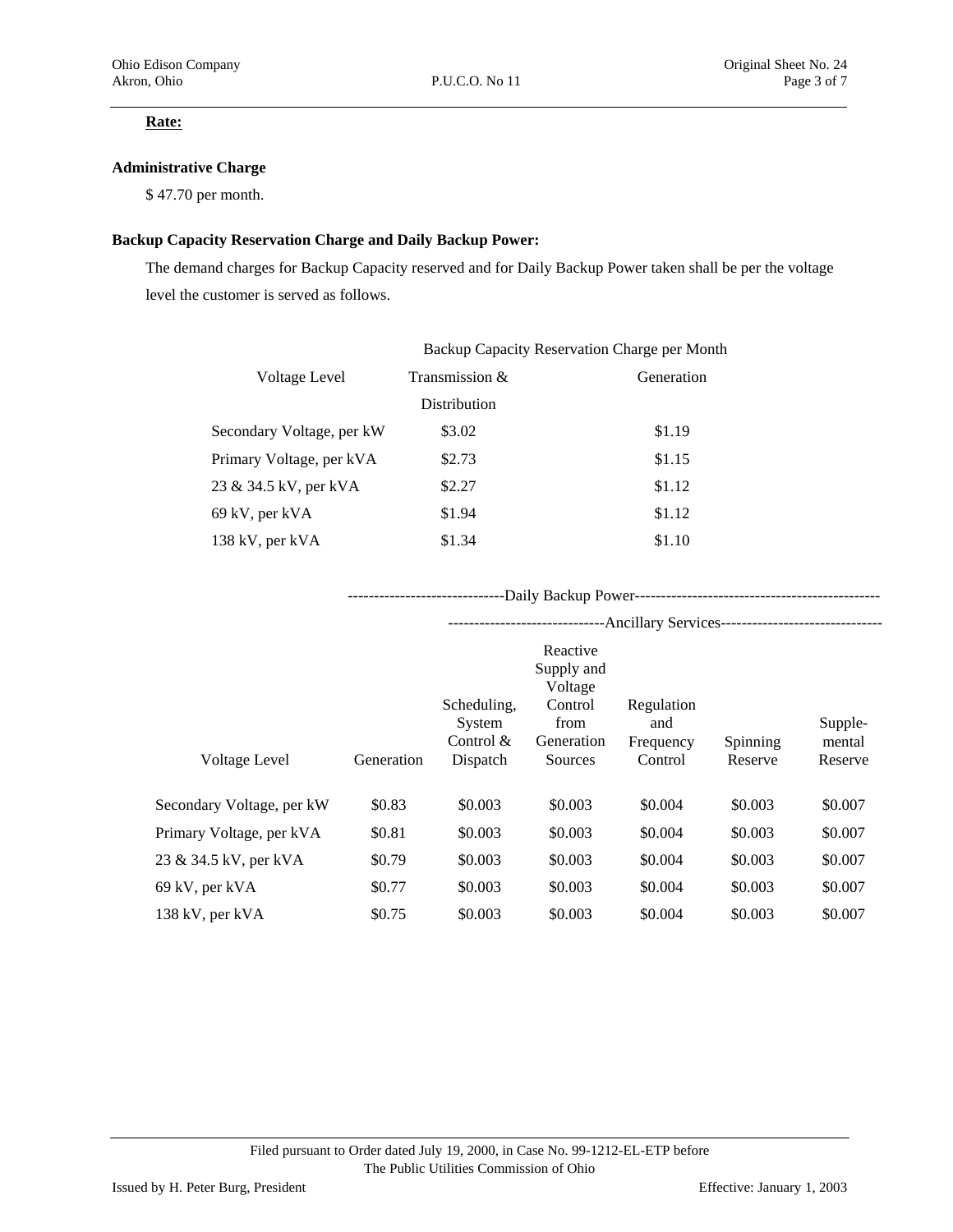Daily Backup Power is available for a maximum of fifteen days a year. If Daily Backup Power is used for more than fifteen days in a billing period, the Customer's entire load will be billed as Supplementary Service for that period at the Otherwise Applicable Rate Schedule, with its transition charges and shopping credits. The fifteen days in that billing period would not count toward the annual limitation. Demands created by Daily Backup Power will not be used for demand ratchet calculations in future months.

#### **Scheduled Maintenance Power:**

Power used during periods of agreed upon scheduled maintenance shall be billed on an on-peak daily basis based upon one-half the demand charges for Daily Backup Power.

#### **Billing Demand for Supplementary Service:**

The billing demand for the month for Supplementary Service shall be calculated per the Otherwise Applicable Rate Schedule with the exception that during periods of Daily Backup or Maintenance Power, each half-hour demand during the outage shall be reduced by the lesser of (1) the contract demand for Backup or Maintenance Power, or (2) the amount of Backup or Maintenance Power actually used during that half hour as determined by interval metering of the customer's on-site generation.

On peak periods are from 8:00 a.m. to 9:00 p.m. local time Monday through Friday, except for the following legal holidays observed during these periods: New Years Day, Martin Luther King, Jr. Day, Presidents' Day Memorial Day, Independence Day, Labor Day, Thanksgiving Day and Christmas Day. These observed legal holidays and all other periods shall be off-peak.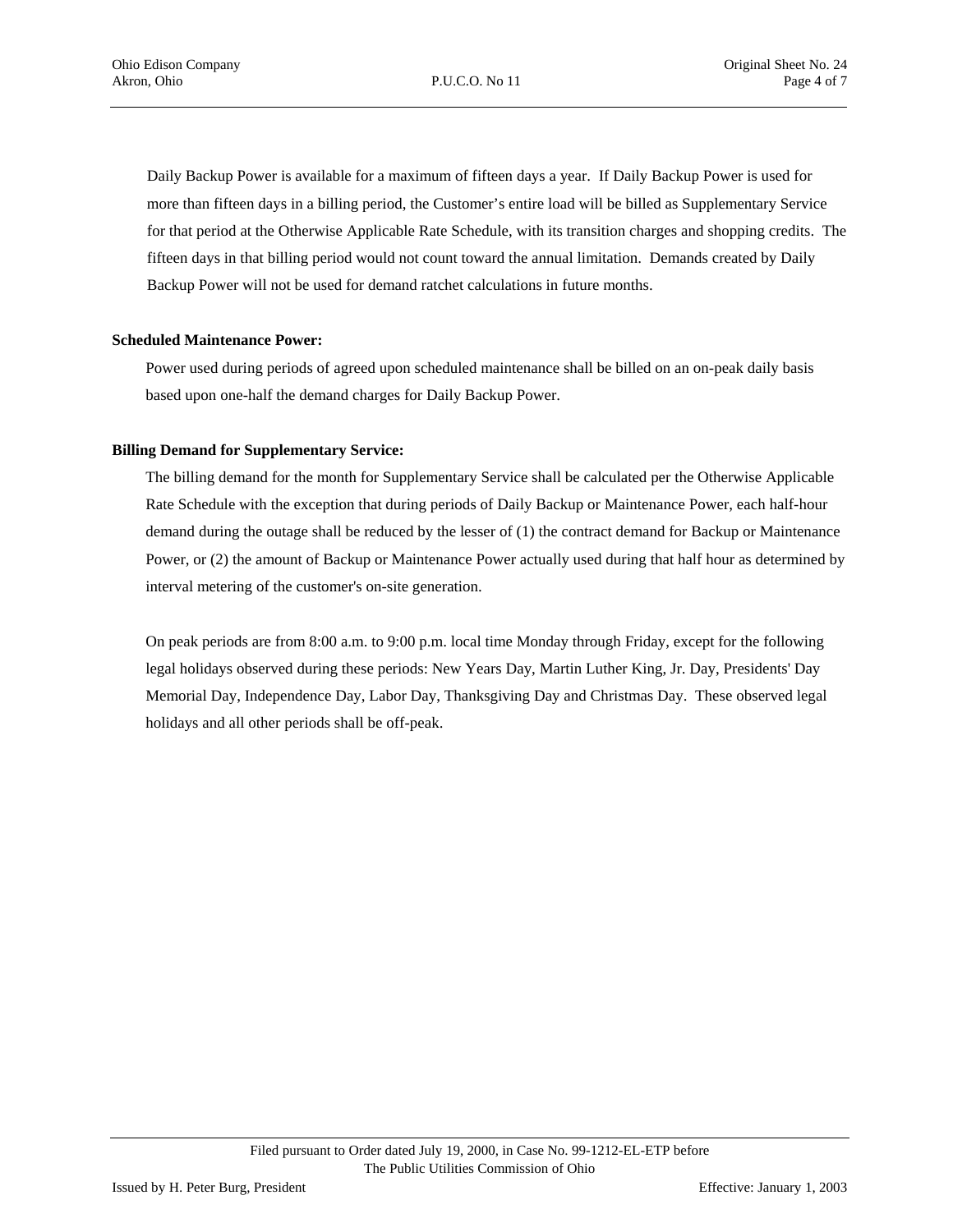#### **Billing Demand for Daily Backup Power or Maintenance Power:**

The daily billing demand for Backup or Maintenance Power shall be calculated during unavailability of the customer's generation in the on-peak period by finding the greatest positive difference between (1) the customer's actual load taken from the Company and (2) their Billing Demand for Supplementary Service for that month. During months when the customer's generation does not operate in the on-peak period, and the customer is not taking Maintenance Power, Daily Backup Power billing demands shall not be calculated and the customer's entire load shall be billed under Supplementary Service.

#### **Energy for Backup or Maintenance Power:**

The Energy Charge for Backup Power or Maintenance Power shall be \$ 0.02308 per kWh with the exception of when Backup Power is billed at the Otherwise Applicable Rate Schedule for that billing month. Backup or Maintenance energy shall be calculated during outages of the customer's generation in the on-peak period by the summation of the positive differences between (1) the customer's actual load taken from the Company and (2) their Supplemental load for that billing month. The Backup or Maintenance energy charge is cost recovery and will be split between RTC and RSC in proportion to RTC and RSC charges in the Otherwise Applicable Rate Schedule. If the total applicable RTC and RSC charge from the Otherwise Applicable Rate Schedule were to be less that the \$0.02308 per kWh, the excess would be generation charges.

#### **Generation from Certified Suppliers:**

 The "Generation" Charges shown for Backup Capacity Reservation, Daily Backup Power and Energy for Backup or Maintenance Power will not apply to the Customer who receives generation services from a Certified Supplier.

#### **Applicable Riders:**

Rates and charges specified above shall be modified in accordance with provisions of the following applicable riders in the order shown:

| Universal Service Rider  | Sheet No. 90  |
|--------------------------|---------------|
| Temporary Rider for EEF  | Sheet No. 91  |
| Fuel Rider               | Sheet No. 105 |
| Fuel Cost Recovery Rider | Sheet No. 107 |

#### **Maximum Charge:**

The maximum billing period charge under this rider shall be limited such that the customer cannot be charged more that if his entire load and energy was billed under the Otherwise Applicable Rate Schedule for that billing month plus the Administrative Charge of this rider.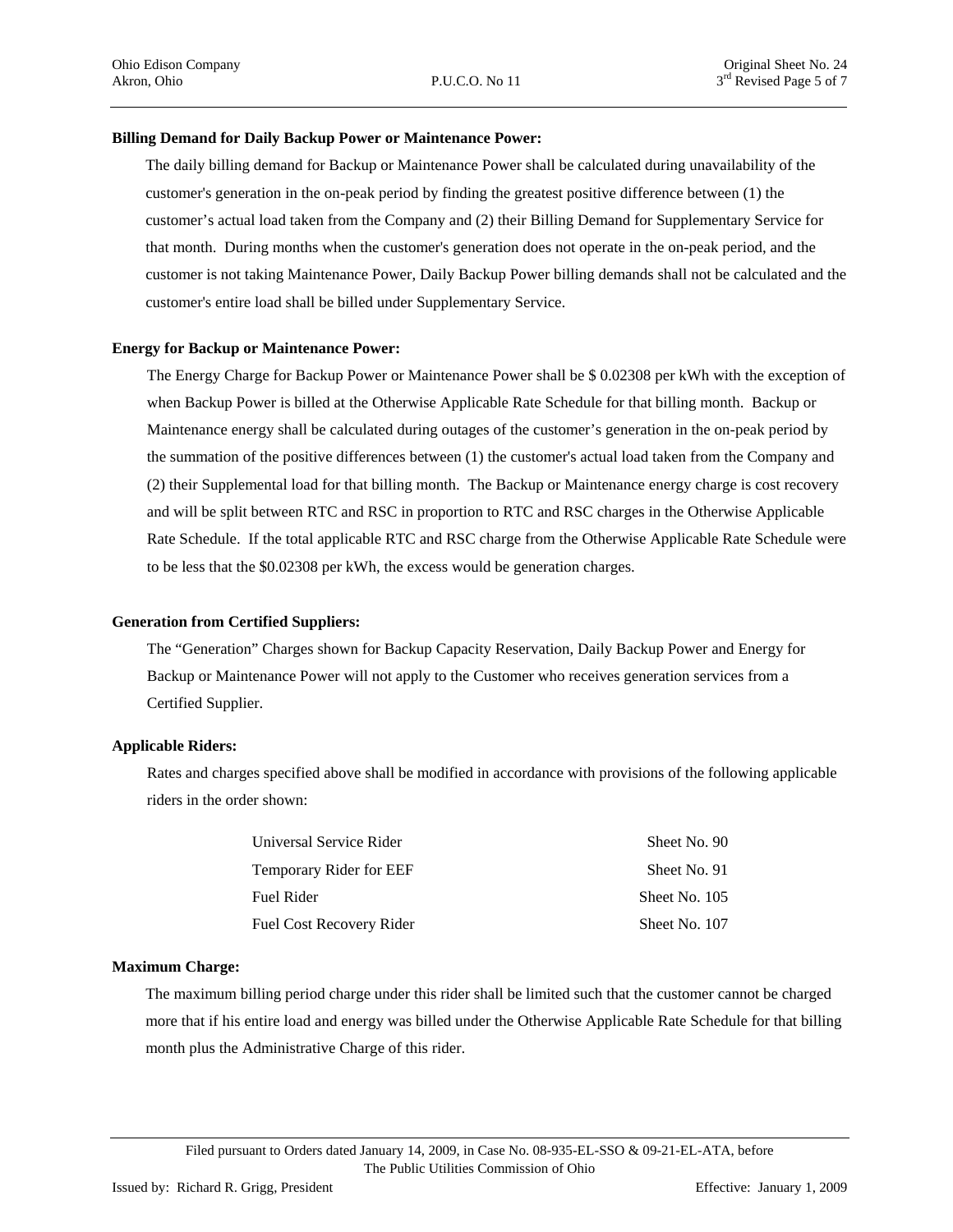#### **Terms of Payment:**

Terms of payment shall be the same as stated in the Otherwise Applicable Rate Schedule.

#### **Contract**

Service under this Rider shall be provided only after a Partial Service Contract is entered between the customer and the Company. The initial term of such contract shall not be less than one year and such term shall be automatically extended for the period specified unless cancelled. Contracts may be canceled by either party at the end of the initial term or extension thereof on not less than sixty days' prior written notice. Each such contract shall identify the Specified Backup Capacity, the Specified Scheduled Maintenance Capacity, the Specified Supplementary Capacity, and the Contract Demand for Supplementary Service.

Nothing in this Rider shall limit the customer and the Company from entering into individualized contracts for partial service, subject to Commission approval. Arrangements that provide for deviations from this tariff shall address the pertinent characteristics of the project that influence the cost of providing said service including the following:

- (1) The expected reliability of the partial service customer's generating service,
- (2) The ability of the partial service customer to accept interruptible service under backup conditions.
- (3) The ability of the partial service customer to reduce backup load requirements during system peak hours, both on a seasonal and daily basis,
- (4) The length of any scheduled outages,
- (5) Whether there is sufficient local facility capacity to serve the load,
- (6) Whether there is sufficient substation capacity to serve the load,
- (7) Whether there is sufficient transmission and generation capacity to serve the load,
- (8) Whether the new or displaced load which is to be served under backup conditions requires a duplication of existing facilities which are currently dedicated to the service,
- (9) Whether short or long-term purchase power is available and at a price which would act as a surrogate for utility-owned capacity,
- (10) Whether the duration of the arrangement allows for long-term utility planning of least cost capacity availability, and
- (11) Whether service is backup for economic decisions to not operate customer-owned equipment or for mechanical availability reasons not to operate customer-owned or supplied equipment.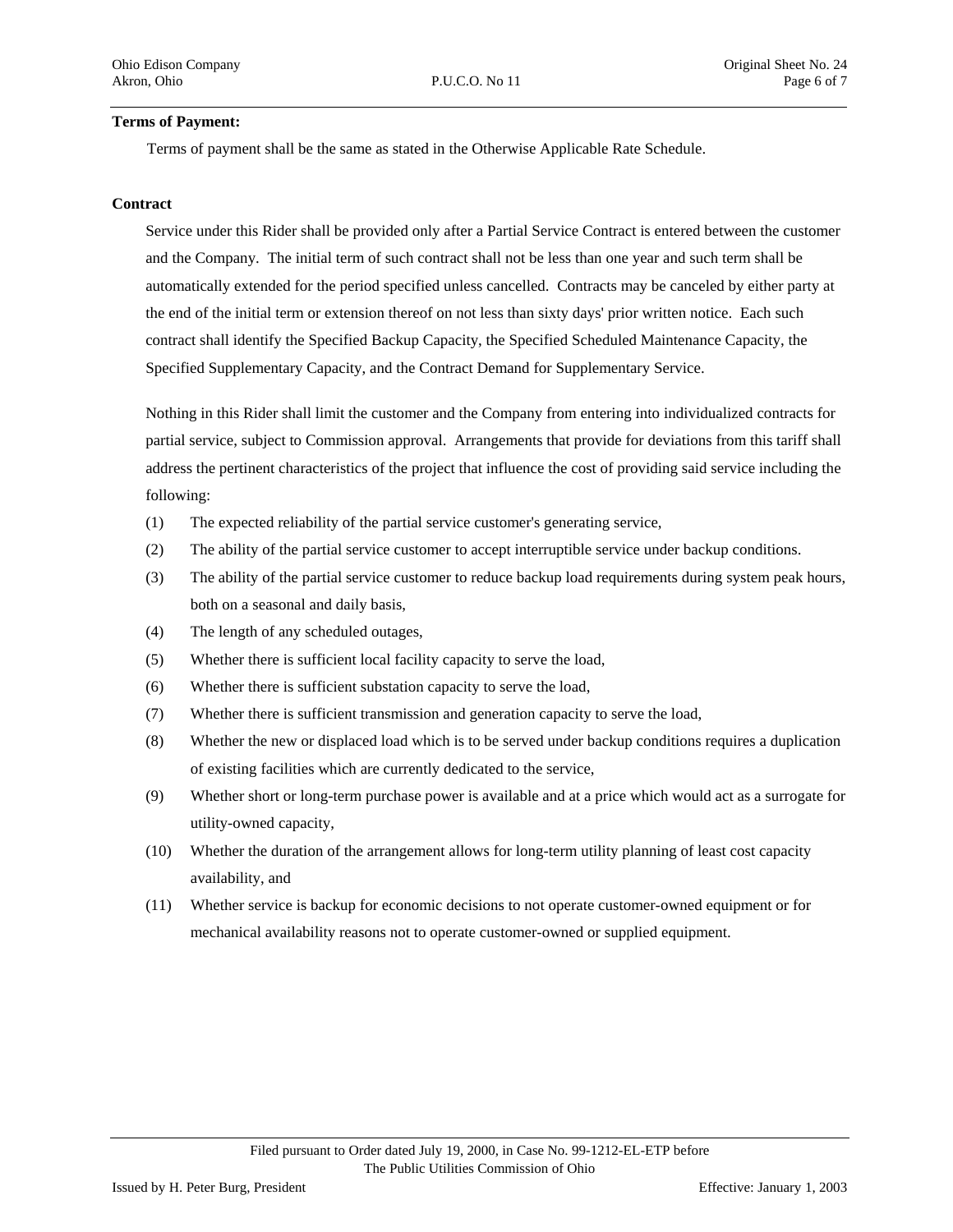#### **Facilities and Services**:

The customer shall install required interconnection facilities as set forth in interconnection policies of the Company.

Where additional transmission and/or distribution facilities are specifically required to provide partial service and where the estimated partial service revenue is insufficient to justify the additional investment required to furnish such service, the Company reserves the right to require the customer to pay for all or any portion of the costs associated with providing the facilities.

The customer shall reimburse the Company for the cost of installing, maintaining and/or continuing to provide additional, modified or special facilities and services which are required solely to provide scheduled maintenance power.

#### **General Provisions**:

If the customer refuses to sign a Partial Service Contract, service to the customer may be denied or terminated.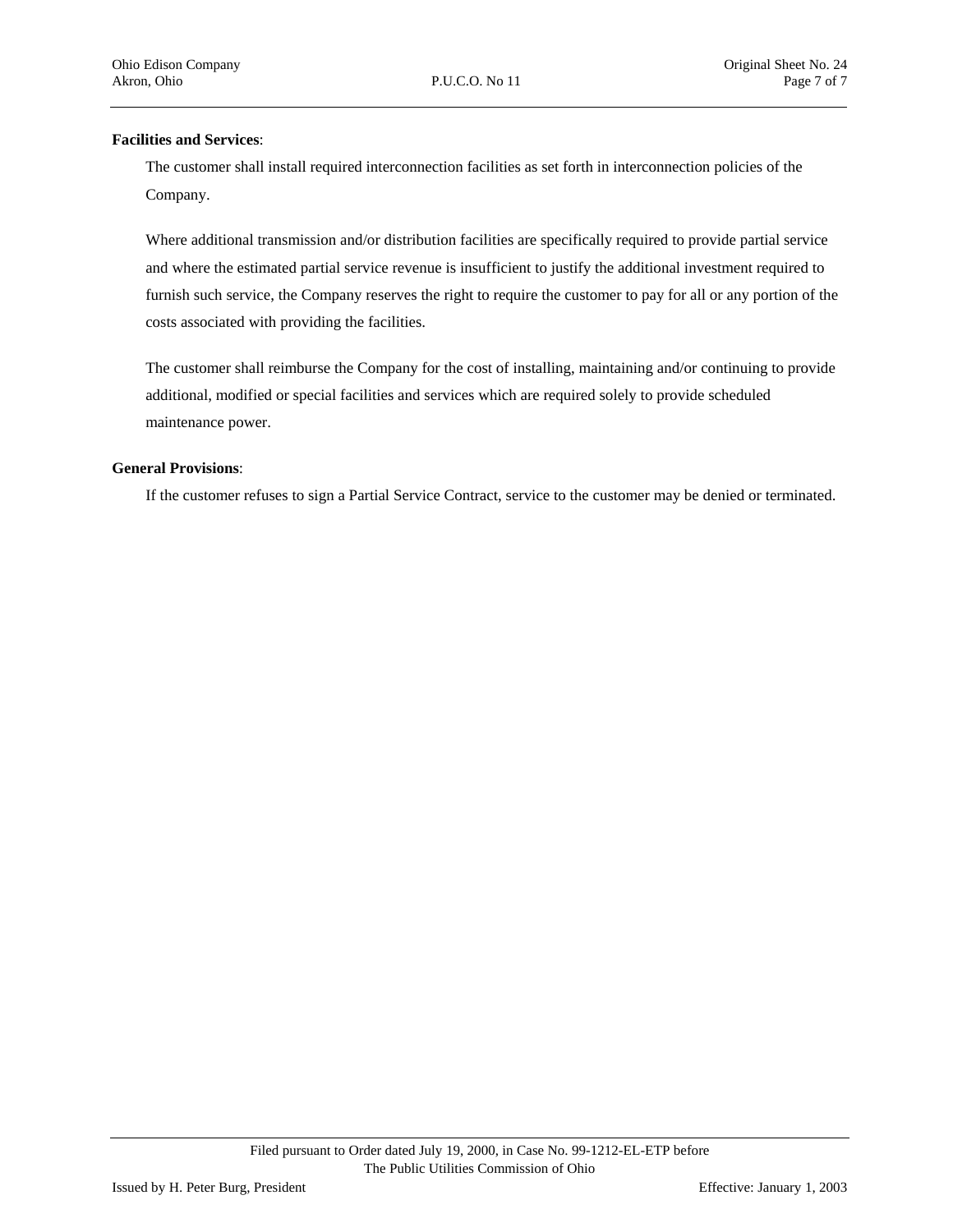#### **STREET LIGHTING PROVISIONS**

## **AVAILABILITY:**

Available to municipalities and governmental authorities for the lighting of streets, sidewalks, parks, and other public grounds.

#### **METERING:**

Standard street lighting service shall be unmetered with monthly kilowatt hour consumption determined using rated bulb capacity and associated ballasts multiplied by average burn hours. Any street light pole with an electrical outlet shall be metered with all initial costs of metering installation borne by the customer.

#### **BURN HOURS:**

Unless otherwise noted, all lamps shall be operated by photoelectric control or by time clocks, with hours of operation from dusk to dawn, 4,200 hours per annum.

The following monthly Kilowatt-hour values shall be used for billing purposes. Any installation with dual lamps shall multiply the below values by two (2).

| <b>Bulb Type</b> | <b>Bulb Rating</b> | kWh per Month |
|------------------|--------------------|---------------|
| Incandescent     | 1,000 Lumens       | 24            |
| Incandescent     | 2,000 Lumens       | 56            |
| Incandescent     | 2,500 Lumens       | 70            |
| Incandescent     | 4,000 Lumens       | 126           |
| Incandescent     | 6,000 Lumens       | 157           |
| Incandescent     | 10,000 Lumens      | 242           |
| Incandescent     | 15,000 Lumens      | 282           |
|                  |                    |               |
| Fluorescent      | 6,000 Lumens       | 45            |
| Fluorescent      | 13,800 Lumens      | 94            |
| Fluorescent      | 21,800 Lumens      | 135           |
| Fluorescent      | 43,600 Lumens      | 264           |
|                  |                    |               |
| Mercury Vapor    | 100 Watts          | 43            |
| Mercury Vapor    | 175 Watts          | 69            |
| Mercury Vapor    | 175 Watts*         | 144           |
| Mercury Vapor    | 250 Watts          | 104           |
| Mercury Vapor    | 250 Watts*         | 216           |
| Mercury Vapor    | 400 Watts          | 158           |
| Mercury Vapor    | 700 Watts          | 287           |
| Mercury Vapor    | 1000 Watts         | 380           |

\*Operating in continuous burn mode

Filed pursuant to Order dated January 21, 2009, in Case No. 07-551-EL-AIR, before The Public Utilities Commission of Ohio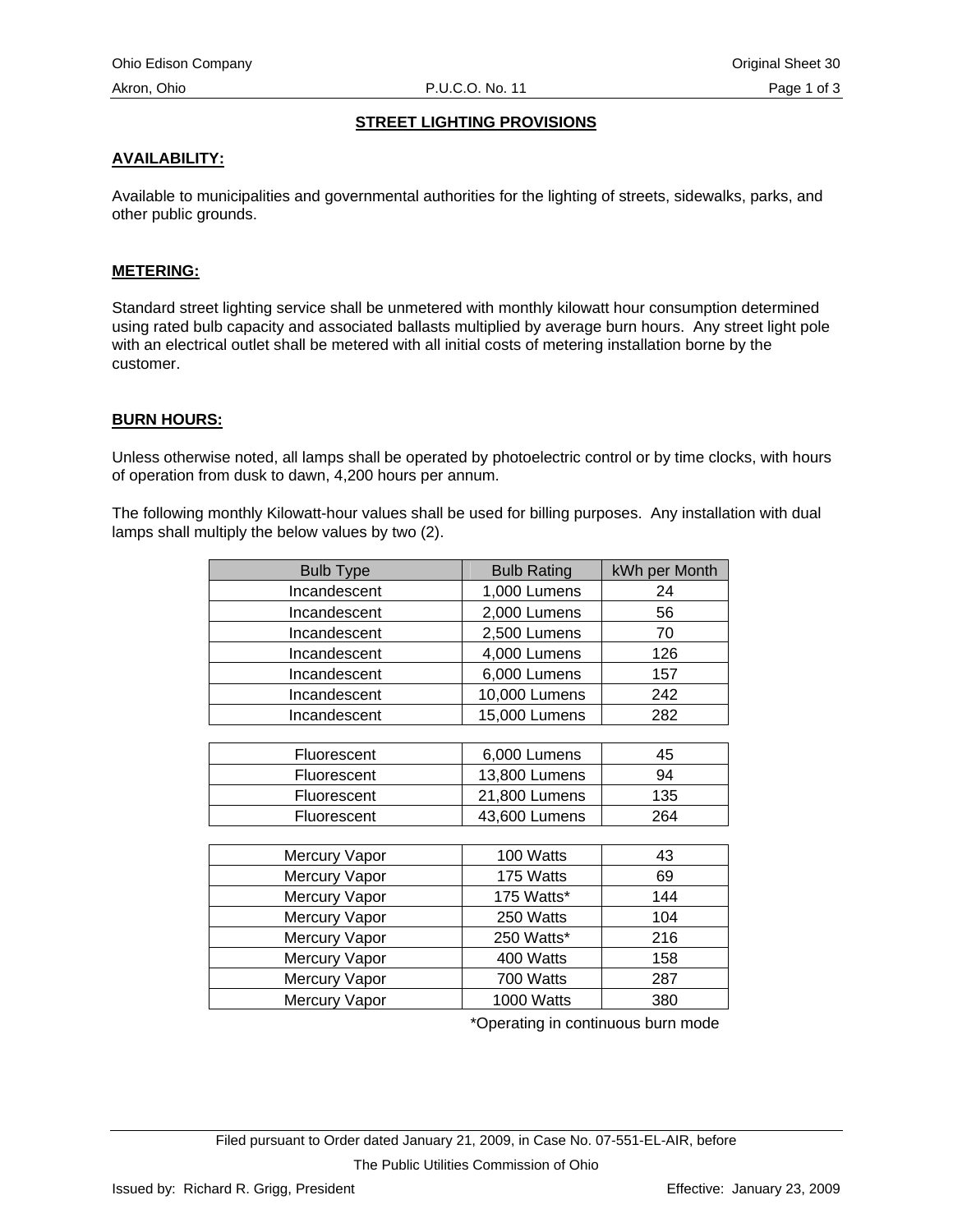| <b>Bulb Type</b>           | <b>Bulb Rating</b> | kWh per Month |
|----------------------------|--------------------|---------------|
| High Pressure Sodium Vapor | 70 Watts           | 29            |
| High Pressure Sodium Vapor | 100 Watts          | 42            |
| High Pressure Sodium Vapor | 100 Watts*         | 87            |
| High Pressure Sodium Vapor | 150 Watts          | 62            |
| High Pressure Sodium Vapor | 150 Watts*         | 129           |
| High Pressure Sodium Vapor | 200 Watts          | 88            |
| High Pressure Sodium Vapor | 215 Watts          | 89            |
| High Pressure Sodium Vapor | 250 Watts          | 105           |
| High Pressure Sodium Vapor | 310 Watts          | 128           |
| High Pressure Sodium Vapor | 400 Watts          | 163           |
| High Pressure Sodium Vapor | 1000 Watts         | 410           |
|                            |                    |               |

## **STREET LIGHTING PROVISIONS**

\*Operating in continuous burn mode

## **IN-SERVICE DATES:**

All street lighting equipment which is placed in service or removed by and including the 15th day of the month shall be charged by the Company and paid for by the customer as if the equipment had been in service or removed on the 1st day of the subject month. All street lighting equipment which is placed in service or removed subsequent to the 15th of the month shall be charged by the Company and paid for by the customer as if the equipment had been placed in service or removed on the 1st day of the subsequent month.

## **APPLICABLE RIDERS:**

Rates and charges specified in this schedule shall be subject to and modified in accordance with provisions of the applicable riders listed on the Summary Rider, Sheet 80, or any other applicable riders approved by the Public Utilities Commission of Ohio.

## **GENERAL RULES:**

Extensions of existing distribution facilities, and/or the addition of transformers, which are required strictly for the purposes of providing street lighting service shall be paid for by the customer.

In cases of vandalism to Company owned lighting equipment, the Company, at its discretion, will repair the damaged property, the cost of which shall be borne by the customer and billed upon completion of work. A written estimate of the cost will be submitted to the customer for approval before work is performed.

In cases of vandalism to customer owned lighting equipment, the customer shall be responsible for repairing the damaged property. The Company may, upon request from the customer, repair the damaged property, the cost of which shall be borne by the customer and billed upon completion of work. A written estimate of the repair cost will be submitted to the customer for approval before work is performed.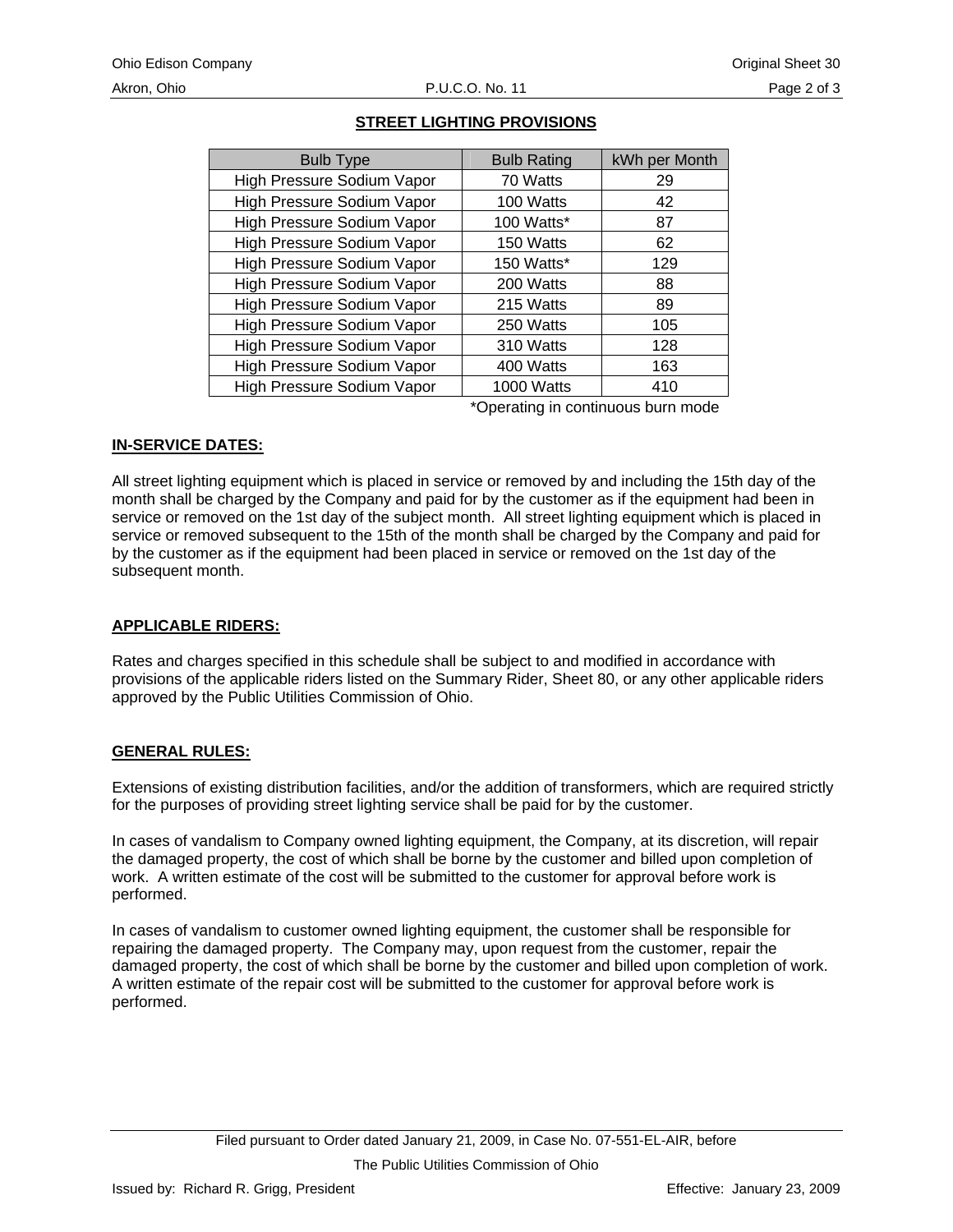## **STREET LIGHTING PROVISIONS**

The customer shall have the right to affix street, traffic, regional transit authority, combination, safety, and warning signs on any street lighting equipment installed under this tariff schedule as long as said sign is erected and maintained in a proper and safe manner so as not to interfere in any way with the use of street lighting equipment, appurtenances or equipment of the Company. The customer shall agree to indemnify and hold harmless the Company or its successors and assigns of and from any and all expense and damages resulting to anyone caused by the negligent installation or maintenance of said street sign. The customer shall not attach any signs, devices, posters, banners, handbills or placards of any description, other than the aforementioned traffic, safety and warning signs, to any street lighting equipment installed under this tariff schedule without the express written consent of the Company.

No reduction in billing shall be allowed for lamp outages.

The Company's obligations with respect to making extensions, furnishing service, and supplying electric energy shall at all times be subject to limitations or restrictions by virtue of regulations issued by governmental authorities.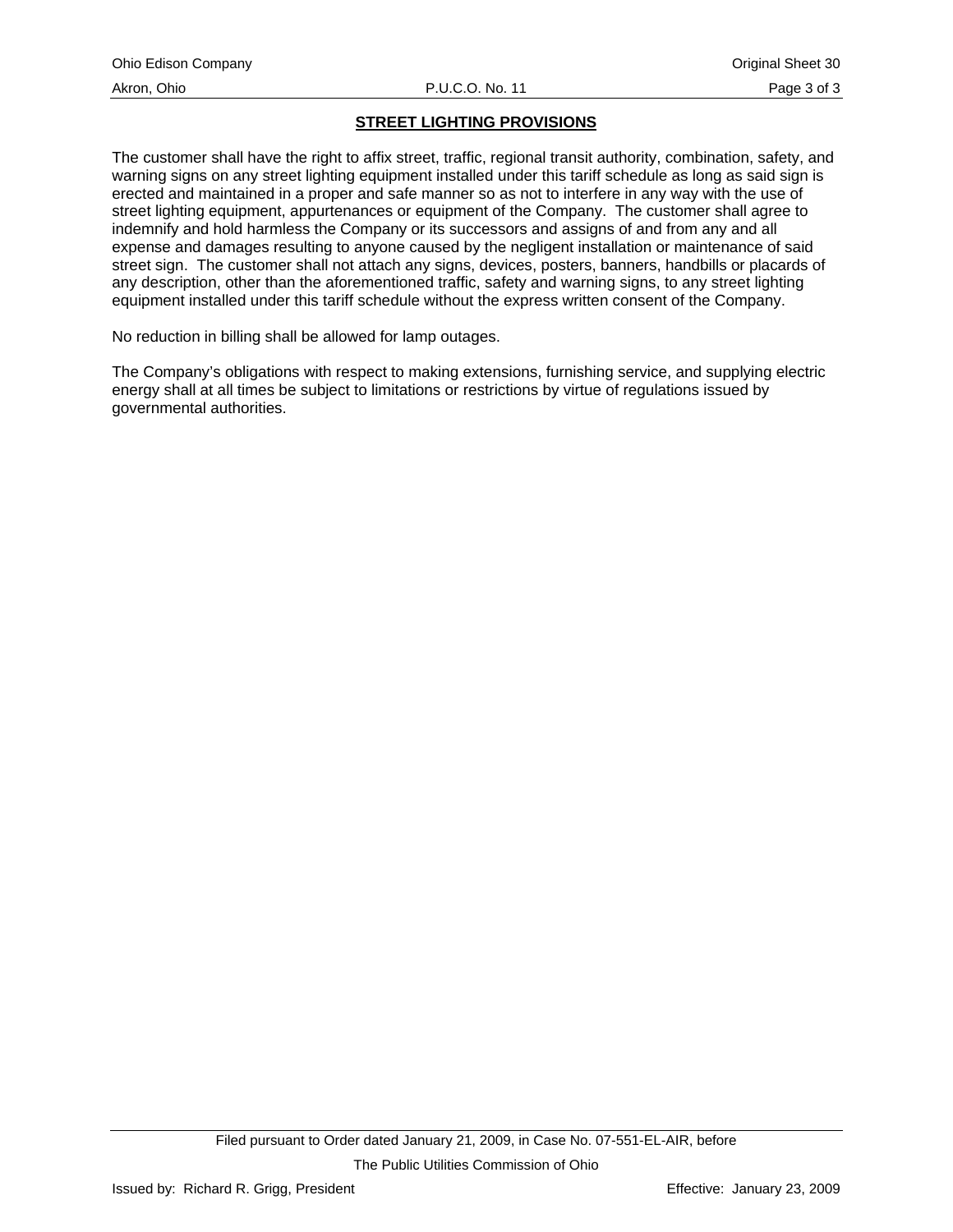## **STREET LIGHTING SERVICE - (RATE "STL") COMPANY OWNED**

#### **GENERAL RULES:**

The Company will install lighting equipment on an approved existing pole or, where necessary, will furnish one pole for mounting the lighting equipment and one section of secondary wire. All additional lighting equipment, not provided for herein, installed by the Company at the request of the customer, shall be the property of the Company and be paid for by the customer.

## **CHANGES IN NUMBER, SIZE, TYPE OR LOCATION:**

Activities related to the replacement, relocation, alteration, or removal of existing street lighting equipment are not included as part of normal maintenance. Such activities include, but are not limited to, the replacement of an existing fixture, removal or relocation of a lamp, luminaire, bracket, and/or pole, or installation of a luminaire shield. All such requests shall be made in writing by the customer. The Company will supply the customer with a written estimate of charges prior to the start of work.

## **RESPONSIBILITIES FOR OWNERSHIIP, MAINTENANCE AND REPLACEMENT:**

All lighting components including lamp, refractor, luminaire, ballast, pole, bracket, and other supporting materials shall be owned by the Company. All service and necessary maintenance will be performed only during the regular working hours of the Company.

#### **INSTALLATION COSTS:**

All installation costs for new street lighting investment that exceed the net book value of street lighting investment reflected in the rates below shall be billed to the customer. A written estimate of costs shall be presented to the customer for approval prior to the start of the work and paid in full upon completion.

## **RATE:**

Monthly charges per customer for all customers served under this schedule shall include Distribution Charges as shown below.

#### **Distribution Charges:**

| Monthly Base Rate<br>Overhead Service<br>Underground Service | INCANDESCENT STREET LIGHTING (a) |  |  |  |  |
|--------------------------------------------------------------|----------------------------------|--|--|--|--|
|                                                              |                                  |  |  |  |  |
| \$16.69<br>For each Incandescent unit                        |                                  |  |  |  |  |

(a) The Company will not install new incandescent lighting equipment but will maintain existing incandescent lighting equipment when practical.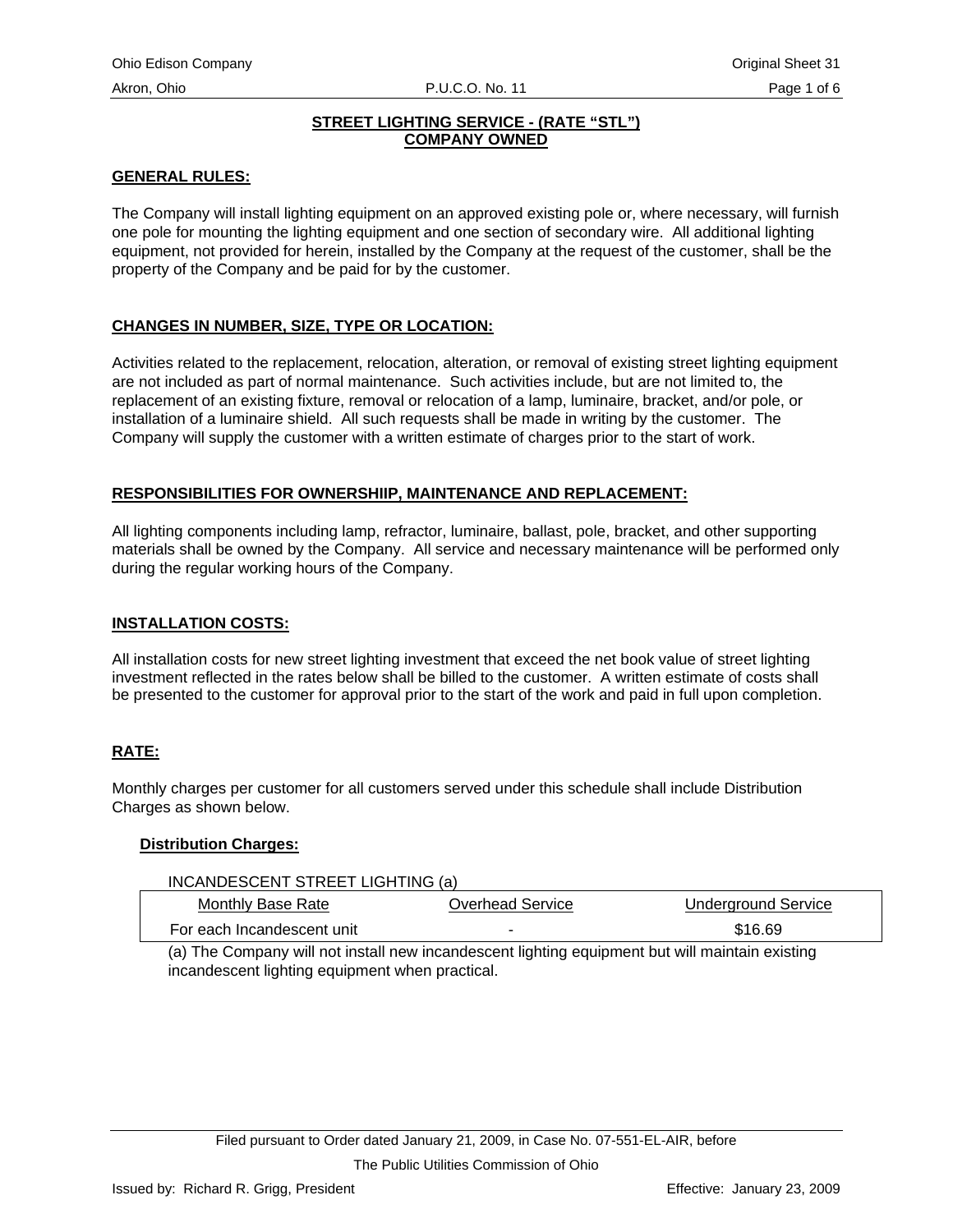#### **STREET LIGHTING SERVICE - (RATE "STL") COMPANY OWNED**

#### MERCURY STREET LIGHTING (b)

|           |                     | Monthly Base Rates |                         |             |                            |           |
|-----------|---------------------|--------------------|-------------------------|-------------|----------------------------|-----------|
|           |                     |                    | <b>Overhead Service</b> |             | <b>Underground Service</b> | Bridge or |
| Rating    | <b>Monthly Base</b> | Wood               | Metal                   | Post        | Pole                       | Underpass |
| in Watts  | Rate                | Pole               | Pole                    | <b>Type</b> | <b>Type</b>                | Wallpack  |
| 100       | per unit            | \$5.81             | \$13.63                 | \$8.65      | \$16.03                    |           |
| 175       | per unit            | \$5.06             | \$12.94                 | \$8.43      | \$15.64                    | \$7.49    |
| 250       | per unit            | \$5.26             | \$14.08                 | \$9.68      | \$18.48                    | \$7.92    |
| 250**     | per unit            |                    | \$17.14                 |             |                            |           |
| 400       | per unit            | \$5.25             | \$13.49                 |             | \$18.78                    |           |
| 400**     | per unit            |                    | \$16.78                 | -           |                            |           |
| 700       | per unit            | \$5.71             | \$15.47                 |             | \$37.41                    | ٠         |
| 1,000     | per unit            | \$5.35             | \$15.23                 |             | \$36.88                    |           |
| $1,000**$ | per unit            |                    | \$21.37                 |             | \$41.33                    |           |

(b) The Company will not install new mercury lighting equipment but will maintain existing mercury lighting equipment when practical.

\*\* Dual lamps

#### HIGH PRESSURE SODIUM LIGHTING (c)

|          |                     | <b>Monthly Base Rates</b> |                         |                            |             |                 |
|----------|---------------------|---------------------------|-------------------------|----------------------------|-------------|-----------------|
|          |                     |                           | <b>Overhead Service</b> | <b>Underground Service</b> |             | Bridge or       |
| Rating   | <b>Monthly Base</b> | Wood                      | Metal                   | Post                       | Pole        | Underpass       |
| in Watts | Rate                | Pole                      | Pole                    | <b>Type</b>                | <b>Type</b> | <b>Wallpack</b> |
| 70       | per unit            | \$6.37                    | \$14.16                 | \$9.47                     | \$16.46     | \$10.03         |
| 100      | per unit            | \$6.04                    | \$13.87                 | \$9.48                     | \$16.46     | \$10.73         |
| $150*$   | per unit            | \$5.68                    | \$14.55                 | \$9.77                     | \$18.97     | \$10.52         |
| 200      | per unit            | ٠                         |                         |                            | \$19.65     |                 |
| $215*$   | per unit            | \$5.89                    | \$14.68                 |                            | \$17.28     | \$9.19          |
| 250      | per unit            | \$5.51                    | \$14.31                 |                            | \$19.45     | \$10.93         |
| 310      | per unit            | ۰                         |                         |                            | \$20.40     |                 |
| 400      | per unit            | \$5.47                    | \$15.28                 | ۰                          | \$37.15     | ۰               |
| 400**    | per unit            | ٠                         | ۰                       |                            | \$41.44     | -               |
| 1,000    | per unit            | \$7.79                    | \$16.76                 |                            | \$40.55     |                 |

(c) The Company reserves the right to limit the types of posts, luminaries and lamps under this rate for new installations.

\*Applicable for either standard installations or relamping of existing Mercury fixtures. \*\* Dual lamps

# **APPLICABLE RIDERS:**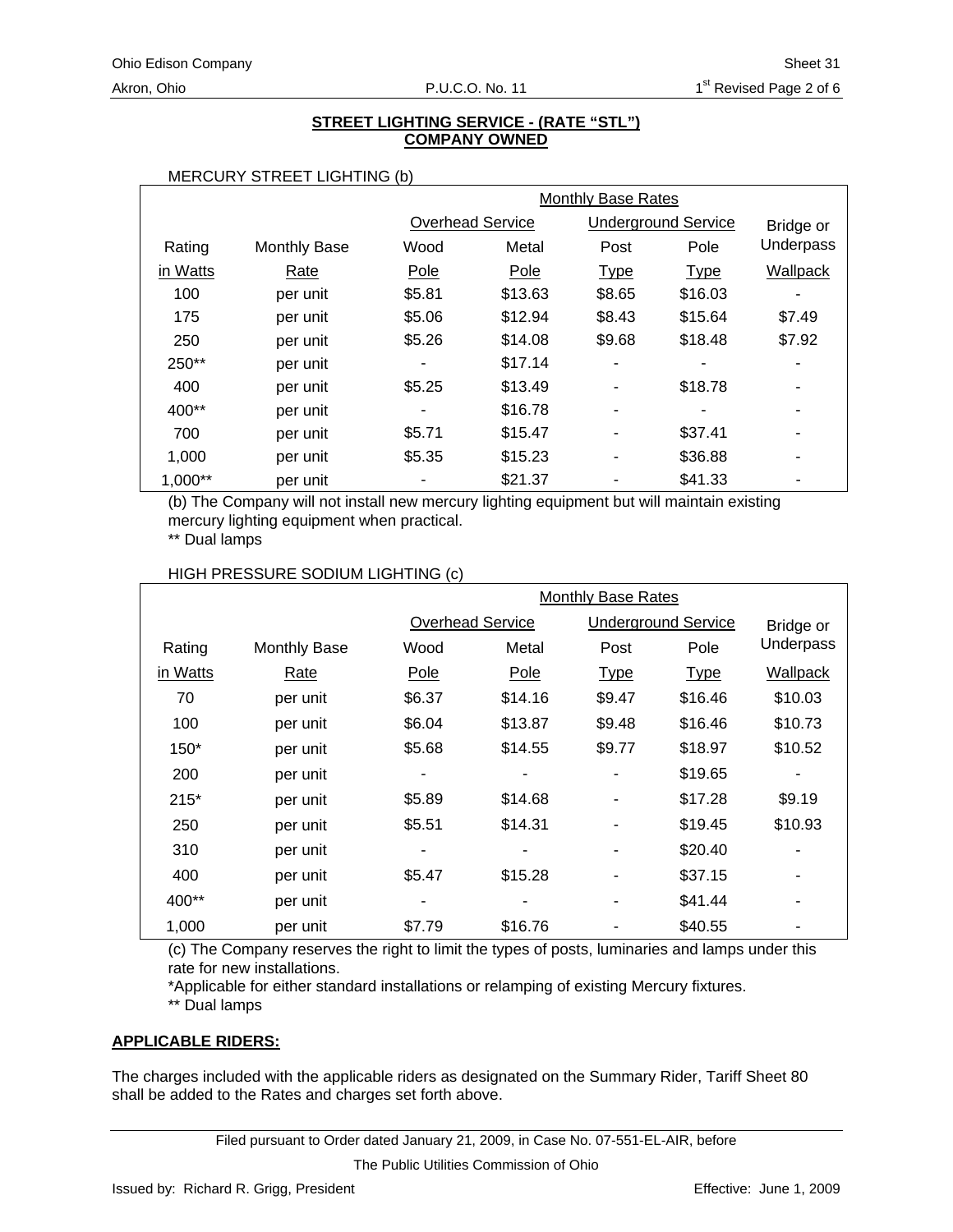#### **STREET LIGHTING SERVICE - (RATE "STL") CUSTOMER OWNED**

## **GENERAL RULES:**

The customer shall inform the Company in writing of any changes to existing unmetered load associated with a customer's street lighting account at least 30 days prior to the anticipated date of change. Changes include, but are not limited to, any modification of rated lamp or bulb capacity or the addition of unmetered lights. If prior notice is not properly provided to the Company, the Company may retroactively bill the customer's account: (1) for all usage from the point such load was added, and (2) up to an additional three months usage. At any point after such notice is not properly provided, the Company may also refuse to continue providing unmetered service at the delivery point. In such case, the cost of metering equipment and installation shall be fully borne by the customer while equipment shall be owned by the Company. The Company may, at any time, inspect the customer's equipment to verify or measure actual load.

#### **RESPONSIBILITIES FOR OWNERSHIP, MAINTENANCE AND REPLACEMENT:**

The customer shall furnish, install, repair, replace, and maintain all lighting components as well as be responsible for the costs, if any, of such work performed by the Company. All lighting components including lamp, refractor, luminaire, ballast, pole, bracket, and other supporting materials shall be owned by the customer.

## **RATE:**

Monthly charges per customer for all customers served under this schedule shall include Distribution Charges as shown below.

#### **Distribution Charges:**

ALL LAMP TYPES

|                 | Monthly Base Rate: |
|-----------------|--------------------|
| All kWh per kWh | 0.3230c            |

#### **APPLICABLE RIDERS:**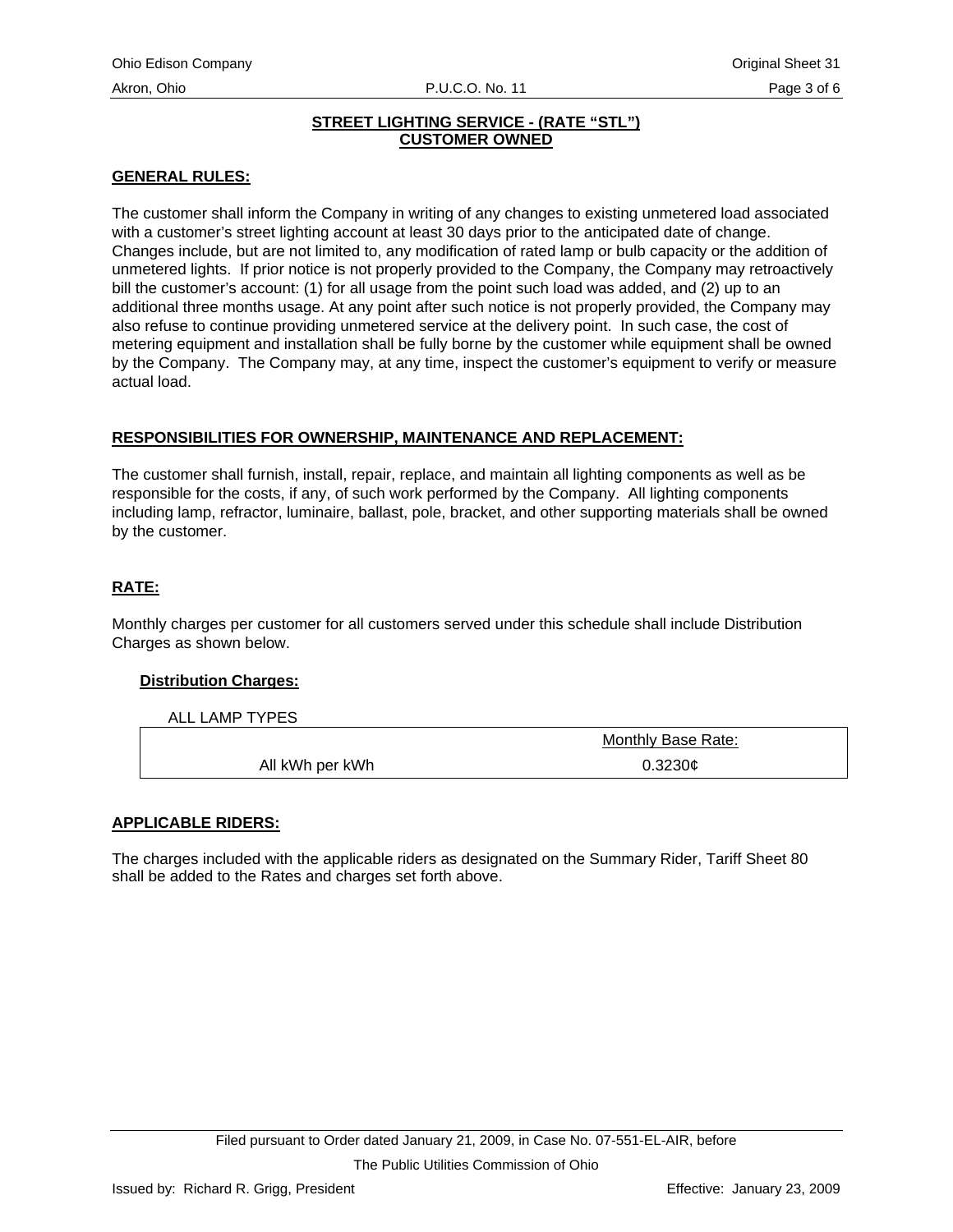#### **STREET LIGHTING SERVICE - (RATE "STL") CUSTOMER OWNED, LIMITED COMPANY MAINTENANCE**

## **APPLICABILITY:**

This lighting plan is not available for lighting units installed after December 31, 2008.

## **GENERAL RULES:**

The customer shall inform the Company in writing of any reductions to existing unmetered load associated with a customer's street lighting account at least 30 days prior to the anticipated date of change.

## **CHANGES IN NUMBER, SIZE, TYPE OR LOCATION:**

Activities related to modification of existing street lighting equipment are not included as part of normal maintenance. Such activities include, but are not limited to, the replacement or alteration of an existing fixture, removal or relocation of a lamp, luminaire, bracket, and/or pole, or installation of a luminaire shield. All such requests shall be made in writing by the customer. The Company will supply the customer with a written estimate of charges prior to the start of work.

## **RESPONSIBILITIES FOR OWNERSHIP, MAINTENANCE AND REPLACEMENT:**

All lighting components shall be furnished, owned, repaired, maintained, and replaced by the customer except for bulbs, refractors, photoelectric cells, luminaires, and ballasts. The Company shall replace bulbs, refractors, luminaires, and ballasts that fail due to normal use twice in a twelve (12) month period at no additional cost when practical. Additional replacements shall be billed to the customer at actual cost.

## **RATE:**

Monthly charges per customer for all customers served under this schedule shall include Distribution Charges as shown below.

#### **Distribution Charges:**

ALL LAMP TYPES:

| ALL LAIVIE II FEO. |                    |
|--------------------|--------------------|
|                    | Monthly Base Rate: |
| All kWh per kWh    | 2.7895¢            |

The following charges apply in addition to the above:

#### **APPLICABLE RIDERS:**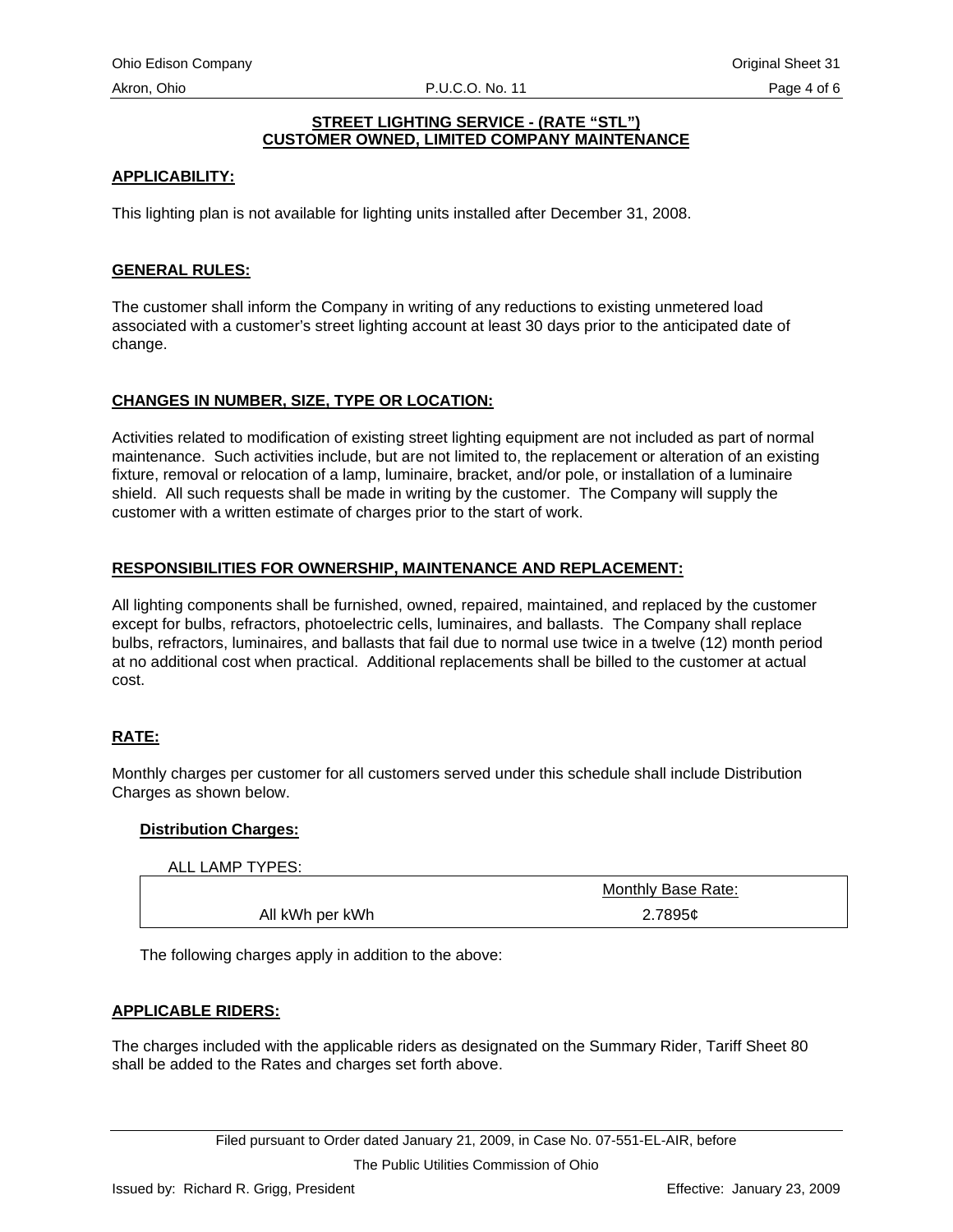#### **STREET LIGHTING SERVICE - (RATE "STL") EFFICIENCY SAFETY INCENTIVE PROGRAM**

#### **APPLICABILITY:**

This lighting plan is available for Municipalities and Governmental authorities receiving electric service from the Company with lighting units served under the Efficiency Safety Incentive Program ("ESIP") as of December 31, 2008.

#### **QUALIFYING LIGHTS:**

Qualifying lights shall refer to all mercury, high pressure sodium, or metal halide street lights which are Company owned and served under this program. All Qualifying Lights shall at all times be and remain the exclusive property of the Company.

#### **CHANGES IN NUMBER, SIZE, TYPE OR LOCATION:**

Activities related to modification of existing Qualifying Lighting equipment are not included as part of normal maintenance. Such activities include, but are not limited to, the replacement, alteration, or conversion of an existing fixture, removal or relocation of a lamp, luminaire, bracket, and/or pole, or installation of a luminaire shield. All such requests shall be made in writing by the customer. The Company will supply the customer with a written estimate of charges prior to the start of work. Any lighting modifications shall not affect or impair the Company's ownership rights of Qualifying Lights.

#### **RESPONSIBILITIES FOR OWNERSHIP, MAINTENANCE AND REPLACEMENT:**

Customers shall be responsible for the costs of purchasing, installing, repairing and replacing all lighting components with the exception of bulbs, refractors, photoelectric cells, and ballasts. The Company shall replace bulbs, refractors, photoelectric cells, and ballasts that fail due to normal use twice in a twelve (12) month period at no additional cost when practical and not prohibited by applicable law. Additional replacements shall be billed to the customer at actual cost. The Company shall operate, own, and maintain all Qualifying lights served under this program.

Additional Qualifying Lights may be added at the written request of the customer. The costs of purchasing and installing additional Qualifying Lights shall be fully borne by the customer. The Company shall supply the customer with a written estimate of charges prior to the start of work. In the case of new underground fed systems, the customer may elect to have an independent contractor obtain and install any new lighting unit, provided that the system meets Company safety standards and utilizes street lights available under the Company's Street Lighting Service, Company Owned schedule. In all cases, the Company shall make all final connections to its electrical system

#### **CUSTOMER CANCELLATION:**

Customers may opt off of this lighting program to the Company's Street Lighting Service, Company Owned schedule with 60 days advanced notice. Opting off this program shall not affect or impair the Company's ownership rights of Qualifying Lights.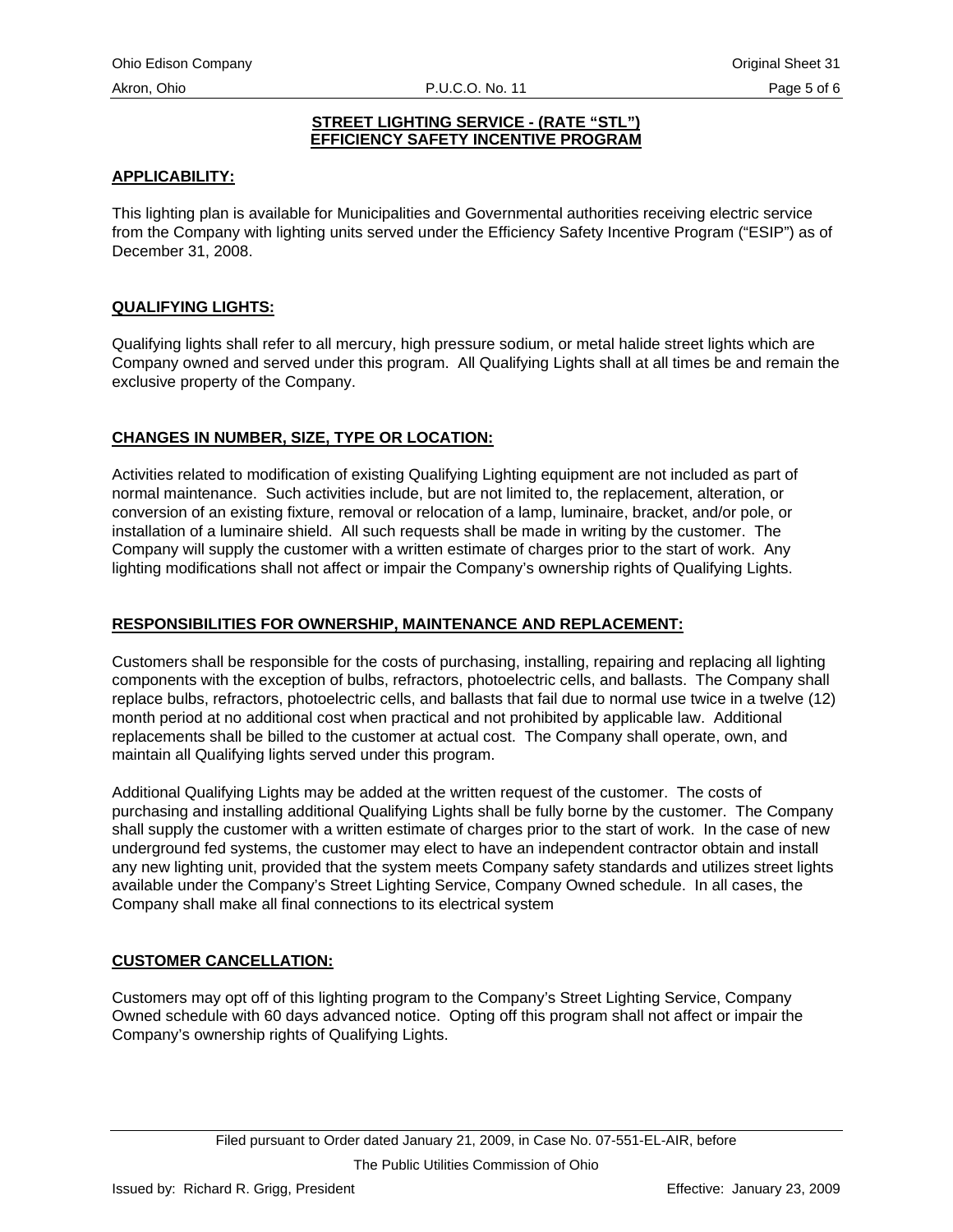#### **STREET LIGHTING SERVICE - (RATE "STL") EFFICIENCY SAFETY INCENTIVE PROGRAM**

## **RATE:**

Monthly charges per customer for all customers served under this schedule shall include Distribution Charges as shown below.

## **Distribution Charges:**

ALL LAMP TYPES:

|                 | Monthly Base Rate: |
|-----------------|--------------------|
| All kWh per kWh | 5.8661c            |

The following charges apply in addition to the above:

#### **APPLICABLE RIDERS:**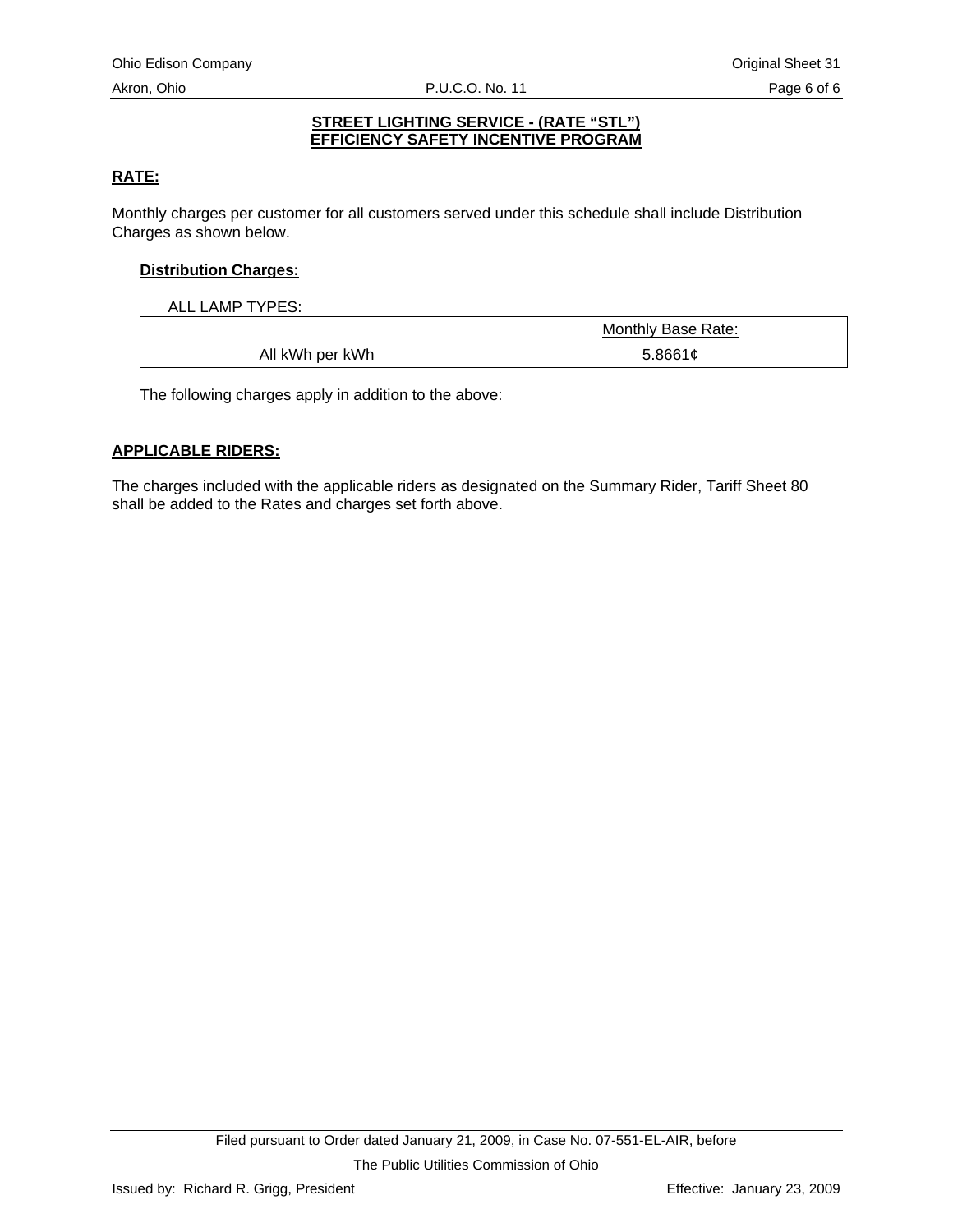#### **TRAFFIC LIGHTING SCHEDULE - (RATE "TRF")**

#### **AVAILABILITY:**

Available to municipalities, governmental authorities and school districts for the sole purpose of providing electric service to traffic control devices and/or other devices used for traffic control or public safety.

#### **METERING:**

New traffic light installations shall be metered, when conditions as determined by the Company allow for such metering, at each Service Connection with the cost of meter installation borne by the customer.

Monthly kilowatt hour consumption for unmetered traffic light equipment shall be determined by the number, rated wattage capacity, and operating characteristics of the traffic lighting.

#### **RATE:**

Monthly charges per customer for all customers served under this schedule shall include Distribution Charges as shown below.

#### **Distribution Charge:**

Energy Charge: All kWh, per kWh 1.0756¢

#### **APPLICABLE RIDERS:**

The charges included with the applicable riders as designated on the Summary Rider, Tariff Sheet 80 shall be added to the Rates and charges set forth above.

#### **SERVICE CONNECTION:**

A Service Connection shall be defined as the point at which the device(s) of the customer connect to the facilities of the Company.

#### **OWNERSHIP:**

Traffic control lights, warning lights, traffic signs, and other devices served under this rate schedule shall be owned, installed and maintained by the customer, including all wiring and equipment. All service connections shall be made by the Company.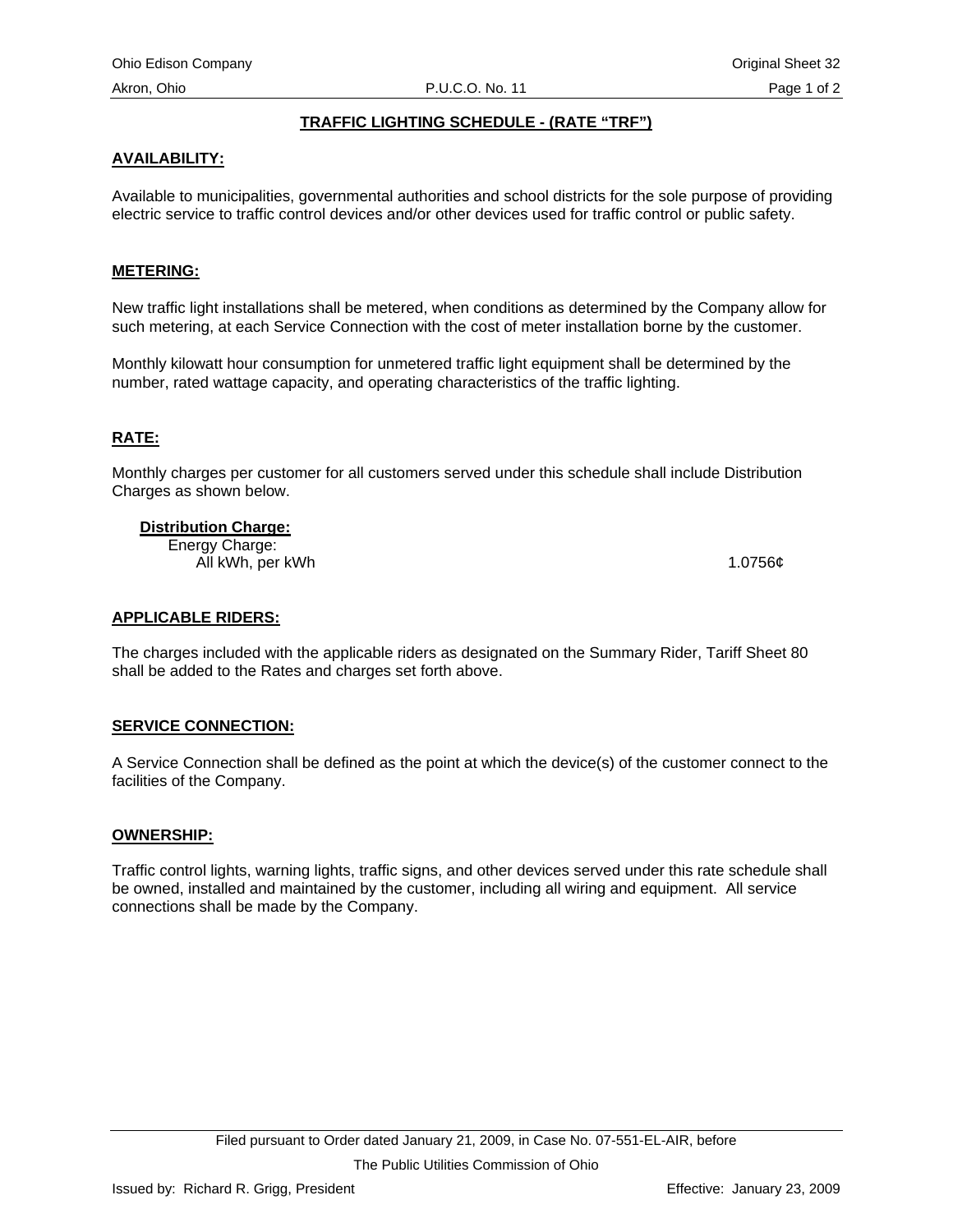## **TRAFFIC LIGHTING SCHEDULE - (RATE "TRF")**

#### **SERVICE TABULATION:**

The customer shall provide, upon the Company's request, a tabulation showing all traffic control lights and warning lights installed and in service. Notwithstanding the above, the customer shall inform the Company in writing of any changes to existing unmetered load associated with a customer's traffic lighting at least 30 days prior to the anticipated date of change. Changes include, but are not limited to, additional traffic control lights, traffic signs, or warning lights installed, or any change made in the wattage of any such unit. If prior notice is not properly provided to the Company, the Company may retroactively bill the customer's account: (1) for all usage from the point such load was added, and (2) up to an additional three months usage. At any point after such notice is not properly provided, the Company may also refuse to continue providing unmetered service at the delivery point. In such case, the cost of metering equipment and installation shall be fully borne by the customer while equipment shall be owned by the Company. The Company may, at any time, inspect the customer's equipment to verify or measure actual load.

## **GENERAL RULES:**

Extensions of existing distribution facilities, and/or the addition of transformers, which are required strictly for the purposes of providing traffic lighting service shall be paid for by the customer.

The customer may attach police, fire and rescue signal equipment to the Company's poles. Such attachments shall be made in accordance with accepted standards for safe construction and shall not interfere in any way with the Company's use of its property or the provision of electric service. The customer shall indemnify and hold harmless the Company from and against any and all liability arising from the customer's use of the Company's facilities in this manner.

Warning sirens up to 400 watts and call box lights shall be billed as traffic control devices.

All of the Company's obligations with respect to making extensions, furnishing service and supplying electric energy shall at all times be subject to limitation or restriction by virtue of orders or regulations issued by governmental authorities other than the customer.

#### **ELECTRIC SERVICE REGULATIONS:**

The Company's Electric Service Regulations shall apply to the installation and use of electric service.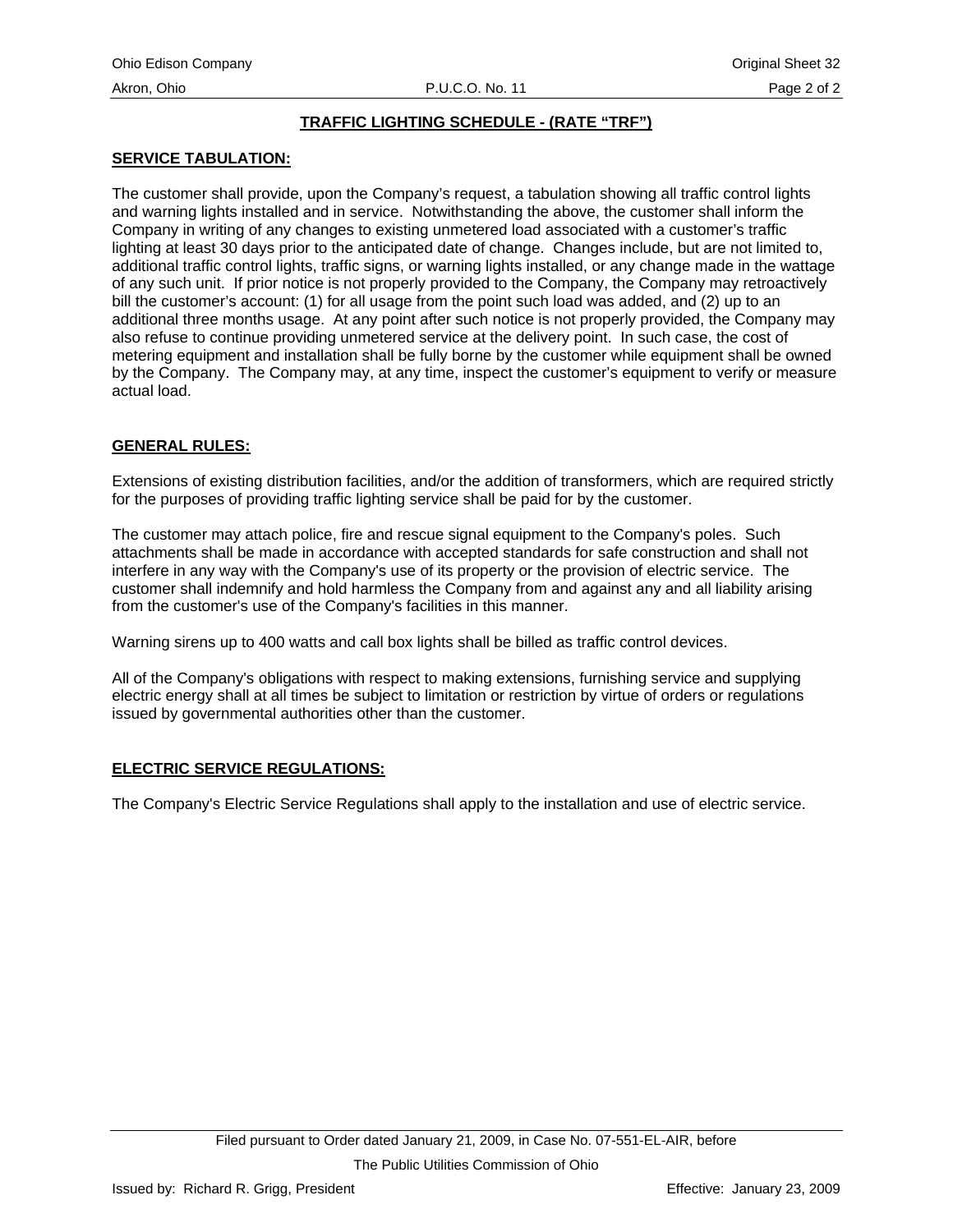#### **PRIVATE OUTDOOR LIGHTING SERVICE - (RATE "POL")**

#### **AVAILABILITY:**

Available to any customer receiving service at secondary voltages on the lines of the Company for allnight outdoor lighting on private property.

#### **METERING:**

Private Outdoor Lighting service shall be unmetered with monthly kilowatt hour consumption determined using standard bulb ratings and associated ballasts multiplied by average burn hours.

#### **BURN HOURS:**

All lamps shall be operated by photoelectric control or by time clocks, with hours of operation from dusk to dawn, 4,200 hours per annum.

The following monthly Kilowatt-hour values shall be used for billing purposes. Any installation with dual lamps shall multiply the below values by two (2).

| <b>Bulb Type</b>                  | Rating          | kWh Per Month |
|-----------------------------------|-----------------|---------------|
| Mercury Vapor                     | <b>175 Watt</b> | 69            |
| Mercury Vapor                     | 400 Watt        | 158           |
| Mercury Vapor                     | 1000 Watt       | 380           |
| High Pressure Sodium Vapor        | 100 Watt        | 42            |
| High Pressure Sodium Vapor        | <b>150 Watt</b> | 62            |
| High Pressure Sodium Vapor        | 200 Watt        | 88            |
| High Pressure Sodium Vapor        | 250 Watt        | 105           |
| <b>High Pressure Sodium Vapor</b> | 400 Watt        | 163           |
| Metal Halide                      | 15,000 Lumens   | 73            |
| Metal Halide                      | 23,000 Lumens   | 111           |
| Metal Halide                      | 40,000 Lumens   | 172           |

#### **RATE:**

Monthly charges per customer for all customers served under this schedule shall include Distribution Charges as shown below.

#### **Distribution Charges:**

| <b>MERCURY LIGHTING</b> |                    |               |                          |
|-------------------------|--------------------|---------------|--------------------------|
| <u>Watts</u>            | Monthly Base Rate: | Overhead Wood | All Other Installations  |
| 175                     | per unit           | \$6.46        | \$10.86                  |
| 400                     | per unit           | \$8.26        | -                        |
| 1.000                   | per unit           | \$9.41        | $\overline{\phantom{a}}$ |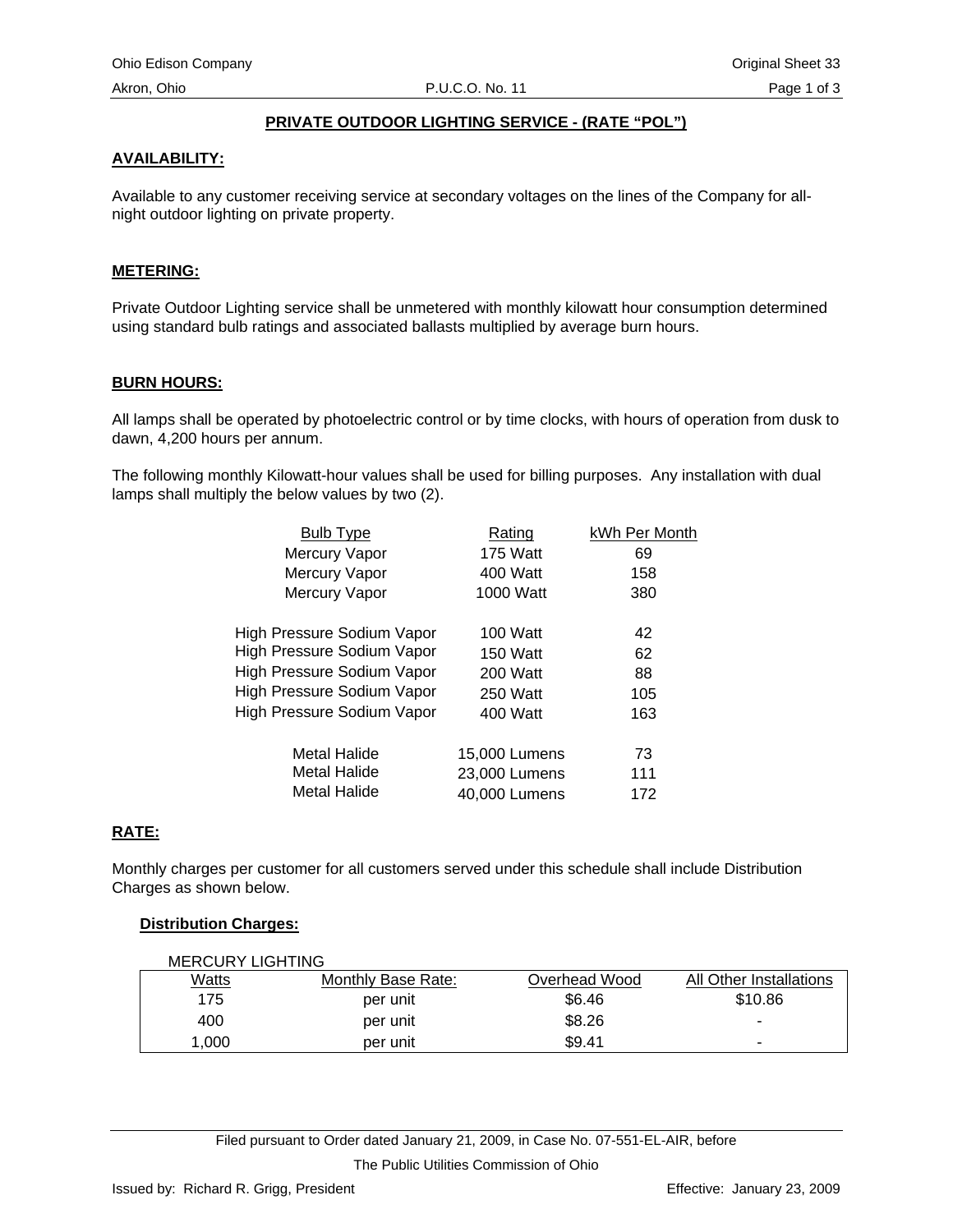## **PRIVATE OUTDOOR LIGHTING SERVICE - (RATE "POL")**

|                | HIGH PRESSURE SODIUM LIGHTING |               |                         |
|----------------|-------------------------------|---------------|-------------------------|
| Watts          | Monthly Base Rate:            | Overhead Wood | All Other Installations |
| 100 or less    | per unit                      | \$7.69        | \$12.72                 |
| 150            | per unit                      |               | -                       |
| 200            | per unit                      |               | ٠                       |
| 250            | per unit                      | \$10.07       | ٠                       |
| 400 or greater | per unit                      | \$10.82       | -                       |

#### METAL HALIDE LIGHTING

| Monthly Base Rate:         | Overhead Wood | All Other Installations |
|----------------------------|---------------|-------------------------|
| For each Metal Halide unit | \$11.17       | \$20.95                 |

When service cannot be supplied from facilities included above and additional facilities are required, the customer will, in addition to the above charges, pay the following for each pole:

|               | Monthly Base Rate: |
|---------------|--------------------|
| For each pole | \$6.42             |

#### **APPLICABLE RIDERS:**

The charges included with the applicable riders as designated on the Summary Rider, Tariff Sheet 80 shall be added to the Rates and charges set forth above.

#### **OWNERSHIP & MAINTENANCE:**

All lighting equipment shall remain the property of the Company. All service and necessary maintenance will be performed only during the regular working hours of the Company.

## **CHANGES IN NUMBER, SIZE, TYPE OR LOCATION:**

Activities related to the alteration or removal of existing private outdoor lighting equipment are not included as part of normal maintenance. Such activities include, but are not limited to, removal of a lamp, luminaire, bracket, and/or pole, or installation of a luminaire shield. All such requests shall be made in writing by the customer. The Company will supply the customer with a written estimate of charges prior to the start of work.

#### **ELECTRIC SERVICE REGULATIONS:**

The Company's Electric Service Regulations shall apply to the installation and use of electric service.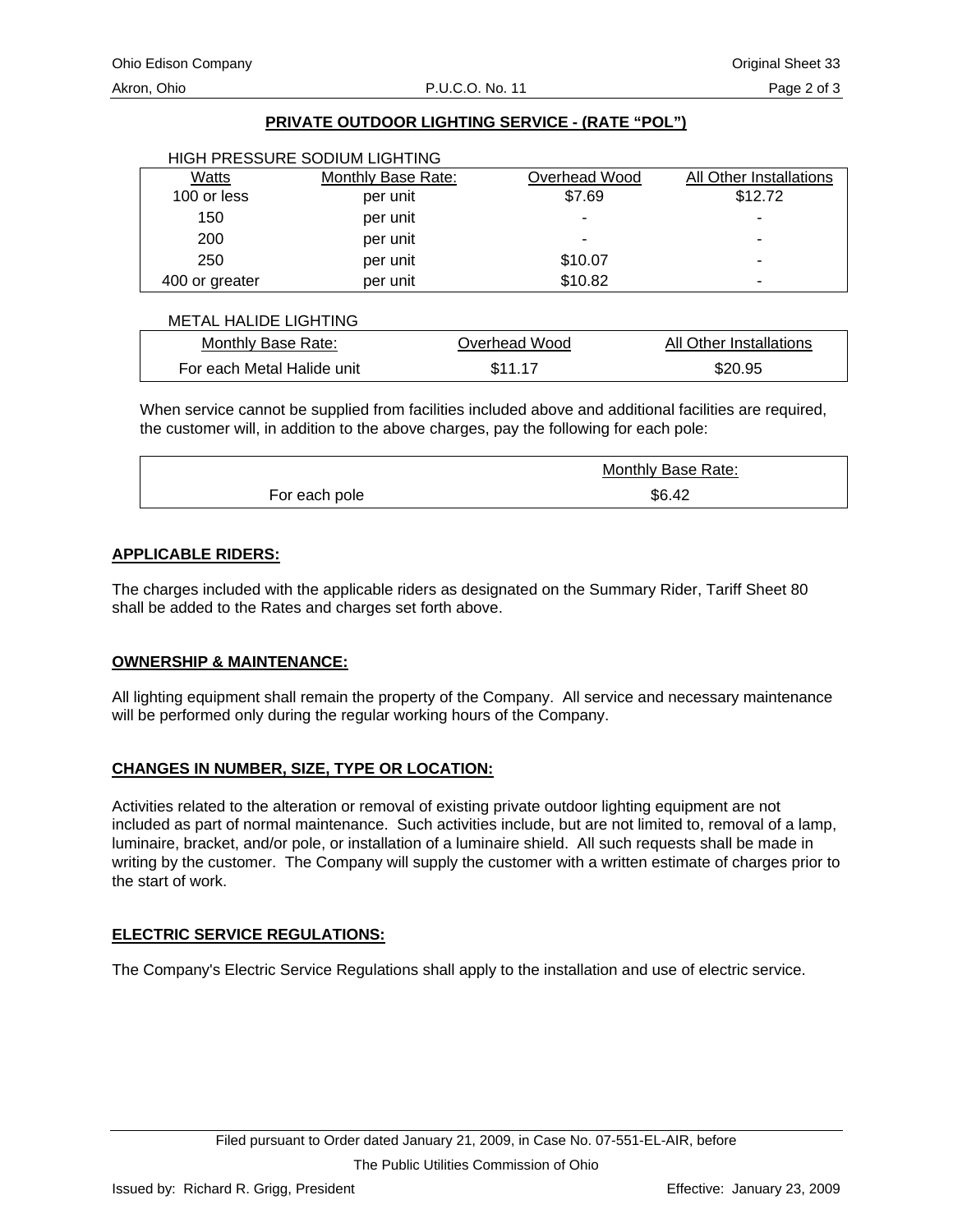## **PRIVATE OUTDOOR LIGHTING SERVICE - (RATE "POL")**

## **GENERAL RULES:**

The customer shall assume risk of loss or damage to equipment and property installed in connection with the lighting system. The Company may correct hazardous conditions affecting the safety of the public and the customer shall pay expenses incurred by the Company for repairs to equipment owned by the customer.

The customer shall inform the Company in writing of any reductions to existing unmetered load associated with a customer's outdoor lighting account at least 30 days prior to the anticipated date of change

No reduction in billing shall be allowed for lamp outages.

The rates contained herein are for continuous use of the facilities and are not applicable to seasonal usage.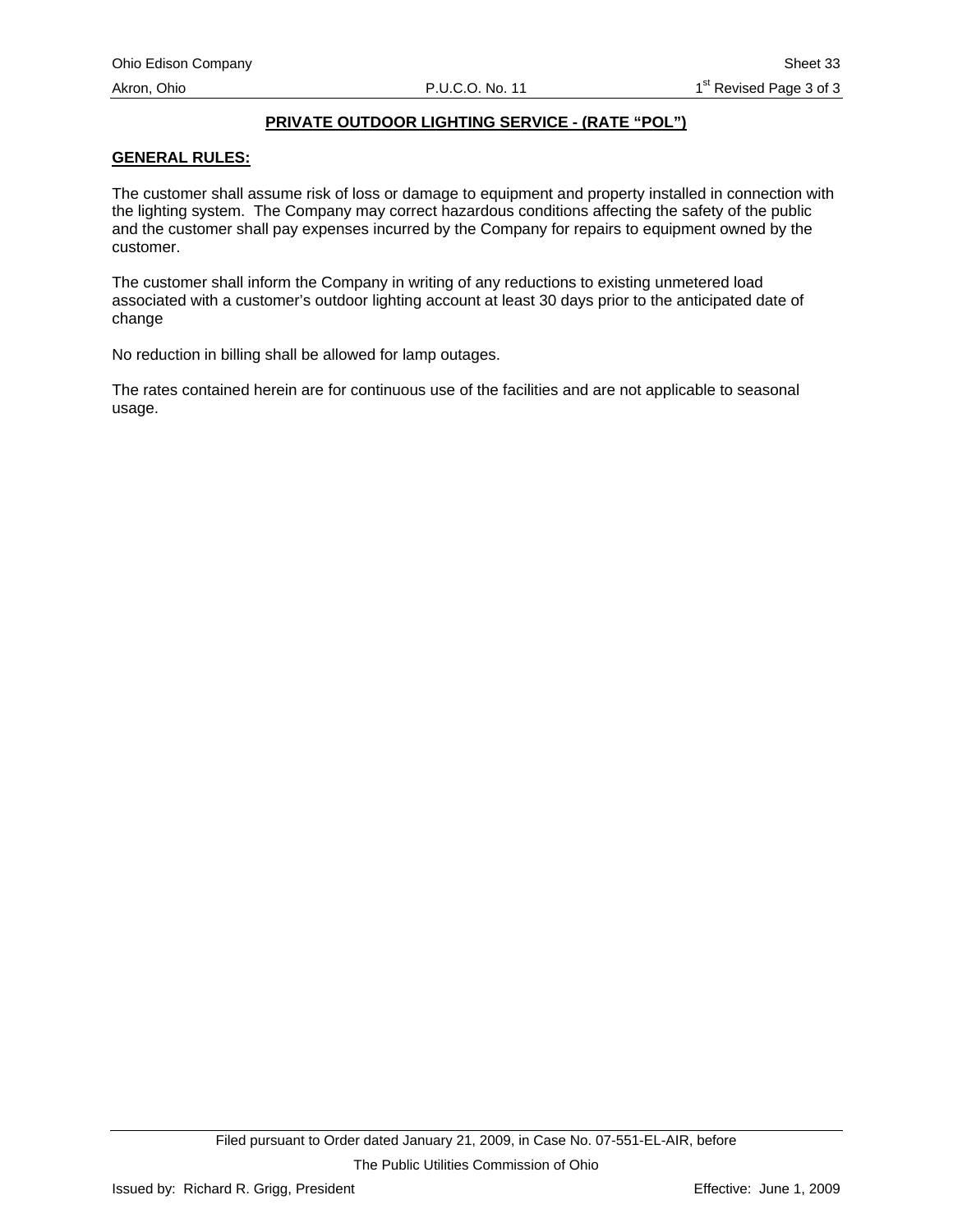#### **EXPERIMENTAL COMPANY OWNED LED LIGHTING PROGRAM**

#### **AVAILABILITY:**

This program is being offered on an experimental basis through December 31, 2019. Available to municipalities and governmental authorities that elect to take service from Ohio Edison Company owned light-emitting diode (LED) lights for the lighting of streets, sidewalks, parks, and other public grounds.

This experimental program is only available to new customers and customers currently taking service under the Company Owned program under Street Lighting Service (Rate STL), sheet No. 31. A minimum installation of 12 LED lights per customer is required for participation.

#### **GENERAL PROVISIONS:**

Unless otherwise noted, the terms of sheet No. 30 (Street Lighting Provisions) shall apply.

#### **METERING:**

Standard street lighting service shall be unmetered with monthly kilowatt hour consumption determined using rated capacity multiplied by average burn hours.

#### **BURN HOURS AND MONTHLY KWH CONSUMPTION:**

Unless otherwise noted, all lamps shall be operated by photoelectric control or by time clocks, with hours of operation from dusk to dawn, 4,200 hours per annum.

| <b>Light Type</b> | <b>Bulb Rating</b><br>(Lumens) | <b>Bulb Rating</b><br>(Watts) | kWh per Month |
|-------------------|--------------------------------|-------------------------------|---------------|
| Cobra Head        | 4,000                          | 50                            | 18            |
| Cobra Head        | 7,000                          | 90                            | 32            |
| Cobra Head        | 11,500                         | 130                           | 46            |
| Cobra Head        | 24,000                         | 260                           | 91            |
| Acorn             | 2,500                          | 50                            | 18            |
| Acorn             | 5,000                          | 90                            | 32            |
| Colonial          | 2,500                          | 50                            | 18            |
| Colonial          | 5,000                          | 90                            | 32            |

The following monthly Kilowatt-hour values shall be used for billing purposes.

#### **COSTS OF INSTALLATION:**

The Company will install LED lighting fixtures on approved existing poles. The customer shall not be required to pay for the cost of the LED fixture or its installation prior to taking service under this experimental program. However, any additional and new lighting equipment installed by the Company at the request of the customer, including but not limited to poles, brackets, secondary, transformation, etc., not provided for herein, shall be the property of the Company and be paid for by the customer prior to the customer taking service under this experimental program.

Filed pursuant to Orders dated November 20, 2014 and October 12, 2016 in Case Nos. 14-1027-EL-ATA and 16-470-EL-ATA, before

The Public Utilities Commission of Ohio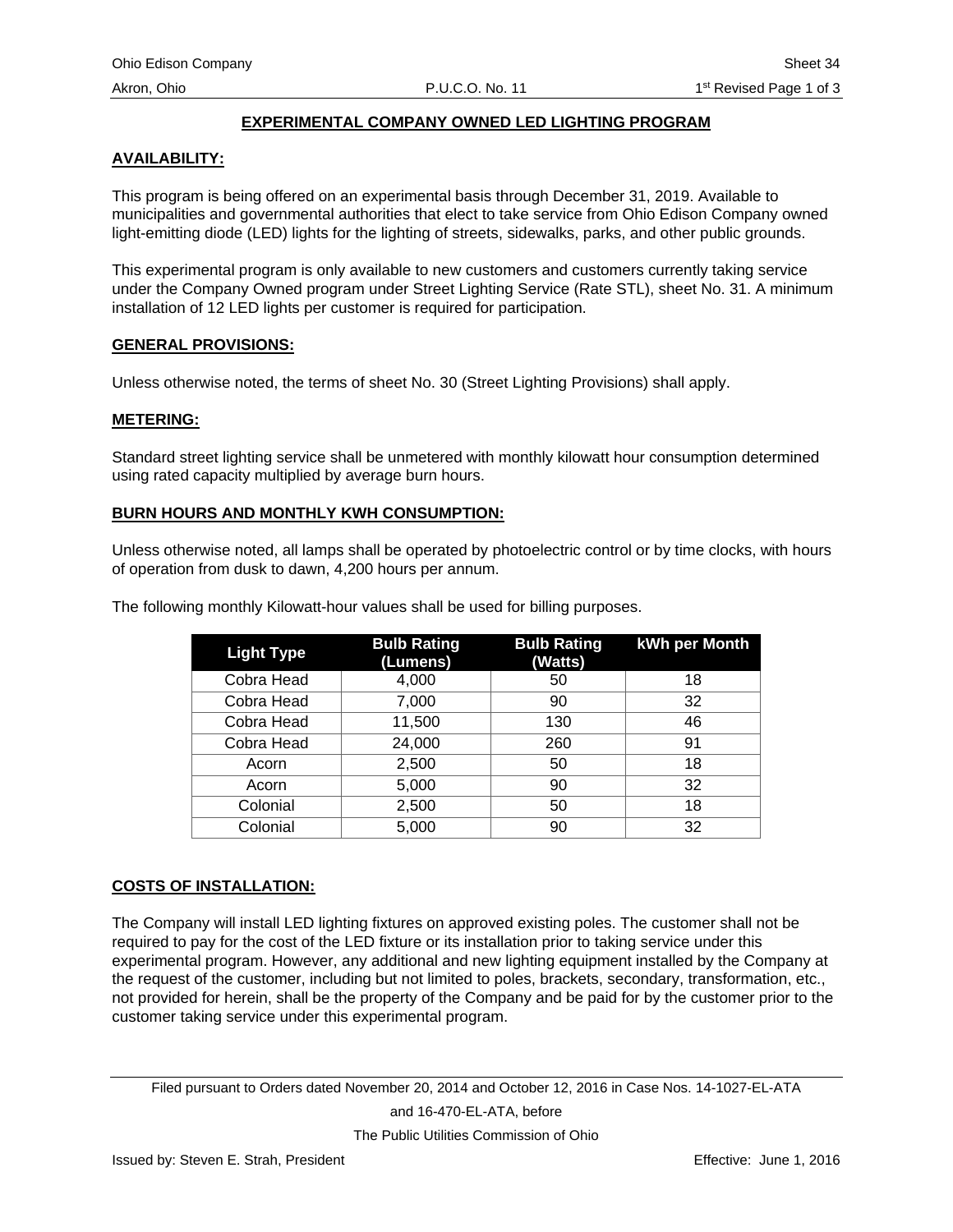## **EXPERIMENTAL COMPANY OWNED LED LIGHTING PROGRAM**

#### **CHANGES IN NUMBER, SIZE, TYPE OR LOCATION:**

Costs associated with activities related to the replacement, relocation, alteration, repair, or removal of existing street lighting equipment are not included as part of normal maintenance and will be the responsibility of the customer. Examples of such activities include, but are not limited to, the replacement of an existing fixture, remaining costs of existing infrastructure, removal or relocation of a lamp, luminaire, bracket, and/or pole, or installation of a luminaire shield.

#### **REMAINING COSTS OF EXISTING INFRASTRUCTURE:**

In cases where an existing light is being replaced by an LED light on existing Company owned infrastructure, the customer is responsible for the remaining costs of the existing light, pole and all associated infrastructure prior to installation of the LED light. For each existing light that is being replaced, the remaining costs of the existing infrastructure are to be paid by the customer, in the amount of \$228 per fixture, prior to the customer taking service under this experimental program.

#### **RESPONSIBILITIES FOR OWNERSHIP, MAINTENANCE AND REPLACEMENT:**

All lighting components including lamp, refractor, luminaire, ballast, pole, bracket, and other supporting materials shall be owned by the Company. All service and necessary maintenance will be performed only during the regular working hours of the Company. If service and necessary maintenance cannot be performed during regular working hours of the Company, for reasons beyond the Company's control, the incremental costs of performing such work shall be borne by the customer.

#### **RATE:**

Monthly charges per customer for all customers served under this schedule shall include Distribution Charges per fixture per month, as shown below.

#### **Distribution Charges:**

| <b>Light Type</b> | <b>Bulb Rating</b><br>(Lumens) | <b>Bulb Rating</b><br>(Watts) | <b>Monthly Charge</b><br>per Fixture |
|-------------------|--------------------------------|-------------------------------|--------------------------------------|
| Cobra Head        | 4,000                          | 50                            | \$6.44                               |
| Cobra Head        | 7,000                          | 90                            | \$8.09                               |
| Cobra Head        | 11,500                         | 130                           | \$8.60                               |
| Cobra Head        | 24,000                         | 260                           | \$13.33                              |
| Acorn             | 2,500                          | 50                            | \$17.16                              |
| Acorn             | 5,000                          | 90                            | \$18.14                              |
| Colonial          | 2,500                          | 50                            | \$10.31                              |
| Colonial          | 5,000                          | 90                            | \$11.34                              |

Filed pursuant to Orders dated November 20, 2014 and October 12, 2016 in Case Nos. 14-1027-EL-ATA and 16-470-EL-ATA, before The Public Utilities Commission of Ohio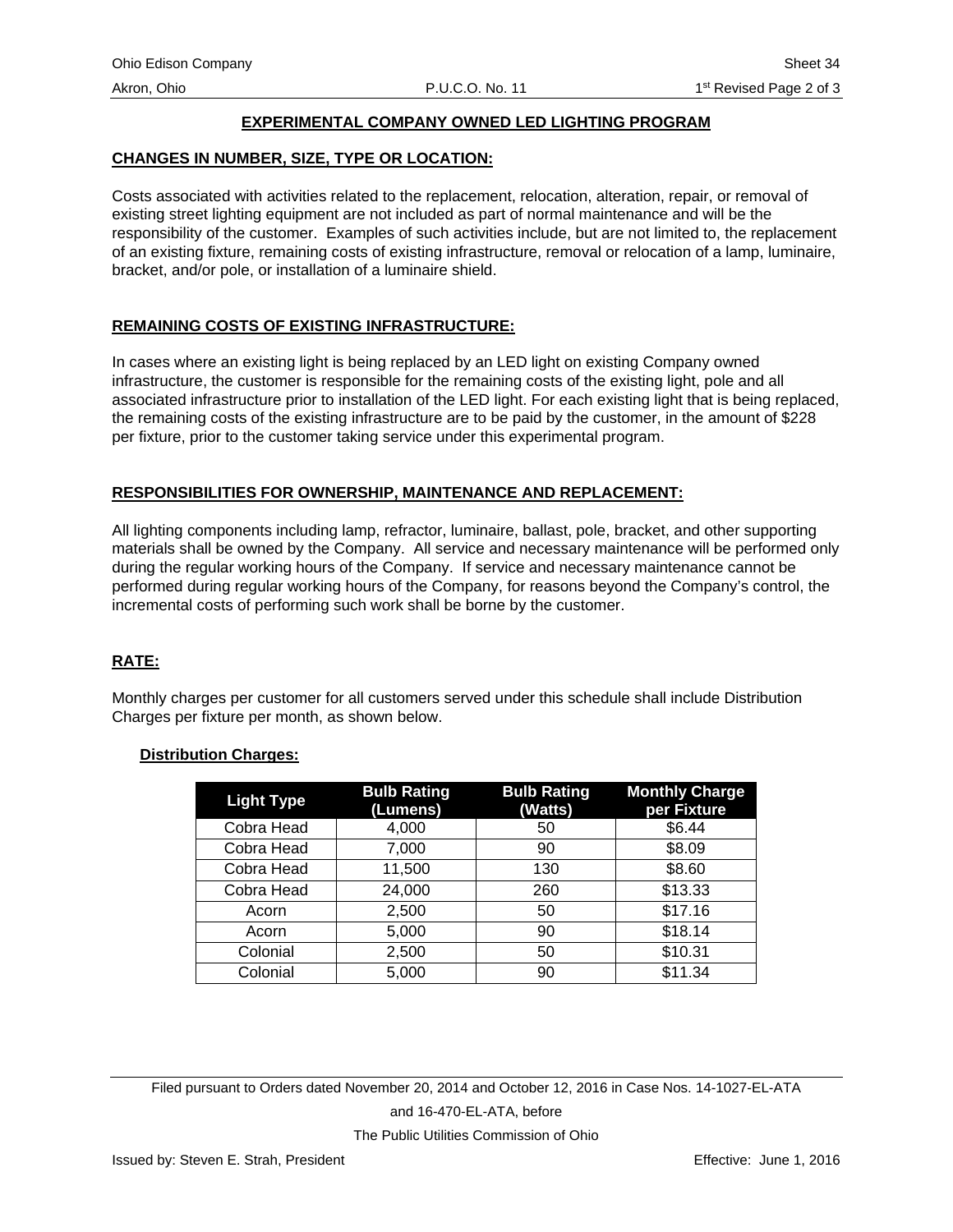## **EXPERIMENTAL COMPANY OWNED LED LIGHTING PROGRAM**

#### **CUSTOMER CANCELLATION:**

This experimental program will be offered through December 31, 2019, unless cancelled earlier.

Customers may opt off of this lighting program to the Company's Street Lighting Service, Company Owned schedule with 60 days advanced written notice. Customers electing to opt off of the experimental program shall be responsible for all costs associated with removing the LED lights, including the remaining costs of the existing infrastructure that would otherwise be recoverable absent the customer opting off this program. Opting off this program shall not affect or impair the Company's ownership rights of the LED Lights.

#### **OTHER PROVISIONS:**

All energy savings associated with customer participation under this experimental program shall count toward Ohio Edison Company's energy efficiency and peak demand reduction requirements arising as a result of Section 4928.66, Revised Code and associated Ohio Administrative Code provisions.

#### **APPLICABLE RIDERS:**

Unless otherwise noted, all rider charges applicable to Rate STL as designated on the Summary Rider, Tariff Sheet 80, shall be added to the Rates and charges set forth above for customers participating under this experimental program.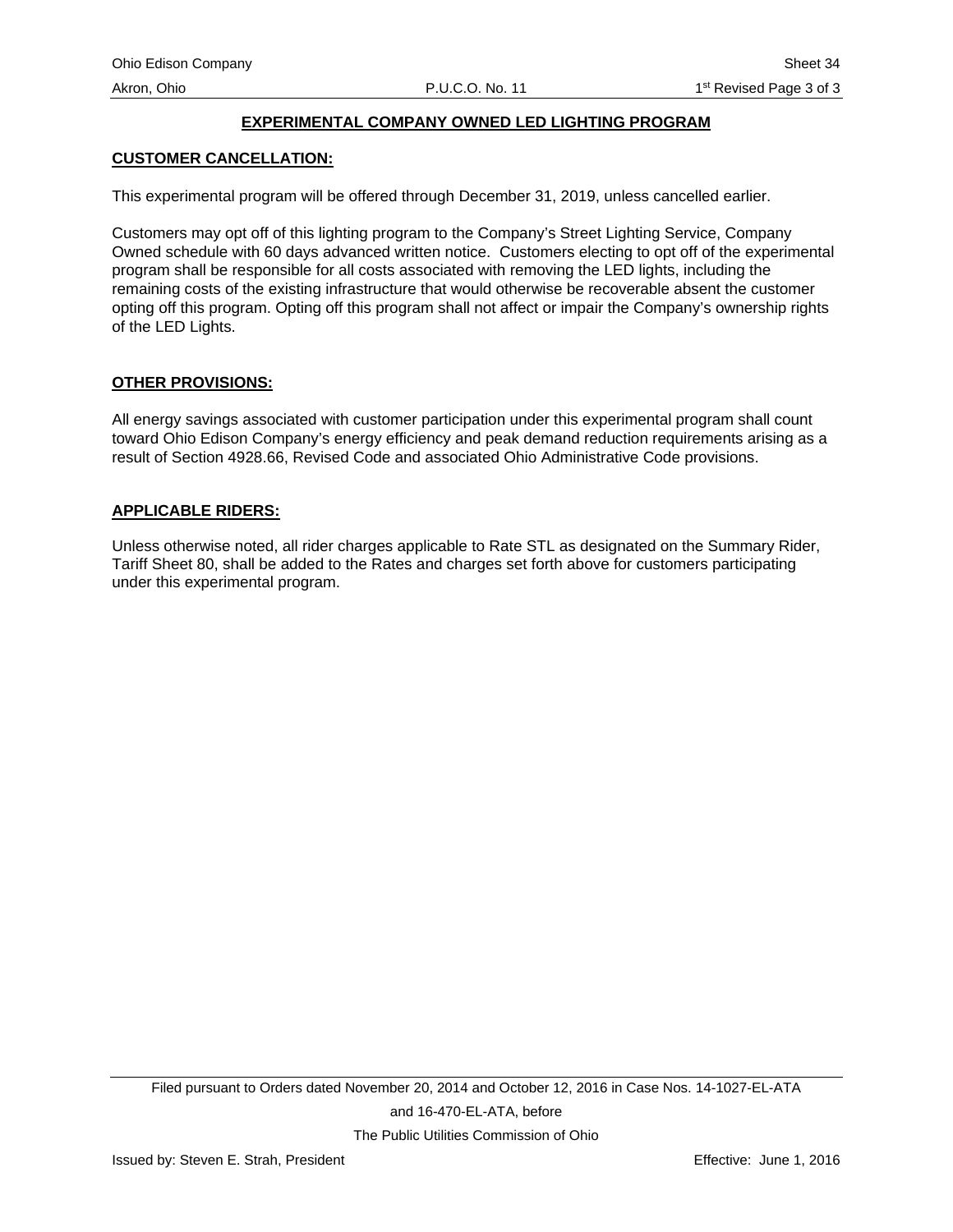#### **COGENERATION AND SMALL POWER PRODUCTION**

#### **Availability:**

This tariff applies to general service customers requesting the Company purchase of energy from cogeneration and small power production facilities which are eligible to qualify under Section 210 of the Public Utilities Regulatory Policies Act of 1978, having design capacity of 20,000 kilowatts or less.

All other electric service which cogenerators or small power producers may require from the Company, such as supplementary, back-up, or maintenance power, shall be furnished under the Company's filed rate schedules in effect for such service.

#### **Administration:**

For all customers with qualifying facilities wishing to sell energy to the Company, a monthly charge of \$9.42 will be made to cover administrative and other costs related to such energy purchases.

#### **Rate:**

For all customers with qualifying facilities wishing to sell energy to the Company, the purchase price for energy supplied to the Company from the qualifying facility shall be the PJM Balancing Market (Real-Time) Locational Marginal Price (LMP) at the FE Ohio load zone, net of PJM costs incurred, which will be itemized on the customer's bill when applicable.

All customers with qualifying facilities wishing to sell electrical output to the Company may negotiate a contract for service on an individual case basis, upon mutual agreement with the Company. Such contracts shall incorporate the terms and conditions of this tariff, including the purchase price for energy, and may include additional terms and conditions consistent with OAC 4901:1-10-34 (J).

#### **Interconnection:**

The Company's Interconnection Tariff shall apply to service under this tariff.

#### **Purchase Agreement:**

All qualifying facilities wishing to sell energy to the Company shall be required to sign a letter of agreement or other standard contract stating the terms of the transaction. No purchase will be made without such agreement or contract. The customer shall be responsible for any costs incurred by the Company for additional services provided other than the administration of energy purchases.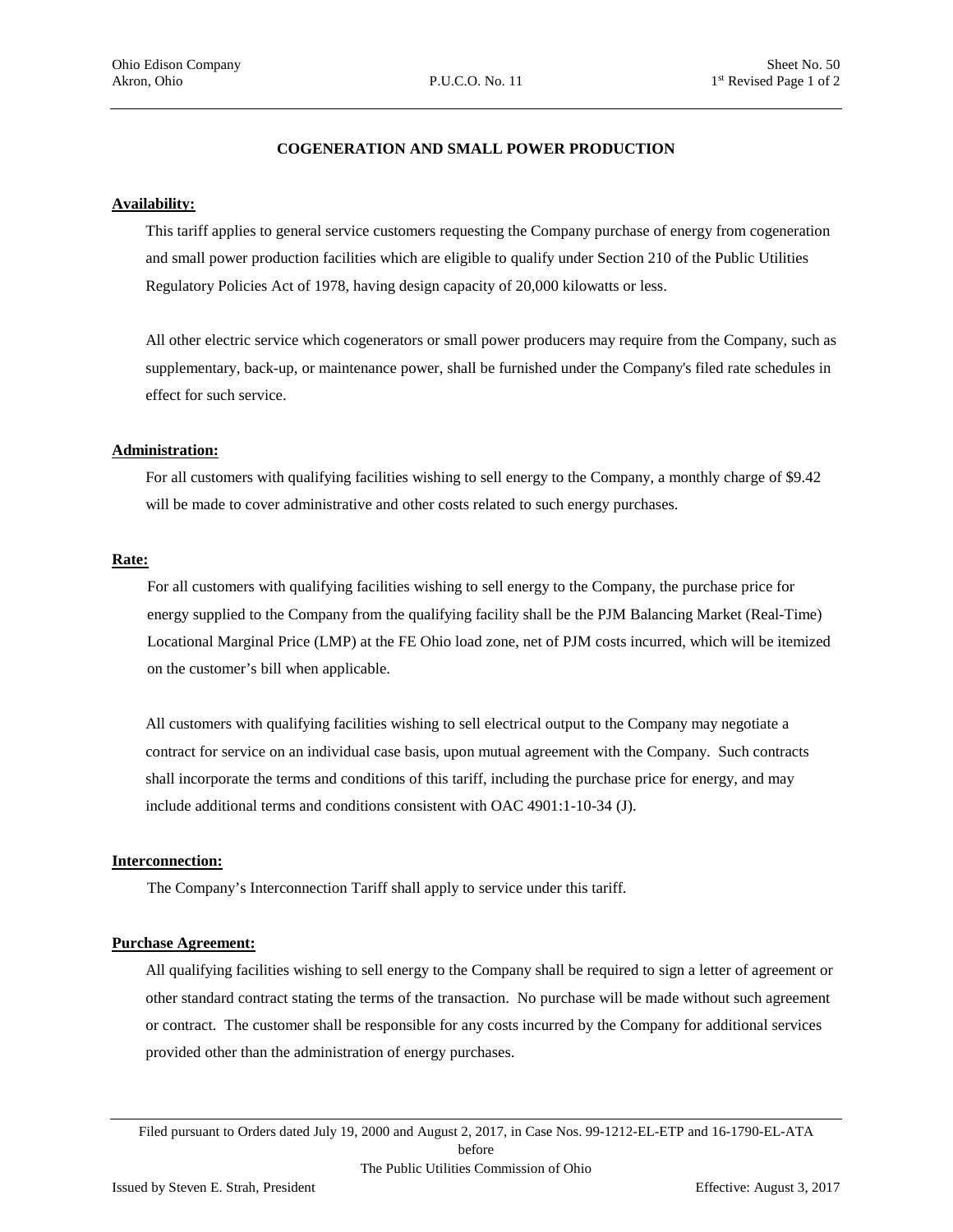Any negotiated contract between the customer and the Company for the sale of electrical output of the qualifying facility, executed consistent with OAC 4901:1-10-34 (I) and (J), and upon mutual agreement with the Company, shall be subject to approval by the Commission within one hundred twenty days of its filing with the Commission.

#### **Electric Service Regulations:**

The Company's Electric Service Regulations shall apply to the installation and use of electric service.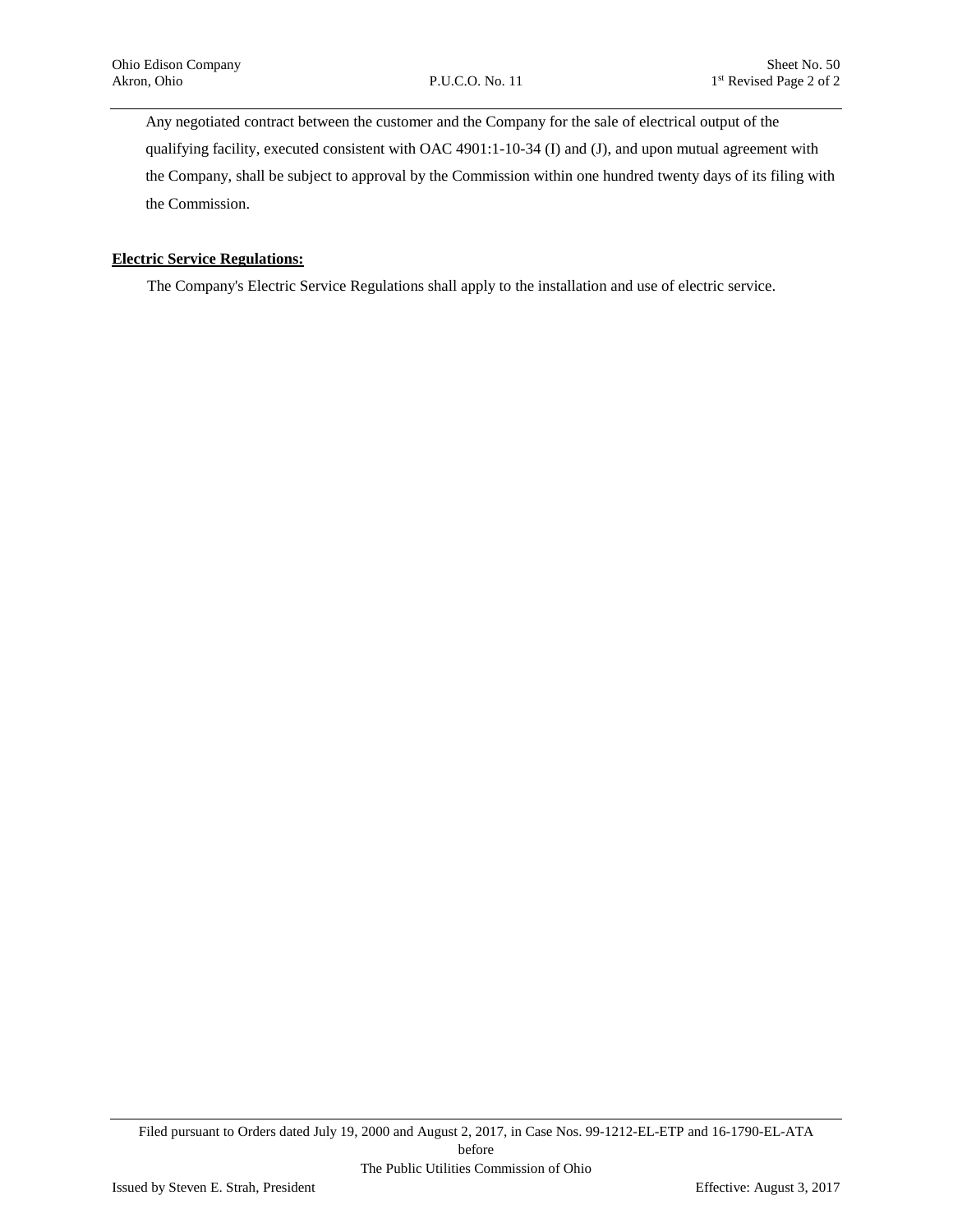#### **POLE ATTACHMENT TARIFF**

The yearly charge of \$10.83 per pole, occupied or reserved at Attachee's request, shall be made for the communications system attachment of any necessary contact on a pole to accommodate a single messenger's strand (support wire) system, with or without communication cable(s) lashed to it, including service drops and multiple contacts where required for construction on this single messenger strand system or a single self supporting wire or cable, to any of the Company's poles by any person or entity other than a public utility that is authorized and has obtained, under law, any necessary public or private authorization and permission to construct and maintain the communications attachment, so long as the attachment does not interfere, obstruct, or delay the service and operation of the Company's electric system, or create a hazard to safety. Attachee shall pay Company on or before January 10 of each year, or within thirty days of an invoice date, whichever is later. The rates contained in this tariff shall be updated on an annual basis. No later than May 1st of each year, the Company shall file with the PUCO a request for approval of the tariff charges which, unless otherwise ordered by the PUCO, shall become effective on July 1st of each year. Any and all other bills, including make ready work, are due and payable within twenty-one (21) days of receipt. The twenty-one day period to accept a valid estimate for make ready work and make payment will be held in abeyance pending resolution of any dispute or inquiry.

Nothing herein shall be construed as a waiver by the Company of its property rights in its poles or facilities appendant thereto, and the Company may deny an attaching entity access to its poles, ducts, conduits, or rights-ofway, on a nondiscriminatory basis where there is insufficient capacity or for reasons of safety, reliability, and generally applicable engineering purposes, as permitted by law, to its votes or to require removal of any wire, cable, facility or apparatus thereon.

The Company has heretofore entered into, or may in the future enter into, agreements or arrangements with others not covered by this tariff. Nothing herein shall be construed as a limitation, restriction or prohibition against the Company with respect to such other agreements and arrangements. The rights of any Attachee shall at sit times be subject to any present or future arrangement between the Company and any other public utility or governmental body.

The Company shall provide all attaching entities no less than sixty days written notice prior to:

- (a) Removal of facilities or termination of any service to those facilities;
- (b) Any increase in pole attachment rates; or
- (c) Any modification of facilities other than routine maintenance or modification in response to emergencies.

Within fifteen days of such notice an attaching entity may file with the Commission a petition for temporary stay of the action contained in a notice.

Attachments under this tariff shall be made pursuant to 4901:1-3, Ohio Administrative Code, subject to the following terms and conditions:

Filed pursuant to Orders dated February 25, 2015 and September 7, 2016 in Case Nos. 13-579-AU-ORD and 15-975-EL-ATA, and Case No. 17-2006-EL-ATA, respectively, before

The Public Utilities Commission of Ohio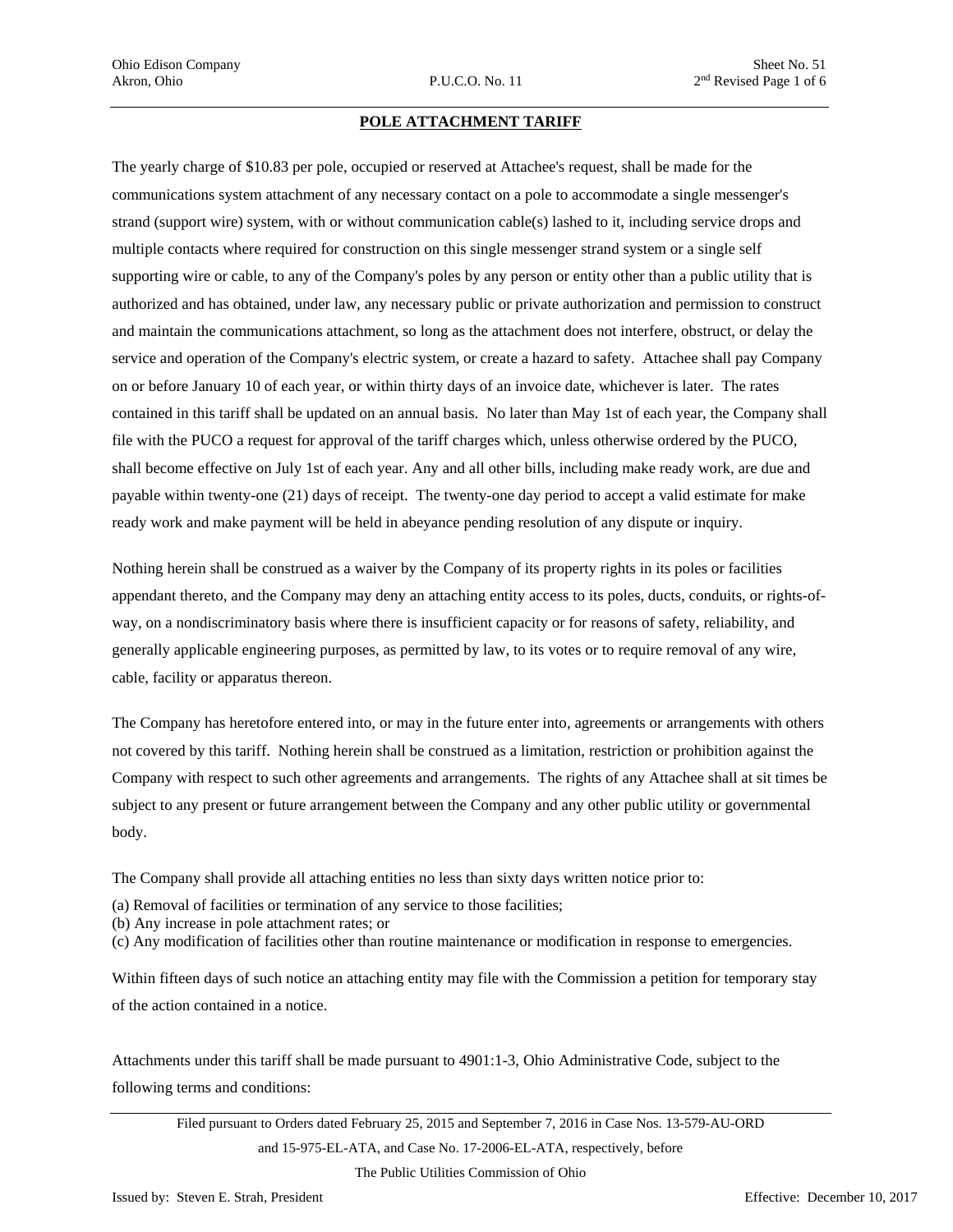#### **POLE ATTACHMENT TARIFF**

#### **TERMS AND CONDITIONS**

The Company may require a formal contractual agreement with Attachee, which will depict the geographical area in which attachments are to be made and must be executed prior to the acceptance by Company of any proposals for specific pole attachments. The agreement required by the Company may include, but is not limited to, the following terms and conditions:

- A. Written Consent of Company: Attachee shall place no attachments on any of the Company's pates without the written consent of Company. The Company is under no obligation to give consent, but such consent shall not be unreasonably withheld.
- B. Location and Nature of Attachments: As specified in the agreement.
- C. Grace Period for Drop Wire Attachments: As specified in the agreement.
- D. Right of Company to Allocate Space: As specified in the agreement.
- E. Attachment Height and Code Compliance: As specified in the agreement.
- F. Time Frame for Application Review: The application process shall be consistent with the rights and obligations set forth in 4901:1-3-03(B)(1) and (2), Ohio Administrative Code and as specified in the agreement.
- G. Charge for Extra Height or Strength: In any case where the Company installs a new pole, initially or as a replacement, to be used by Attachee, and judges it necessary, in order to accommodate the attachments of the Attachee, that such pole be tatter and/or stronger than one which it would install for its own use, or when Attachee requests the installation of a taller and/or stronger pole and the Company accedes to such request, the estimated cost of such extra height and/or strength shall be paid-in advance by the Attachee. Such cost shall be the difference between the estimated cost in place of the new pole and the estimated cost in place of a pole considered by the Company to be adequate for the attachments of the Company and shall be calculated as specified in the agreement.

Such pole shall be the sole property of the Company.

The Public Utilities Commission of Ohio

Filed pursuant to Orders dated February 25, 2015 and July 26, 2017 in Case Nos. 13-579-AU-ORD and 15-975-EL-ATA, respectively before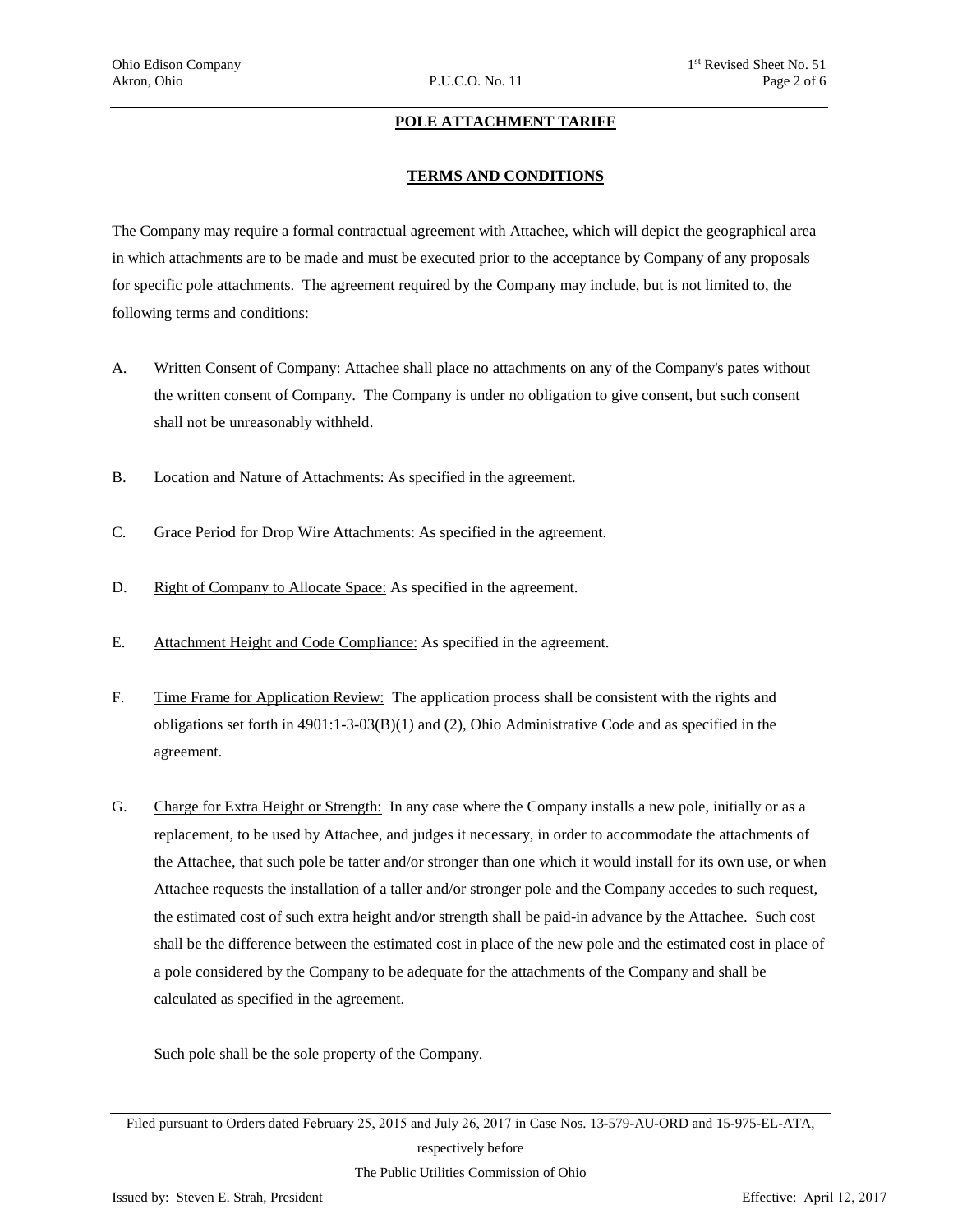H. Charge for New Poles or Alteration of Company Facilities: Whenever a new pole is to be installed by the Company as a replacement for an existing pole, and such existing pole is one which in the Company's sole judgment would otherwise not need to be replaced to provide for the requirements of the Company, Attachee agrees to pay in advance to the Company, in addition to the amount provided for in Section G, a sum equal to the then present value in place of the pole which is replaced, plus the estimated cost of its removal, minus the salvage value of the removed pole. Said calculation, where applicable, shall be calculated as specified in the agreement.

Attachee further agrees to pay in advance to the Company the estimated cost to the Company of moving, removing, rearranging or altering the existing facilities of the Company which were necessitated by the pole replacement.

Such pole shall be the sole property of the Company.

- I. Precautions to be Undertaken by Attachee: As specified in the agreement.
- J. Present and Future Use of Company Facilities: As between Attachee and Company, the Company shall be the sole judge of its requirements for present and future use of its poles and attachments, and the present and future use of the attachments to the Company's pates by any other Attachee of the Company, and of any interference with such use or uses.
- K. Charge for Guying and Support Structures: Attachee shall pay in advance to the Company the estimated cost of any new or additional guying or support structures which in the Company's sole judgment are made necessary by the installation and maintenance of Attachee's attachments on new or existing pates of the Company.
- L. Charge for Company Inspection: The Company shall have the right to inspect each new installation of Attachee on the Company's poles and thereafter to make periodic inspections as conditions may warrant.

Upon request, Attachee shall reimburse the Company for the cost of such inspections.

The Company's right to make such inspections and its failure to draw Attachee's attention to any defects, hazards or failure to comply with standards, whether or not observed by the Company on inspection, shall not relieve Attachee of any responsibility, obligation or liability assumed under the agreement.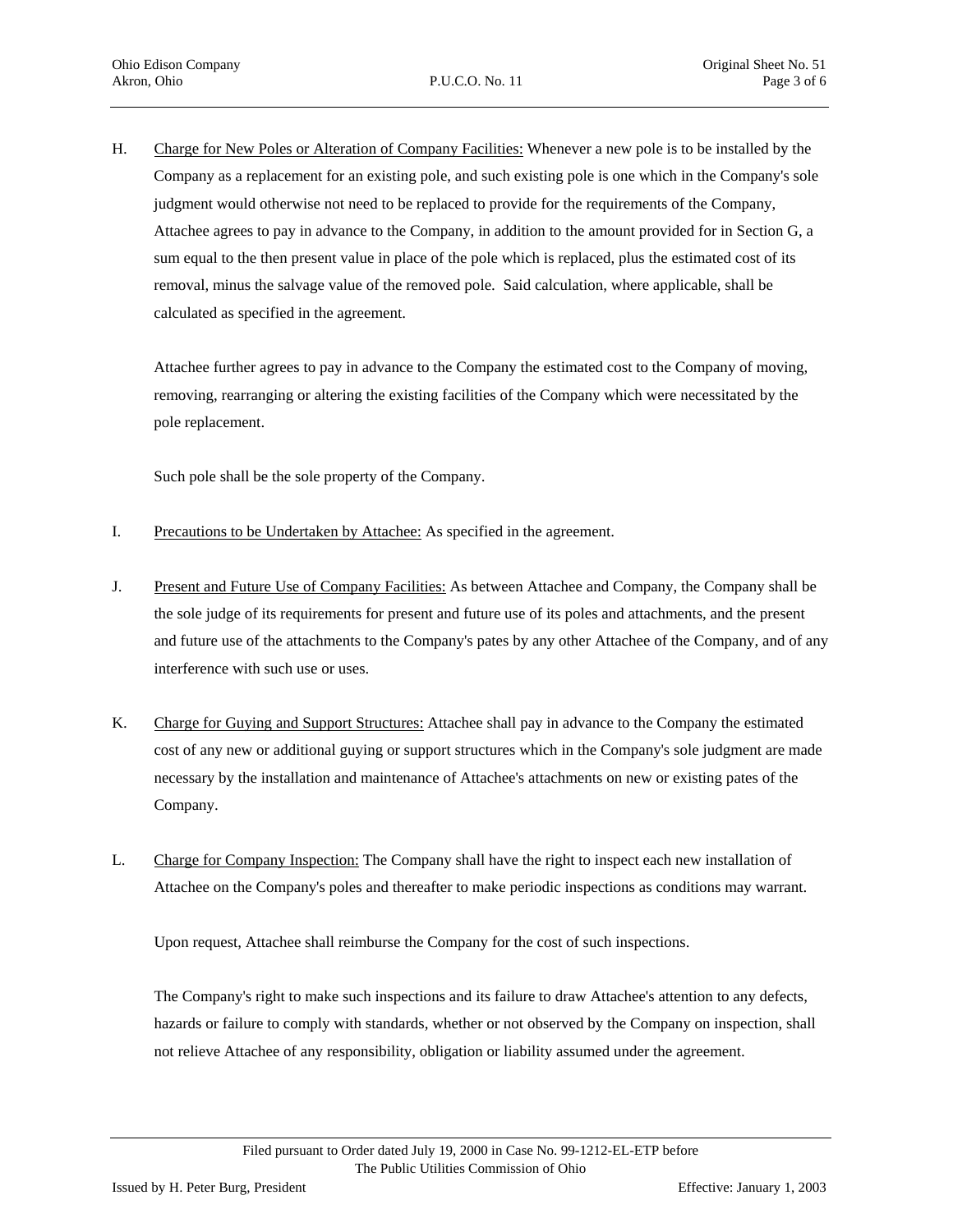M. Charge for Unauthorized Attachment: When any unauthorized contact is found, Attachee shall pay to the Company for each unauthorized contact a charge based on two times the normal rental rate per pole per year starting from the date the attachment was made or any higher rate provided for in the Company's filed and approved tariff which is amended from time to time.

If the Attachee is unable to document the date of attachment, the parties mutually agree that the period shall be fixed at the lesser of five years, or the date of an initial agreement between the parties (including those obtained through assignment). All unauthorized contacts shall carry a minimum one year charge.

- N. Charge for Late Payment: If any payment due under the agreement is not received at the Company's offices on or before the date prescribed, an additional amount equal to a monthly charge of 1.5%, or any higher amount provided for in the Company's filed and approved tariffs which are amended from time to time, shall be charged on any unpaid balance existing after this date.
- O. Interference or Hazards: Whenever the Company notifies Attachee in writing that any attachments of Attachee interfere with the operation of equipment of the Company, or constitute a hazard to the service rendered by the Company, or fail to comply with codes or regulations hereinbefore mentioned, Attachee shall, within thirty (30) days of the date of such written notification, or within such longer period of time as provided for therein, move, remove, rearrange, or alter its attachments so as to meet the requirements or codes and regulations hereinbefore mentioned and the requirements of the Company.

In the event that Attachee fails to move, remove, rearrange or alter its attachments within the time frame herein provided, the Company at its option, shall have the right, without liability to Attachee or any of its subscribers, to move, remove, rearrange or alter said attachments, or make arrangements therefor. The costs of such activities shall be borne by Attachee.

- P. Emergencies: In case of circumstances which in the Company's sole judgment constitute an emergency, the Company reserves the right, without liability to Attachee or any of its subscribers, to move, remove, rearrange or alter said attachments of Attachee, or make arrangements therefor. The cost of such activities shall be borne by Attachee.
- Q. Discontinuance of Attachment: The Company reserves the right, without liability to Attachee, to discontinue the use of, remove, replace, or alter the location of any or all of its poles or facilities, regardless of any occupancy by Attachee on any of the Company's poles.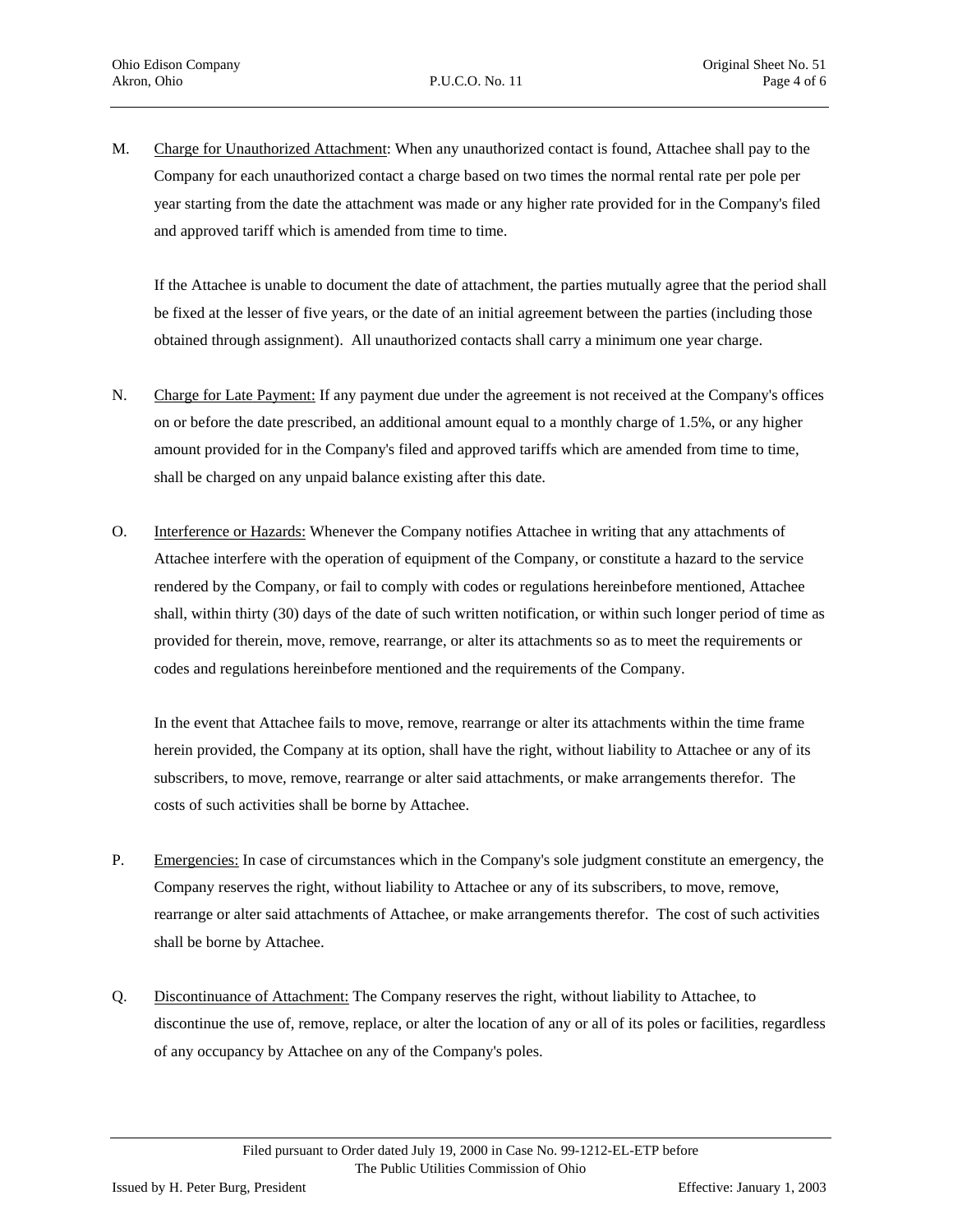Attachee shall, at its sole cost and within thirty (30) days of the date of written notification from the Company, or within such longer period of time as provided for therein, move, remove, rearrange, or alter any of its attachments as shall be required by such action of the Company.

In the event that Attachee fails to move, remove, rearrange or alter its attachments within the time frame herein provided, the Company, at its option, shall have the right, without liability to Attachee or any of its subscribers, to move, remove, rearrange or alter said attachments, or make arrangements therefor. The costs of such activities shall be borne by Attachee.

R. Charge for Removing Attachment: Attachee may at any time abandon the use of a pole to which it has made an attachment under the agreement by removing from such pole all of its attachments and by giving written notice thereof to the Company.

If by reason of removing attachments, Attachee causes the Company to incur any costs, Attachee shall reimburse the Company for all such costs;

S. Indemnification: Attachee hereby agrees to indemnify, hold harmless, and defend the Company from and against any and all actions or causes of action, claims, demands, liabilities, losses, costs, damages or expenses of any kind whatsoever, including attorney's fees, which the Company may suffer or incur by reason of the failure of Attachee to secure any right, license, permit or easement required for the construction or maintenance of Attachee's attachments to the Company's poles, by reason of interruption of Attachee's service to Attachee's subscribers, by reason of interference with television reception of its subscribers or others, by reason of bodily injury, including death, to any person or persons, or by reason of damage to or destruction of any property, including the loss of use thereof, arising out of or in any manner connected with the facilities of Attachee to be installed hereunder, or the installation, maintenance, removal, rearrangement or alteration of Attachee's facilities by the Company, including removal or relocation of attachments by the Company under the provisions of the agreement, or which the Company may sustain or incur in connection with any litigation, investigation or other expenditures incident thereto, including any suit instituted to enforce the obligations of the agreement, unless caused by the sole negligence of the Company -or any of its representatives or employees.

Attachee, for itself, its successors, and permitted assigns, does hereby waive, as a complying employer, its immunity provided for under the Workers' Compensation Laws, with respect to damages, expenses or costs incurred or sustained by the Company that result from any of the claims, demands, liabilities, losses, costs, damages or expenses that may be asserted by an employee of Attachee against the Company as indicated above.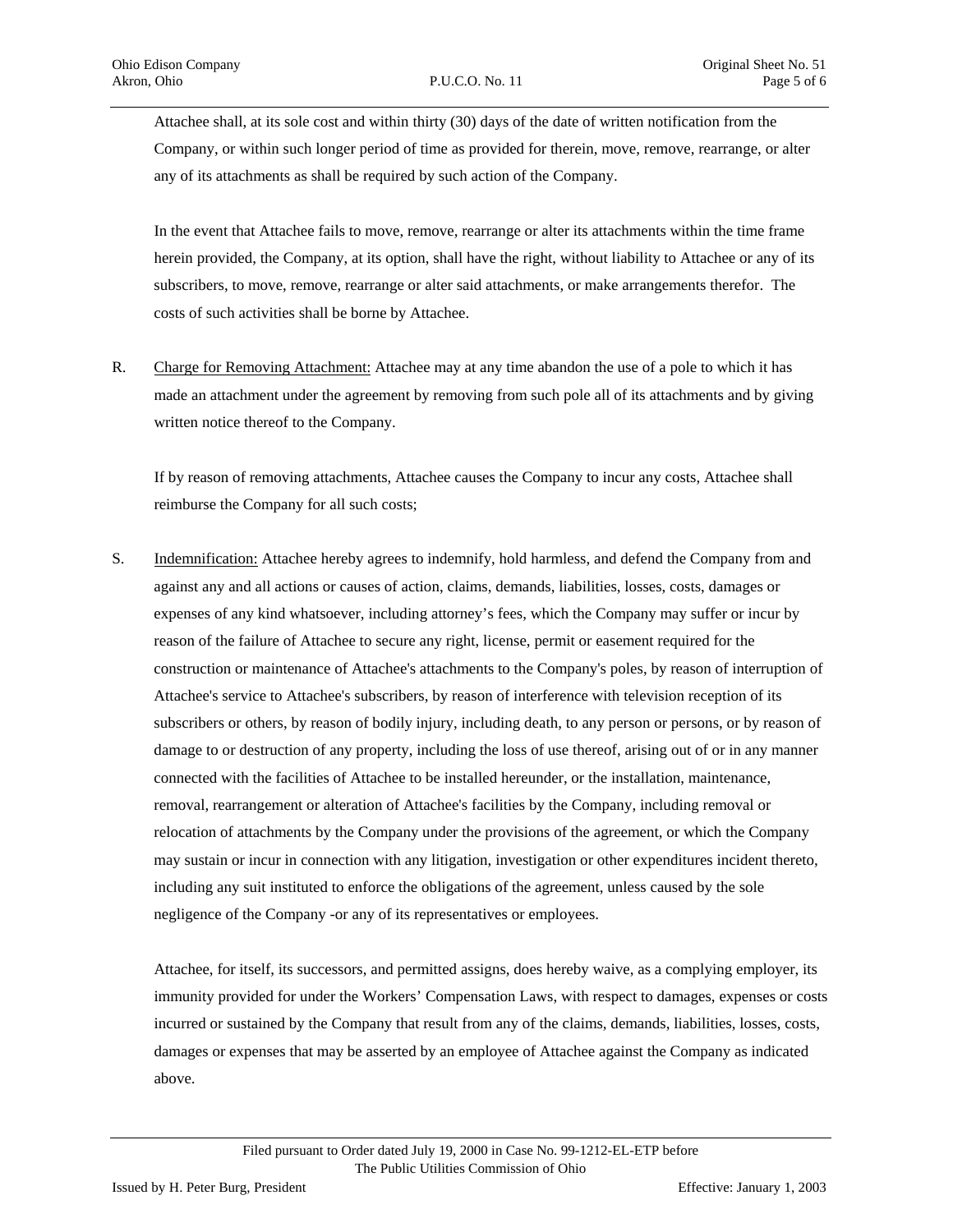Approval of the above Tariff language by the Commission does not constitute a determination by the Commission as to whether the foregoing limitation of liability or waiver of immunity under the Workers' Compensation Laws should or should not be upheld in a court of law. Approval by the Commission merely recognizes that since it is a court's responsibility to adjudicate negligence and consequent damage claims, it is also the court's responsibility to determine the validity or invalidity of the foregoing limitation of liability and waiver of immunity clauses.

- T. Insurance: Attachee shall obtain and maintain at all times, from and after acting upon the consent of the Company to place attachments on any poles, policies of insurance as required contractually by Company.
- U. Filing of Insurance Certificates: As specified in the agreement.
- V. Responsibility for any Rights, Easements, Licenses or Permits: Attachee shall obtain any right, license, easement or permit from any governmental body, authority or other person or persons which may be required for the construction and maintenance of attachments of Attachee.

The Company does not represent that it has or will have any easements, rights-of-way or franchises for the construction and maintenance of said attachments or for rights of entry upon premises for construction and maintenance of said attachments.

- W. Reimbursements of other Users by Attachee: As specified in the agreement.
- X. Charge for Work Performed by Company: Except as otherwise provided in the agreement, when Attachee is obligated hereunder to perform certain work on Attachee's facilities at its own expense and the Company and Attachee agree that it is preferable for the Company to perform the work, then the Company shall perform the work and Attachee shall promptly pay the full cost thereof.
- Y. Procedures Upon Noncompliance or Default by Attachee: As specified in the agreement.
- Z. Term of Agreement: The Company and Attachee may fix the term of their contractual agreement and may agree that upon notice from or to the Company, Attachee shall proceed to remove its attachments from the Company's poles without undue delay and shall complete such removal prior to the specified termination date.
- AA. Assignment: As specified in the agreement.
- BB. Miscellaneous, Other: As specified in the agreement.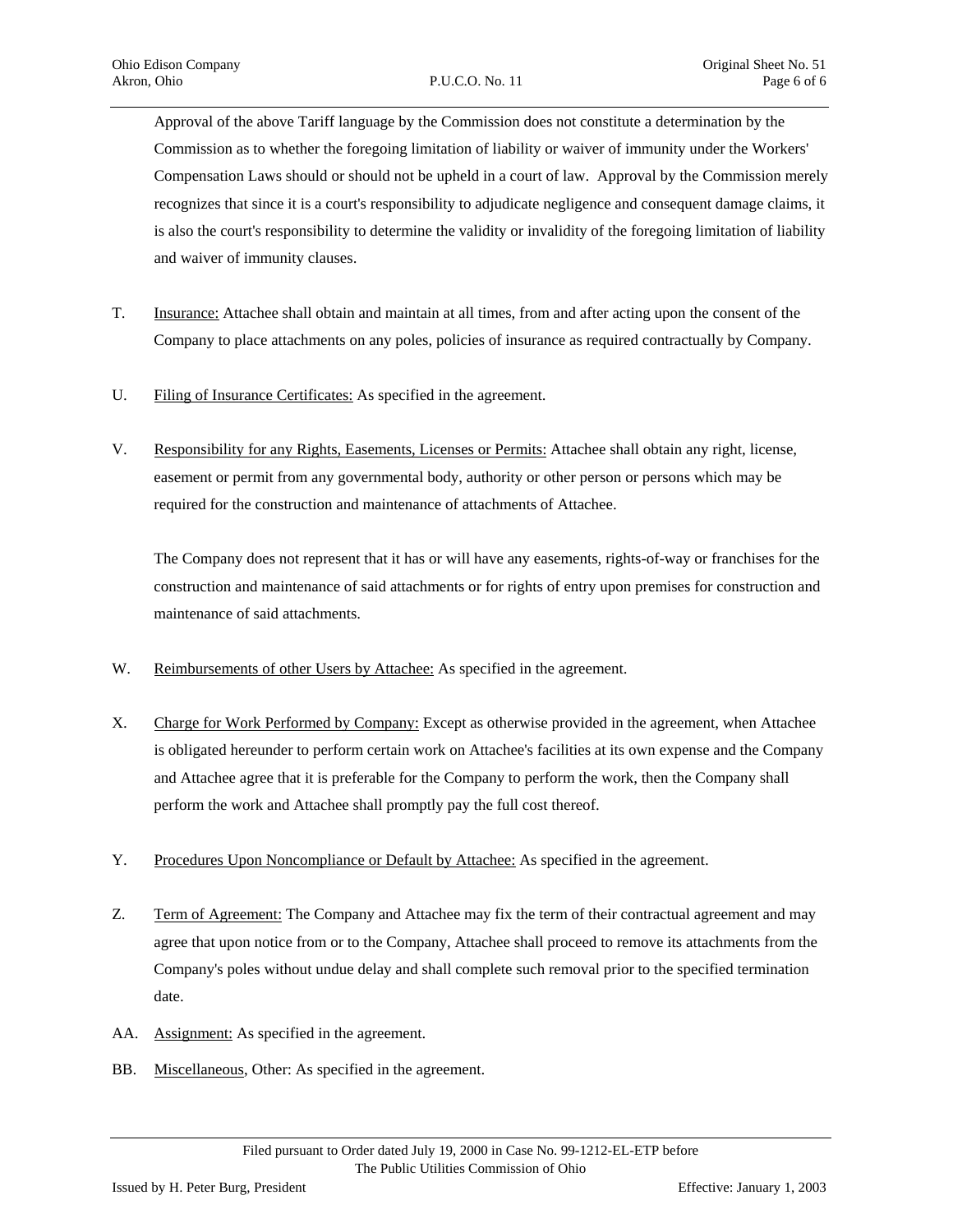## **Residential Renewable Energy Credit Purchase Program**

## **AVAILABILITY:**

Available to individual residential customers of Company where:

- 1) Customer is a residential customer that owns or leases a customer-sited renewable energy project in the State of Ohio that has been certified and approved by the Public Utilities Commission of Ohio (the "Project") that meets the criteria listed herein.
- 2) Customer and the Company have signed and completed the Company's Interconnection document.
- 3) Customer has signed and completed all the required documents of, and received approval from the Company to participate in, the Company's Net Energy Metering Rider.
- 4) Customer and the Company has signed and completed the Second Amended Residential Renewable Energy Credit Purchase Program Agreement which was approved by The Public Utilities Commission of Ohio in Case No. 09-551-EL-UNC that contain terms and conditions and the pricing mechanisms to determine the purchase price associated with this Residential Renewable Energy Credit Purchase Program (the "Program").

## **CRITERIA:**

The Project shall meet the following criteria:

- 1) Project must have a placed-in-service date of January 1, 1998, or after, and meet the definition of "Renewable Energy Resource" as defined in R.C. § 4928.01(A); and
- 2) Project must be able to generate at least one (1) megawatt hour annually and be interconnected to the Company's energy delivery system.
- 3) Project must have a meter that meets the standard set forth in Ohio Administrative Code 4901:1-10 provided by the customer, at the customer's own cost and expense, on the output of the inverter if applicable, where kilowatt hours consist solely from the Project's generation can be measured and verified. This requirement is waived if the existing utility meter has the incremental functionality described above to measure and verify the kilowatt hour output of the Customer Project.
- 4) Project must be attached as a permanent fixture at the customer's property (service address) during the term of the contract.
- 5) Renewable energy delivered from a renewable energy resource project shall be calculated by reading the output of the meter at two different points of the year (i.e. January 1 to December 31). Customer must provide documentation evidencing the initial meter reading.

#### **RECOVERY:**

All reasonable costs associated with the administration of this Program and the purchase of renewable energy credits shall be recovered through the Companies' Alternative Energy Resource Rider (AER).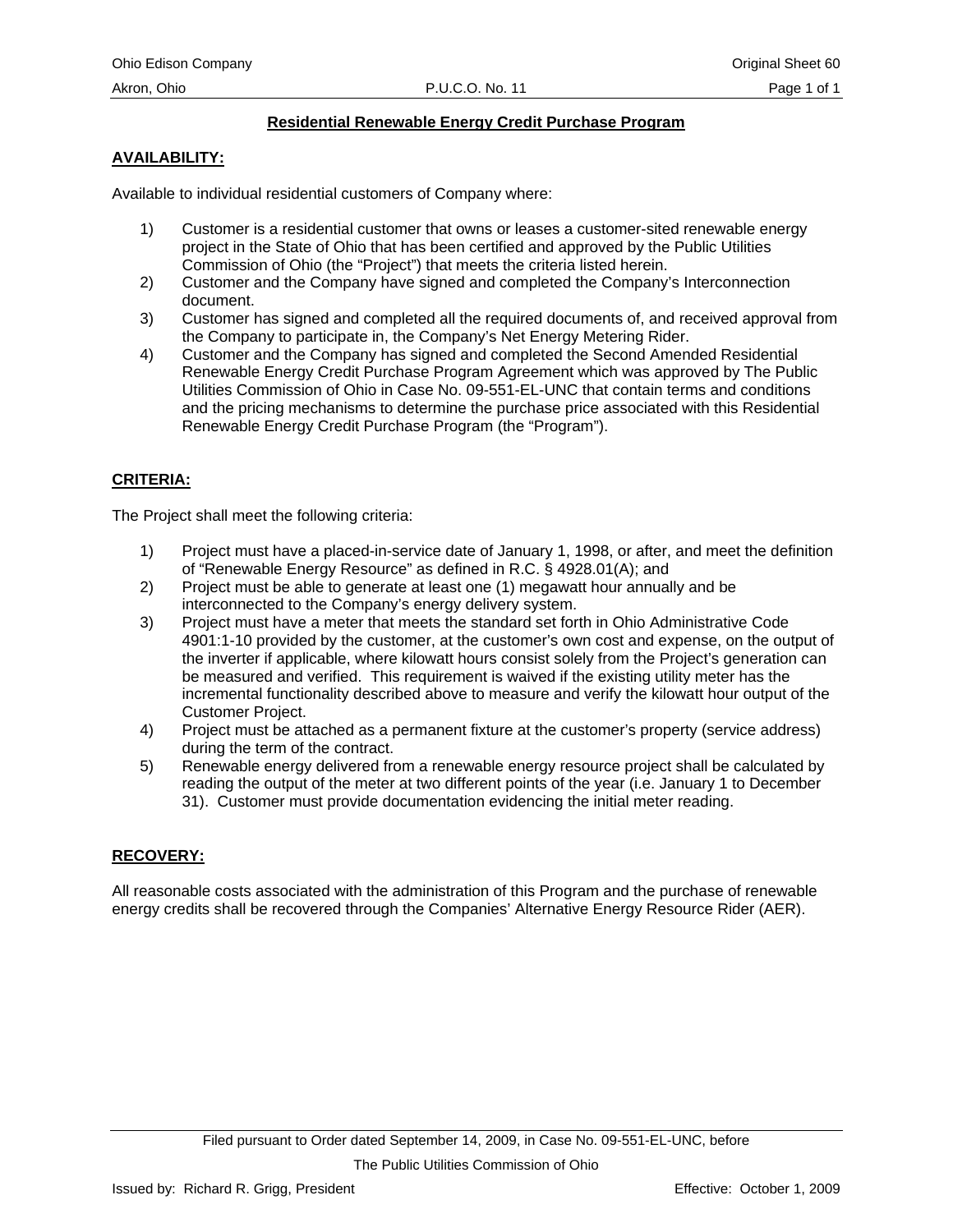## **TABLE OF CONTENTS**

## **ITEM PAGE**

| 5. |                                                      |  |
|----|------------------------------------------------------|--|
| 6. |                                                      |  |
| 7. | DISCONNECTION/RECONNECTION FOR CUSTOMER WORK CHARGE3 |  |
| 8. |                                                      |  |
|    |                                                      |  |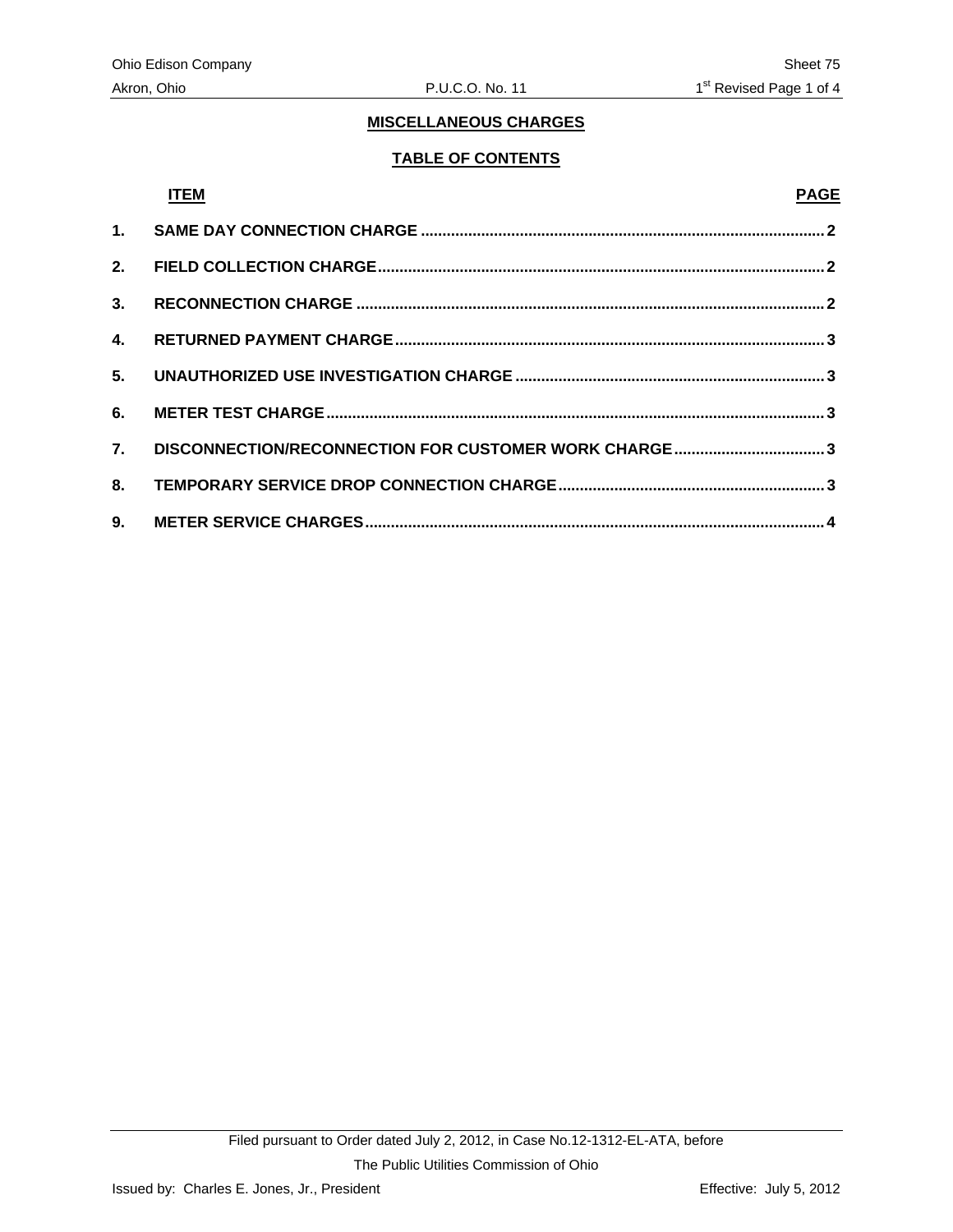#### <span id="page-69-0"></span>**1. SAME DAY CONNECTION CHARGE**

If the customer requests service for the same day on which the request has been made and the service is presently not connected, the Company will charge the customer a fee of \$35.00. (Electric Service Regulations, Sheet 4, Section II, Paragraph E).

#### **2. FIELD COLLECTION CHARGE**

When a customer has a delinquent bill, the Company may make a field collection visit to attempt to collect the delinquent amount. A Field Collection charge of \$12.00 shall be applicable once per billing cycle for all collection visits made during a billing cycle by the Company to the customer's premises. (Electric Service Regulations, Sheet 4, Section XI, Paragraph B).

#### **3. RECONNECTION CHARGE**

When service has been disconnected for failure to comply with the terms and conditions of the Rate Schedules or Electric Service Regulations of the Company or has been disconnected at the customer's request, (other than for seasonal or temporary discontinuance of service), the following charges for reconnection of service:

Before 12:30 p.m. Monday through Friday, subject to a different time prescribed by Chapter 4901:1- 18 of the Ohio Administrative Code;

Same day reconnection  $$35.00$ 

After 12:30 p.m. Monday through Friday, subject to a different time prescribed by Chapter 4901:1-18 of the Ohio Administrative Code, but before 3:30 p.m., and the customer requests same day reconnection of service;

Same day reconnection  $$60.00$ 

After 12:30 p.m. Monday through Friday, subject to a different time prescribed by Chapter 4901:1-18 of the Ohio Administrative Code;

Next day reconnection  $$35.00$ 

NOTE: The customer must contact the Company and provide proof of payment in order to have service reconnected.

 Customer requests for reconnection after normal business hours or on Saturday, Sunday, or Company holidays shall be treated as being received on the following business day. When service has been disconnected at the customer's request because of seasonal occupancy of the premises or for a temporary discontinuance of service where the same customer has moved in and out of the same premise within a 12 month period without another party signing for service during that 12 month period, the Company will charge the customer a reconnection fee of \$15.00. (Electric Service Regulations, Sheet 4, Section II, Paragraph F).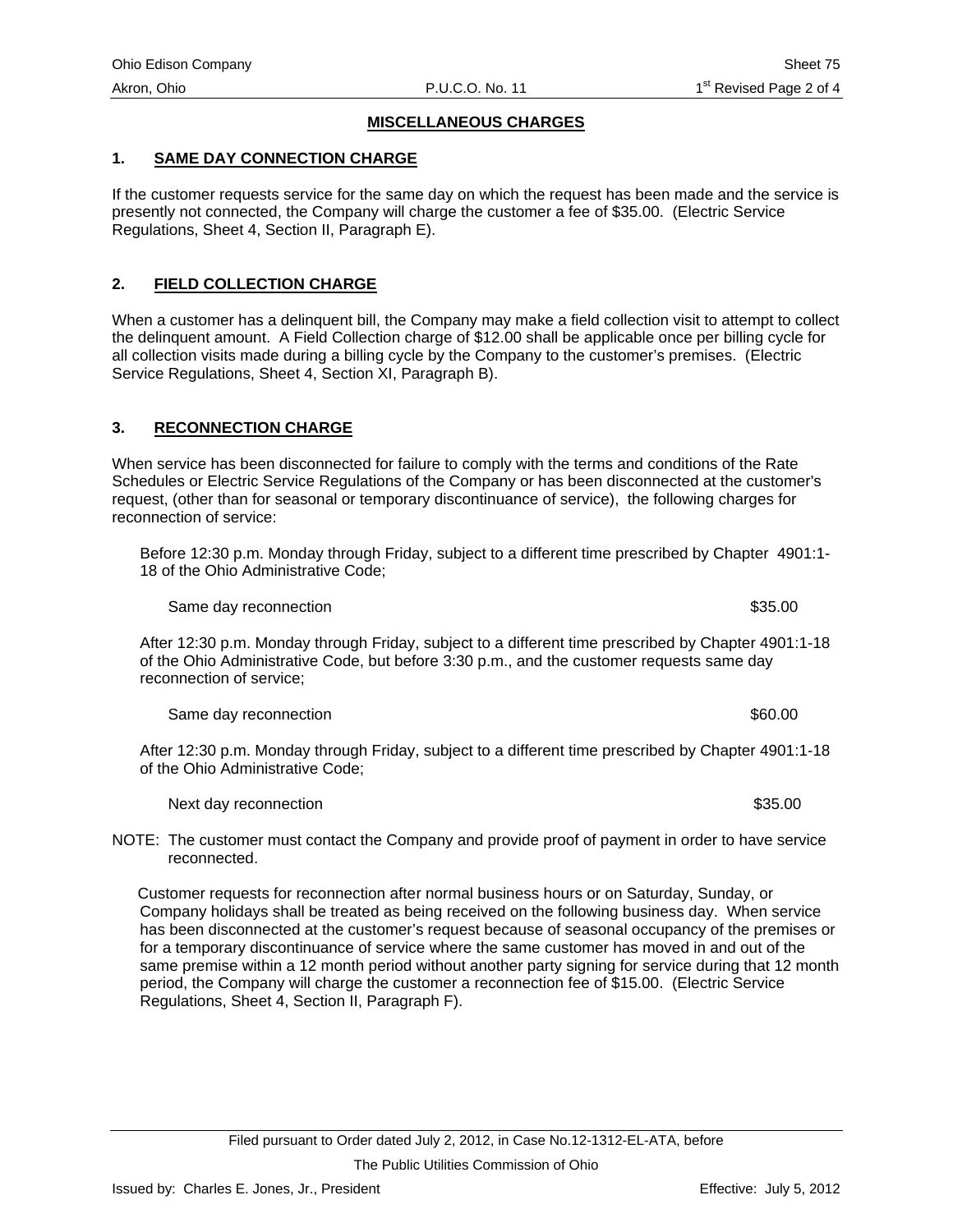## <span id="page-70-0"></span>**4. RETURNED PAYMENT CHARGE**

The Company shall charge the customer \$15.00 for processing payments that result from dishonored payment transactions. (Electric Service Regulations, Sheet 4, Section VI, Paragraph H).

## **5. UNAUTHORIZED USE INVESTIGATION CHARGE**

In the event the customer or consumer commits or is the beneficiary of any fraudulent practice in obtaining electric service from the Company, or falsifies any service application, the Company will assess the customer a minimum fee of \$125.00 for the Company's investigation of the unauthorized use of service. The charge will also be assessed where any connection or device is found on the service entrance equipment or premises of the customer or consumer which prevents the meter from accurately registering total consumption used or to be used, or where the service entrance equipment or other property used to supply electric service has been altered to avoid accurate metering or has been damaged.

The Company will also assess the customer an estimated or actual bill representing the electric service fraudulently or falsely obtained and the actual costs to repair or replace any damaged or missing service entrance equipment or other property used to supply electric service.

## **6. METER TEST CHARGE**

The Company will test a meter at the request of the customer. The first test within a 36 month period shall be at no charge to the customer. The Company shall charge \$55.00 for any subsequent tests performed at the customer's request, however, no payment will be required of the customer if the meter is found to be registering incorrectly in accordance with the tolerances specified in Chapter 4901:1-10 of the Ohio Administrative Code. (Electric Service Regulations, Sheet 4, Section IX, Paragraph C).

#### **7. DISCONNECTION/RECONNECTION FOR CUSTOMER WORK CHARGE**

When a customer requests the Company to disconnect and/or reconnect there will be a charge to the customer for the Company's actual cost to perform the disconnect / reconnect. This charge will not apply to residential accounts unless such work, at the request of the customer, requires work to be performed by the Company outside normal working hours.

## **8. TEMPORARY SERVICE DROP CONNECTION CHARGE**

When requested by a customer, the Company will provide a Temporary Service Drop Connection for a charge to the customer of \$200. A Temporary Service Drop Connection shall mean the installation of single-phase service up to 200 amps from existing secondary conductors. (Electric Service Regulations, Sheet 4, Section VII, Paragraph A.4).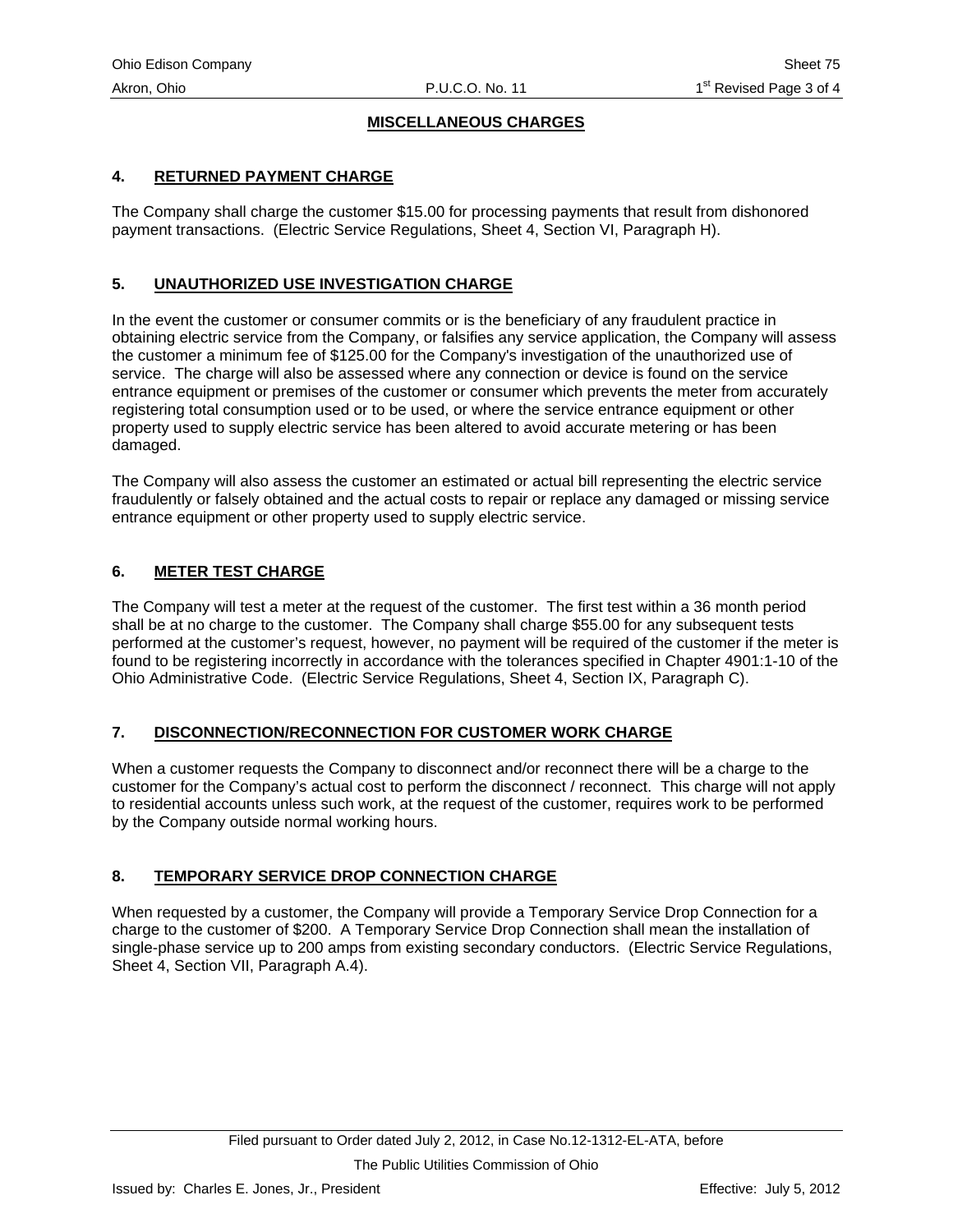## <span id="page-71-0"></span>**9. METER SERVICE CHARGES**

Charges specified in this provision apply to customers that request the Company to install metering and to provide certain meter related services, both of which are necessary to bill the customer's account, and that otherwise are not provided by the Company. These charges are in addition to any charges included in the applicable rate schedule and must be paid by the customer prior to the Company installing the requested metering. The customer is responsible for providing communication links to the interval meter per the Company's specifications. If such a communication link is not installed by the first regularly scheduled interval meter read date, the Company may install a communication link and charge the customer on a monthly basis in accordance with charges specified in this provision.

| Replace Meter with Interval Meter and Modem | \$550.00 |
|---------------------------------------------|----------|
| Replace Meter with Time-of-Day Meter        | \$105.00 |

Company installed communication link charge is \$50.00 per month.

If the Company is required to visit the meter site due to the inability to gain access to the meter location or the necessary communication link has not been installed, or the communication link is not working properly, or the Company elects to make a site visit to read the meter, a charge shall be applicable per site visit of \$50.00.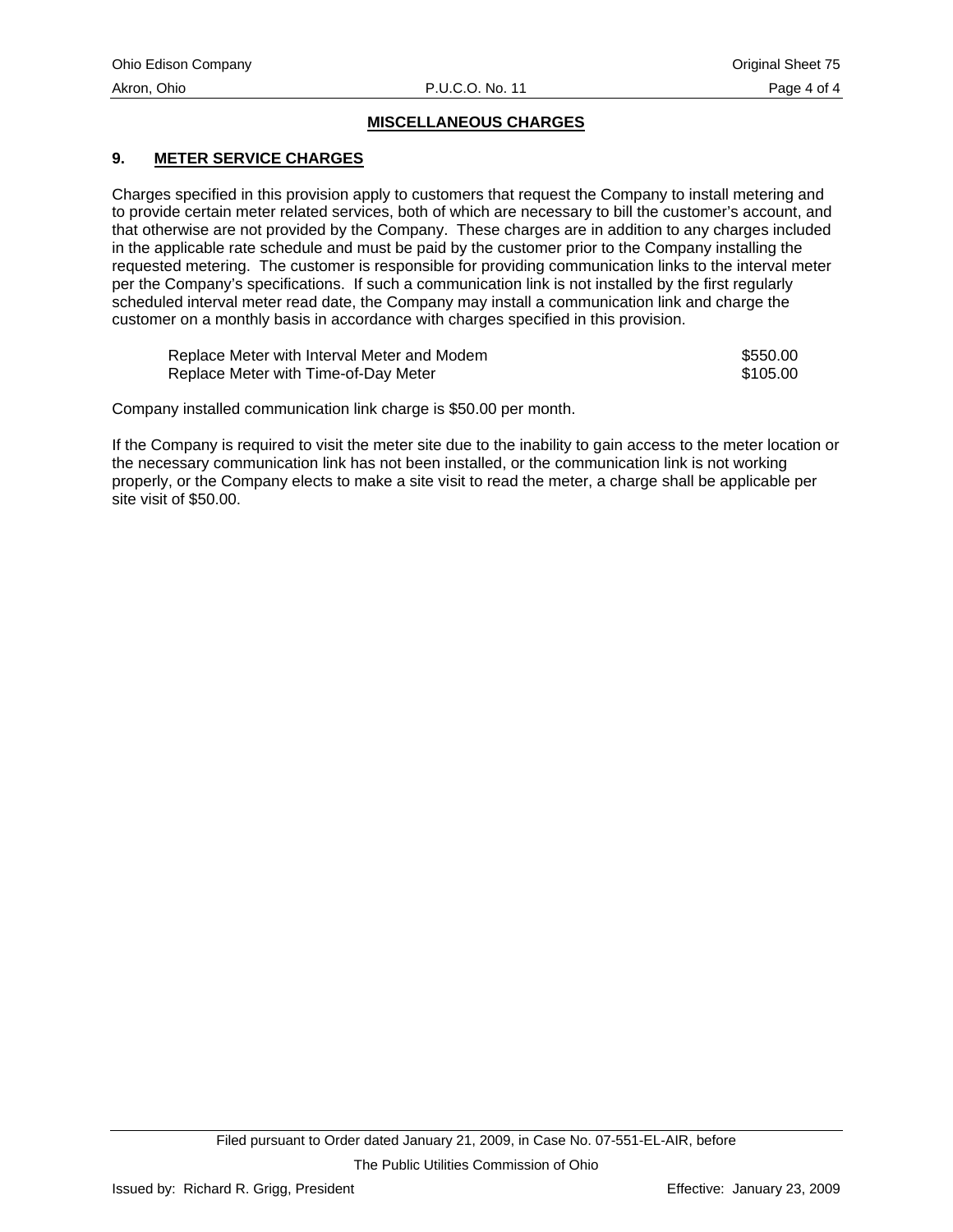# **SUMMARY RIDER**

Rates and charges included in the rate schedules listed in the following matrix shall be modified consistent with the terms and conditions of the indicated Riders:

|   |                                                             | Rate Schedule |           |           |           |           |            |            |           |
|---|-------------------------------------------------------------|---------------|-----------|-----------|-----------|-----------|------------|------------|-----------|
|   | Rider - (Sheet)                                             | <b>RS</b>     | GS        | GP        | GSU       | GT        | <b>STL</b> | <b>TRF</b> | POL       |
| Q | Advanced Metering Infrastructure / Modern Grid - (106)      | $\bullet$     | $\bullet$ | $\bullet$ | $\bullet$ |           | $\bullet$  | $\bullet$  | $\bullet$ |
| Q | Alternative Energy Resource - (84)                          | $\bullet$     | $\bullet$ | $\bullet$ | $\bullet$ | $\bullet$ | $\bullet$  | $\bullet$  | $\bullet$ |
|   | Business Distribution Credit - (86)                         |               | $\bullet$ | $\bullet$ |           |           |            |            |           |
|   | Commercial High Load Factor Experimental TOU - (130)        |               | $\bullet$ | $\bullet$ |           |           |            |            |           |
|   | Deferred Fuel Cost Recovery - (118)                         |               | $\bullet$ |           |           |           |            |            |           |
| A | Deferred Generation Cost Recovery - (117)                   |               | $\bullet$ | $\bullet$ | $\bullet$ | $\bullet$ | $\bullet$  |            |           |
| Q | Delivery Capital Recovery - (124)                           | $\bullet$     | $\bullet$ | $\bullet$ | $\bullet$ |           |            |            |           |
|   | Delivery Service Improvement - (108)                        |               | $\bullet$ | $\bullet$ |           |           |            |            |           |
| Q | Delta Revenue Recovery - (96)                               | $\bullet$     | $\bullet$ | $\bullet$ | $\bullet$ | $\bullet$ | $\bullet$  | $\bullet$  | $\bullet$ |
| т | Demand Side Management - (97)                               | $\bullet$     |           |           |           |           |            |            |           |
| т | Demand Side Management and Energy Efficiency - (115)        | $\bullet$     | $\bullet$ | $\bullet$ | $\bullet$ | $\bullet$ | $\bullet$  | $\bullet$  | $\bullet$ |
| A | Distribution Modernization - (132)                          | $\bullet$     | $\bullet$ | $\bullet$ | $\bullet$ | $\bullet$ | $\bullet$  | $\bullet$  |           |
| Q | Distribution Uncollectible - (99)                           |               |           |           | $\bullet$ | $\bullet$ | $\bullet$  | $\bullet$  | $\bullet$ |
| Q | Economic Development - (116)                                |               | $\bullet$ | $\bullet$ |           | $\bullet$ |            |            |           |
|   | Economic Load Response Program - (101)                      |               |           | $\bullet$ | $\bullet$ | $\bullet$ |            |            |           |
|   | Experimental Critical Peak Pricing - (113)                  |               | $\bullet$ |           |           | $\bullet$ |            |            |           |
|   | Experimental Real Time Pricing - (111)                      |               |           | $\bullet$ | $\bullet$ | $\bullet$ |            |            |           |
|   | Fuel - (105)                                                | $\bullet$     | $\bullet$ | $\bullet$ | $\bullet$ | $\bullet$ | $\bullet$  | $\bullet$  | $\bullet$ |
| Q | Generation Cost Reconciliation - (103)                      |               | $\bullet$ | $\bullet$ |           |           |            |            |           |
|   | Generation Service - (114)                                  |               | $\bullet$ | $\bullet$ | $\bullet$ | $\bullet$ | $\bullet$  | $\bullet$  | $\bullet$ |
| т | Government Directives Recovery - (126)                      | $\bullet$     | $\bullet$ | $\bullet$ | $\bullet$ | $\bullet$ | $\bullet$  | $\bullet$  | $\bullet$ |
|   | Hospital Net Energy Metering - (87)                         |               | $\bullet$ | $\bullet$ | $\bullet$ |           |            |            |           |
| Q | Line Extension Cost Recovery - (107)                        | $\bullet$     | $\bullet$ | $\bullet$ | $\bullet$ | $\bullet$ | $\bullet$  | $\bullet$  | $\bullet$ |
|   | Net Energy Metering - (94)                                  | $\bullet$     | $\bullet$ | $\bullet$ | $\bullet$ | $\bullet$ |            |            |           |
| Q | Non-Distribution Uncollectible - (110)                      |               | $\bullet$ | $\bullet$ | $\bullet$ | $\bullet$ | $\bullet$  | $\bullet$  | $\bullet$ |
| A | Non-Market-Based Services - (119)                           | $\bullet$     | $\bullet$ | $\bullet$ | $\bullet$ | $\bullet$ | $\bullet$  | $\bullet$  |           |
| P | Non-Residential Deferred Distribution Cost Recovery - (121) |               | $\bullet$ | $\bullet$ | $\bullet$ | $\bullet$ | $\bullet$  | $\bullet$  |           |
| A | Ohio Renewable Resources - (129)                            | $\bullet$     |           |           |           | $\bullet$ | $\bullet$  |            |           |
|   | Partial Service - (24)                                      |               | $\bullet$ | $\bullet$ | $\bullet$ | $\bullet$ |            |            |           |
| т | Phase-In Recovery (125)                                     |               |           |           |           |           |            |            |           |
| Q | PIPP Uncollectible - (109)                                  | $\bullet$     | $\bullet$ | $\bullet$ | $\bullet$ | $\bullet$ | $\bullet$  | $\bullet$  | $\bullet$ |
|   | Reasonable Arrangement - (98)                               |               | $\bullet$ | $\bullet$ | ●         | $\bullet$ |            |            |           |
| P | Residential Deferred Distribution Cost Recovery - (120)     | $\bullet$     |           |           |           |           |            |            |           |
|   | Residential Distribution Credit - (81)                      | $\bullet$     |           |           |           |           |            |            |           |
| т | Residential Electric Heating Recovery - (122)               | $\bullet$     |           |           |           |           |            |            |           |
|   | Residential Generation Credit - (123)                       |               |           |           |           |           |            |            |           |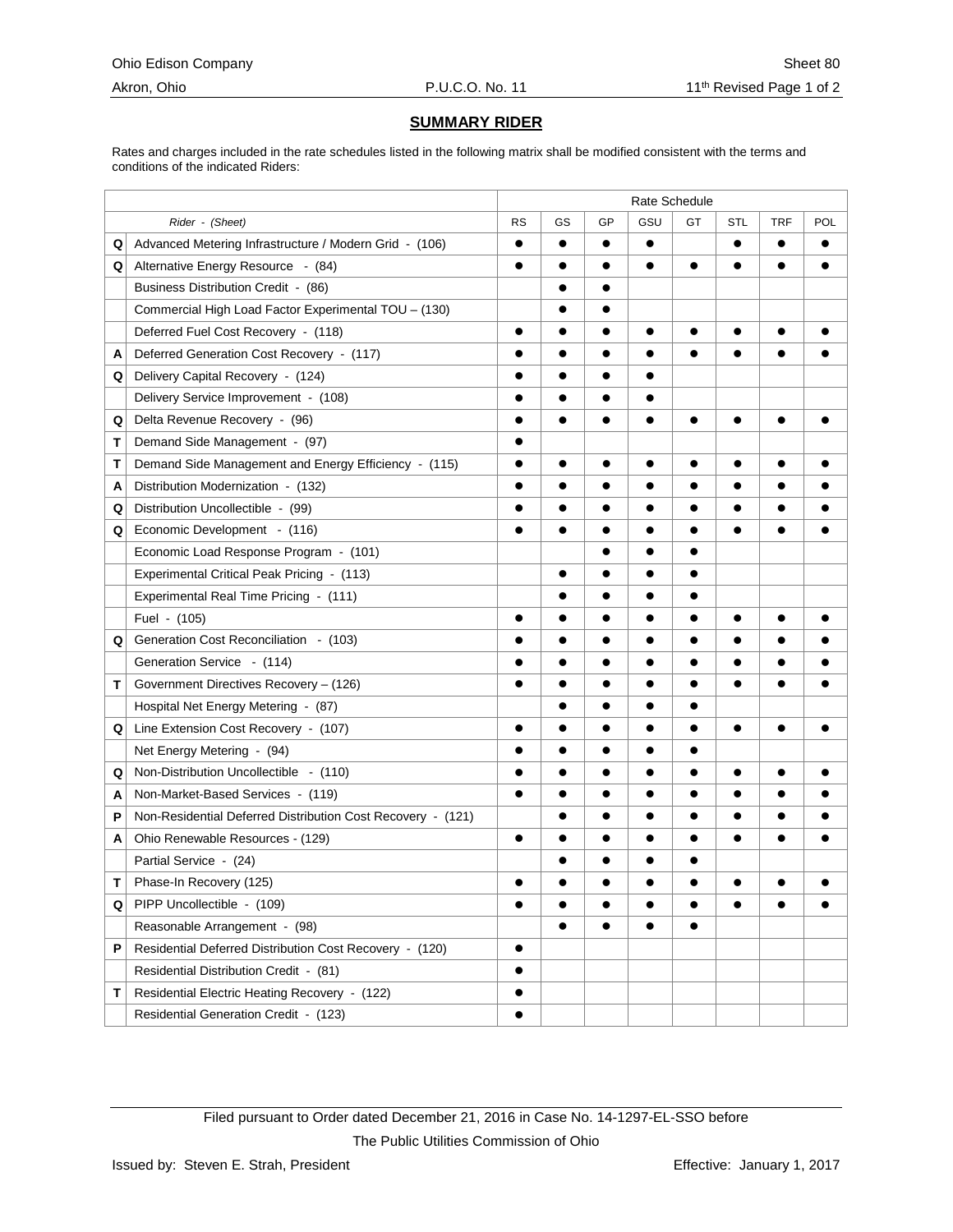#### Ohio Edison Company Sheet 80

# **SUMMARY RIDER**

|   | School Distribution Credit - (85)          |  |  |  |  |
|---|--------------------------------------------|--|--|--|--|
|   | State kWh Tax - (92)                       |  |  |  |  |
| A | Transmission and Ancillary Services - (83) |  |  |  |  |
| Р | Universal Service - (90)                   |  |  |  |  |

- Rider is applicable or available to the rate schedules indicated

A - Rider is updated/reconciled annually  $A - R$ ider is updated/reconciled twice per year<br>Q - Rider is updated/reconciled periodically

P - Rider is updated/reconciled periodically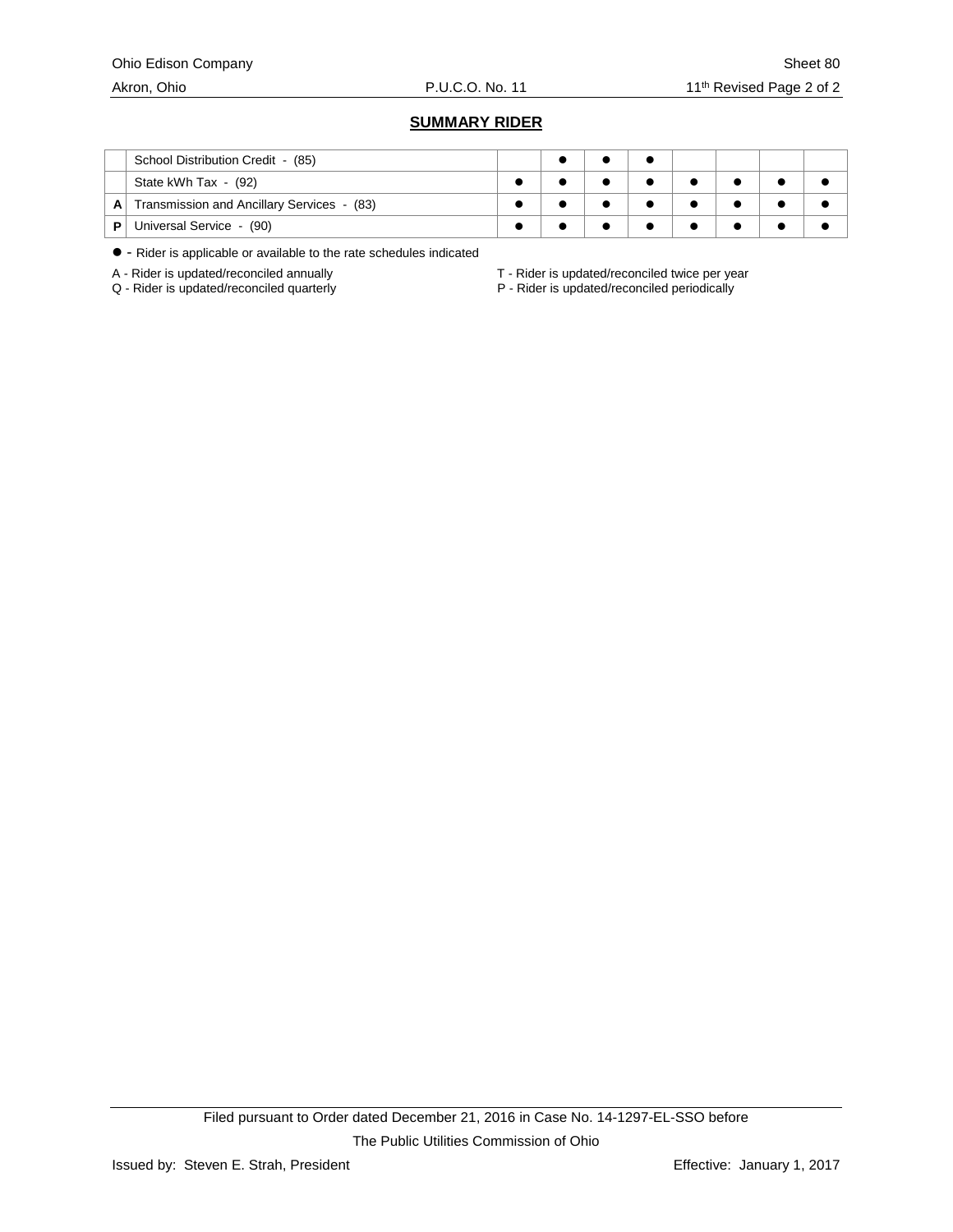## **RIDER RDC Residential Distribution Credit Rider**

# <span id="page-74-0"></span>**APPLICABILITY:**

Applicable to any customer taking service under Rate Schedule RS who took service from the Company under one of the following rate schedules as of January 1, 2007, or any subsequent customer at that same service address, who continues to comply with the requirements of the previously applicable rate schedule set forth below, excluding customers who began service from the Company subsequent to January 22, 2009 who otherwise would qualify for service under this Rider on the basis of service identified as "Original Sheet No. 10" or "Original Sheet No. 18" below:

| Residential Standard Rate Schedule (Solely under the Special Provisions Section) | Original Sheet No. 10 |
|----------------------------------------------------------------------------------|-----------------------|
| <b>Residential Space Heating Rate</b>                                            | Original Sheet No. 11 |
| <b>Residential Optional Time-of-Day</b>                                          | Original Sheet No. 12 |
| <b>Residential Optional Controlled Service Rider</b>                             | Original Sheet No. 14 |
| Residential Load Management Rate                                                 | Original Sheet No. 17 |
| <b>Residential Water Heating Service</b>                                         | Original Sheet No. 18 |
| Residential Optional Electrically Heated Apartment Rate                          | Original Sheet No. 19 |

# **RATE:**

A customer's distribution charges as set forth in Rate Schedule RS shall be reduced by 1.77¢ per kWh for all kWhs in excess of 500 kWhs consumed by the customer during each winter billing period, as defined in the Electric Service Regulations, Tariff Sheet 4, Section VI.I.1., Seasonal Price Changes.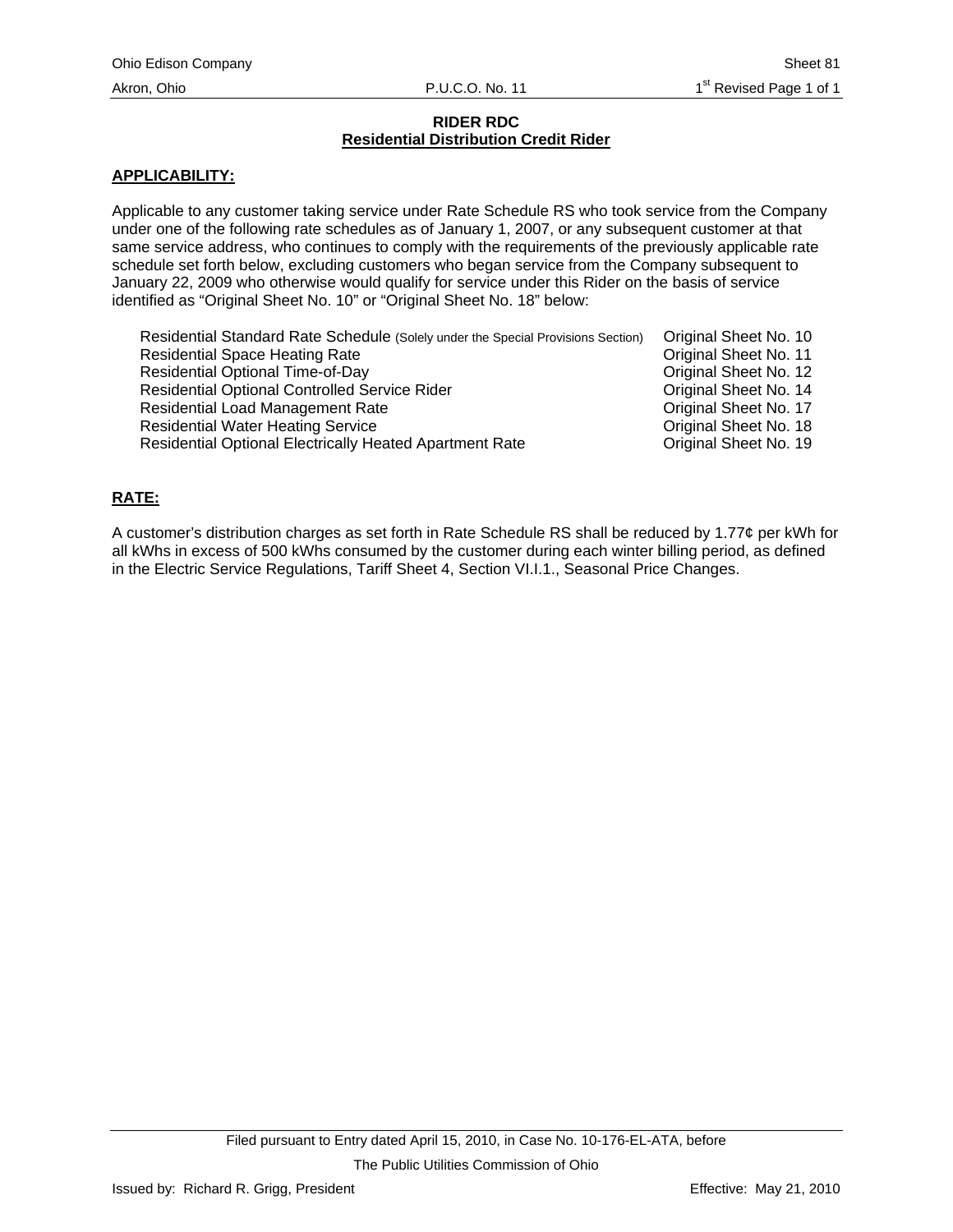# **Interconnection Tariff**

# **Applicability**

This tariff applies to those situations where an Interconnection Service Customer seeks to physically connect such customer's electric generation facility to, and may operate it in parallel with, the Company's Distribution system, if said customer qualifies for either the Simplified, Expedited or Standard Interconnection Procedure as defined in the Ohio Administrative Code.

#### **Purpose**

The purpose of this tariff is to implement Ohio Revised Code Section 4928.11, which calls for uniform interconnection standards that are not unduly burdensome or expensive and also ensure safety and reliability, to the extent governing authority is not preempted by Federal law. This Tariff states the terms and conditions that govern the Interconnection and Parallel Operation of an Interconnection Service Customer's facility with the Company's Distribution System.

#### **Definitions**

(A) "Applicant" means the person requesting interconnection service and may be any of the following:

(1) A customer generator as defined by division (A)(29) of section 4928.01 of the Revised Code.

(2) A self-generator as defined by division  $(A)(32)$  of section 4928.01 of the Revised Code.

(3) The owner or operator of distributed generation as defined in paragraph ( K) of this rule.

(B) "Application" means a request to an electric distribution utility (EDU) using the format set forth on the web site of the public utilities commission of Ohio for interconnection of distributed generation to the electric distribution system owned by the EDU.

(C) "Area network" means a type of electric distribution system served by multiple transformers interconnected in an electrical network circuit, which is generally used in large metropolitan areas that are densely populated, in order to provide highly reliable service. Area network has the same meaning as the term "distribution secondary grid network" found in institute of electrical and electronics engineers (IEEE) standard 1547 sub clause 4.1.4.

(D) "Automatic sectionalizing device" means any self-contained, circuit-opening device used in conjunction with a source-side protective device, which features automatic reclosing capability.

(E) "Backup electricity supply" means replacement electric power supplied to an applicant by the EDU at a tariff rate or alternatively, as a market-based option or by a competitive retail electric service provider of the applicant's choice at a rate to be determined between the provider and the applicant.

(F) "Business Day" means any day which is not a Saturday, Sunday, or legal holiday.

(G) "Calendar Day" means any day, including Saturday, Sunday, and legal holidays.

(H) "Commission" means the public utilities commission of Ohio.

(I) "Competitive retail electric service" means a component of retail electric service that is competitive as provided under division (B) of section 4928.01 of the Revised Code.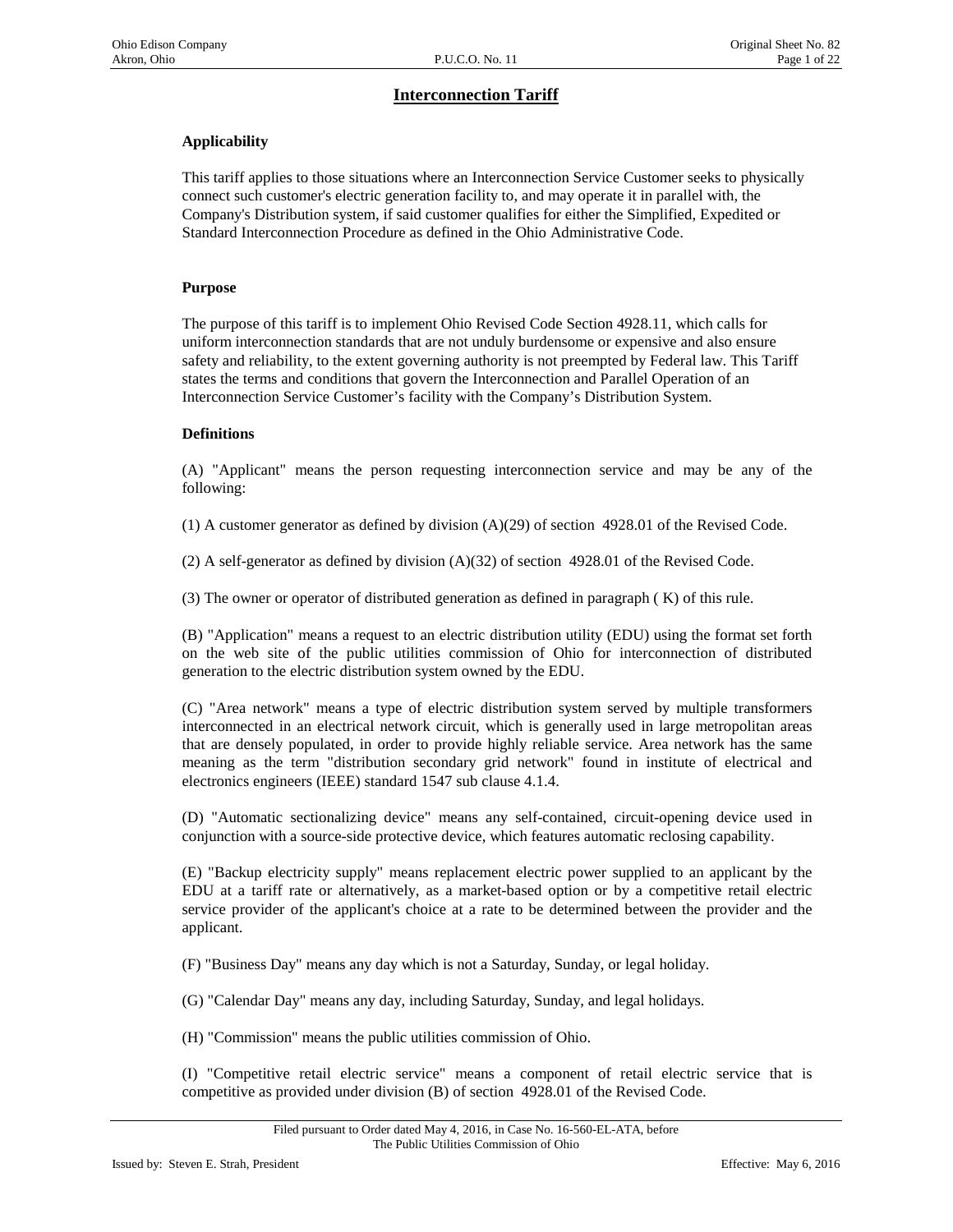(J) "Cost recovery" means collection, upon approval by the commission pursuant to its authority under section 4909.15 of the Revised Code, of such documented EDU interconnection costs that are incurred at reasonable levels for prudent purposes and that are over and above the review processing fees set forth in rules 4901:1-22-06 to 4901:1-22-08 of the Administrative Code.

(K) "Distributed generation" is a general term for all or part of a system of a distributed electrical generator or a static inverter either by itself or in the aggregate of twenty megawatts or less in size together with all protective, safety, and associated equipment installed at a point of common coupling on the EDU's distribution system in close proximity to the customer load.

(L) "Electric distribution utility" or (EDU) means an electric distribution utility, which is an investorowned electric utility that owns and operates a distribution wires system and supplies at least retail electric distribution service.

(M) "Equipment package" means distributed generation facility assembled to include not only a generator or electric source but related peripheral devices that facilitate operation of the distributed generation.

(N) "Expedited procedure" means a review process for certified distributed generation that passes a certain prespecified review procedure, has a capacity rating of two megawatts or less, and does not qualify for simplified procedures.

(O) "Interconnection" means the physical connection of the applicant's facilities to the EDU's system for the purpose of electrical power transfers.

(P) "Interconnection point" means the point at which the applicant's distributed generation facility physically connects to the EDU's system.

(Q) "Interconnection service" means the services provided by an EDU or transmission provider for the applicant's distributed generation facility.

(R) "Line section" means either that portion of an EDU's electric system connected to a customer bounded by automatic sectionalizing devices, the end of the distribution line, or a line segment identified as appropriate for study by a utility engineer.

(S) "Minor modification" to an interconnection application means a change in the technical characteristics that improves the reliability, safety and compatibility of the interconnection with the electric distribution system while not materially increasing the size or cost of the intended distributed generation facility installation.

(T) "Parallel operation with the EDU's system" means all electrical connections between the applicant's distributed generation facility and the EDU's system that are capable of operating in conjunction with each other.

(U) "Point of common coupling" means the point which the distributed generation facility is connected to the EDU's system.

(V) "Reliability" means the degree of performance of the elements of the electric system that results in electricity being delivered to and from an applicant in the amount desired while avoiding adverse effects on the adequacy and security of the electric supply, defined respectively as:

(1) The ability of the electric system to supply the aggregate electrical demand and energy requirements at all times, taking into account scheduled and unscheduled outages of system elements.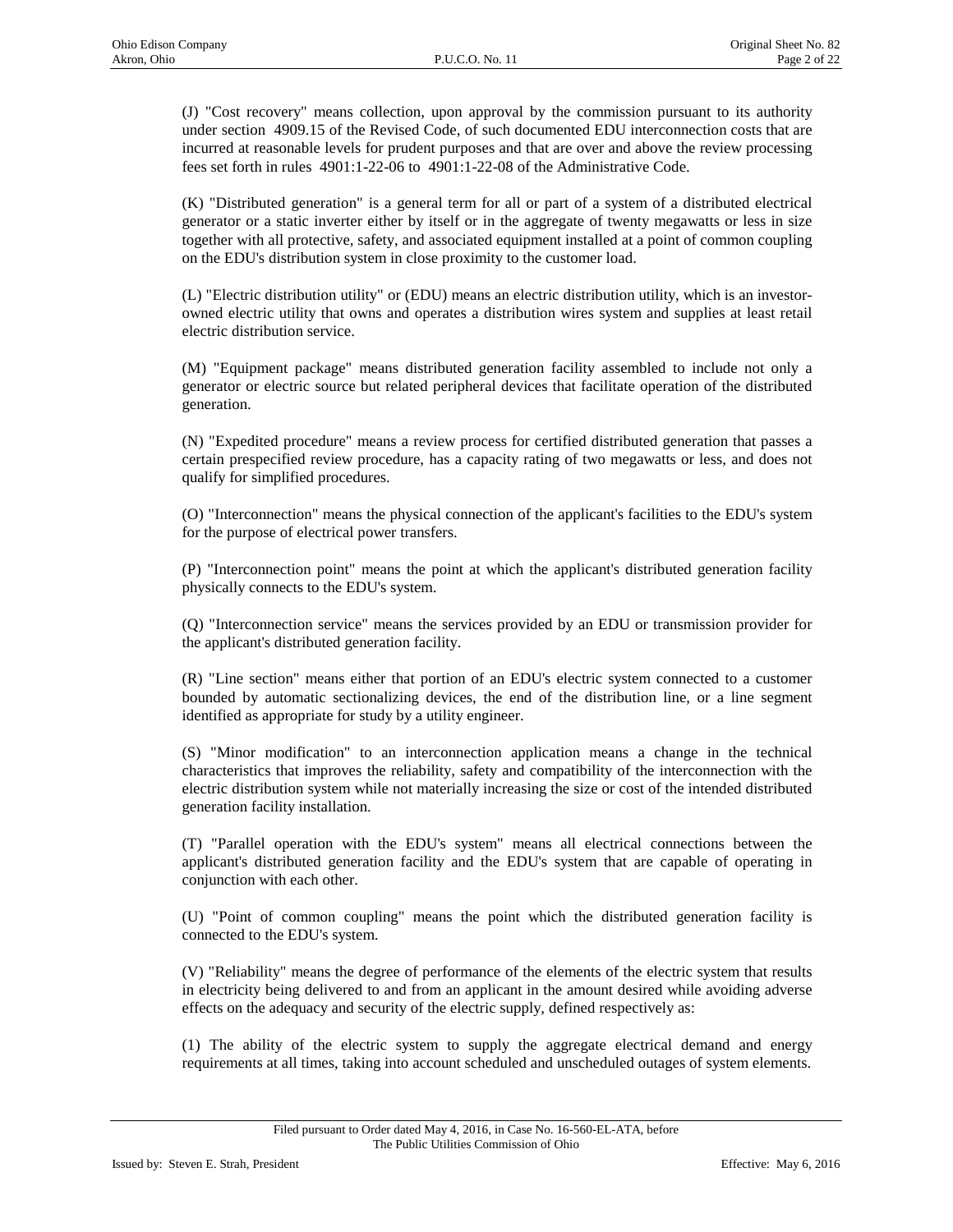(2) The ability of the electric system to withstand sudden disturbances such as electric short circuits or unanticipated loss of system elements.

(W) "Retail electric service provider" means any entity in this state that provides retail electric service as defined by division (A)(27) of section 4928.01 of the Revised Code.

(X) "Sale for resale" means a sale of energy to an energy supplier, electric utility or a public authority for resale purposes.

(Y) "Scoping meeting" means a meeting between representatives of the applicant and the EDU conducted for but not limited to the following purposes:

(1) To discuss alternative interconnection options.

(2) To exchange information including any electric distribution system data and earlier study evaluations that would be expected to impact such interconnection options.

(3) To analyze such information.

(4) To determine the potential points of common coupling.

(Z) "Simplified procedures" means a review process for interconnection of inverter-based distributed generation twenty-five kilowatts or less in size on a radial or spot network system under certain conditions.

(AA) "Standard procedure" means a review process for interconnection of any generating facility(s) that has a power rating of twenty megawatts or less, not qualifying for either simplified or expedited interconnection review processes.

(BB) "Spot network," as defined by IEEE standard 1547 sub clause 4.1.4, means a type of electric distribution system that uses two or more inter-tied transformers to supply an electrical network circuit and is generally used to supply power to a single customer or a small group of customers.

## **Scope and Application**

(A) The rules in this chapter are intended to do all of the following:

(1) Make compliance within this tariff not unduly burdensome or expensive for any applicant in accordance with division (A) of Section 4928.11 of the Revised Code.

(2) Establish uniform nondiscriminatory, technology-neutral procedures for interconnecting distributed generators to distribution facilities in a manner that protects public and worker safety and system reliability.

(3) Apply in the entire territory where commission-approved tariffs apply to those situations where an applicant seeks to physically connect distributed generation to, and operate it in parallel with, the EDU's distribution system.

(4) Provide three review options for an applicant's request for interconnection with the EDU including simplified procedures, expedited procedures, and standard procedures.

(B) Each EDU in the state of Ohio shall file uniform interconnection service tariffs for commission review and approval pursuant to division (A) of Section 4928.11 of the Revised Code that includes the procedures and technical requirements set forth in this chapter for interconnection service on a first-come, first-served basis.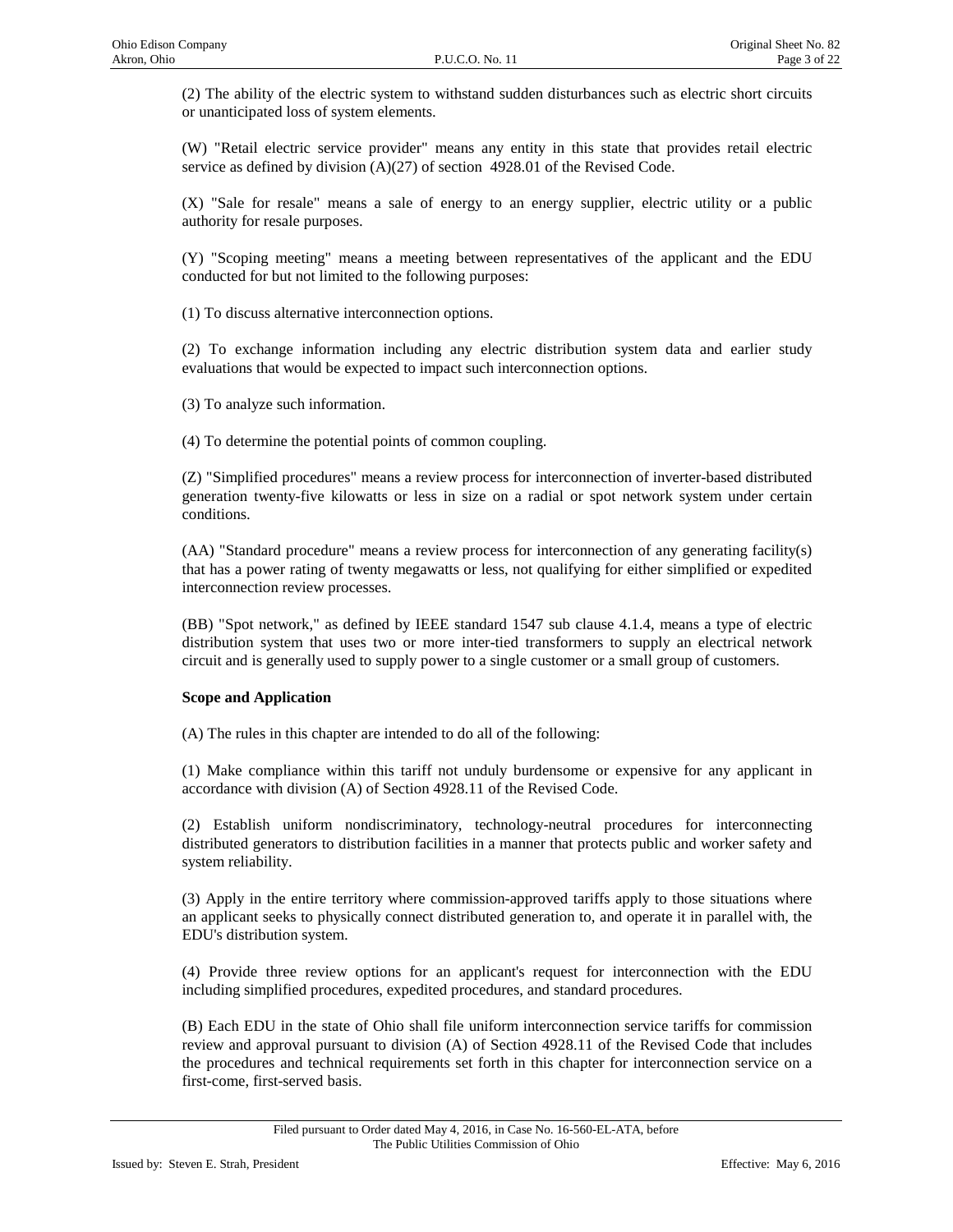(C) The rules in this chapter shall not relieve any applicant from complying with all applicable federal, state, and local laws and ordinances.

## **Industry Standards**

The safety and performance standards established by the institute of electrical and electronics engineers (IEEE), the underwriters laboratory (UL), and the National Electric Code (NEC), as included in this chapter by reference, and as required consistent with division (B)(4) of section 4928.67 of the Revised Code, shall be the effective version at the time the applicant applies for interconnection.

## **General Provisions**

(A) Prohibitions

(1) In accordance with the EDU's code of conduct adopted pursuant to section 4928.17 of the Revised Code, an EDU or its affiliates shall not use, without the customer's consent, such knowledge of proposed interconnection service to prepare competing proposals to the interconnection service that offer either discounted rates in return for not providing the interconnection service or competing generation.

(2) No EDU shall reject, penalize, or discourage the use or development of new technology for interconnection service in accordance with division (A) of section 4928.11 of the Revised Code.

(B) Pre-application

(1) The EDU will designate an employee or office from which information on the requirements for EDU's application review process can be obtained through an informal request by the applicant that includes discussion of the following:

(a) The applicant's proposed interconnection of a distributed generation facility at a specific location on the EDU's distribution system.

(b) Qualifications under EDU's level 1, level 2 or level 3 review procedures.

(2) In addition to the information described in paragraph  $(B)(1)$  of this rule, which may be provided in response to an informal request, an applicant may submit a formal request along with a nonrefundable processing fee of three hundred dollars for a preapplication report on a proposed project at a specific site. The EDU shall provide the pre-application data described in paragraph (B)(3) of this rule to the applicant within ten business days of receipt of the written request and payment of the three hundred dollar processing fee.

(3) The pre-application report will include the following information:

(a) Total generation capacity (in megawatts) of substation/area bus, bank or circuit based on normal or operating ratings likely to serve the proposed site.

(b) Existing aggregate generation capacity (in megawatts) interconnected to a substation/area bus, bank or circuit, which is the online amount of generation, likely to serve the proposed site.

(c) Aggregate queued generation capacity (in megawatts) for a substation/area bus, bank or circuit, which is the amount of generation in the queue likely to serve the proposed site.

(d) Available generation capacity (in megawatts) of substation/area bus or bank and circuit most likely to serve the proposed site, which is the total capacity less the sum of existing aggregate generation capacity and aggregate queued generation capacity.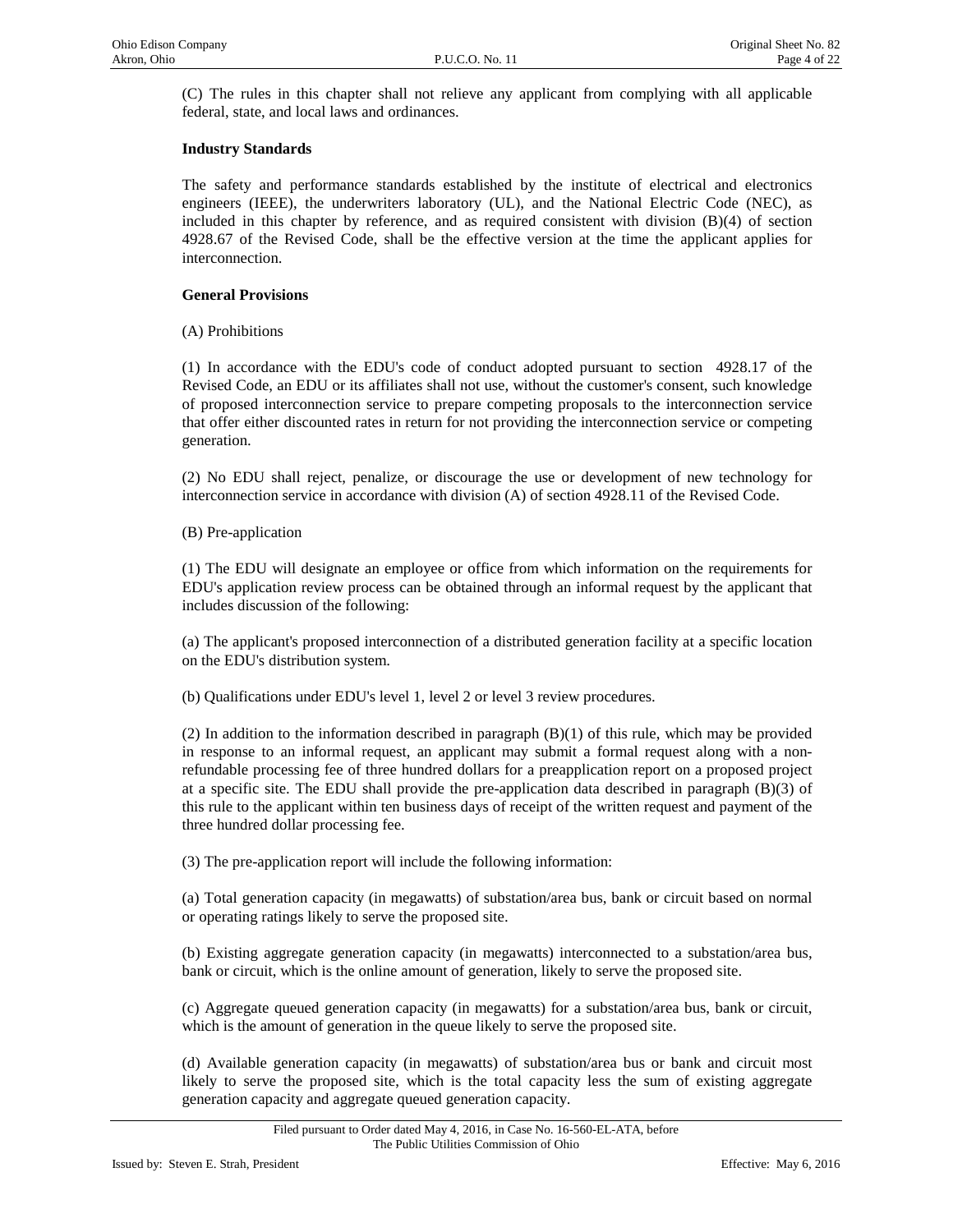(e) Substation nominal distribution voltage and/or transmission nominal voltage, if applicable.

(f) Nominal distribution circuit voltage at the proposed site.

(g) Approximate circuit distance between the proposed site and the substation.

(h) Relevant line section(s) peak load estimate, and minimum load data, when available.

(i) Number and rating of protective devices and number and type (standard, bi-directional) of voltage regulating devices between the proposed site and the substation/area. Identify whether substation has a load tap changer.

(j) Number of phases available at the site.

(k) Limiting conductor ratings from the proposed point of interconnection to the distribution substation.

(l) Based on the proposed point of interconnection, existing or known constraints such as, but not limited to, electrical dependencies at that location, short circuit interrupting capacity issues, power quality or stability issues on the circuit, capacity constraints, or secondary networks.

(4) The pre-application report need only include pre-existing data. A pre-application report request does not obligate the EDU to conduct a study or other analysis of the proposed generator in the event that data is not readily available. If the EDU cannot complete some of a preapplication report due to lack of available data, the EDU shall provide the applicant with a pre-application report that includes the data that is available.

(C) Application processing

(1) EDUs shall process all applications for interconnection service and parallel operation with the EDU's system in a nondiscriminatory manner and in the order in which they are received.

(2) Where minor modifications to a pending application are required during the EDU's review of the application, such minor modifications shall not require a new or separate application to be filed by the applicant.

(3) When an application is submitted, the EDU shall determine whether the application is complete and provide the applicant with a written or email notice of receipt within ten business days after the application has been received.

(4) If the EDU determines that the application is complete, the EDU shall issue a notice of receipt with the following:

(a) A copy of the applicable review process.

(b) A target date for processing the application.

(5) If the EDU determines that the application is incomplete, the EDU shall issue a notice of receipt with the following:

(a) A copy of the application review process.

(b) A checklist or description of the information needed to complete the application.

(c) A statement that processing the application cannot begin until the needed information is received.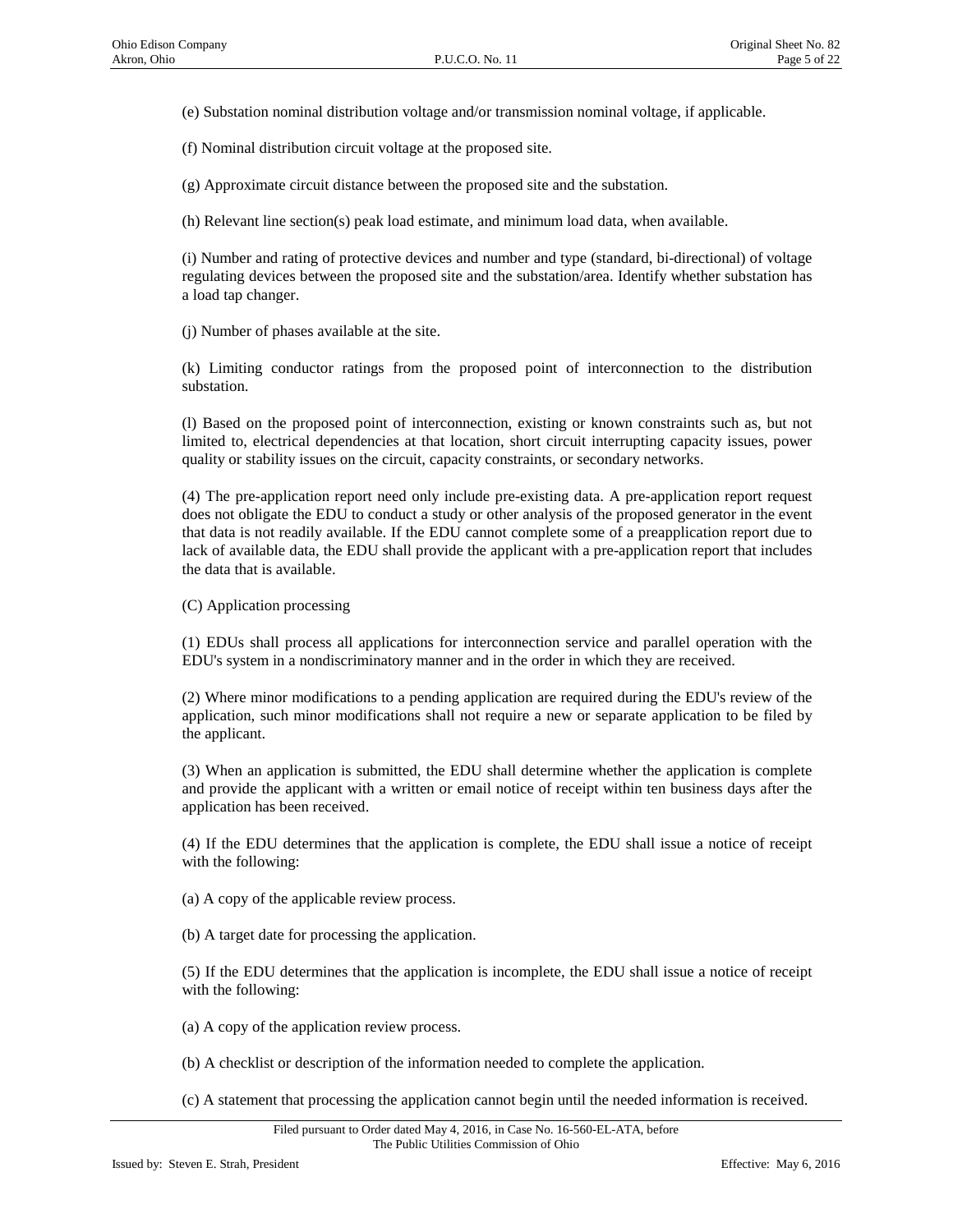(6) Upon receiving any necessary application materials missing from the original application, the EDU shall provide the applicant with a second, written or email notice establishing a target date for processing the application.

(7) If an EDU determines that it cannot connect the applicant's facility within the time frames stated in this chapter, it will notify the applicant in writing of that fact within ten business days after the application has been received. The notification must include the following:

(a) The reason or reasons interconnection service could not be performed within the time frames stated in this rule.

(b) An alternative date for interconnection service.

(D) Compliance with national industry standards

An EDU shall file tariffs for uniform interconnection service with the commission that are consistent with the following:

(1) The institute of electric and electronics engineers 1547 standard, effective as set forth in rule 4901:1-22-03 of the Administrative Code.

(2) Underwriters laboratory 1741 standard for inverters, converters, and controllers for use in independent power systems, effective as set forth in rule 4901:1-22-03 of the Administrative Code.

(3) The appropriate criteria and interconnection parameters for the customer's technology, so as not to impose technical and economic barriers to new technology or the development, installation, and interconnection of an applicant's facilities, pursuant to division (A) of section 4928.11 of the Revised Code.

## (E) Metering

Any metering installation, testing, or recalibration performed by the EDU at the request of the applicant for installation of the applicant's distributed generation facility shall be provided consistent with the electric service and safety standards pursuant to Chapter 4928. of the Revised Code, and rule 4901:1-10-05 and , as applicable, paragraph (C) of rule 4901:1-10-28 of the Administrative Code. Interconnection requested by the applicant for the purposes of net metering must follow the commission's net metering rules promulgated pursuant to division (A)(31) of section 4928.01 of the Revised Code. Any exception to the net metering rules shall be implemented in accordance with any special metering or communication infrastructure ordered by the commission.

(F) Disposal of excess energy produced by the applicant's distributed generation

(1) An applicant proposing to install a self-generator as defined in division  $(A)(32)$  of section 4928.01 of the Revised Code for the purposes of selling excess electricity to retail electric service providers as a competitive service to the extent not preempted by federal law must first seek certification of managerial, technical and financial capability consistent with section 4928.08 of the Revised Code.

(2) An applicant requesting interconnection for the purpose of selling energy to any party as a sale for resale or as a wholesale transaction may be subject to applicable rules for regional interstate sales at wholesale prices in markets operated by independent transmission system operators or regional transmission operators under the jurisdiction of the federal energy regulatory commission.

(G) Construction or system upgrades of the EDU's system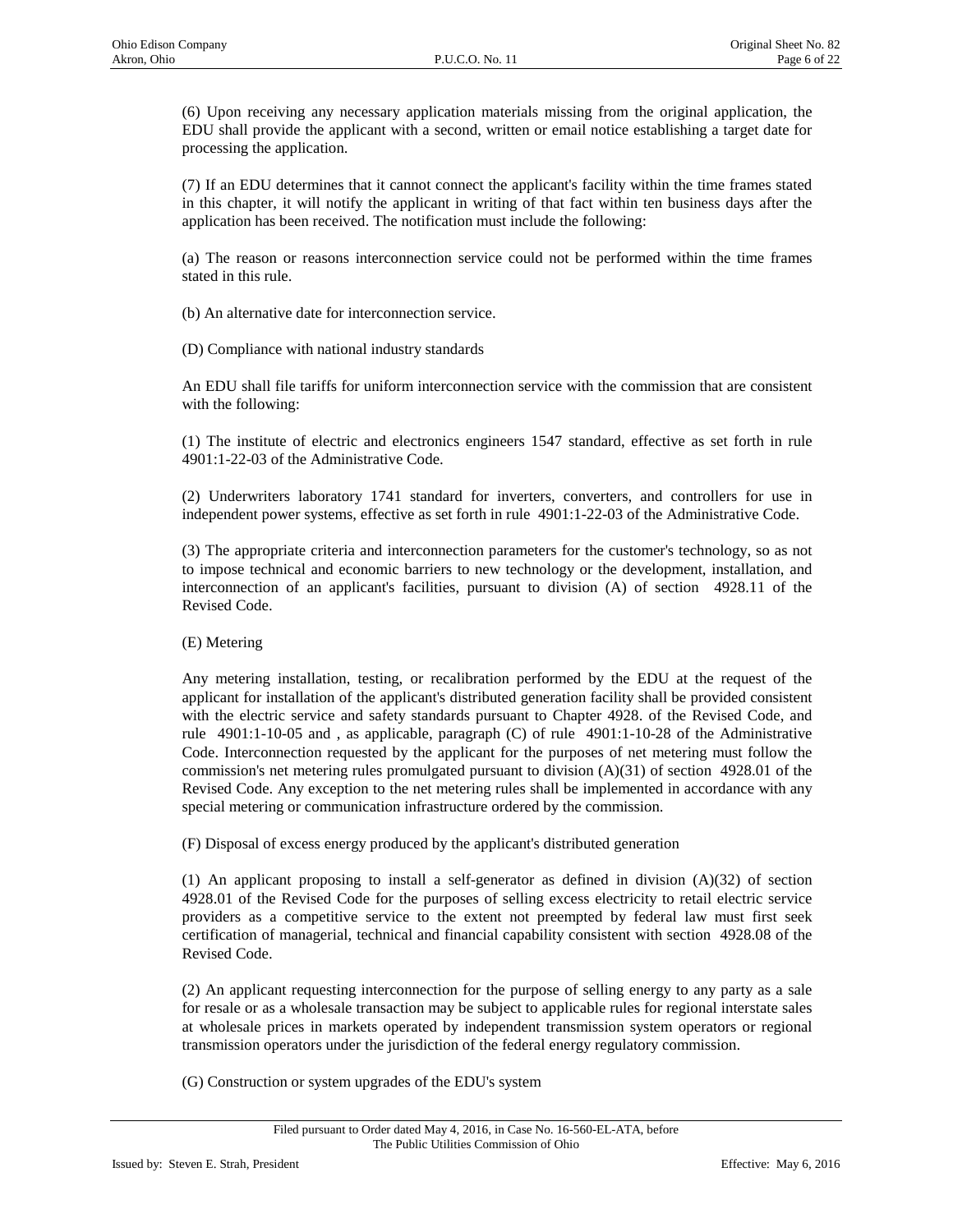(1) Where construction or system upgrades of the EDU's system are required by the applicant's installation of a distributed generation facility, the EDU shall provide the applicant with an estimate of the timetable and the applicant's cost for the construction or system upgrades, consistent with the provisions of this chapter.

(2) All construction or distribution system upgrade costs shall be the responsibility of the interconnection applicant.

(3) If the applicant desires to proceed with the construction or system upgrades, the applicant and EDU shall enter into a contract for the completion of the construction or system upgrades.

(4) All construction and system upgrade cost estimates and invoices shall be itemized and clearly explained.

(5) Interconnection service shall take place no later than two weeks following the completion of such construction or system upgrades.

## **Application Requirements for Interconnection**

(A) Application forms

(1) Each applicant for interconnection to an EDU's system shall complete either of the following:

(a) A "short form" application for interconnection of distributed generators that are twenty-five kilowatts or less and utilize equipment that is certified in compliance with IEEE 1547 standard and UL 1741 standard, as set forth in rule 4901:1-22-03 of the Administrative Code.

(b) A standard application for interconnection of generation equipment that does not qualify for a "short form" application.

(2) The application form shall follow the format and content set forth on the commission's website, and must be submitted to the EDU from which the applicant receives retail electric distribution service. Application forms will be available from the applicant's local EDU. The applicant's completed application form should not be sent to the commission for the purposes of review and approval.

(3) The applicant also is advised to refer to the "applicant's checklist" found on the commission website to determine whether to complete the "short form" or the standard form to request interconnection service.

(B) Certified equipment

(1) Each applicant shall provide the EDU a description of the applicant's distributed generation equipment package that is consistent with the following:

(a) An applicant's equipment package shall be considered certified for interconnected operation if it has been:

(i) Submitted by a manufacturer to a nationally recognized testing laboratory for certification.

(ii) Type-tested consistent with the institute of electrical and electronics engineers 1547.1 standard, effective as set forth in rule 4901:1-22-03 of the Administrative Code.

(iii) Listed by a nationally recognized testing and certification laboratory for continuous interactive operation with a utility grid in compliance with the applicable codes and standards listed in rule 4901:1-22-03 of the Administrative Code.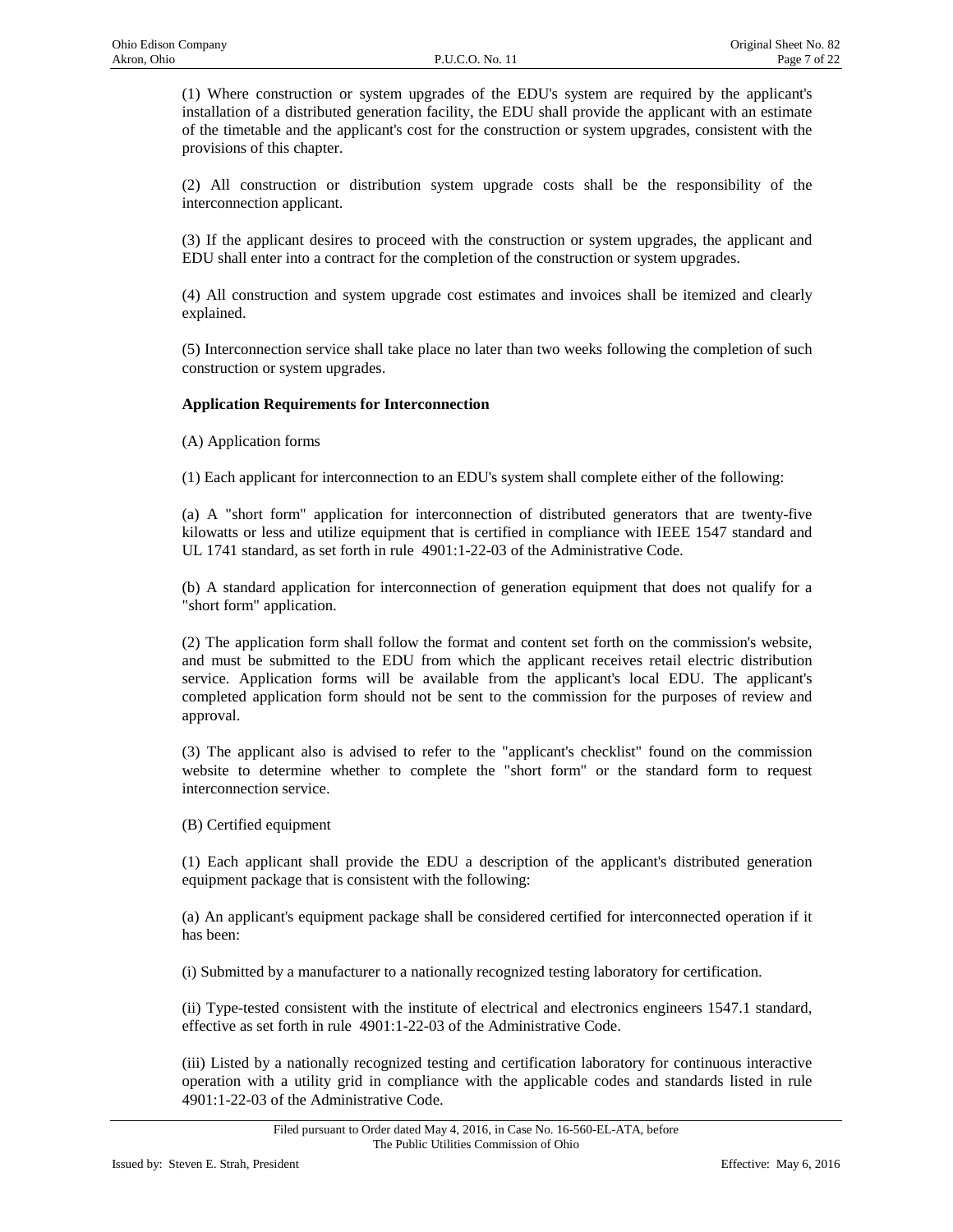(b) Certified equipment does not include equipment provided by the EDU.

(C) Equipment packages

(1) An applicant's equipment package shall include the following:

(a) All interface components including switchgear, inverters, or other interface devices.

(b) An integrated generator or electric source.

(c) Access for the EDU for commissioning purposes.

(d) A schedule for periodic compliance testing.

(2) If the applicant's equipment package includes only the interface components (switchgear, inverters, or other interface devices), then the applicant must show in writing that the generator or electric source to be used with the equipment package meets the following criteria:

(a) Compatibility with the equipment package.

(b) Consistency with the testing and listing specified for the package.

(D) Disconnect switch

A disconnect switch provided, installed by, and paid for by the applicant, whether or not it is an integrated feature of the equipment package or a compatible external device, must meet the following criteria:

(1) The applicant's disconnect switch must be capable of isolating the distributed generation facility for the purposes of safety during EDU system maintenance and during emergency conditions.

(2) If the applicant's disconnect switch is external to the equipment package, it must be accessible to and lockable by the EDU personnel at either the primary voltage level, which may include load-break cutouts, switches and elbows, or the secondary voltage level, which may include a secondary breaker or switch.

(3) The applicant's disconnect switch must be clearly labeled as a distributed generation facility disconnect switch.

(E) Solar equipment

In the case of solar equipment, the photovoltaic power source shall be clearly labeled in accordance with the requirements of the National Electric Code article 690, effective as set forth in rule 4901:1- 22-03 of the Administrative Code, to identify the following:

(a) Operating current ( system maximum-power current).

(b) Operating voltage (system maximum-power voltage).

- (c) Maximum system voltage.
- (d) Short-circuit current.
- (F) The EDU's review processing fees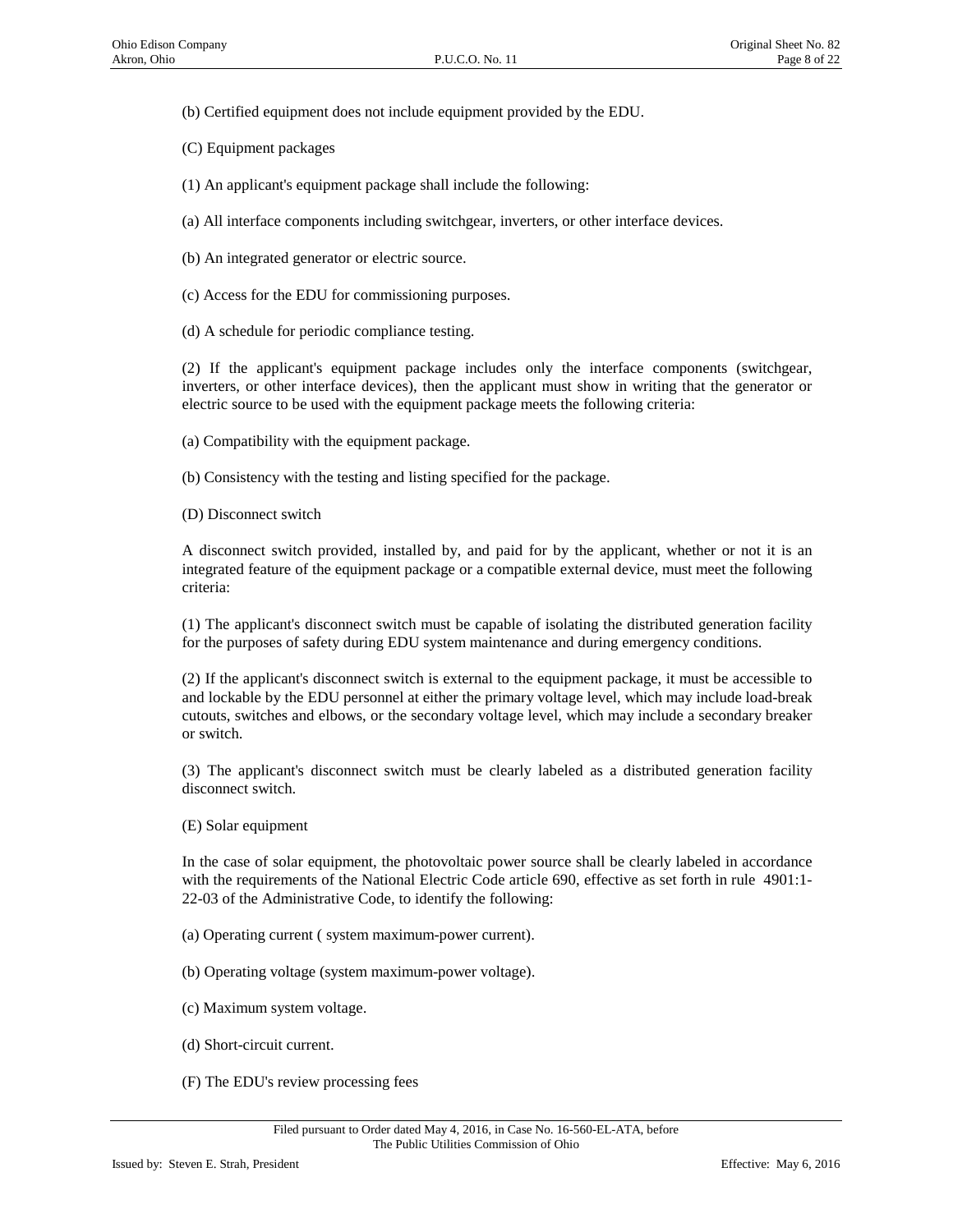(1) Each applicant shall pay the EDU's interconnection fees in accordance with the EDU's tariff for the EDU review and processing of an application, established at levels consistent with the distributed generation size and technology as well as the location on the electric distribution system of the interconnection.

(2) The EDU's review processing fee levels will apply in accordance with the EDU's tariff to all interconnections, including those for the purposes of net metering, combined heat and power or waste heat from industrial processes, as well as any customer-generator used for energy efficiency or the promotion and utilization of renewable or clean secondary fuels.

(3) Exception to the EDU's fee schedule may be determined by the EDU if the EDU invokes a feefree feature on a nondiscriminatory basis.

# **Level 1 Simplified Review Procedure**

(A) Level 1 qualifying criteria

In order for the application to be approved by the EDU under the level 1 simplified review procedure, the applicant's generating facility must meet the following requirements:

(1) The generation facility must use inverter-based equipment that is certified in compliance with IEEE 1547 standard and UL 1741 standard, as set forth in rule 4901:1-22-03 of the Administrative Code.

(2) The generation facility must have a nameplate capacity of twenty-five kilowatts or less.

(B) Level 1 approval criteria

(1) The EDU shall approve an application for interconnection under level 1 simplified review procedures if the generation facility meets the following approval criteria:

(a) The applicant's proposed distributed generation facility's point of common coupling is not on a transmission line.

(b) For interconnection of a proposed distributed generation facility to a radial distribution circuit, the aggregated generation, including the proposed distributed generation facility, on the circuit shall not exceed fifteen per cent of the line section annual peak load as most recently measured at the substation.

(c) The proposed distributed generation facility, in aggregation with other generation on the distribution circuit, shall not contribute more than ten per cent to the distribution circuit's maximum fault current at the point on the high voltage (primary) level nearest the proposed point of common coupling.

(d) For interconnection of a proposed distributed generation facility to the load side of spot network protectors, the proposed distributed generation facility must utilize an inverter-based equipment package and, together with the aggregated other inverter-based generation, shall not exceed the smaller of five per cent of a spot network's maximum load or fifty kilowatts.

(e) Direct current injection shall be maintained at or below five-tenths of a per cent of full rated inverter output current into the point of common coupling.

(f) When a proposed distributed generation facility is single phase and is to be interconnected on a center tap neutral of a two hundred forty volt service, its addition shall not create an imbalance between the two sides of the two hundred forty volt service of more than twenty per cent of the nameplate rating of the service transformer.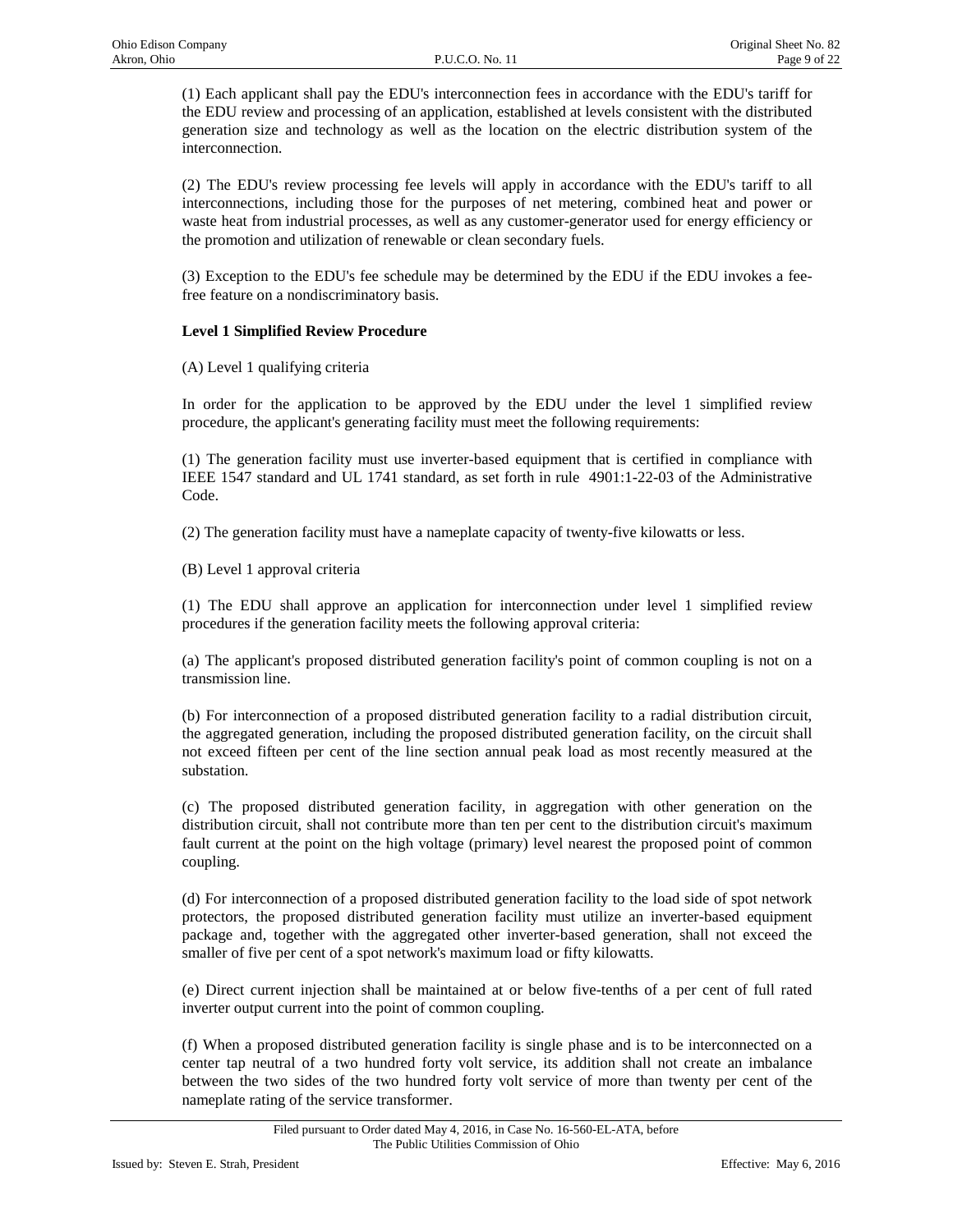(g) The proposed distributed generation facility installation is certified to pass an applicable nonislanding test, or uses reverse power relays or other means to meet the unintentional islanding requirements of the institute of electrical and electronics engineers (IEEE) 1547 standard, effective as set forth in rule 4901:1-22-03 of the Administrative Code.

(h) The proposed distributed generation facility installation complies with the IEEE 1547 standard and underwriters laboratory 1741 standard, as set forth in rule 4901:1-22-03 of the Administrative Code.

(2) Having complied with the parameters set forth in paragraph (B)(1) of this rule, the applicant's proposed distributed generation facility installation requires no further study by the EDU for the purpose of interconnection to the EDU's distribution system.

(C) Level 1 review timeframe

(1) Within fifteen business days after the EDU notifies the applicant that it has received a complete short form interconnection service application, the EDU shall perform a review using the criteria set forth in paragraph (B)(1) of this rule and shall notify the applicant of the results, and shall include with the notification copies of the analysis and data underlying the EDU's determinations under the criteria.

(2) If the proposed interconnection fails one or more of the screening criteria, the application shall be denied. At the applicant's request, the EDU shall provide copies of the analysis and data underlying the EDU's determinations under the criteria. Upon denial of the level 1 interconnection request, the applicant may elect to submit a new application for consideration under level 2 or level 3 procedures, in which case the queue position assigned to the level 1 application shall be retained.

(3) If the proposed interconnection meets the criteria, the application shall be approved and the EDU will provide the applicant a standard interconnection agreement within five business days after the determination. The standard interconnection agreement shall be consistent with the uniform requirements for an interconnection agreement in rule 4901:1-22-10 of the Administrative Code, and include a timetable for the physical interconnection of the applicant's proposed distributed generation facility to the EDU's system.

(D) Level 1 application fee

The EDU's tariff for a level 1 fee shall not exceed fifty dollars and may be waived.

## **Level 2 Expedited Review Procedure**

(A) Level 2 qualifying criteria

In order for the application to be reviewed by the EDU under the level 2 expedited review procedure, the applicant's generating facility must meet the following requirements:

(1) The generating facility utilizes equipment that is certified in compliance with IEEE 1547 standard and UL 1741 standard as set forth in rule 4901:1-22-03 of the Administrative Code.

(2) The generating facility does not meet the level 1 interconnection review requirements.

(3) The generating facility capacity does not exceed the limits identified in the table below, which vary according to the voltage of the line at the proposed point of interconnection. Distributed generation facilities located within 2.5 miles of a substation and on a main distribution line with minimum 600-ampere capacity are eligible for expedited review under the higher thresholds. These eligibility limits do not guarantee fast track approval.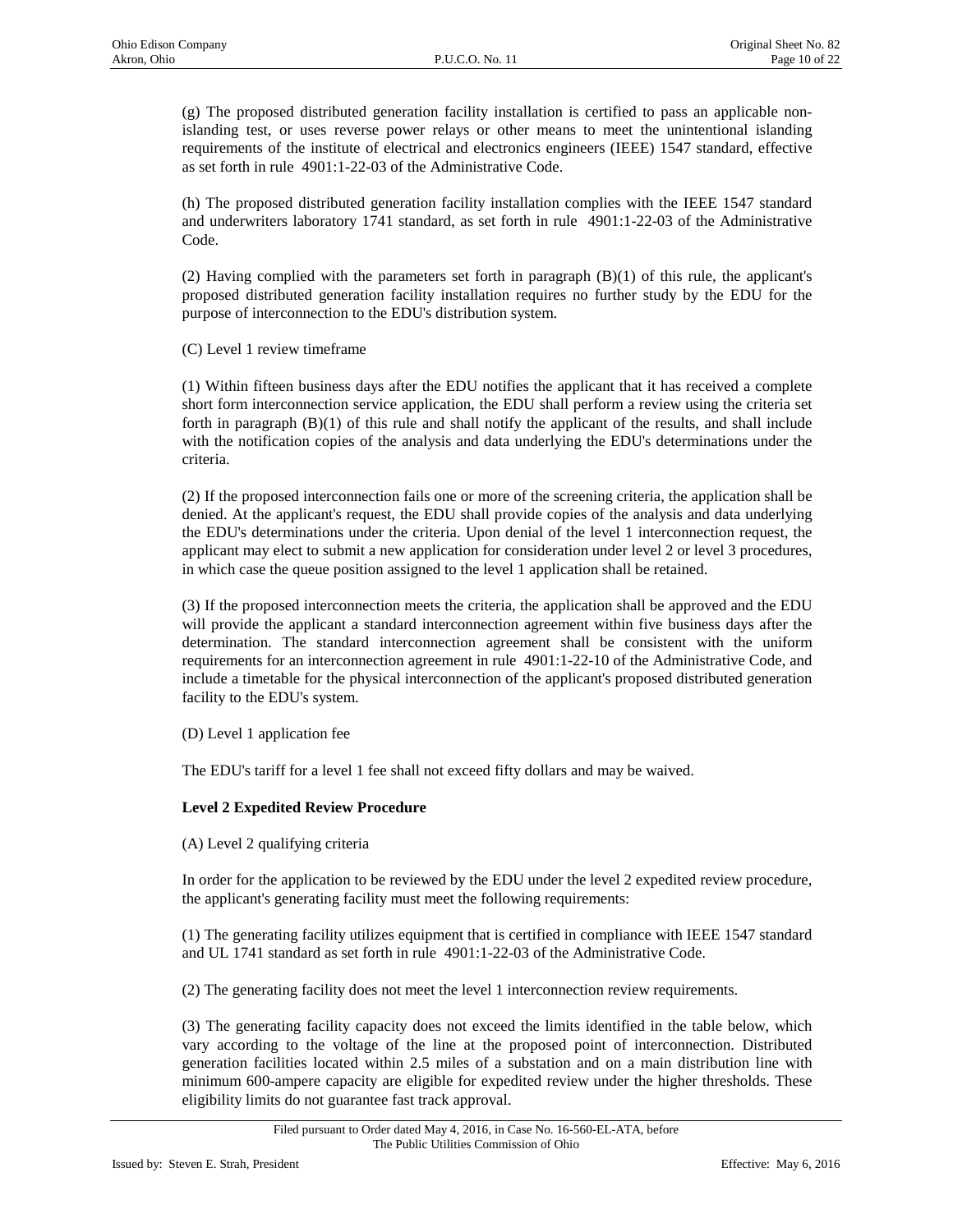| Line Voltage                         | Location                      | [Expedited Review Regardless of Expedited Review on a 600 amp line and within 2.5 feeder miles<br>from substation |
|--------------------------------------|-------------------------------|-------------------------------------------------------------------------------------------------------------------|
| less than or equal to 5kV            | lless than or equal to 500 kW | lless than 2 MW                                                                                                   |
| SkV less than or equal to 15<br>kv   | less than or equal to 2MW     | less than 3 MW                                                                                                    |
| 15 kV less than or equal to<br>30 kV | less than or equal to 3MW     | lless than 4 MW                                                                                                   |
| 30 kV less than or equal to<br>69 kV | less than or equal to 4MW     | less than 5 MW                                                                                                    |

(B) Level 2 approval criteria

(1) The EDU shall approve an application for interconnection under level 2 review procedures if the generation facility meets the following criteria:

(a) The proposed distributed generation facility's point of interconnection is not on a transmission line.

(b) The proposed distributed generation facility complies with IEEE 1547 standard and UL 1741 standard, effective as set forth in rule 4901:1-22-03 of the Administrative Code.

(c) The proposed distributed generation facility is not located in an area where there are known or posted transient stability limitations to generating units located in the general electrical vicinity (for example, three or four distribution busses from the point of interconnection), or the proposed distributed generation facility shall not have interdependencies, known to the EDU, with earlier queued transmission system interconnection requests. The EDU shall not disclose confidential information in the application of this screen.

(d) For interconnection of a proposed distributed generation facility to a radial distribution circuit, the aggregated generation, including the proposed distributed generation facility, on the circuit shall not exceed fifteen per cent of the line section annual peak load as most recently measured at the substation. The application of this screen addresses back feed and islanding conditions.

(e) The proposed distributed generation facility, in aggregation with other generation on the distribution circuit, shall not contribute more than ten per cent to the distribution circuit's maximum fault current at the point on the primary voltage distribution line nearest the point of common coupling.

(f) The proposed distributed generation facility, in aggregation with other generation on the distribution circuit, may not cause any distribution protective devices and equipment including substation breakers, fuse cutouts, and line reclosers, or other customer equipment on the electric distribution system, to be exposed to fault currents exceeding ninety per cent of the short circuit interrupting capability; nor shall an applicant requesting interconnection on a circuit that already exceeds ninety per cent of the short circuit interrupting capability be permitted.

(g) When a proposed distributed generation facility is single phase and is to be interconnected on a center tap neutral of a two hundred forty volt service, its addition shall not create an imbalance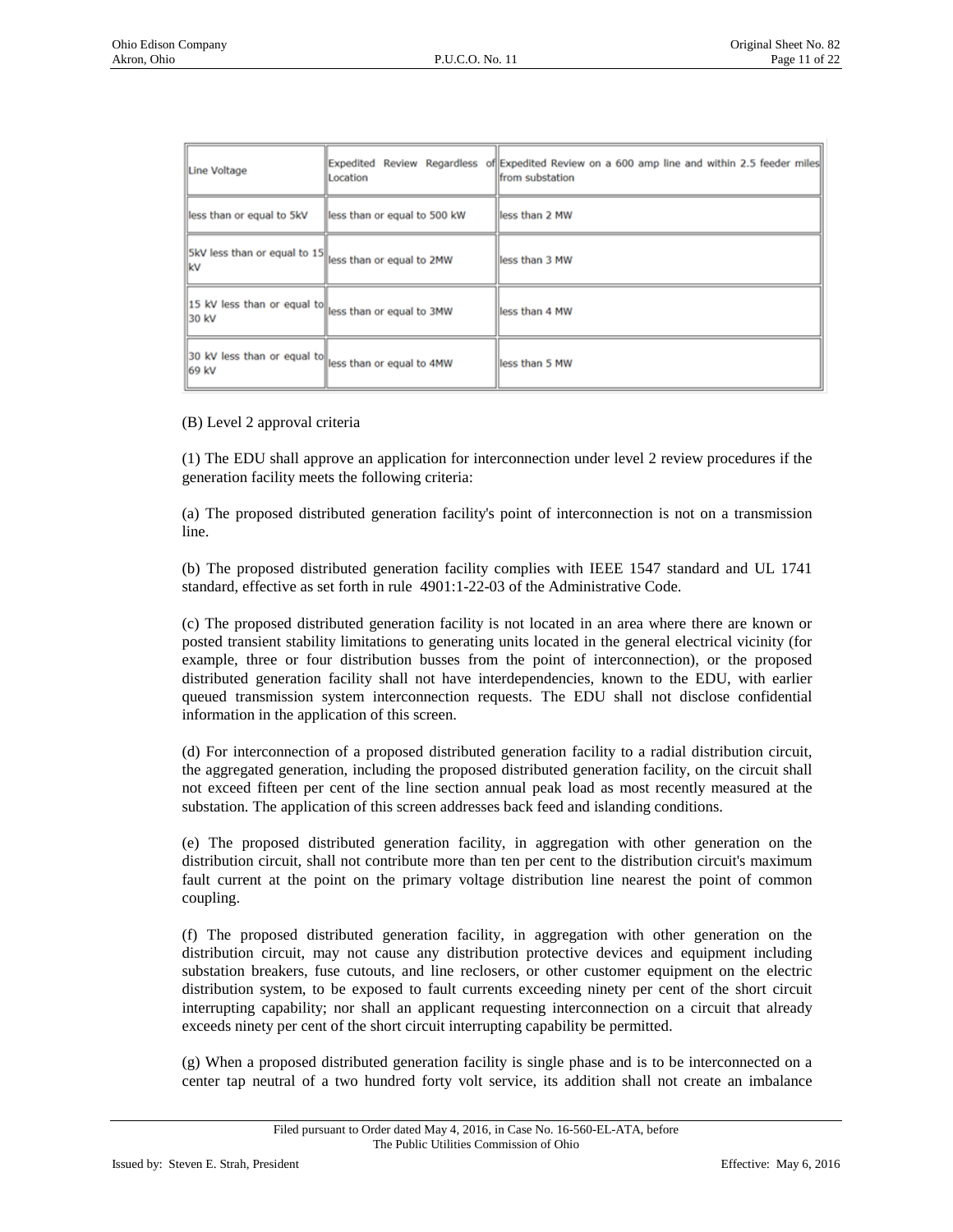between the two sides of the two hundred forty volt service of more than twenty per cent of the nameplate rating of the service transformer.

(h) The proposed distributed generation facility shall be interconnected to the EDU's primary distribution system as shown below:

|                         | Primary Distribution Line Configuration Interconnection to Primary Distribution Line                                 |
|-------------------------|----------------------------------------------------------------------------------------------------------------------|
| Three phase, three wire | If a three-phase or single-phase generating facility, interconnection must be phase-to-phase                         |
| Three phase, four wire  | If a three-phase (effectively grounded) or single phase generating facility, interconnection must be line-to-neutral |

(i) A review of the type of electrical service provided to the applicant, including line configuration and the transformer connection, will be conducted to limit the potential for creating over voltages on the EDU's electric distribution system due to a loss of ground during the operating time of any antiislanding function.

(j) When the proposed distributed generation facility is to be interconnected on single-phase shared secondary line, the aggregate generation capacity on the shared secondary line, including the proposed distributed generation facility, will not exceed sixty-five per cent of the transformer nameplate rating.

(k) For interconnection of a proposed distributed generation facility to the load side of spot or area network protectors, the proposed distributed generation facility must utilize an inverter-based equipment package and, together with the aggregated other inverter-based generation, shall not exceed the lesser of five per cent of a spot or area network's maximum load or fifty kilowatts.

(l) Construction of facilities by the EDU on its own system is not required to accommodate the distributed generation facility.

(C) Level 2 review timeframe

(1) Within twenty business days after the EDU notifies the applicant it has received a complete application, the EDU shall perform an initial review using the criteria set forth in paragraph (B) of this rule and shall notify the applicant of the results.

(2) If the proposed interconnection meets the criteria, the application shall be approved and the EDU will provide the applicant a standard interconnection agreement within five business days after the determination. The standard interconnection agreement shall be consistent with the uniform requirements for an interconnection agreement enumerated in rule 4901:1-22-10 of the Administrative Code, and include a timetable for the physical interconnection of the applicant's proposed distributed generation facility to the EDU's system.

(3) If the proposed interconnection fails to meet the criteria, but the EDU determines that the proposed distributed generation facility may nevertheless be interconnected consistent with safety, reliability, and power quality standards, the EDU shall provide the applicant a standard interconnection agreement within five business days after the determination and include a timetable for the physical interconnection of the applicant's proposed distributed generation facility to the EDU's system.

(4) If the proposed interconnection fails to meet the criteria and the EDU determines that minor modifications or further study may be required to interconnect the proposed distributed generation facility to the EDU's distribution system consistent with safety, reliability, and power quality standards, the EDU shall: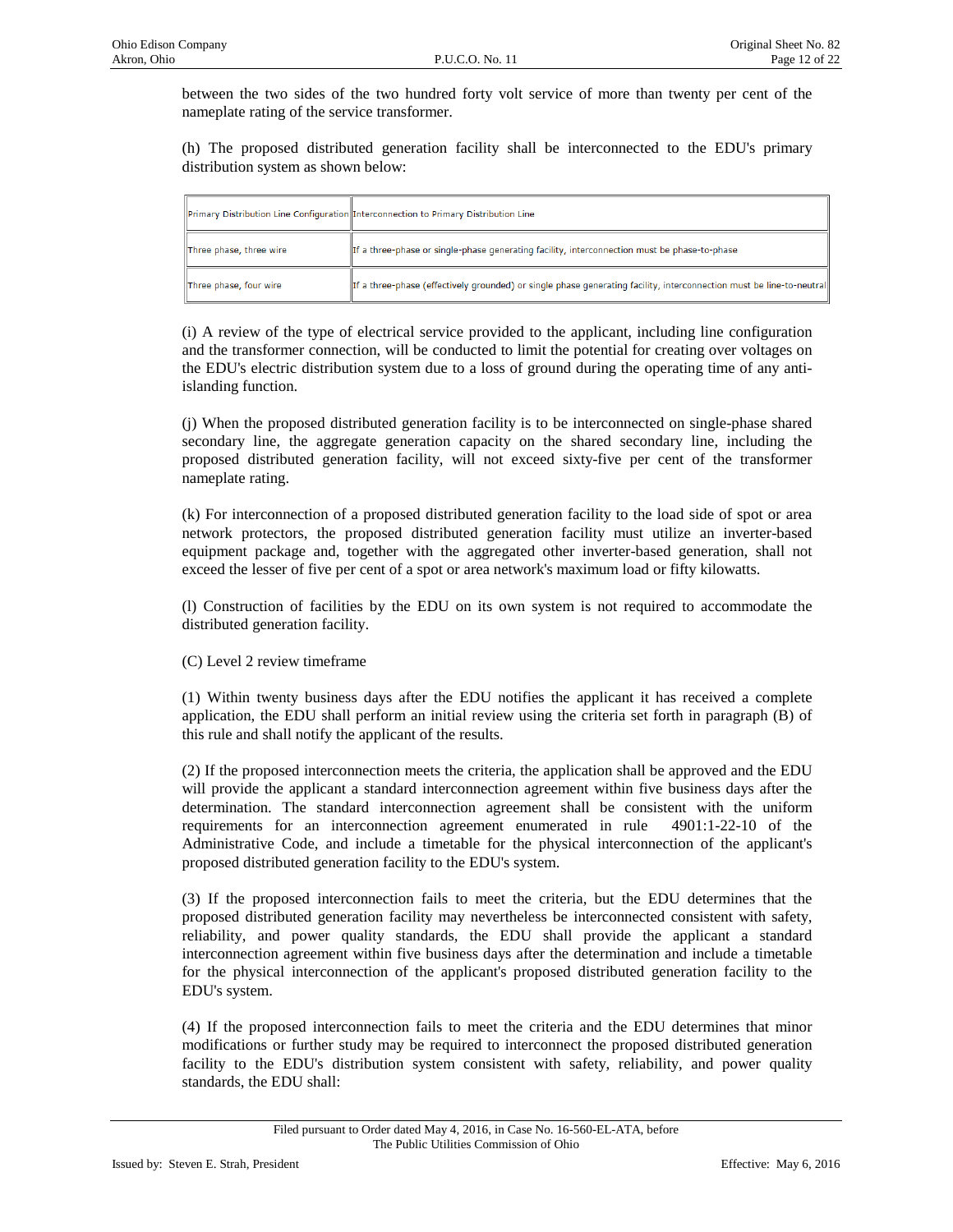(a) Offer to perform facility modifications or minor modifications to the EDU's electric system (e.g., change meters, fuses, relay settings), or,

(b) Offer to perform a supplemental review if the EDU concludes that the supplemental review might determine that the proposed distributed generation facility could continue to qualify for interconnection pursuant to the expedited review process,

(c) Obtain the applicant's agreement to continue evaluating the application under level 3 standard review.

(5) At the applicant's request, the EDU shall provide copies of the analysis and the data underlying the EDU's determinations that minor modifications or further study is required.

(D) Facility or minor system modifications

(1) If facility modifications or minor system modifications are required to allow the proposed distributed generation facility to be interconnected consistent with safety, reliability, and power quality standards under these procedures, the EDU shall provide the applicant with a non-binding good faith estimate of the cost to make such modifications.

(2) If the interconnection customer agrees to pay for the modifications to the EDU's distribution system, the EDU shall provide the applicant with a standard distributed generation interconnection agreement within five business days. The standard interconnection agreement shall be consistent with the uniform requirements for an interconnection agreement enumerated in rule 4901:1-22-10 of the Administrative Code, and include a timetable for the physical interconnection of the applicant's proposed distributed generation facility to the EDU's system.

(E) Level 2 supplemental review

(1) If the customer requests that the EDU perform a supplemental review, the customer shall agree in writing within fifteen business days of the offer, and submit a supplemental review deposit of twentyfive hundred dollars, or the application shall be deemed withdrawn. Within twenty-five business days following receipt of the supplemental review deposit, the EDU shall perform a supplemental review using the screens set forth in this rule and notify the applicant of the results. For interconnection of a proposed distributed generation facility to an area network, the EDU may utilize different analytical procedures for conducting supplemental review than those set forth in this rule. Following study completion, the EDU shall bill or credit the applicant any difference between the supplemental review deposit and the actual cost to perform the review. If the proposed interconnection fails one or more of the supplemental review screens, the EDU shall include with the notification copies of the analysis and data underlying the EDU's determinations under the screens.

(a) A supplemental review may be performed where twelve months of line section minimum load data is available or can be calculated, estimated from existing data, or determined from a power flow model, and where the aggregate distributed generation facility capacity on the line section is less than one hundred per cent of the minimum load for all line sections bounded by automatic sectionalizing devices upstream of the proposed distributed generation facility. If minimum load data is not available, or cannot be calculated, estimated or determined, the EDU shall include the reason(s) that it is unable to calculate, estimate or determine minimum load in its supplemental review results notification as set forth in paragraph (E)(1) of rule 4901:1-22-07 of the Administrative Code.

(i) The type of generation used by the proposed distributed generation facility will be taken into account when calculating, estimating, or determining the circuit or line section minimum load. For the application of a solar photovoltaic generation system with no battery storage, use daytime minimum load, and use absolute minimum load for other generation.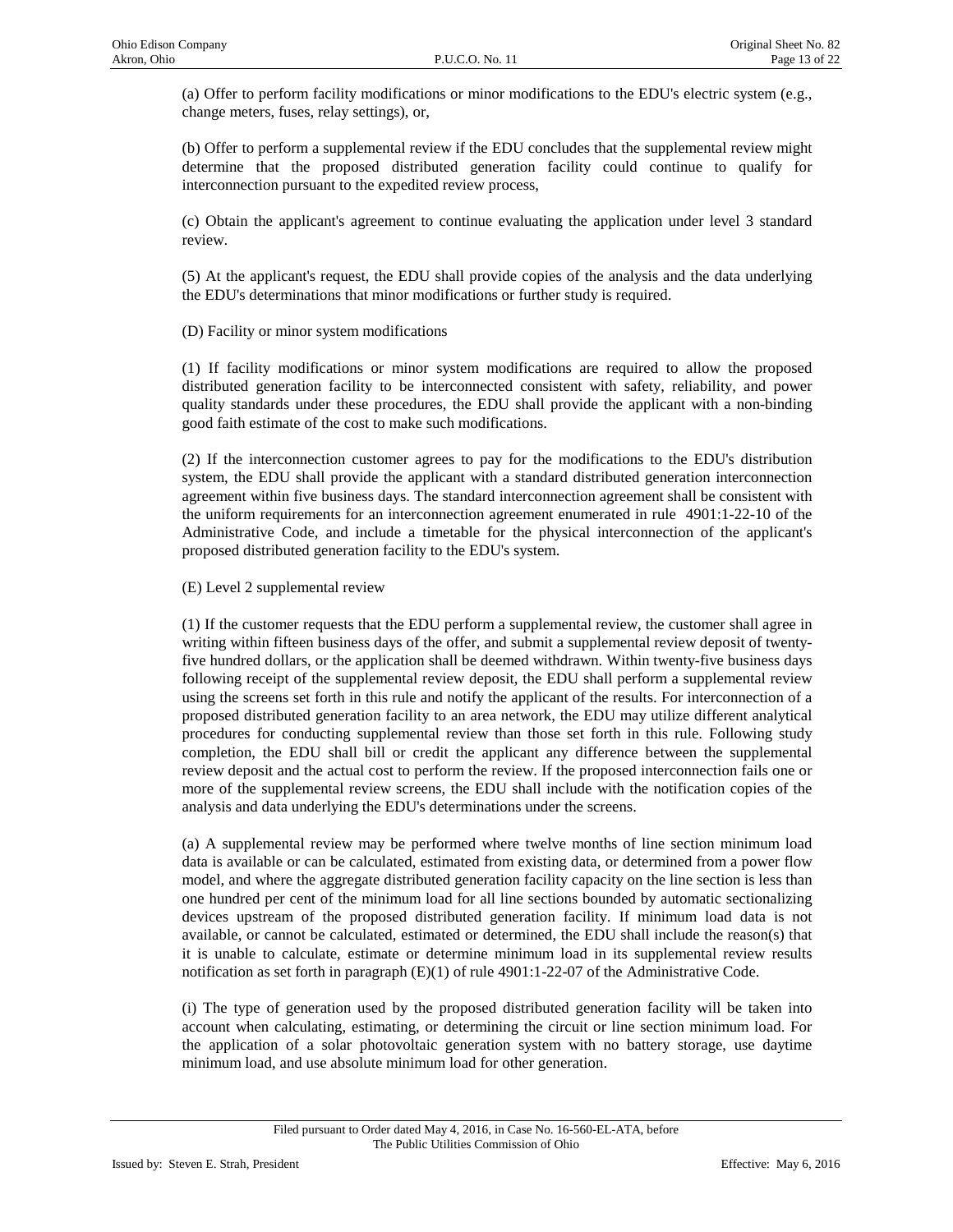(ii) When this screen is being applied to a distributed generation facility that serves some onsite electrical load, the total load must be considered as part of the aggregate generation.

(iii) The EDU will consider generating facility capacity known to be reflected in the minimum load data as part of the aggregate generation for purposes of this screen.

(b) In aggregate with existing generation on the line section: (i) the voltage regulation on the line section can be maintained in compliance with relevant requirements under all system conditions, (ii) the voltage fluctuation is within acceptable limits as defined by IEEE 1453 or utility practice similar to IEEE 1453, and (iii) the harmonic levels meet IEEE 519 limits at the point of interconnection.

(c) The location of the proposed distributed generation facility and the aggregate generation capacity on the line section do not create impacts to safety or reliability that cannot be adequately addressed without application of the level 3 standard review. The EDU may consider the following and other factors in determining potential impacts to safety and reliability in applying the screen:

(i) Whether the line section has significant minimum loading levels dominated by a small number of customers.

(ii) If there is an even or uneven distribution of loading along the feeder.

(iii) If the proposed distributed generation facility is located within 2.5 electrical line miles to the substation and if the distribution line from the substation to the customer is composed of a 600A class cable or conductor.

(iv) If the proposed distributed generation facility incorporates a time delay function to prevent reconnection of the generator to the system until system voltage and frequency are within normal limits for a prescribed time.

(v) If operational flexibility is reduced by the proposed distributed generation facility, such that transfer of the line section(s) of the distributed generation facility to a neighboring distribution circuit/substation may trigger overloads or voltage issues.

(2) If the proposed interconnection meets the supplemental review criteria, the application shall be approved and the EDU will provide the applicant a standard interconnection agreement within five business days after the determination. The standard interconnection agreement shall be consistent with the uniform requirements for an interconnection agreement enumerated in rule 4901:1-22-10 of the Administrative Code and include a timetable for the physical interconnection of the applicant's proposed distributed generation facility to the EDU's system.

(3) If the proposed interconnection fails the supplemental review criteria, the EDU shall obtain the applicant's agreement to continue evaluating the application under level 3 standard review. If the applicant agrees to have the project evaluated under the level 3 standard review process, the cost of supplemental review shall be deducted from the otherwise applicable Level 3 standard review fee. If the level 3 standard review fee is less than the supplemental review cost, standard review fee shall be waived.

(F) Level 2 fees

The EDU's tariff for level 2 expedited review processing fees will include the following:

(1) An application fee of up to fifty dollars, plus one dollar per kilowatt of the applicant's system nameplate capacity rating.

(2) In the event that an application is evaluated under supplemental review, any or all of the following fees may be assessed by the EDU: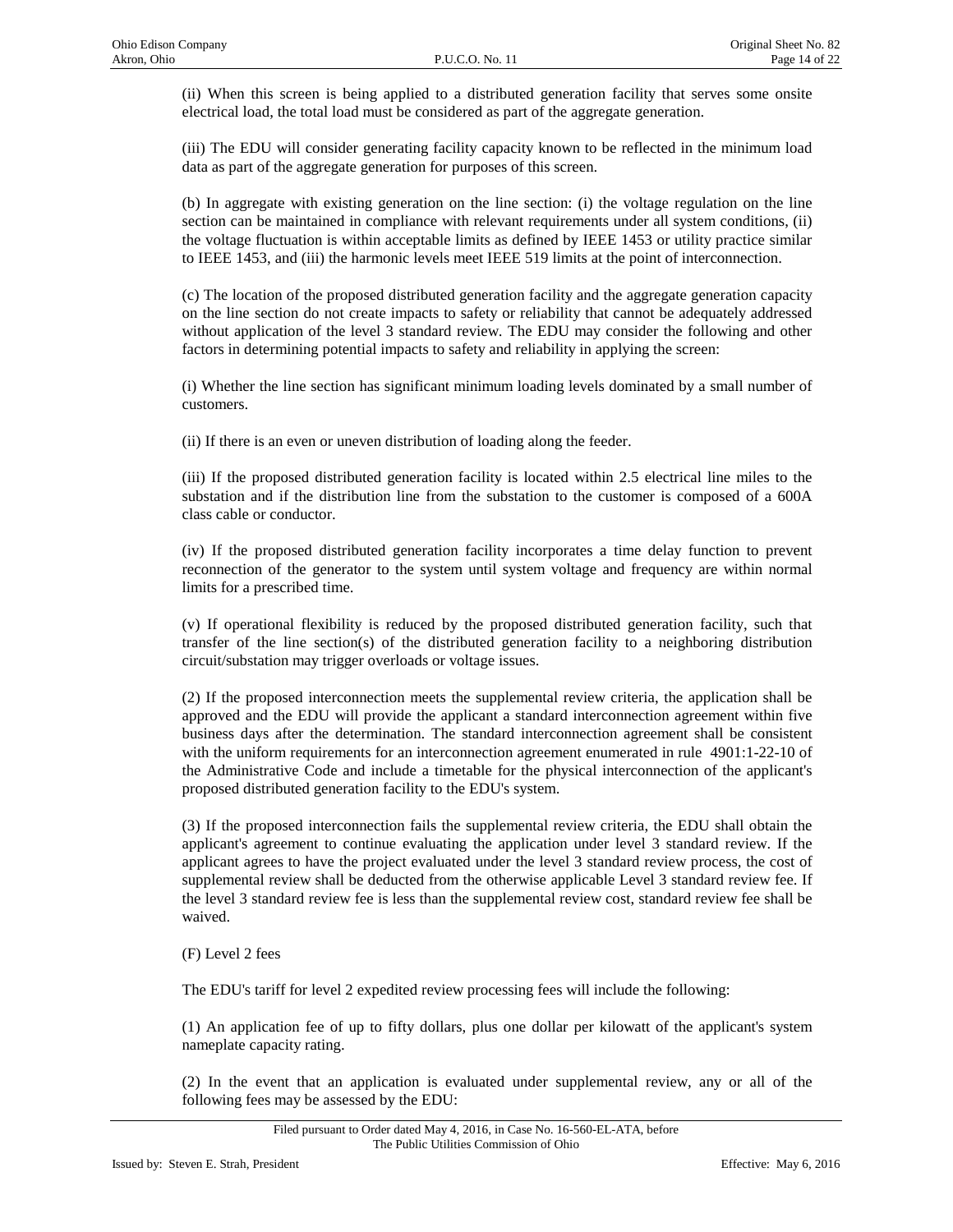(a) The twenty-five hundred dollar supplemental review deposit, adjusted following study completion to reflect the cost of engineering work billed at actual costs.

(b) The actual cost of any minor modification of the electric distribution utility's system that would otherwise not be done but for the applicant's interconnection request.

## **Level 3 Standard Review Procedures**

(A) Level 3 standard review qualifying criteria

In order for the application to be approved by the EDU under the level 3 review procedure, the following conditions must apply:

(1) The generation facility does not qualify or failed to meet the level 1 or level 2 interconnection review requirements.

(2) The generation does not utilize equipment that is certified in compliance with IEEE 1547 standard and UL 1741 standard as set forth in rule 4901:1-22-03 of the Administrative Code.

(3) The generation facility has a nameplate capacity of twenty megawatts or less.

(B) Level 3 approval criteria

(1) Level 3 standard review procedure shall use the determinations made in the scoping meeting and any feasibility, system impact, or facilities study defined in rule 4901:1-22-09 of the Administrative Code for technical analysis of the applicant's proposed distributed generation facility installation.

(2) The EDU shall approve an application for interconnection under level 3 review procedures if the EDU determines that the safety and reliability of the public utility's transmission or distribution system will not be compromised by interconnecting with the generation facility.

(C) Level 3 fees

(1) The EDU's tariff for level 3 standard review fees will include the following:

(a) An application fee of up to one hundred dollars, plus two dollars per kilowatt of the system's nameplate capacity.

(i) The cost of engineering work done as part of any feasibility, system impact or facilities study, billed at actual cost.

(ii) The actual cost of any modifications of the EDU's system that would otherwise not be done but for the applicant's interconnection request.

(2) Within five business days after completion of the level 3 standard procedure including any applicable feasibility, system impact or facilities studies leading to the EDU's approval for interconnection of the applicant's proposed distributed generation facility installation and collection by the EDU of all the actual costs for the studies as billed to the applicant, the EDU shall provide the applicant with a standard interconnection agreement.

#### **Scoping Meeting and Interconnection Studies**

(A) Scoping meeting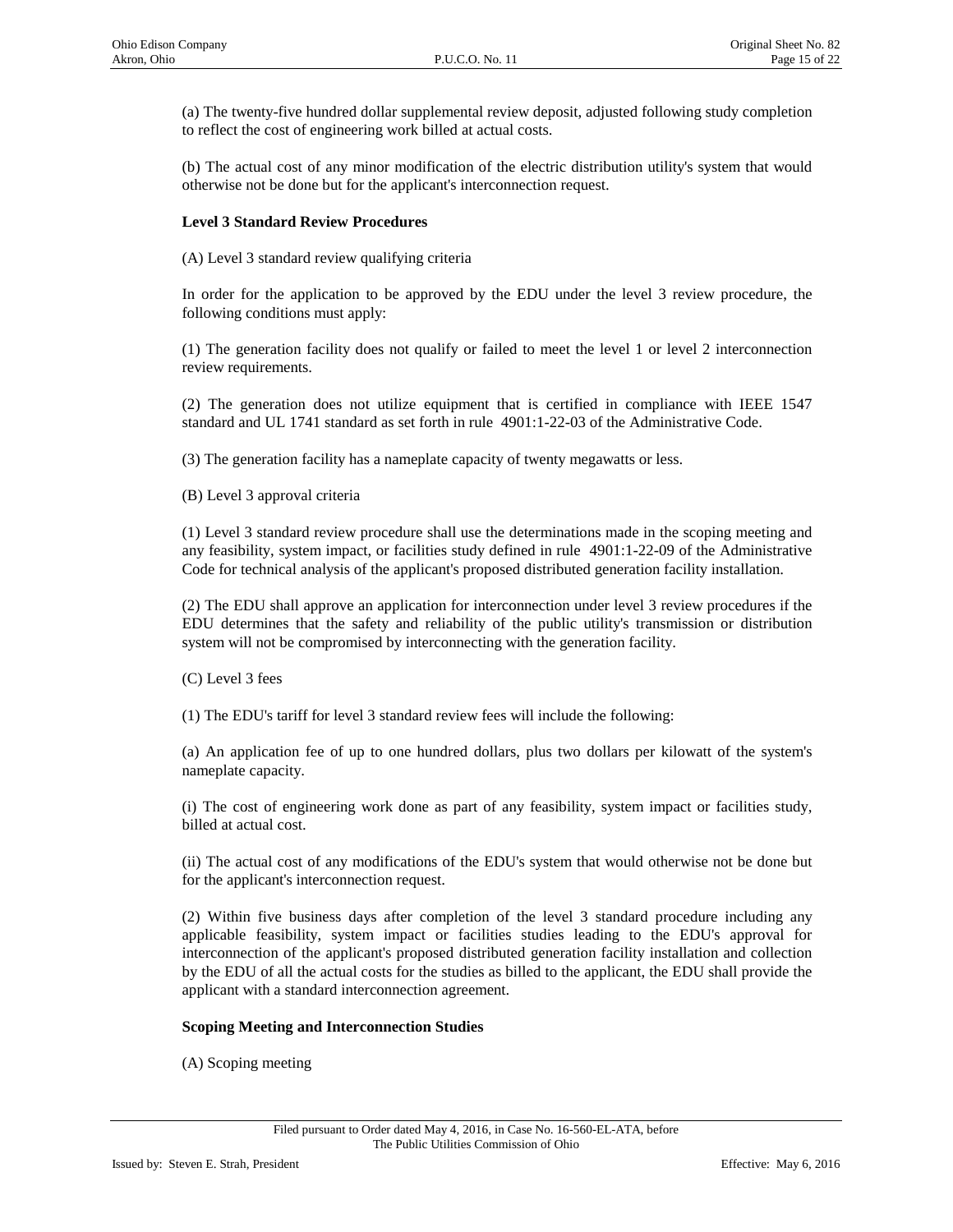(1) A scoping meeting will be held within ten business days after the interconnection application is deemed complete, or as otherwise mutually agreed to by the parties. The EDU and the applicant may bring to the meeting personnel, including system engineers and other resources as may be reasonably required to accomplish the purpose of the meeting.

(2) The purpose of the scoping meeting is to discuss alternative interconnection options, to determine potential points of common coupling, to examine the applicant's proposed point of interconnection on the EDU's distribution system, or to review an applicant's pre-application report or existing studies relevant to the interconnection application. The parties shall further discuss the appropriate level 3 interconnection studies required to evaluate the interconnection of the proposed distributed generation facility to the EDU's distribution system.

(3) The scoping meeting may be waived by mutual agreement if the parties decide to proceed directly to the level 3 interconnection studies.

(B) Queuing

(1) When an interconnection request is complete, the EDU shall assign the application a queue position to establish the order in which the interconnection request will be reviewed in relation to other interconnection requests on the same or nearby sections of the EDU's distribution system.

(2) The queue position of an interconnection request shall be used to determine the cost responsibility necessary for the construction of any facilities to accommodate the interconnection in relation to other interconnection requests on the same or nearby sections of the EDU's distribution system.

(3) The EDU shall notify the applicant at the scoping meeting about other higher-queued applicants.

(C) Interconnection study requirements

(1) One or more interconnection studies may be required by the EDU prior to interconnection including a feasibility study, a system impact study, and a facilities study.

(2) Each type of study required will include an EDU interconnection tariff fee schedule approved by the commission as set forth in rule 4901:1-22-08 of the Administrative Code.

(3) Each type of study will be the subject of a written study agreement between the applicant and the EDU that includes the following:

(a) A target date for completion of any required feasibility study, system impact study, and facilities study.

(b) A provision to share the results of the study by the EDU with the applicant.

(c) A clear explanation of all estimated charges.

(d) A good faith estimate of the total number of hours needed to complete the study.

(e) An estimate of the total interconnection study fee.

(4) A written study agreement may include an alternative provision that allows the required studies related to the interconnection of the generating facility(s) to be conducted by a qualified third party with the consent of the EDU.

(5) By mutual agreement of the parties, a feasibility study, a system impact study, or a facilities study under level 3 procedures may be waived by the EDU.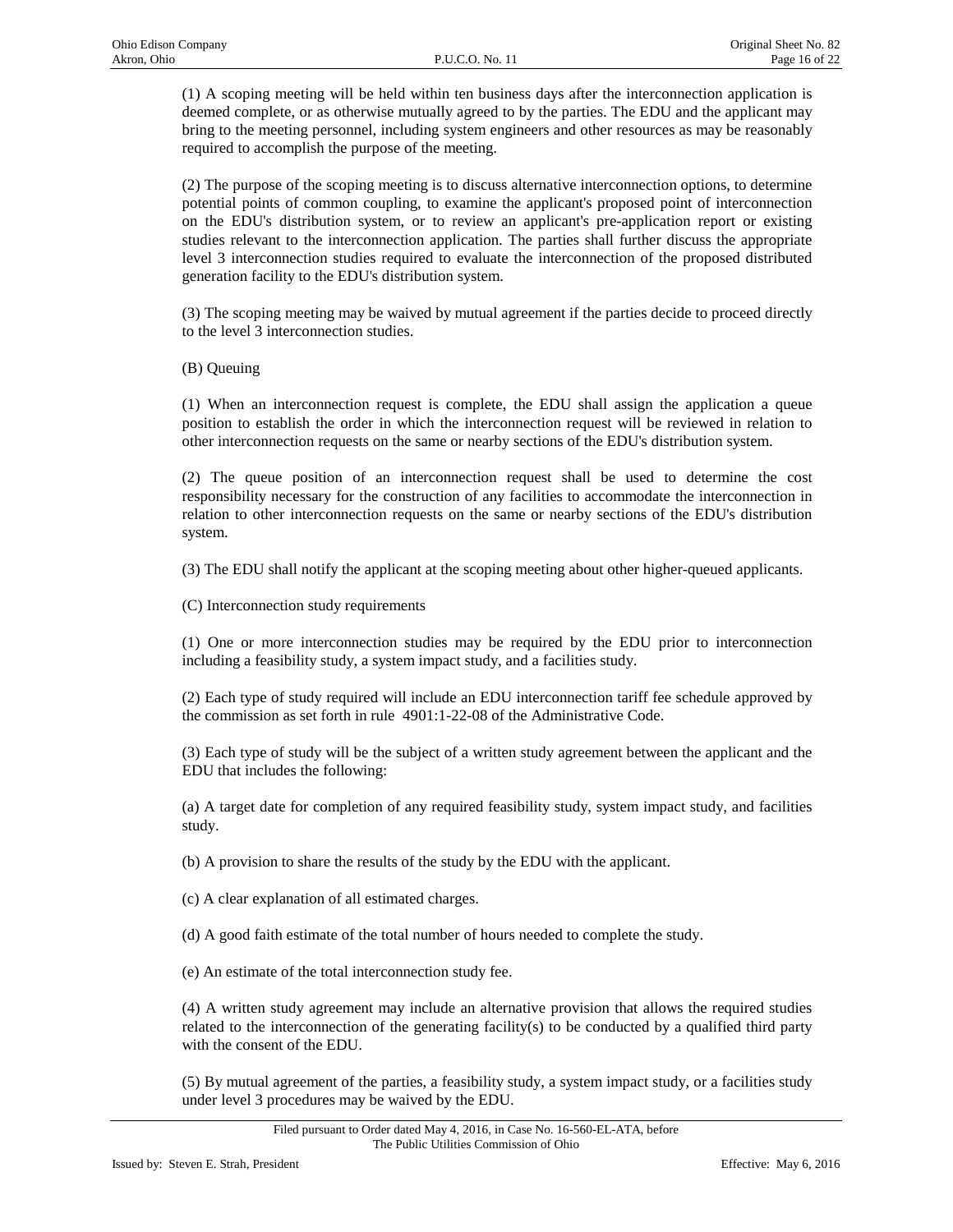(6) When the EDU determines, as a result of the studies conducted under a level 3 review, that it is appropriate to interconnect the distributed generation facility, the EDU shall provide the applicant with a standard distributed generation interconnection agreement.

(7) If the interconnection request is denied, the EDU shall provide a written explanation within five business days from the denial. The EDU must allow the applicant thirty business days to cure the reasons for denial while the applicant's position in the queue is maintained.

(D) The feasibility study

(1) No later than five business days after the scoping meeting, the EDU shall provide the applicant with a feasibility study agreement in accordance with the EDU's tariff to determine the feasibility of interconnecting the applicant's proposed distributed generation facility at a particular point on the EDU's system. The study shall include both of the following:

(a) An outline of the scope of the study.

(b) A non-binding good faith estimate of the cost to perform the study.

(2) A feasibility study shall include the following analyses for the purpose of identifying a potential adverse system impact to the EDU's system that would result from the interconnection:

(a) Initial identification of any circuit breaker short circuit capability limits exceeded as a result of the interconnection.

(b) Initial identification of any thermal overload or voltage limit violations resulting from the interconnection.

(c) Initial review of grounding requirements and system protection.

(d) A description and nonbinding estimated cost of facilities required to interconnect the distributed generation facility to the EDU's system in a safe and reliable manner.

(3) When an applicant requests that the feasibility study evaluate multiple potential points of interconnection, additional evaluations may be required.

(4) The actual cost of the EDU's additional evaluations shall be paid by the applicant.

(E) The system impact study

(1) No later than five business days after the completion of or a waiver of the feasibility study, the EDU shall provide a distribution system impact study agreement to the applicant, using a form of system impact study agreement in accordance with the EDU's tariff that includes an outline of the scope of the study and a nonbinding good faith estimate of the cost to perform the study.

(2) If the feasibility study concludes there is no adverse system impact, or the study identifies an adverse system impact but the EDU is able to identify a remedy, no system impact study is required.

(3) A system impact study shall evaluate the impact of the proposed interconnection on the safety and reliability of the EDU's system. The study shall:

(a) Identify and detail the system impacts that result when a distributed generation facility is interconnected without project or system modifications.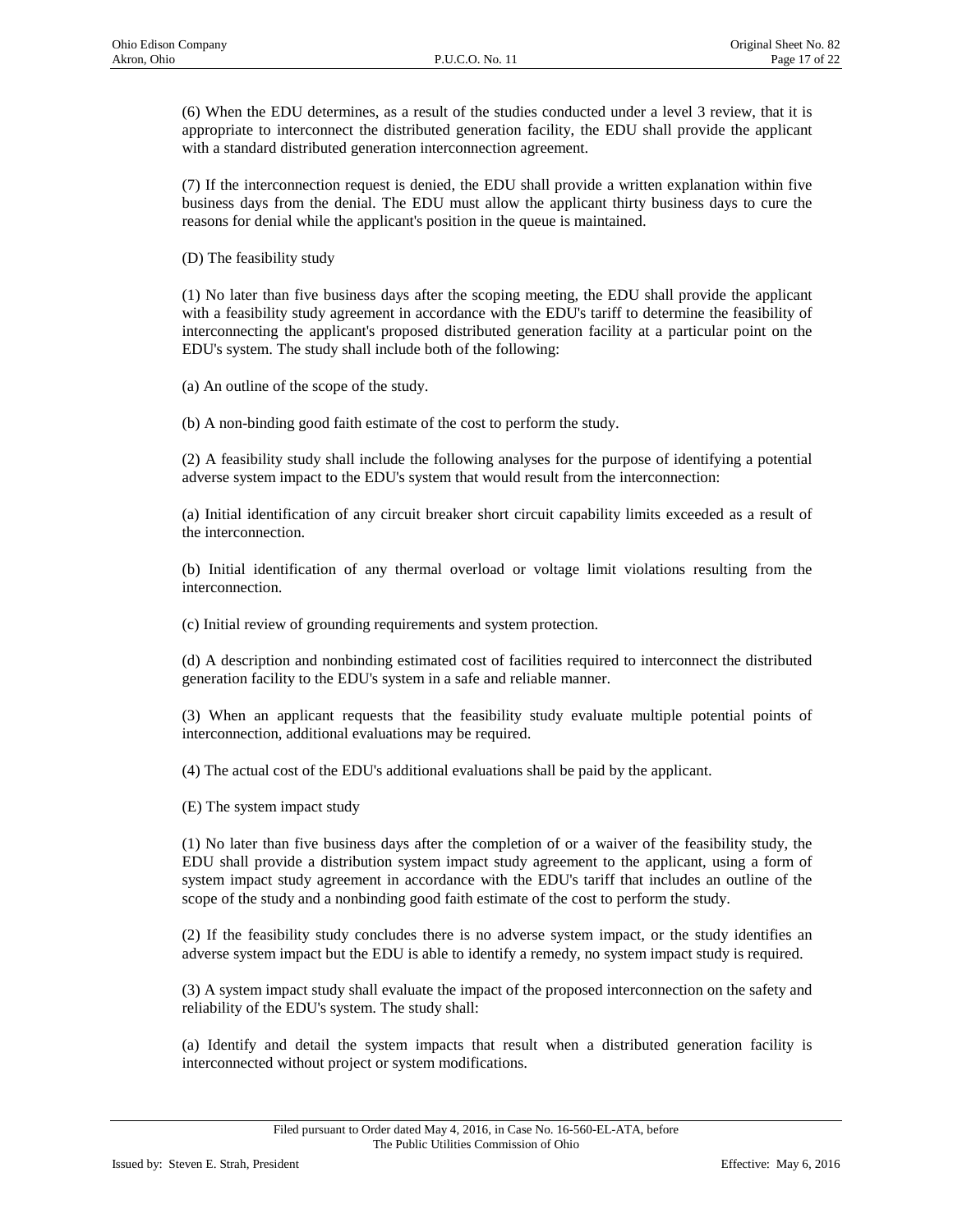(b) Consider the adverse system impacts identified in the feasibility study, or potential impacts including those identified in the scoping meeting.

(c) Consider all generating facilities that, on the date the system impact study is commenced, are directly interconnected with the EDU's system.

(d) Consider pending higher queue position of facilities requesting interconnection to the system, or consider pending higher queue position of facilities requesting interconnection having a signed interconnection agreement.

(4) A system impact study performed by the EDU shall consider the following criteria:

(a) A load flow study.

(b) A short circuit analysis.

(c) A stability analysis.

(d) Voltage drop and flicker studies.

(e) Protection and set point coordination studies.

(f) Grounding reviews.

(5) The EDU shall state the underlying assumptions of the study and show the results of the analyses to the applicant, including the following:

(a) Any potential impediments to providing the requested interconnection service.

(b) Any required distribution system upgrades and provide a nonbinding good faith estimate of cost and time to construct the system upgrades.

(F) The facilities study

(1) Within five business days of completion of the system impact study, a report will be transmitted by the EDU to the applicant with a facilities study agreement in accordance with the EDU's interconnection tariff.

(2) When the parties agree at the scoping meeting that no system impact study is required, the EDU shall provide to the applicant, no later than five business days after the scoping meeting, a facilities study agreement in accordance with the EDU's interconnection tariff that enables the EDU to determine the interconnection facilities needed to interconnect the applicant's proposed distributed generation facility at a particular point on the EDU's system.

(3) The facilities study agreement shall include both of the following:

(a) An outline of the scope of the study.

(b) A nonbinding good faith estimate of the cost to perform the study to cover the cost of the equipment, engineering, procurement and construction work, including overheads, needed to implement the conclusions of the feasibility study and/or the system impact study to interconnect the distributed generation facility.

(4) The facilities study shall identify all of the following: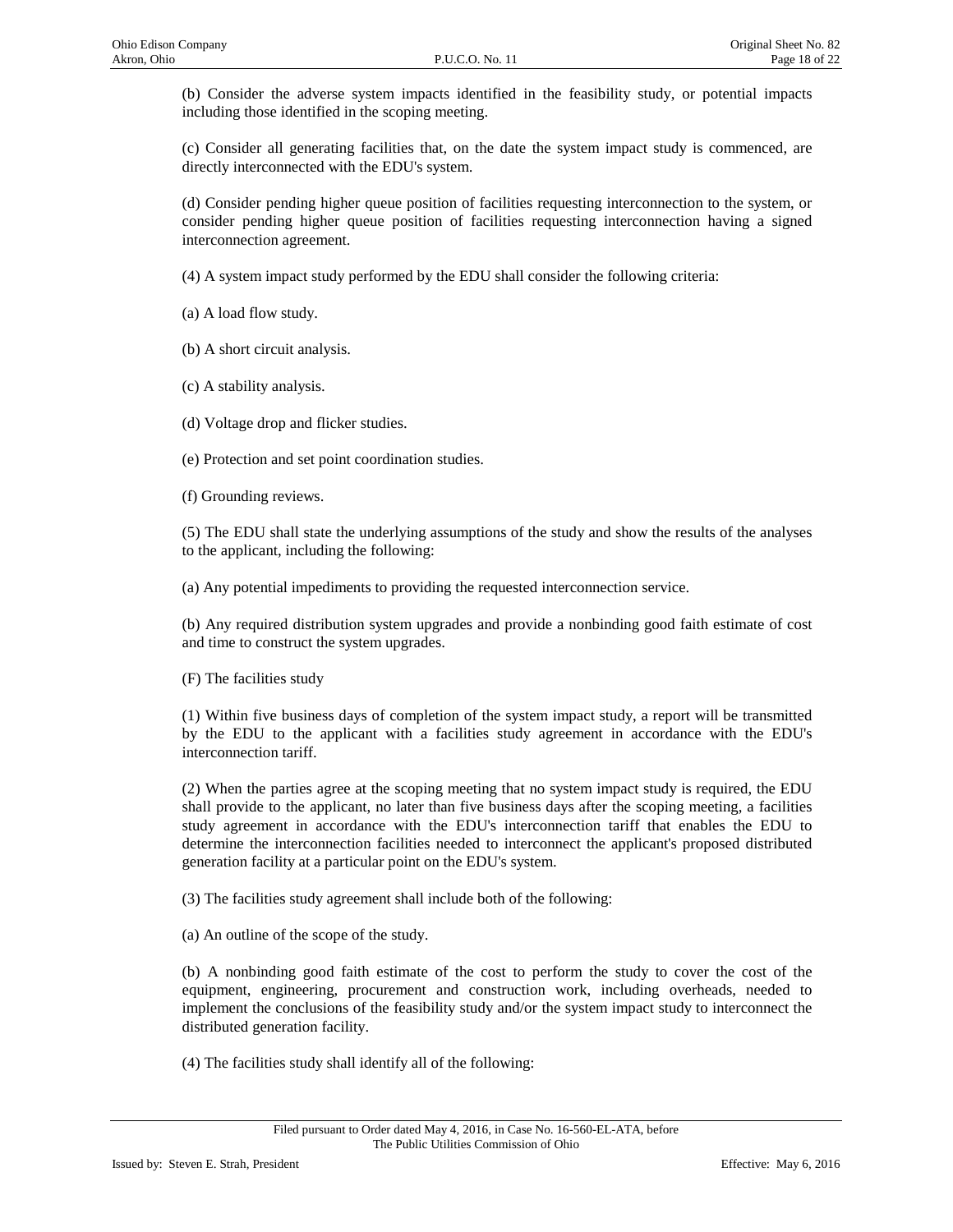(a) The electrical switching configuration of the equipment, including transformer, switchgear, meters, and other station equipment.

(b) The nature and estimated cost of the EDU's interconnection facilities and distribution upgrades necessary to accomplish the interconnection.

(c) An estimate of the time required to complete the construction and installation of such facilities.

(5) The parties may agree to permit an applicant to separately arrange for a third party to design and construct the required interconnection facilities under the following conditions:

(a) The EDU may review the facilities to be designed and constructed by a third party under provisions included in the facilities study agreement for that purpose.

(b) The applicant and the third party separately arranging for design and construction agree to comply with security and confidentiality requirements.

(c) The EDU shall provide the applicant with all relevant information and required specifications available to permit the applicant to obtain an independent design and cost estimate for the facilities, which must be built in accordance with the specifications.

#### **Uniform Requirements for Interconnection Agreements**

(A) The EDU shall provide the applicant with a standard interconnection agreement for distributed generation within five business days following completion of project review. If applicable, the applicant must pay for the interconnection facilities and distribution upgrades identified in the facilities study.

(B) The applicant shall have thirty business days or another mutually agreeable time frame after the standard interconnection agreement is received to sign and return the interconnection agreement to the EDU.

(C) When the applicant does not sign the agreement within thirty business days, the interconnection request will be deemed withdrawn unless the applicant requests an extension of the deadline in writing. The request for extension shall not be denied by the EDU, unless conditions on the EDU system have changed.

(D) Milestones for construction

(1) When construction is required, the interconnection of the distributed generation will proceed according to any milestones agreed to by the parties in the standard interconnection agreement.

(2) The interconnection agreement may not become effective until the milestones agreed to in the standard interconnection agreement are satisfied, including the following:

(a) The distributed generation is approved by electric code officials with jurisdiction over the interconnection.

(b) The applicant provides a certificate of completion to the EDU; or there is a successful completion of an on-site operational test within ten business days or at a mutually convenient time, unless waived. The operational test shall be observed by EDU personnel or a qualified third party with sufficient expertise to verify that the criteria for testing have been met.

(E) Insurance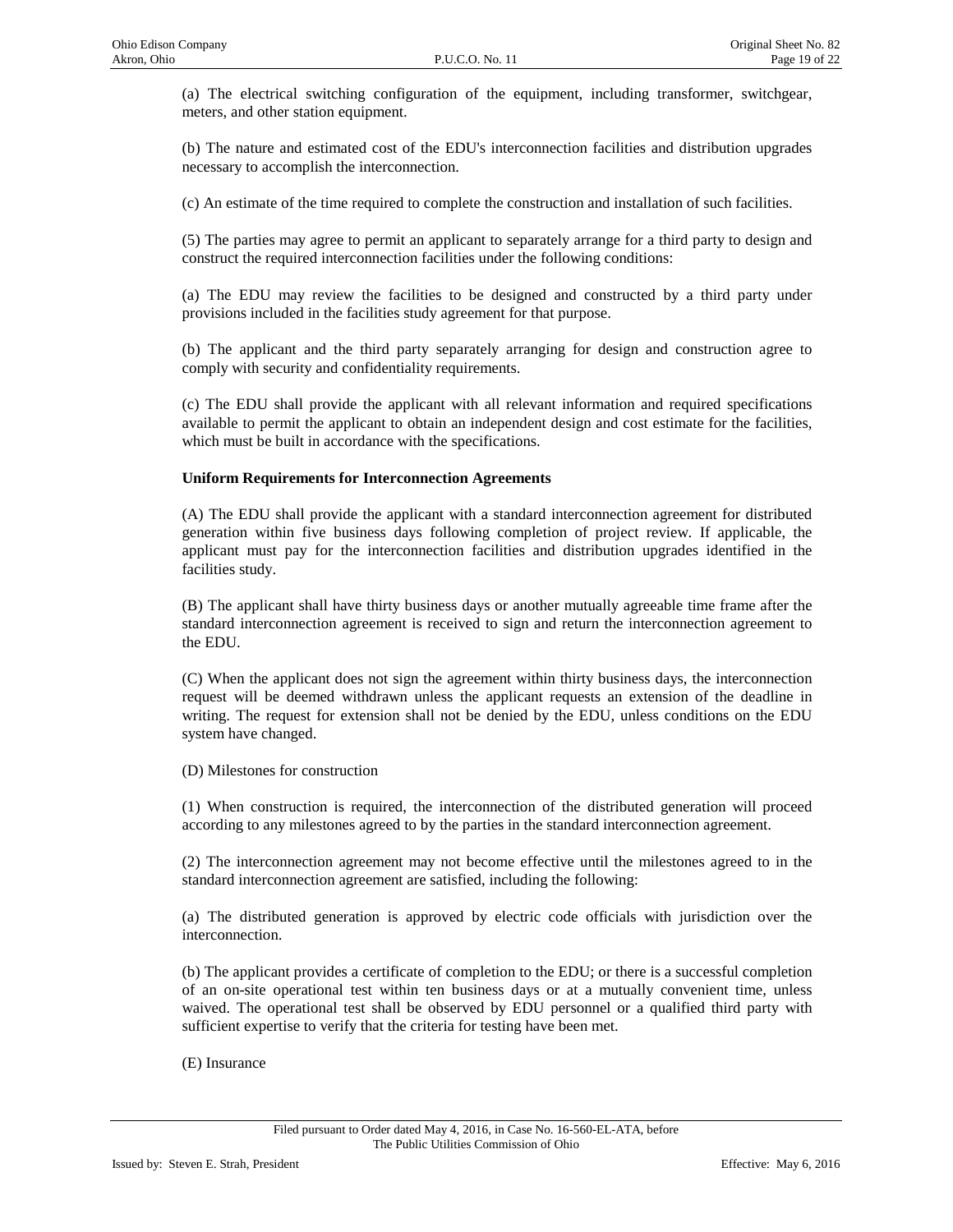(1) Any EDU interconnection agreement with the applicant shall not require additional liability insurance beyond proof of insurance or any other suitable financial instrument sufficient to meet its construction, operating and liability responsibilities in accordance with the EDU's tariff with respect to this rule.

(2) At no time shall the EDU require the applicant to negotiate any policy or renewal of any policy covering any liability through a particular insurance agent, solicitor, or broker.

(F) Alternative dispute resolution

The EDU or the applicant who is a nonmercantile, nonresidential customer may seek resolution of any disputes which may arise out the EDU tariffs filed under these rules, in accordance with Chapter 4901:1-26 of the Administrative Code, for alternative dispute resolution procedures.

(G) Site testing

The applicant must provide the EDU a reasonable opportunity to witness the testing of installed switchgear, protection system, and generator as included in the applicant's installation test plan and maintenance schedule that has been reviewed and approved by the EDU.

(H) Periodic testing

(1) Any periodic tests of the interconnection equipment (including any relays, interrupting devices, control schemes, and batteries that involve protection of the EDU's system) as recommended by the applicant's equipment manufacturer or required by the institute of electrical and electronics engineers (IEEE) 1547 standards, effective as set forth in rule 4901:1-22-03 of the Administrative Code, shall be the responsibility of the applicant.

(2) Such periodic tests shall be included in the applicant's installation test plan and maintenance schedule that has been reviewed and approved by the EDU.

(3) The applicant shall make copies of the periodic test reports or inspection logs available to the EDU for review.

(4) Upon a written request, the EDU is to be informed of the next scheduled maintenance and be able to witness the maintenance program and any associated testing.

(I) Disconnection of the applicant's facility

Except as provided for in paragraph  $J(1)(2)$  of this rule, when the EDU discovers the applicant's equipment is not in compliance with IEEE 1547 standards, effective as set forth in rule 4901:1-22- 03 of the Administrative Code, and such noncompliance has the potential to adversely affect the safety and reliability of the electric system, the EDU may disconnect the applicant's facility according to the following procedures:

(1) The EDU shall provide a notice to the applicant with a description of the specific noncompliance condition.

(2) The disconnection can only occur after a reasonable time to cure the noncompliance condition has elapsed.

(J) Other disconnection of the unit

(1) The applicant retains the option to temporarily disconnect from the EDU's system at any time. Such temporary disconnection shall not be a termination of the interconnection agreement unless the applicant exercises its termination rights under the interconnection agreement.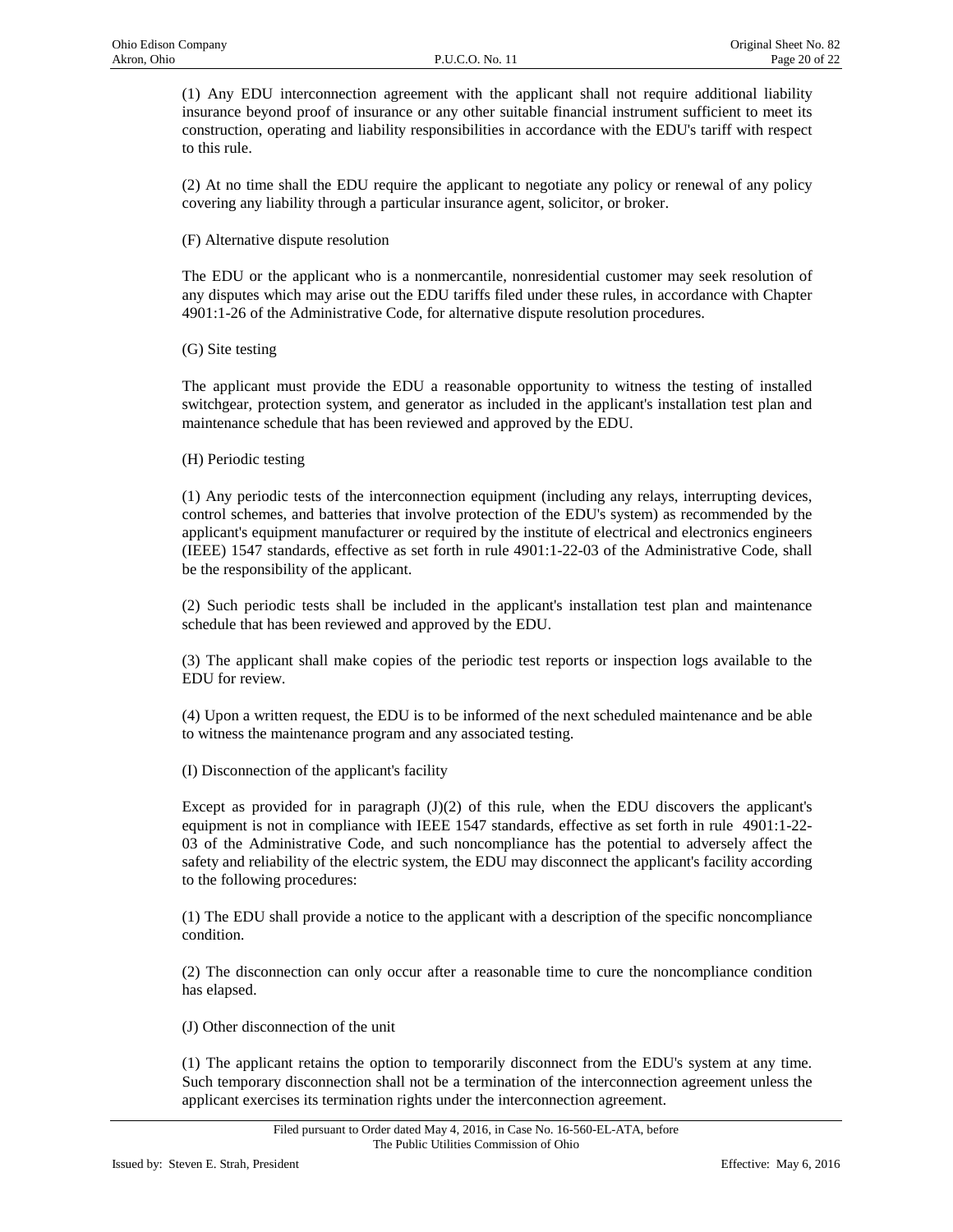(2) The EDU shall have the right to disconnect the applicant's unit(s) without notice in the event of an emergency or to eliminate conditions that constitute a potential hazard to the EDU personnel or the general public. The EDU shall notify the applicant of the emergency as soon as circumstances permit.

(K) Service interruption

During routine maintenance and repairs on the EDU's system consistent with Chapter 4901:1-23 of the Administrative Code, or other commission order, the EDU shall provide the applicant with a seven-day notice of service interruption.

(L) Effective term and termination rights of an interconnection agreement

(1) An interconnection agreement becomes effective when executed by both parties and shall continue in force until terminated under any of the following conditions:

(a) The applicant terminates the interconnection agreement at any time by giving the EDU sixty calendar days prior notice.

(b) The EDU terminates the interconnection agreement upon failure of the applicant to generate energy from the applicant's facility in parallel with the EDU's system by the later of two years from the date of the executed interconnection agreement or twelve months after completion of the interconnection.

(c) Either party terminates by giving the other party at least sixty calendar days prior written notice that the other party is in default of any of the material terms and conditions of the interconnection agreement, so long as the notice specifies the basis for the termination and there is reasonable opportunity to cure the default.

(2) All applicants' installations existing on or before the effective date of this rule are exempted from the changes instituted by this rule.

(3) Upon termination of an interconnection agreement, the applicant's facilities will be disconnected from the EDU's system.

(4) The termination of the interconnection agreement shall not relieve either party of its liabilities and obligations, owed or continuing at the time of the termination.

## **Backup Electricity Supply**

Replacement electric power for the applicant shall be supplied in accordance with division (C) of section 4928.15 of the Revised Code, by either of the following:

(A) The EDU either at a tariff rate or at the market price as provided for in its tariff.

(B) By the applicant's competitive retail electric service provider at a rate to be determined by contract.

## **Electric Service Regulations**

The Company's Electric Service Regulations shall apply to the installation and use of electric service.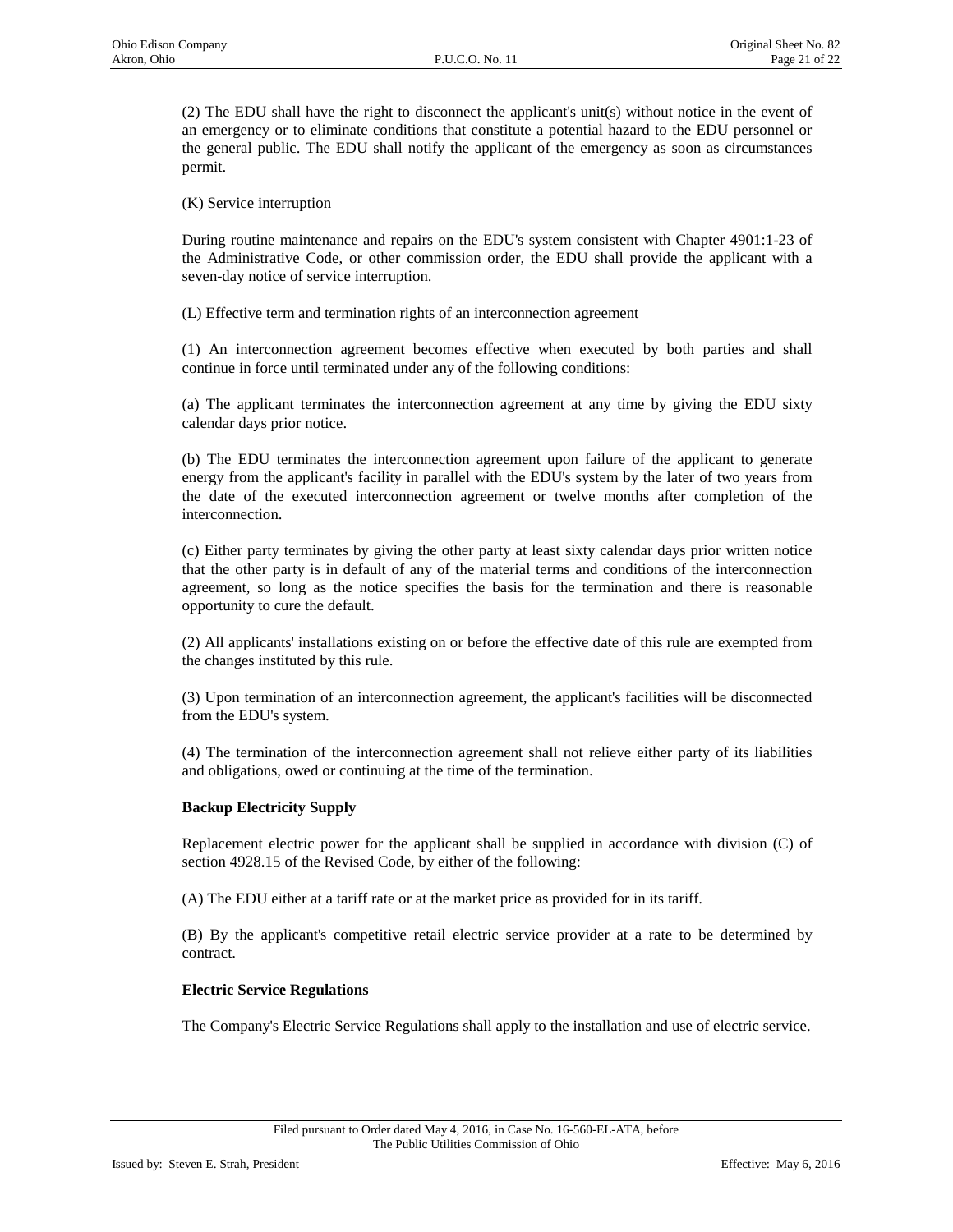## **Other Terms and Conditions**

The customer and the Company shall be subject to the interconnection-related rules set forth in Sections 4901:1-22-01 et seq. of the Ohio Administrative Code, as amended from time to time. Said rules are incorporated herein by reference. In the event that there is any conflict between the terms and conditions set forth in this Tariff and those set forth in said rules, the latter shall control.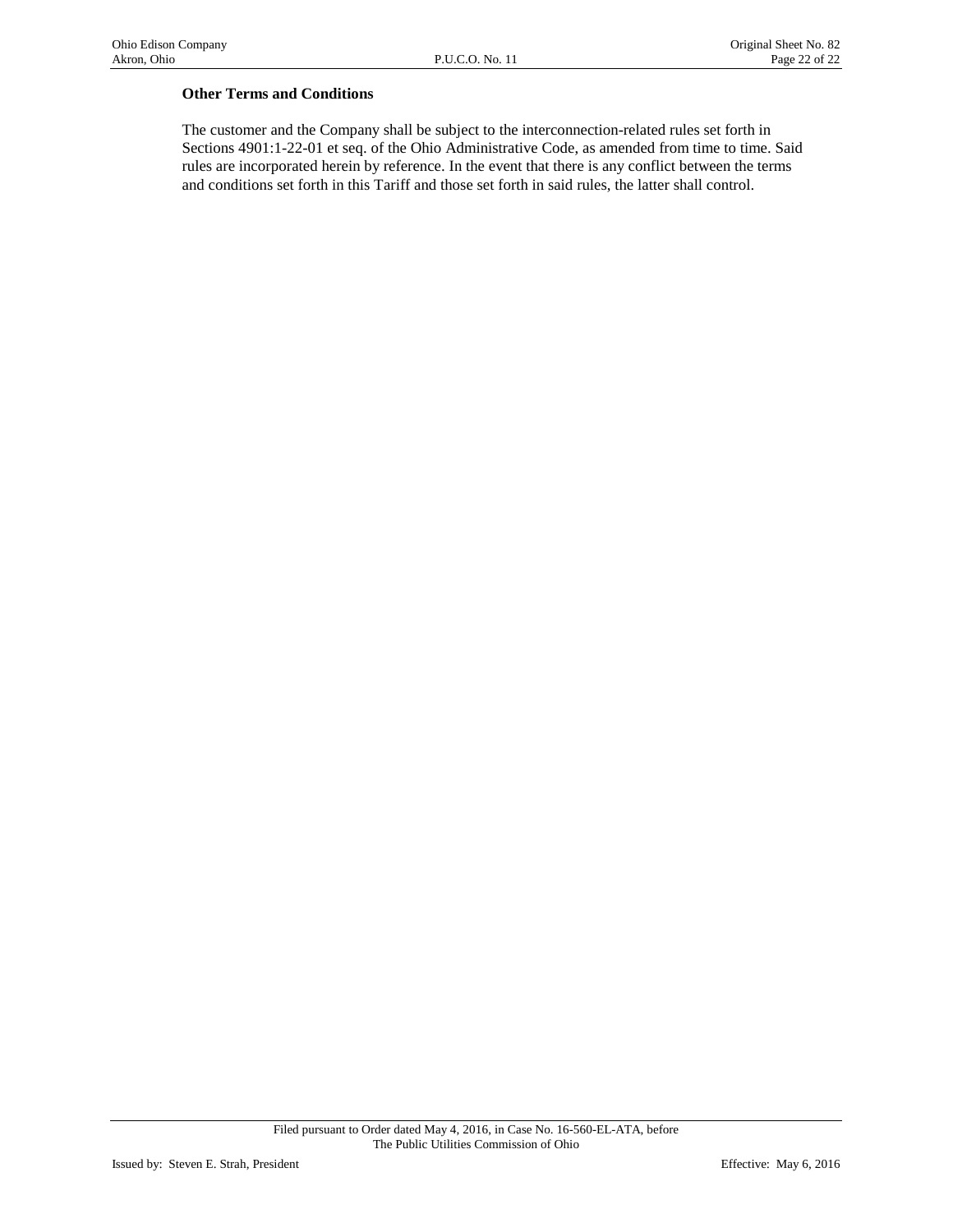# **RIDER TAS Transmission and Ancillary Services Rider**

# <span id="page-97-0"></span>**APPLICABILITY:**

Applicable to any customer who receives electric service under the Company's rate schedules.

# **PURPOSE:**

The Transmission and Ancillary Services Rider (TAS) will recover all transmission and transmissionrelated costs, including ancillary and congestion costs, imposed on or charged to the Company by FERC or a regional transmission organization, independent transmission operator, or similar organization approved by FERC.

# **RATE:**

For the time period of January 1, 2010 through December 31, 2010, the TAS2 charge for each rate schedule shall be calculated as follows:

$$
\mathsf{TAS2} = \left[\begin{array}{c}\n\mathsf{TAC} - \mathsf{E} \\
\mathsf{B}\mathsf{U}\n\end{array}\right] \mathsf{X} \left[\begin{array}{c}\n\mathsf{1} \\
\mathsf{1} - \mathsf{CAT}\n\end{array}\right]
$$

Where:

**TAC** = The amount of the Company's total projected Transmission and Ancillary Servicesrelated costs for the Computation Period, allocated to each rate schedule.

> The Computation Period over which TAS2 will apply shall be January 1 through December 31, 2010.

- **E** = The net over- or under-collection of the TAC, including applicable interest, invoiced during the 12-month period ending September 30 of the year immediately preceding the Computation Period, allocated to rate schedules.
- **BU** = Forecasted billing units for the Computational Period for each rate schedule.
- **CAT** = The Commercial Activity Tax rate as established in Section 5751.03 of the Ohio Revised Code.

The balance remaining as of December 31, 2010 in TAS2 shall be carried forward into TAS1. The TAS1 charges are not applied to customers during the period the customer takes electric generation service from a certified supplier.

The TAS2 charges are not avoidable for customers who take electric generation service from a certified supplier during the period January 1, 2010 through December 31, 2010.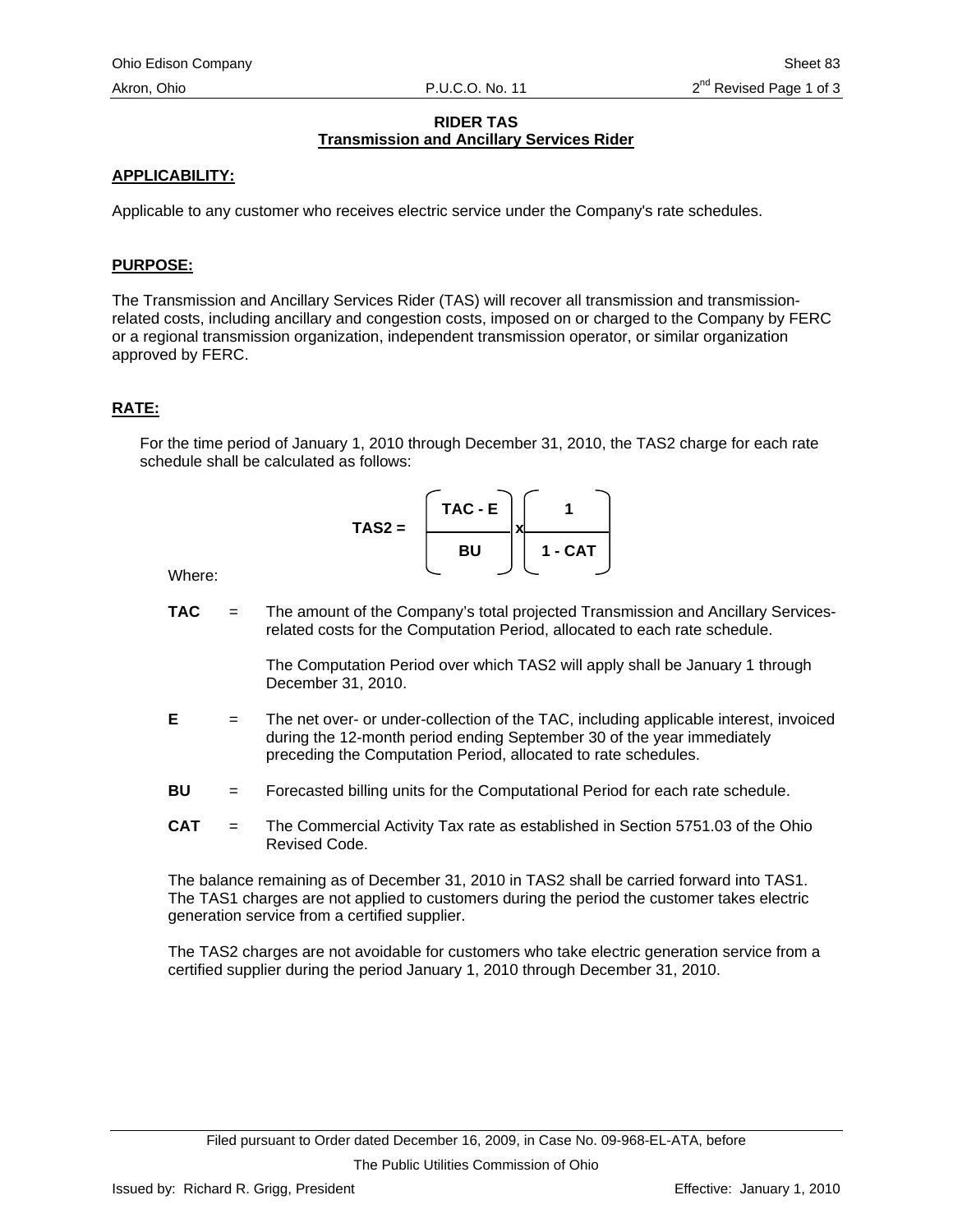# **RIDER TAS Transmission and Ancillary Services Rider**

For the time period beginning January 1, 2011, the TAS1 charge for each rate schedule shall be calculated as follows:

> **TAC - E 1**  TAS1 =  $\qquad \qquad \qquad \Box x$ **BU 1 - CAT**

Where:

**TAC** = The amount of the Company's total projected Transmission and Ancillary Servicesrelated costs for the Computation Period, allocated to each rate schedule.

> The Computation Period over which TAS1 will apply shall be January 1 through December 31 of each year.

- **E** = The net over- or under-collection of the TAC, including applicable interest, invoiced during the 12-month period ending September 30 of each year that immediately precedes the Computation Period, allocated to rate schedules.
- **BU** = Forecasted billing units for the Computational Period for each rate schedule.
- **CAT** = The Commercial Activity Tax rate as established in Section 5751.03 of the Ohio Revised Code.

The TAS1 charges are not applied to customers during the period the customer takes electric generation service from a certified supplier.

The TAS2 charges are not avoidable for customers who take electric generation service from a certified supplier during the period January 1, 2010 through December 31, 2010.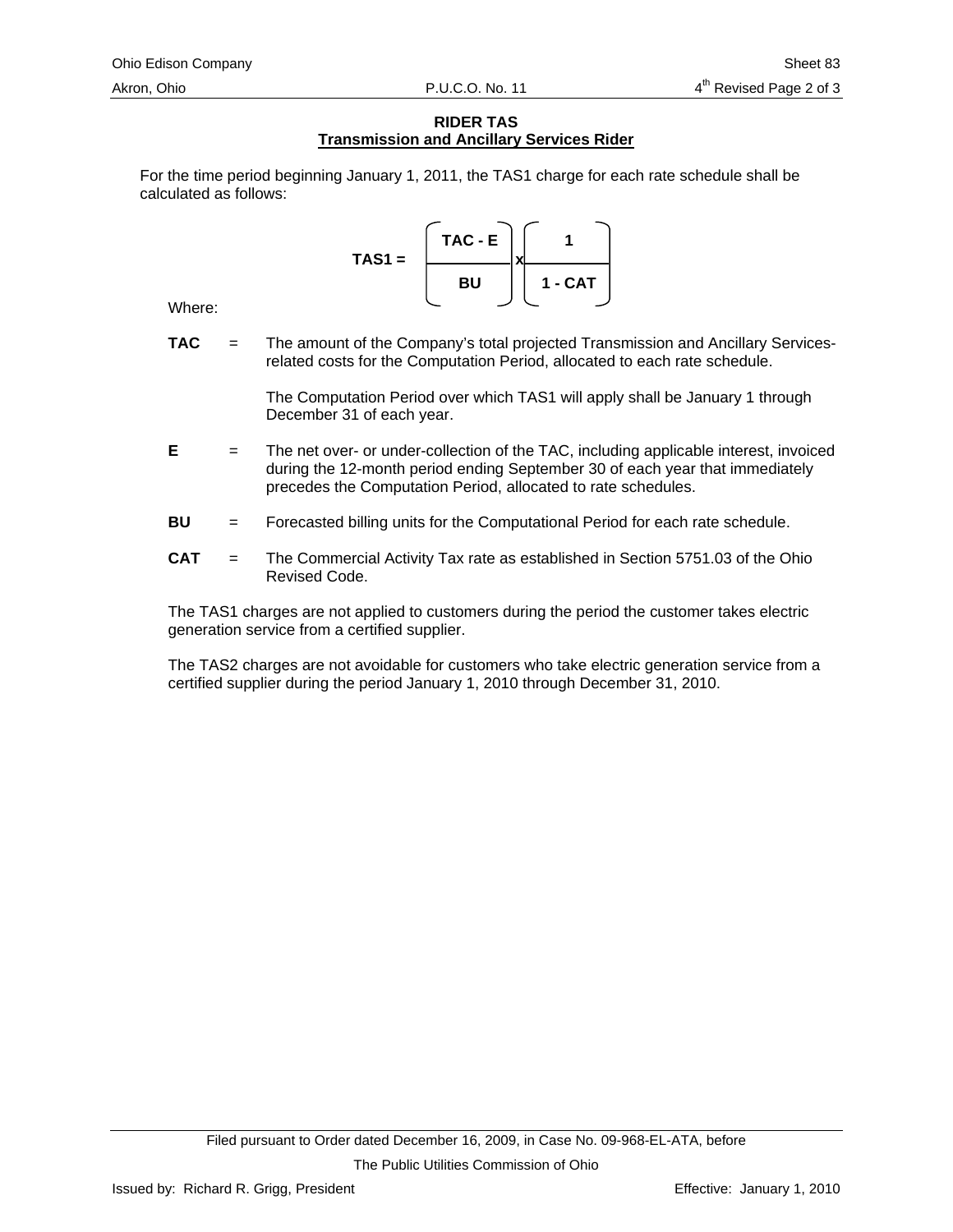# **RIDER TAS Transmission and Ancillary Services Rider**

# **TAS charges:**

The following charges will apply, by rate schedule, effective for service rendered beginning January 1, 2010:

|                                 | TAS1          | TAS <sub>2</sub> |
|---------------------------------|---------------|------------------|
| RS (all kWhs, per kWh)          | $0.0000 \phi$ | $(0.1699)$ ¢     |
| GS* (per kW of Billing Demand)  | \$0.0000      | \$ (0.3402)      |
| GP* (per kW of Billing Demand)  | \$0.0000      | \$ (0.3987)      |
| GSU (per kVa of Billing Demand) | \$0.0000      | \$ (0.5046)      |
| GT (per kVa of Billing Demand)  | \$0.0000      | \$ (0.4050)      |
| STL (all kWhs, per kWh)         | $0.0000 \phi$ | $(0.0863)$ ¢     |
| TRF (all kWhs, per kWh)         | 0.0000c       | $(0.0863)$ ¢     |
| POL (all kWhs, per kWh)         | $0.0000$ ¢    | $(0.0863)$ ¢     |
|                                 |               |                  |

\* Separately metered outdoor recreation facilities owned by non-profit governmental and educational institutions, such as athletic fields, served under Rate GS or GP, primarily for lighting purposes, will be charged per the TAS charge applicable to Rate Schedule POL.

# **RIDER UPDATES:**

The charges contained in this Rider shall be updated and reconciled on an annual basis. The TAS Rider will be filed with the Public Utilities Commission of Ohio on or before October 18 of each year and be effective for service rendered January 1 through December 31 of the subsequent year, unless otherwise ordered by the Commission.

The TAS2 charges of this Rider shall no longer be applied as of service rendered beginning November 29, 2010, pending final reconciliation of the costs authorized by the Commission's December 16, 2009 Finding and Order issued in Case No. 09-968-EL-ATA.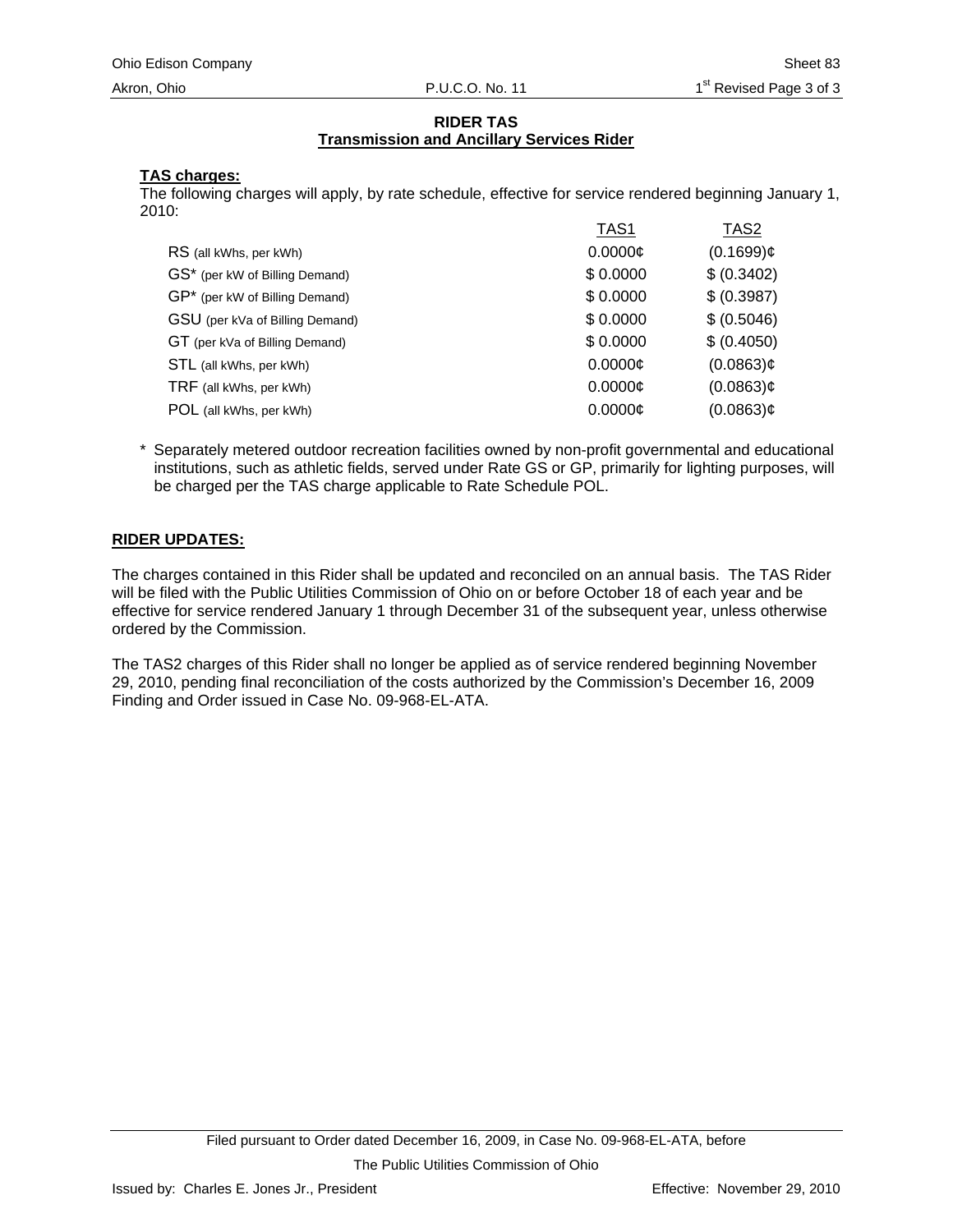# **RIDER AER Alternative Energy Resource Rider**

# <span id="page-100-0"></span>**APPLICABILITY:**

Applicable to any customer that takes electric service under the Company's rate schedules. The Alternative Energy Resource Rider (AER) is not applied to customers during the period the customer takes electric generation service from a certified supplier. The following charge will apply, for all rate schedules, effective for service rendered beginning October 1, 2017, for all kWhs per kWh:

# **RATE:**

AER charge  $0.0427¢$ 

## **PROVISIONS:**

The charges set forth in this Rider recover costs incurred by the Company associated with securing compliance with the alternative energy resource requirements in Section 4928.64, Revised Code. The costs recovered through this Rider will be all costs associated with securing compliance with the alternative energy resource requirements including, but not limited to, all Renewable Energy Credits costs, any reasonable costs of administering the request for proposal, and applicable carrying costs. This rider shall be in effect until all costs are fully recovered.

## **RIDER UPDATES:**

The charges contained in this Rider shall be updated and reconciled on a quarterly basis. No later than December 1st, March 1st, June 1st and September 1st of each year, the Company will file with the PUCO a request for approval of the Rider charges which, unless otherwise ordered by the PUCO, shall become effective on a service rendered basis on January 1st, April 1st, July 1st and October 1st of each year, beginning October 1, 2016.

The Public Utilities Commission of Ohio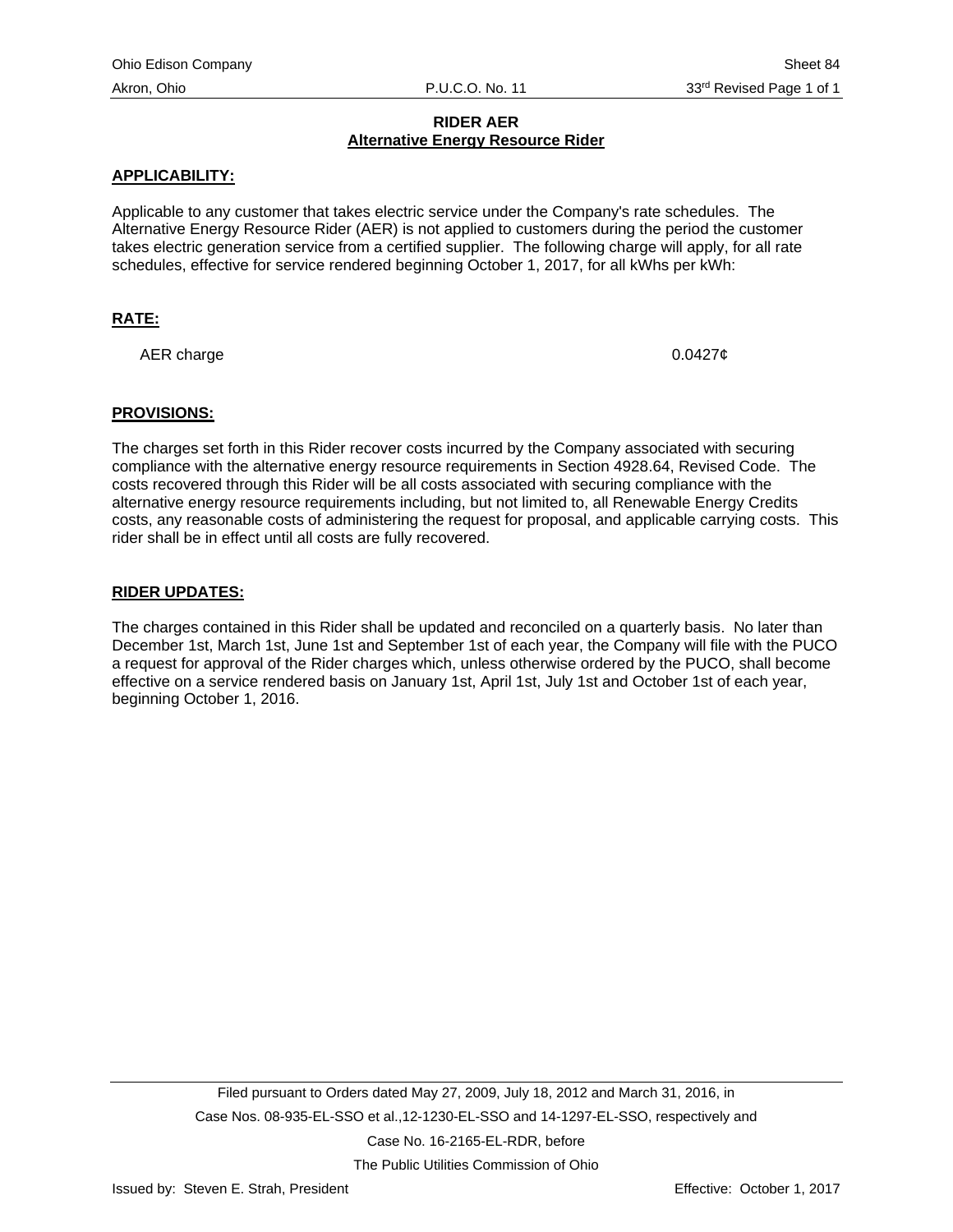# **RIDER SDC School Distribution Credit Rider**

# <span id="page-101-0"></span>**APPLICABILITY:**

Applicable to any public school district building that is not taking service under the Company's Business Distribution Credit Rider (BDC), or under a contract pursuant to 4905.31, Revised Code or 4905.34, Revised Code and that either: 1) was served under the Company's Energy for Education II program on December 31, 2008, or 2) is a new public school district building in a school district that was served under the Company's Energy for Education II program on December 31, 2008 of which fifty-percent (50%) or more of the total square footage of such building is used for classroom-related purposes including any such building that is a mobile unit or temporary structure.

Customer buildings qualifying for service under this rider may opt-out upon written request in order to take service under the Company's Rider BDC. Such customer buildings opting out may not return to service under this rider for a period of one year. Should Rider BDC be terminated or withdrawn, such customer buildings may return to service under this rider as soon as practical anytime subsequent to such termination upon written request of the customer and so long as this rider remains in effect.

# **RATE:**

The sum of distribution charges specified in Company's General Service - Secondary ("Rate GS"), General Service Primary ("GP"), or General Service - Subtransmission ("GSU") rates including all applicable riders as approved in and consistent with Case Number 07-551-EL-AIR, shall be reduced by 8.693 percent.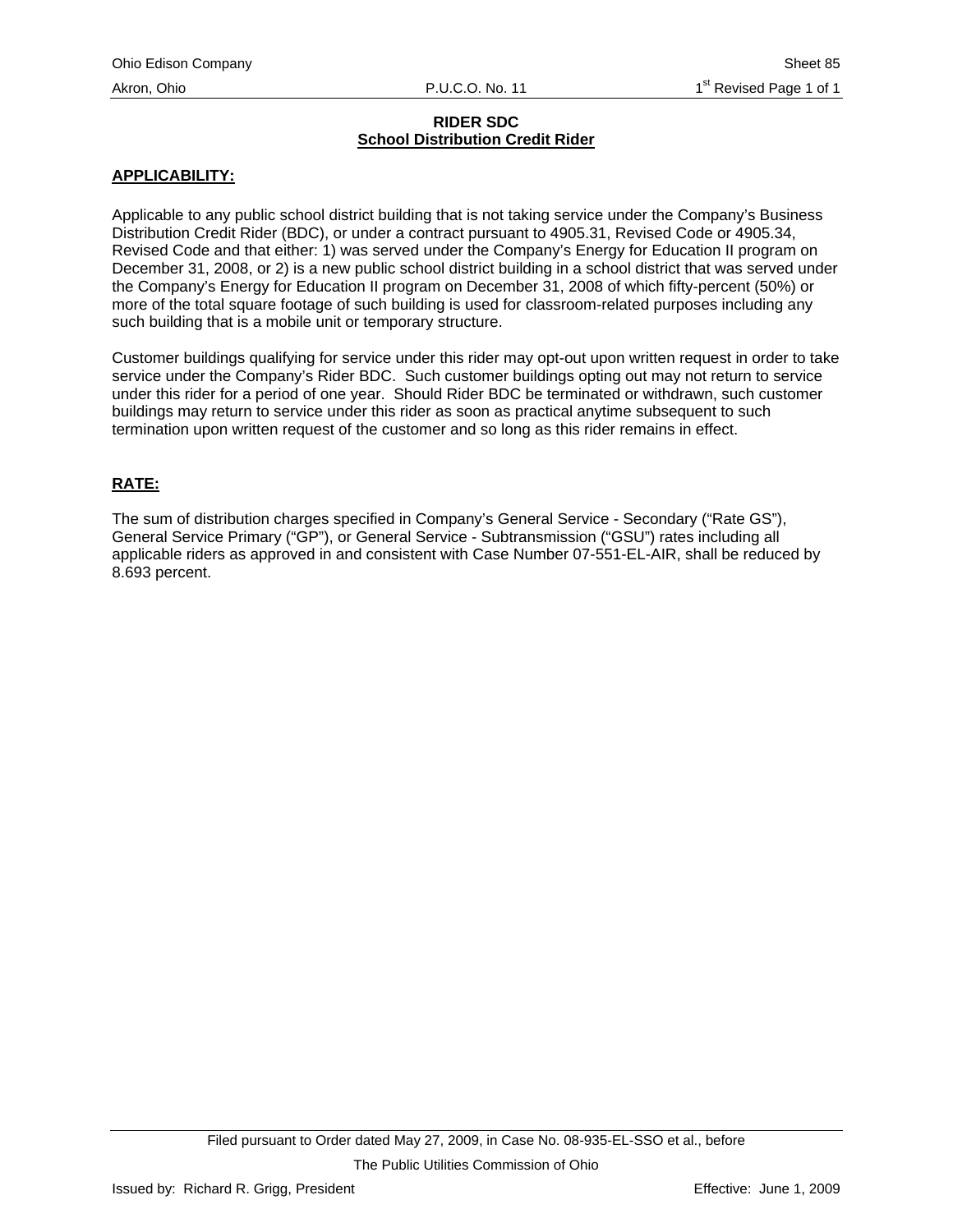# **RIDER BDC Business Distribution Credit**

# <span id="page-102-0"></span>**APPLICABILITY:**

Applicable to any customer taking service under Rate Schedules GS or GP who on January 22, 2009 took service from the Company under one of the following rate schedules and has not had a change of service address or a change to qualifying conditions subsequent to January 22, 2009. Qualifying conditions are those in effect in the below rate schedules as they existed on January 22, 2009 and continues to comply with the requirements of the previously applicable rate schedule set forth below:

General Service Secondary Voltages (Optional Space and Water Heating) Original Sheet No. 22

# **RATE:**

A customer's distribution charges as set forth in Rate Schedules GS or GP shall be reduced by 2.000¢ per kWh for all kWhs consumed by the customer during winter billing periods, as defined in the Electric Service Regulations, Tariff Sheet 4, Section VI.I.1., Seasonal Price Changes.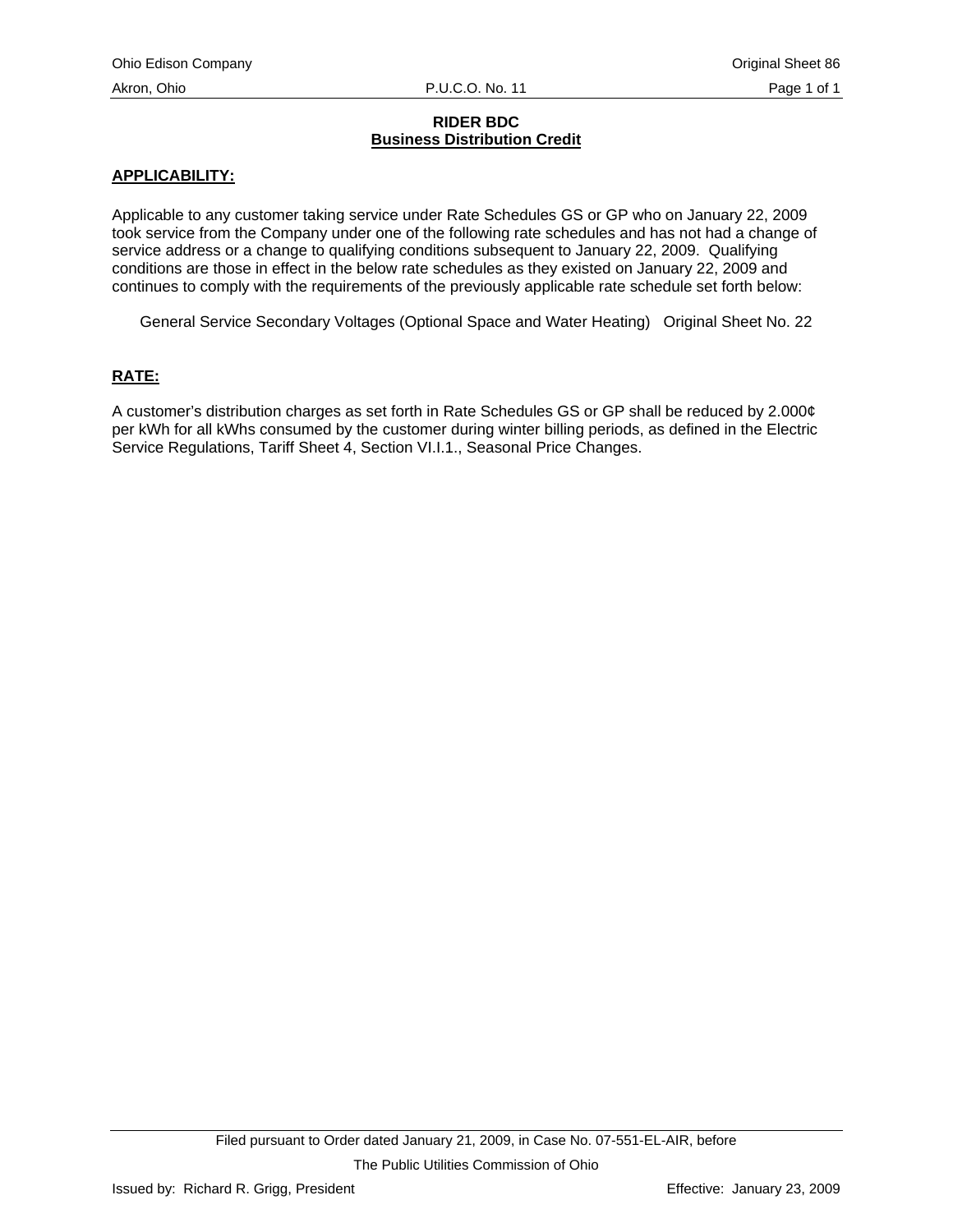# **RIDER HNM Hospital Net Energy Metering Rider**

# <span id="page-103-0"></span>**AVAILABILITY:**

Available to qualifying Hospitals having self-generation equipment located on the Hospital's premises that operates in parallel with the Company's facilities ("net metering system") pursuant to RC 4928.67 (A)(2). "Hospital" is defined as public health centers and general, mental, chronic disease, and other types of hospitals and related facilities, such as laboratories, outpatient departments, nurses' home facilities, extended care facilities, self-care units, and central service facilities operated in connection with hospitals, and also includes education and training facilities for health professions personnel operated as an integral part of a hospital, but does not include any hospital furnishing primarily domiciliary care.

A net metering system used by a Hospital shall meet all applicable safety and performance standards established by the National Electrical Code, the Institute of Electrical and Electronic Engineers, Underwriters Laboratories and Rules 4901:1-22-03 and 4901:1-22-04 of the Ohio Administrative Code and be approved by the Company for interconnection with the Company's system.

# **METERING:**

In order to receive service under this Rider, Net Metering must be accomplished using either two meters or a single meter with two registers that are capable of separately measuring the flow of electricity in both directions. One meter or register shall be capable of measuring the electricity generated by the Hospital at the time it is generated per time interval. If the Hospital's existing electrical meter is not capable of separately measuring electricity the Hospital generates at the time it is generated, the Company will, upon written request by the Hospital, acquire, install, maintain, and read an approved meter or meters. The Hospital shall be responsible for all expenses involved in purchasing and installing an approved meter or meters. Maintenance of the meters will be the responsibility of the Company, which will own the meters.

The Hospital may operate its electric generating facilities individually or collectively. If additional metering is necessary to accommodate multiple generating facilities, the Hospital shall be responsible for all expenses involved in purchasing and installing such approved additional meters, having the capabilities specified in this Rider.

Metering charges shall be consistent with the Company's Miscellaneous Charges, Tariff Sheet 75.

## **BILLING:**

The Hospital shall be charged for all electricity used by the Hospital in accordance with the rate schedule for which the Hospital would otherwise qualify, including applicable riders, if the Hospital did not have said net metering system ("Company Charges").

All electricity generated by the Hospital shall be credited on an hourly basis for the time the Hospital's electricity is generated, at the locational marginal price of energy quoted by the applicable Regional Transmission Organization ("Generation Credits").

The Hospital's monthly bill shall equal Company Charges less the sum of all Generation Credits occurring during the billing period. If the resulting bill indicates a net credit dollar amount, the credit shall be netted against the Hospital's bill until the Hospital requests in writing a refund that amounts to, but is no greater than, an annual true-up of accumulated credits over a twelve-month period.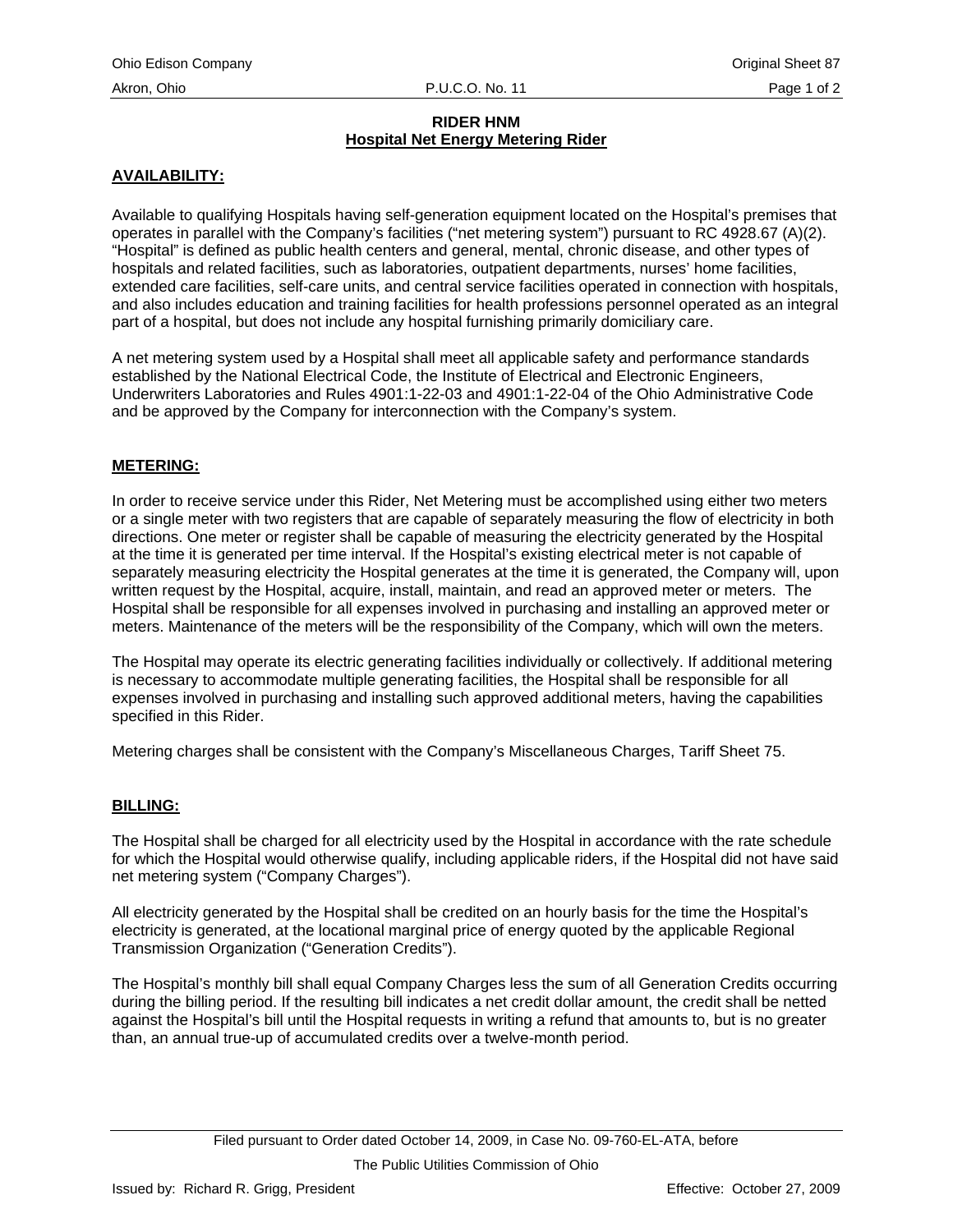# **RIDER HNM Hospital Net Energy Metering Rider**

# **APPLICATION:**

Hospitals seeking to receive service under the provisions of this Rider must submit, at least 45 days prior to the date it expects to take service under this Rider, a written application to the Company demonstrating the total generating capacity of the net metering system and compliance with the provisions set forth herein.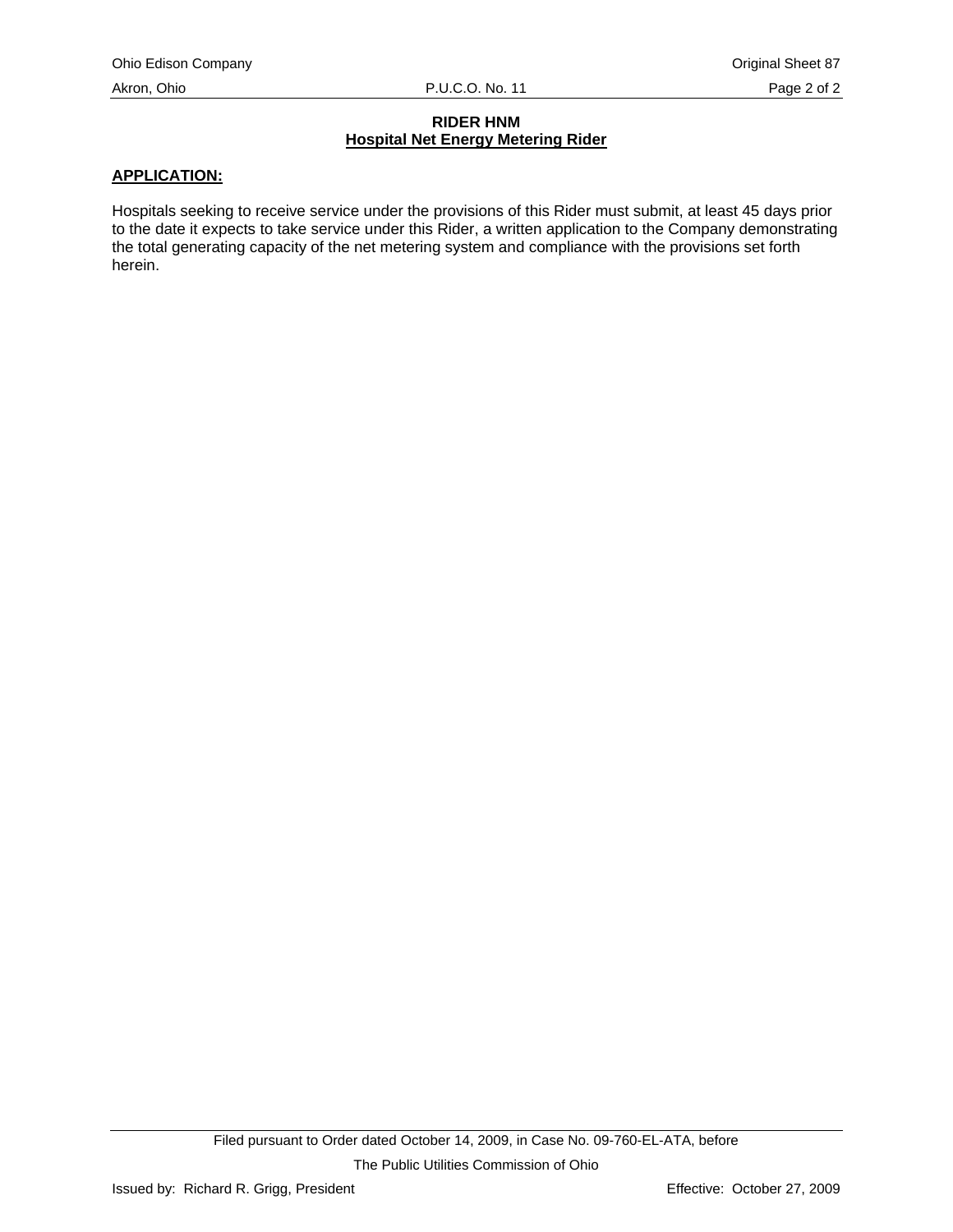# **RIDER USF Universal Service Fund Rider**

<span id="page-105-0"></span>A Universal Service charge of 0.14456¢ per kWh for the first 833,000 kWh and 0.10461¢ per kWh for the kWh above 833,000 kWh shall be added to the energy charge of all applicable rate schedules for the exclusive purposes of providing funding for the low-income customer assistance programs and for the Consumer Education Program authorized under Section 4928.56 of the Ohio Revised Code, and for paying the administrative costs of the low-income customer assistance programs and the Consumer Education Program.

This Universal Service Rider replaces the Interim Emergency and Temporary Percentage of Income Payment Plan Rider. Any service subject to the Interim Emergency and Temporary Percentage of Income Payment Plan Rider shall be subject to this Universal Service Rider instead.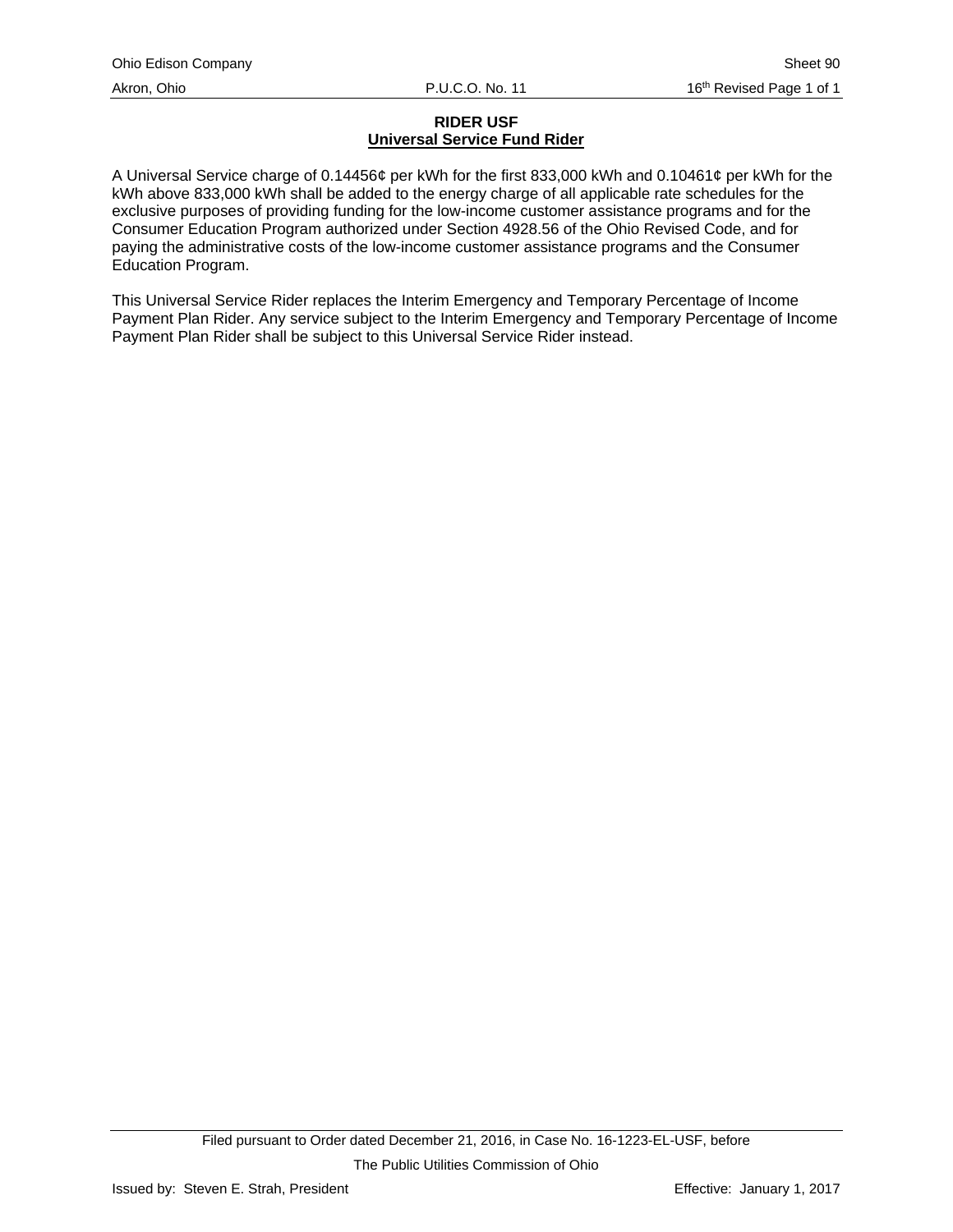# **RIDER SKT State kWh Tax Rider**

# <span id="page-106-0"></span>**APPLICABILITY:**

A state kWh tax shall be applied to each kWh delivered to a customer taking service under Rate Schedules RS, GS, GP, GSU, GT, STL, TRF and POL consistent with Section 5727.81 of the Ohio Revised Code, unless a customer elects to be a self-assessing purchaser that has been approved by the Ohio Department of Taxation. A self-assessing purchaser is any customer taking service from the Company that consumed over the course of the previous calendar year more than 45,000,000 kWhs of electricity and meets the requirements set forth in Section 5727.81 of the Ohio Revised Code.

# **RATE:**

First 2,000 kWhs **Data and Struck 2000** kWhs **0.465¢** per kWh Next 13,000 kWhs  $0.419¢$  per kWh All Excess Over 15,000 kWhs 0.363¢ per kWh

In the event that the customer's meter is not actually read for the billing period, the estimated kWhs used to collect the Company charges may be used to collect the State kWh Tax.

# **ADDITIONAL TAXES:**

The Ohio Commercial Activity Tax (CAT) rate as established in Section 5751.02 of the Ohio Revised Code shall be applied to the above charges according to the formula 1 / (1 - CAT).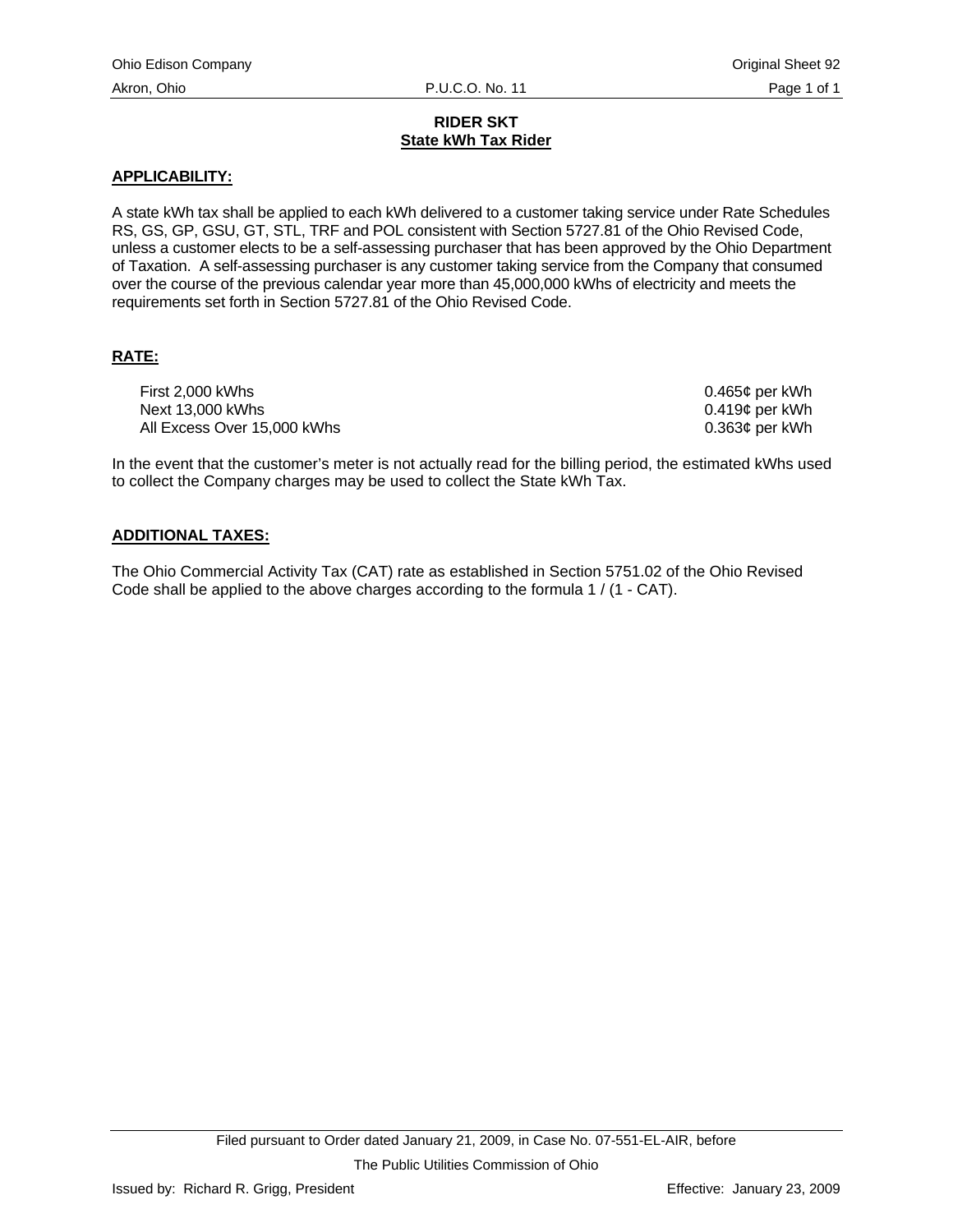## **Net Energy Metering Rider**

## <span id="page-107-0"></span>**Availability**

Pursuant to Section 4928.01(A)(30)-(32) of the Revised Code (Net Metering), a customer-generator is a customer of the Company that is a user of a net metering system. To qualify for a net metering system, the customer-generator facility must use as its fuel either solar, wind, biomass, landfill gas, or hydropower, or use a microturbine or a fuel cell which is located on the customer-generator's premises and operates in parallel with the Company's transmission and distribution systems and is intended primarily to offset part or all of the customer's requirements for electricity. A net metering system used by a customer-generator shall meet all applicable safety and performance standards established by the National Electrical Code, the Institute of Electrical and Electronic Engineers, Underwriters Laboratories and Rules 4901:1-22-03 and 4901:1-22-04 of the Ohio Administrative Code.

# **Metering**

In order to receive service under this Rider, Net Metering must be accomplished using a single meter capable of registering the flow of electricity in each direction. If the existing electrical meter in service at the customer's facility is not capable of measuring the flow of electricity in each direction, the Company will, upon written request by the customer-generator, acquire, install, maintain, and read an approved meter that is capable of measuring electricity in each direction. The customergenerator will pay the Company all expenses involved in either modifying the existing meter or providing a new meter capable of registering the flow of electricity in each direction. Maintenance of the meter will be the responsibility of the Company, which will own the meter. The Company, at its own expense and with written consent of the customer-generator, may install additional meters to monitor the flow of electricity. Maintenance of the additional meter(s) will be the responsibility of the Company, which will own the meter(s).

## **Billing**

The provisions of this rider will be applied to the rate schedule to which the customer would be assigned if that customer were not a customer-generator. The customer-generator will be billed or credited charges and applicable riders as measured by the meter. Measured demand specified in the appropriate tariff shall be based on the peak demand measured as supplied by the Company only, flowing from the Company's system to the customer-generator's facility. If the Company supplies more kilowatt-hours of electricity than the customer-generator facility feeds back to the Company's system during the billing period, all energy charges of the appropriate rate schedule shall be applied to the net kilowatt-hours of electricity that the Company supplied. If the customer-generator facility feeds more kilowatt-hours of electricity back to the system than the Company supplies to the customer-generator facility during the billing period, energy charges of the Generation Service Rider (GEN) shall be applied to the net kilowatt-hours of electricity that the customer-generator facility supplied, which shall be allowed to accumulate as a bill credit until netted against the customer generator's bill, or until the customer-generator requests in writing a refund that amounts to, but is no greater than, an annual true-up of accumulated credits over a twelve-month period.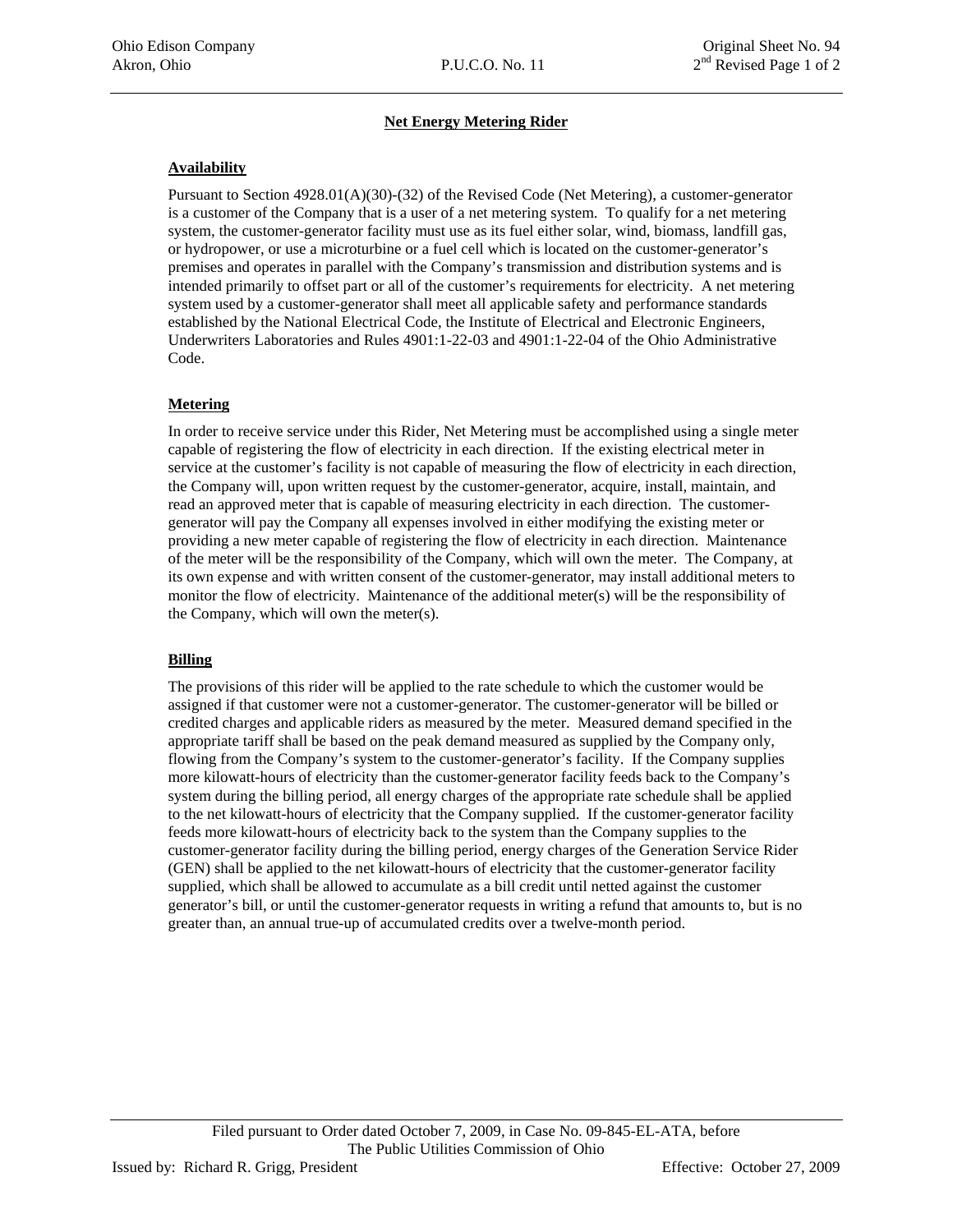## **Net Energy Metering Rider**

#### **Application**

Customer-generators seeking to receive service under the provisions of this rider must submit a written application to the Company demonstrating compliance with the Net Energy Metering Rider provisions and quantifying the total rated generating capacity of the customer-generator facility.

#### **Interconnection**

The Company's Distribution Interconnection Tariff shall apply to service under this rider.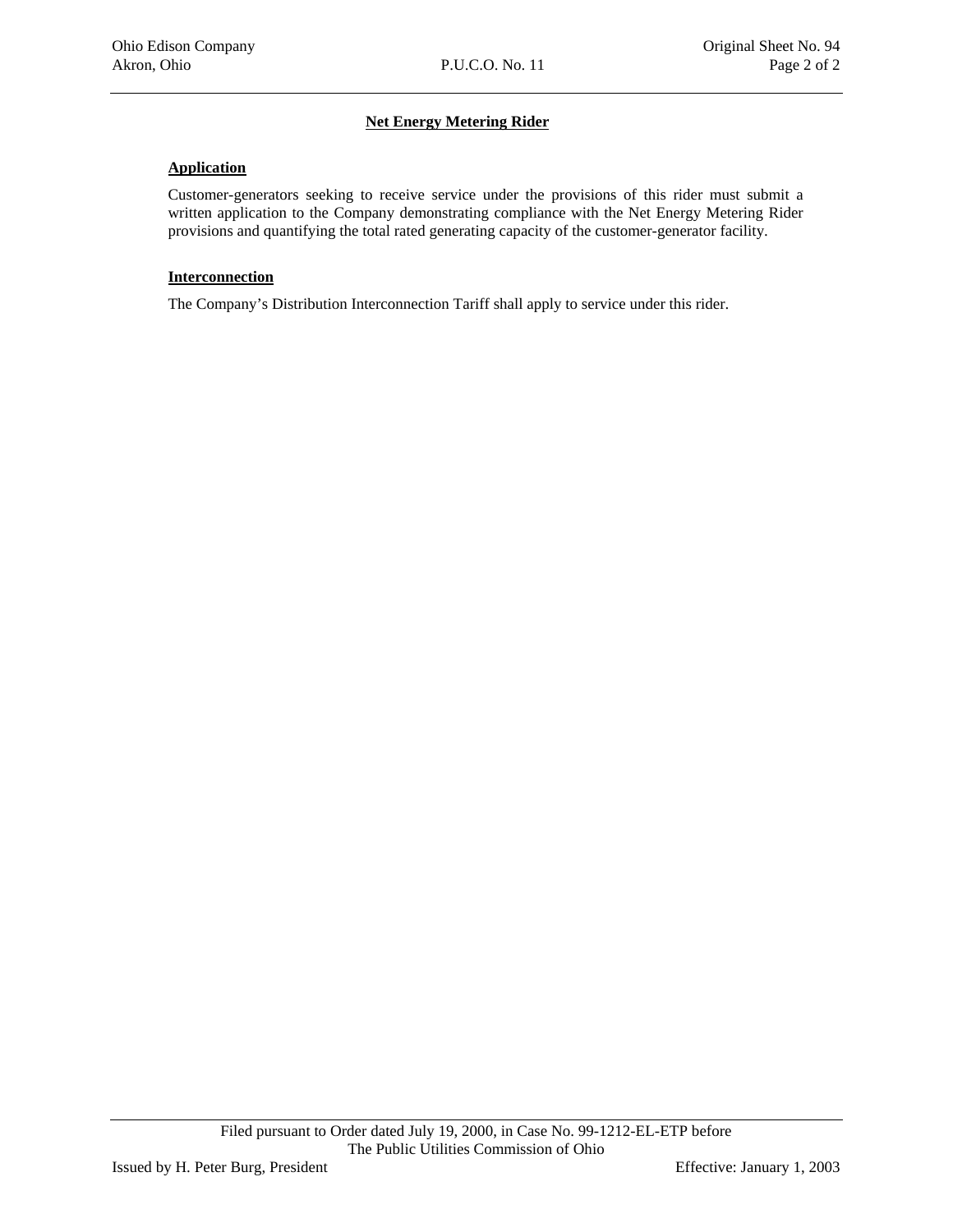## **RIDER DRR Delta Revenue Recovery Rider**

#### **APPLICABILITY:**

Applicable to any customer receiving electric service under the Company's rate schedules or reasonable arrangement (special contract) approved by the Public Utilities Commission of Ohio. The Delta Revenue Recovery Rider (DRR) charge will apply, for all rate schedules, effective for service rendered beginning October 1, 2017, for all kWhs per kWh. This Rider is not avoidable for customers who take electric generation service from a certified supplier.

## **PURPOSE:**

The DRR charge recovers the difference in revenue ("delta revenue") between the application of rates in the otherwise applicable rate schedule and the result of any economic development schedule, energy efficiency schedule, reasonable arrangement, or governmental special contract approved by the Public Utilities Commission of Ohio on or after January 1, 2009.

## **RATE:**

| <b>RS</b>  | 0.0000C    |
|------------|------------|
| GS         | $0.0000$ ¢ |
| GP         | 0.0000C    |
| GSU        | 0.0000C    |
| GT         | 0.0000C    |
| <b>STL</b> | 0.0000C    |
| <b>TRF</b> | 0.0000C    |
| <b>POL</b> | 0.0000C    |

# **RIDER UPDATES:**

The charges contained in this Rider shall be updated and reconciled on a quarterly basis. No later than December 1st, March 1st, June 1st and September 1st of each year, the Company will file with the PUCO a request for approval of the Rider charges which, unless otherwise ordered by the PUCO, shall become effective on a service rendered basis on January 1st, April 1st, July 1st and October 1st of each year.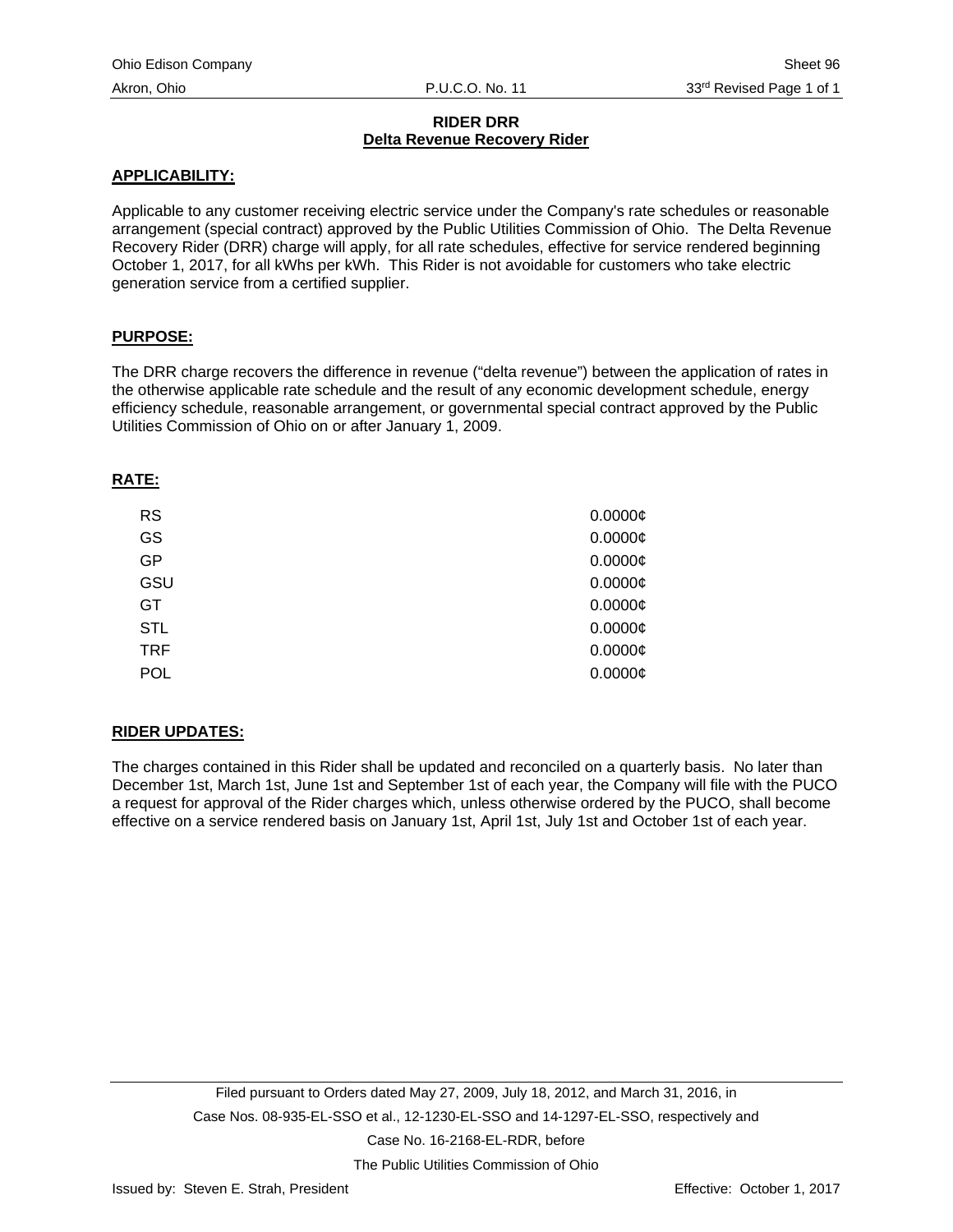## **RIDER DSM Demand Side Management Rider**

## **APPLICABILITY:**

A Demand Side Management ("DSM") Charge shall be applied to each kilowatt-hour ("kWh") delivered during a billing month to all retail customers taking service under Rate Schedule RS. The DSM Charge is not avoidable to customers during the period the customer takes electric generation service from a certified supplier.

## **RATES:**

On the Effective Date ("ED"), the DSM Charge shall be 0.0000¢, and shall be adjusted semi-annually based on the following formula:

DSM Charge =  $((ADB - ADFIT) \times CC + AMORT + RA) / PS \times [1 / (1 - CAT)]$ , rounded to the fifth decimal place.

Where:

 $ADB =$  The net accumulated balance of the residential demand side management costs deferred by the Company, including applicable Carrying Costs ("CC"). Residential demand side management costs that are deferred shall include all DSM program costs incurred for programs contemplated in the Settlement Stipulation approved in PUCO Case Nos. 05- 1125-EL-ATA, 05-1126-EL-AAM and 05-1127-EL-UNC, all reasonable administrative costs to conduct such DSM programs and lost distribution revenues until included in the Company's tariffs established in a subsequent rate case.

> The initial ADB will be based on the Company's filing in Case No. 07-551-EL-AIR, with all subsequent ADB's being based on the deferred balance at each March 31 and September 30 thereafter.

- ADFIT = The accumulated deferred income tax associated with the ADB.
- AMORT = The ADB amortized over a three year period. However in no case will the amortization period extend beyond December 31, 2012. Any ADB at April 30, 2012 will be collected over the RHY effective July 1, 2012.
- RA = The net over or under collection of the RC during the Recovery Half-Year ("RHY"), plus Carrying Costs. A positive RA reflects an under collection of the RC.
- PS = The Company's forecasted kWh retail sales during the RHY for customers taking service under Rate Schedule RS.
- CAT = The Commercial Activity Tax rate as established in Section 5751.03 of the Ohio Revised Code.
- $CC =$  The return earned on the RC and RA, which shall be calculated by multiplying the RC and RA by the Company's cost of debt.
- $RHY =$  The calendar half-year in which the then current DSM Charge is collected. The RHY commences on January 1 and July 1, immediately following the determination of the ADB as of September 30 or March 31 for such DSM Charge.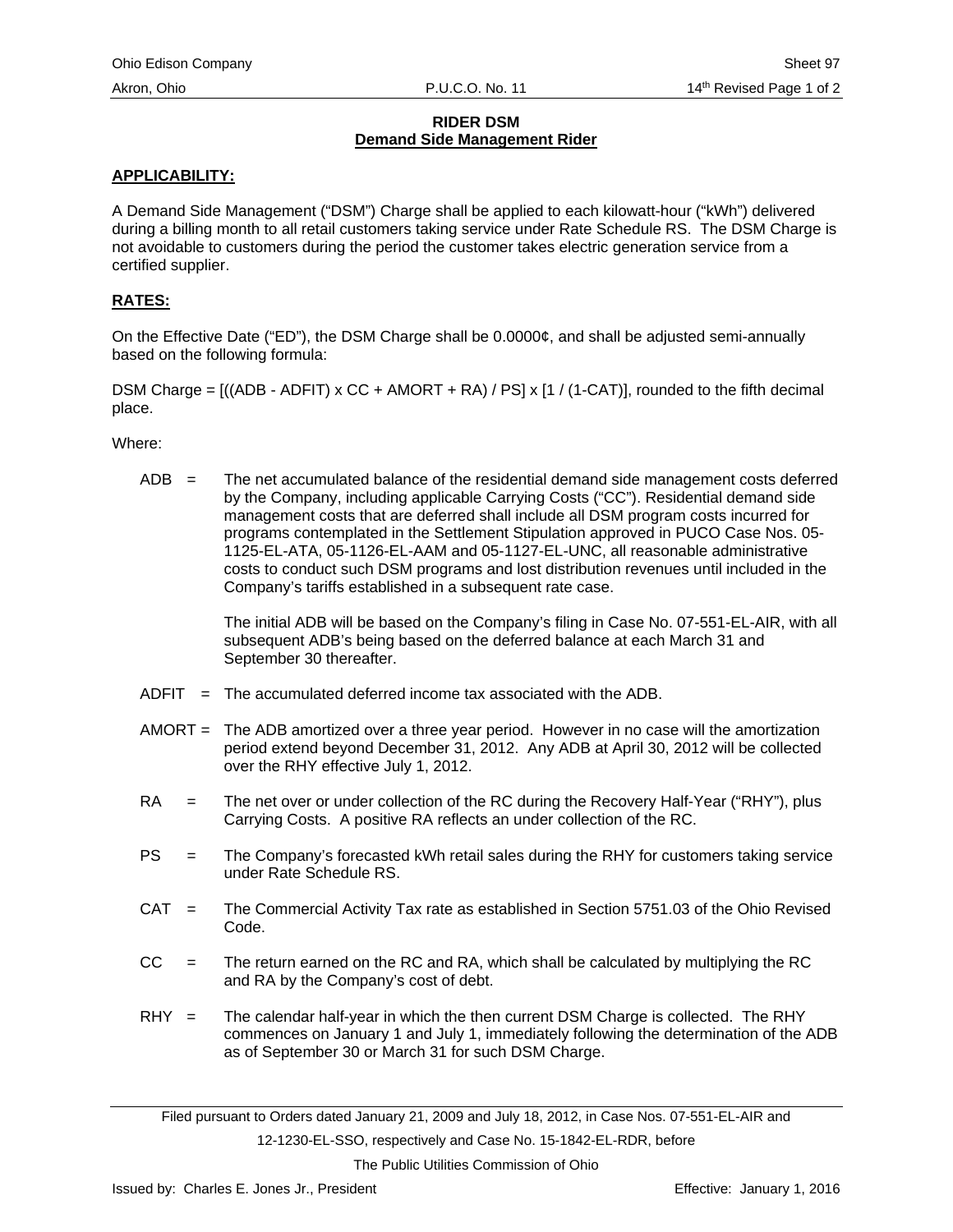# **RIDER DSM Demand Side Management Rider**

 $ED =$  The date on which the DSM Charge becomes effective. The ED for the initial DSM Charge shall be January 1, 2009 with all subsequent DSM Charges becoming effective on each following July 1 and January 1.

# **OTHER PROVISIONS:**

- 1. No later than December 1 and June 1 of each year, the Company shall file with the Public Utilities Commission of Ohio ("Commission") a request for approval of a DSM Charge which, unless otherwise ordered by the Commission, shall become effective on a service rendered basis on January 1 and July 1 following the determination of the ADB to which the DSM Charge applies.
- 2. The Company shall submit with its semi-annual filing, documentation sufficient to demonstrate that the DSM Charge that is the subject of the filing is calculated consistent with the DSM Charge formula set forth in this DSM Rider. All such documentation shall be subject to Commission audit and review.
- 3. If after the Effective Date, but prior to the next semi-annual filing, the Commission determines that the DSM Charge proposed by the Company is unreasonable, any differential in amounts collected under this DSM Rider based on the DSM Charge on the Effective Date, and that authorized in a final order of the Commission for said Recovery Half Year, including any Carrying Costs on said differential, shall be adjusted in the next Reconciling Adjustment.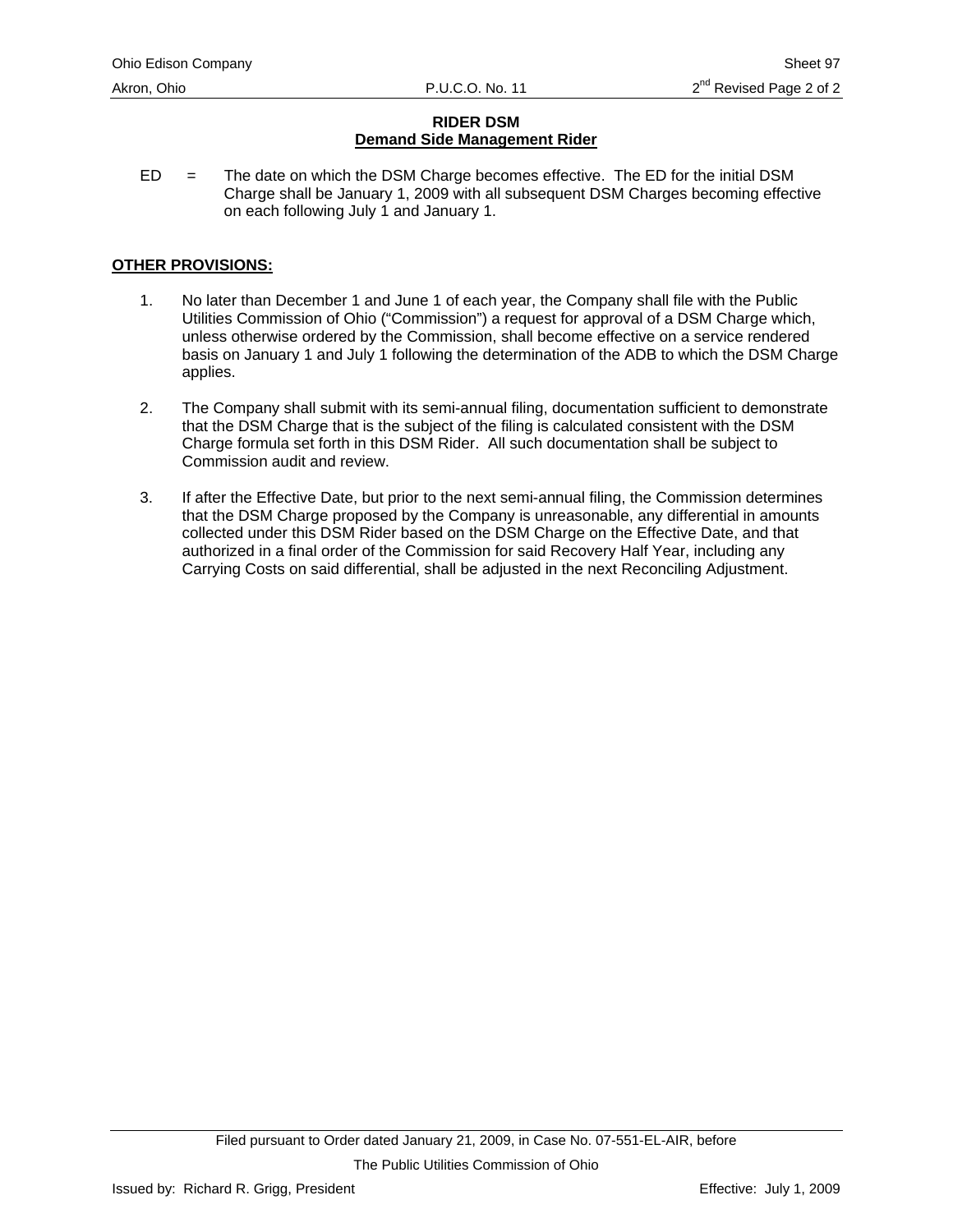# **RIDER RAR Reasonable Arrangement Rider**

Applicability, terms and conditions and level of incentives associated with this Rider, shall be determined as part of The Public Utilities Commission of Ohio's review and approval of the application filed pursuant to RC 4905.31 and consistent with OAC 4901:1-38.

Recovery of the difference in revenue from the application of rates in the otherwise applicable rate schedule and this rider shall be realized as part of the Company's Delta Revenue Recovery Rider (DRR) and shall be subject to review by the PUCO.

Each customer taking electric service under a Reasonable Arrangement pursuant to RC 4905.31 and consistent with OAC 4901:1-38 shall be subject to the Company's Electric Service Regulations and all riders unless otherwise expressly set forth in the Reasonable Arrangement.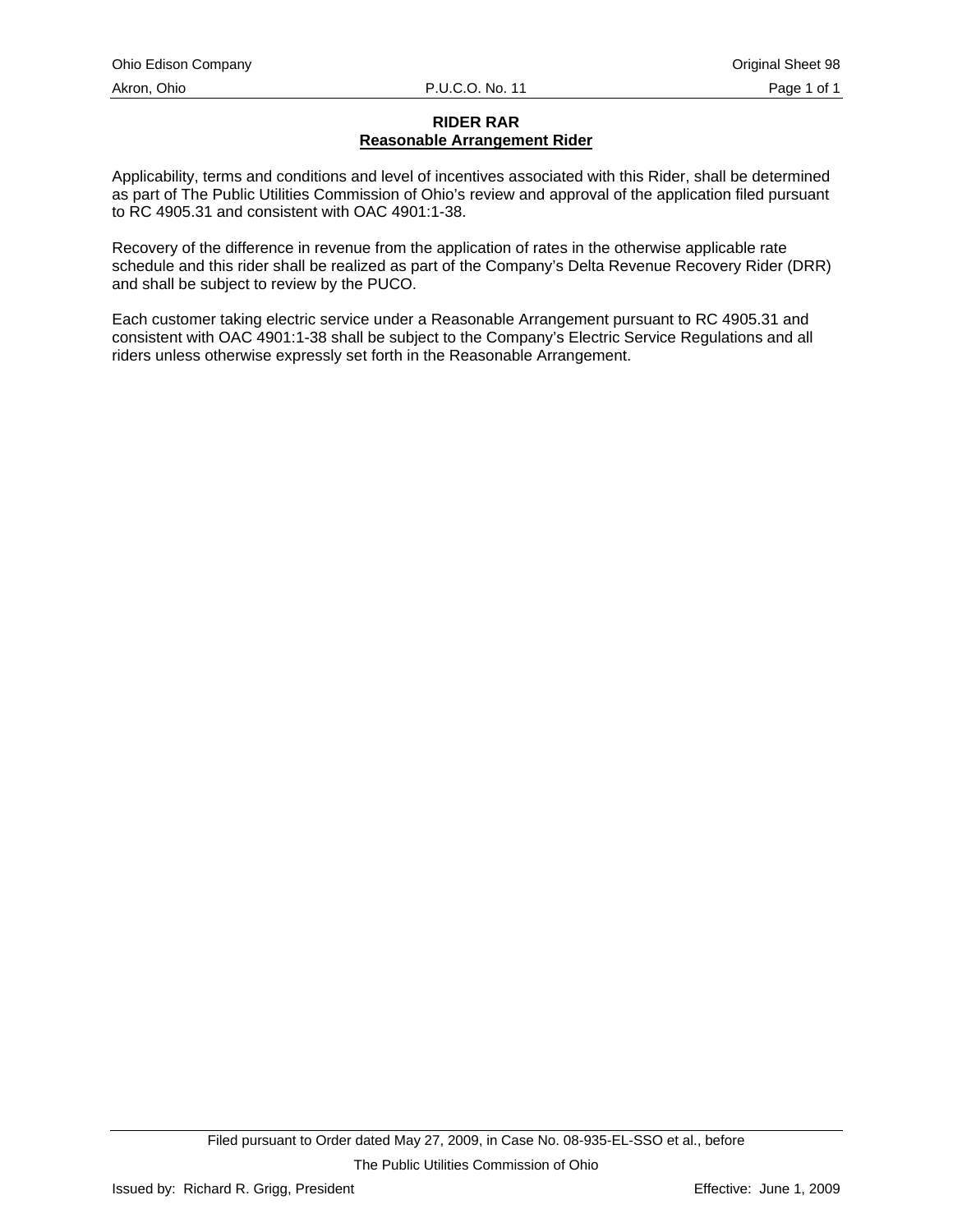# **RIDER DUN Distribution Uncollectible Rider**

## **APPLICABILITY:**

Applicable to any customer who receives electric service under the Company's rate schedules. The Distribution Uncollectible Rider (DUN) charge will apply, for all rate schedules, effective for service rendered beginning October 1, 2017, for all kWhs per kWh. This Rider is not avoidable for customers during the period the customer takes electric generation service from a certified supplier.

# **RATE:**

DUN charge 0.0134¢

#### **RIDER UPDATES:**

The charges contained in this Rider shall be updated and reconciled on a quarterly basis. No later than December 1st, March 1st, June 1st and September 1st of each year, the Company shall file with the PUCO a request for approval of the rider charges which, unless otherwise ordered by the PUCO, shall become effective on a service rendered basis on January 1st, April 1st, July 1st and October 1st of each year.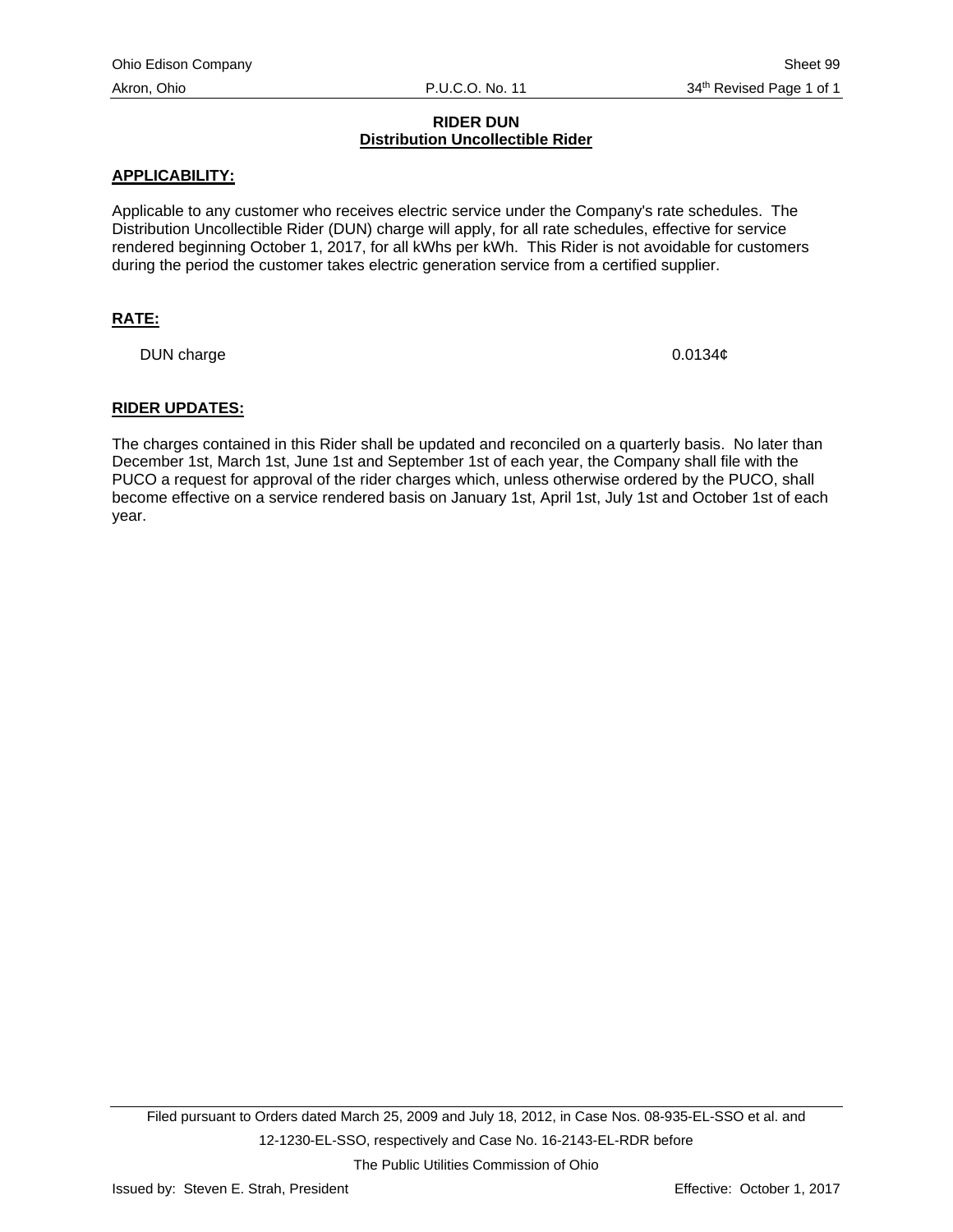# **APPLICABILITY:**

This Economic Load Response Program Rider ("Program") is available to customers taking service from the Company at primary voltages or higher voltages provided that all of the following seven conditions are met at the time of initiation of service to the customer under this Rider and on a continuing basis thereafter: (i) the customer took service under the Program as of May 31, 2016 or the customer was historically eligible for Rider ELR and provided written notice of intent to participate in the Program on or before May 31, 2015 for up to an additional 136,250 kW of Curtailable Load effective on or after June 1, 2016; (ii) the customer can successfully demonstrate to the Company that it can reduce its measured load to a pre-established contract Firm Load (as defined under Other Provisions, paragraph A., below) within two hours of notification provided by the Company without the need of a generator (A customer may intend to use a generator to reduce its usage to below its Firm Load, but if the generator does not operate, the customer must still reduce its usage to or below its Firm Load. Failure of a customer to reduce its usage to or below its Firm Load shall result in the consequences listed in the Emergency Curtailment Event Section herein.); (iii) the customer executes the Company's standard Program contract; (iv) the customer is taking generation service from the Company or a Competitive Retail Electric Service ("CRES") provider using consolidated billing; (v) the customer is not participating in any other load curtailment or demand response program, including without limitation a demand response program offered by PJM Interconnection, L.L.C. ("PJM") or any other independent system operator; (vi) the customer commits its demand response capability to Company for integration into Company's R.C. § 4928.66 compliance programs; and, (vii) the Commission finds that the demand response capabilities of customers electing service under this rider shall count towards the Company's compliance with the peak demand reduction benchmarks set forth in R.C. § 4928.66 as applied by the Commission's applicable rules and regulations and shall be considered incremental to interruptible load on the Company's system that existed in 2008. Nothing herein shall preclude a customer from requesting and receiving an exemption from any mechanism designed to recover the cost of energy efficiency and peak demand reduction programs to the extent the exemption is requested to reasonably encourage the commitment of customer-sited capabilities to the Company.

# **RATES:**

In addition to any other charges under any other rate schedules applicable to customer's service, customers participating in the Program shall also pay the charges and receive the credit set forth below:

#### **Charges:**

Program Administrative Charge:  $$150.00$  per month

# ECE Charge:

During an Emergency Curtailment Event (as defined under Other Provisions, paragraph D., below), the portion of the customer's actual measured load that exceeds its pre-established contract Firm Load for any and all hours during such event shall be assessed an ECE Charge which is calculated for each hour of the event as follows. Revenue collected by the Company as a result of any ECE Charge less amounts associated with the Commercial Activity Tax ("CAT") (as defined below) shall be credited towards costs to be collected through the DSE1 charge of Rider DSE:

Filed pursuant to Orders dated August 25, 2010, July 18, 2012, February 25, 2015 and March 31, 2016, in Case Nos. 10-388-EL-SSO,12-1230-EL-SSO, 14-2037-EL-ATA and 14-1297-EL-SSO, respectively, before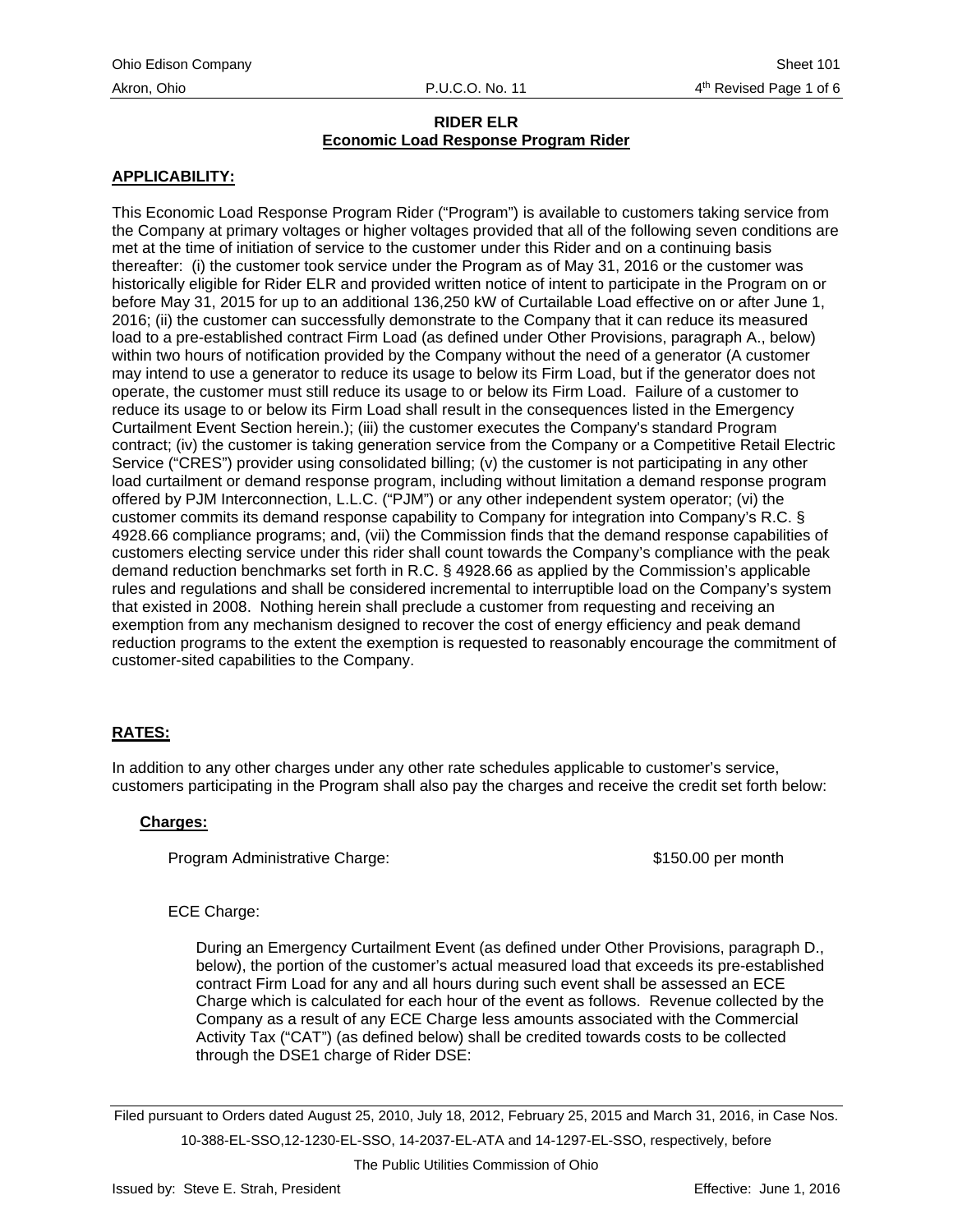**ECE Charge = (AL x PJM LMP x 300%) x (1 + LAF) x ([1/(1-CAT)])** 

Where:

- **AL** = the customer's actual hourly load during an Emergency Curtailment Event that exceeds the customer's pre-established contract Firm Load.
- **PJM LMP** = the final Real-Time Locational Marginal Price as defined and specified by PJM at the appropriate pricing node during the applicable hour(s).
- **CAT** = the Commercial Activity Tax rate as established in Section 5751.03 of the Ohio Revised Code.
- **LAF** = Loss Adjustment Factor 3.0% for primary voltages 0.1% for subtransmission voltages 0.0% for transmission voltages

## **Program Credit ("PC"):**

Customers taking service under this Rider shall receive a monthly Program Credit which shall be calculated as follows:

#### **PC = CL x (\$5.00) /kW/month**

Where:

CL is the Curtailable Load, which shall be calculated by the Company for each customer by subtracting the customer's contract Firm Load from its monthly highest thirty (30) minute integrated kW load occurring during the non-holiday weekday hours of 11 a.m. to 5 p.m. Eastern Standard Time (equivalent to noon to 6 p.m. EDT). In no circumstance can the CL be negative nor can the CL be in excess of a contract amount determined based upon the customers 12 month history as of February 1, 2008. Holidays are defined as New Year's Day, Memorial Day, Independence Day, Labor Day, Thanksgiving Day and Christmas Day.

Filed pursuant to Orders dated August 25, 2010, July 18, 2012, February 25, 2015 and March 31, 2016, in Case Nos. 10-388-EL-SSO,12-1230-EL-SSO, 14-2037-EL-ATA and 14-1297-EL-SSO, respectively, before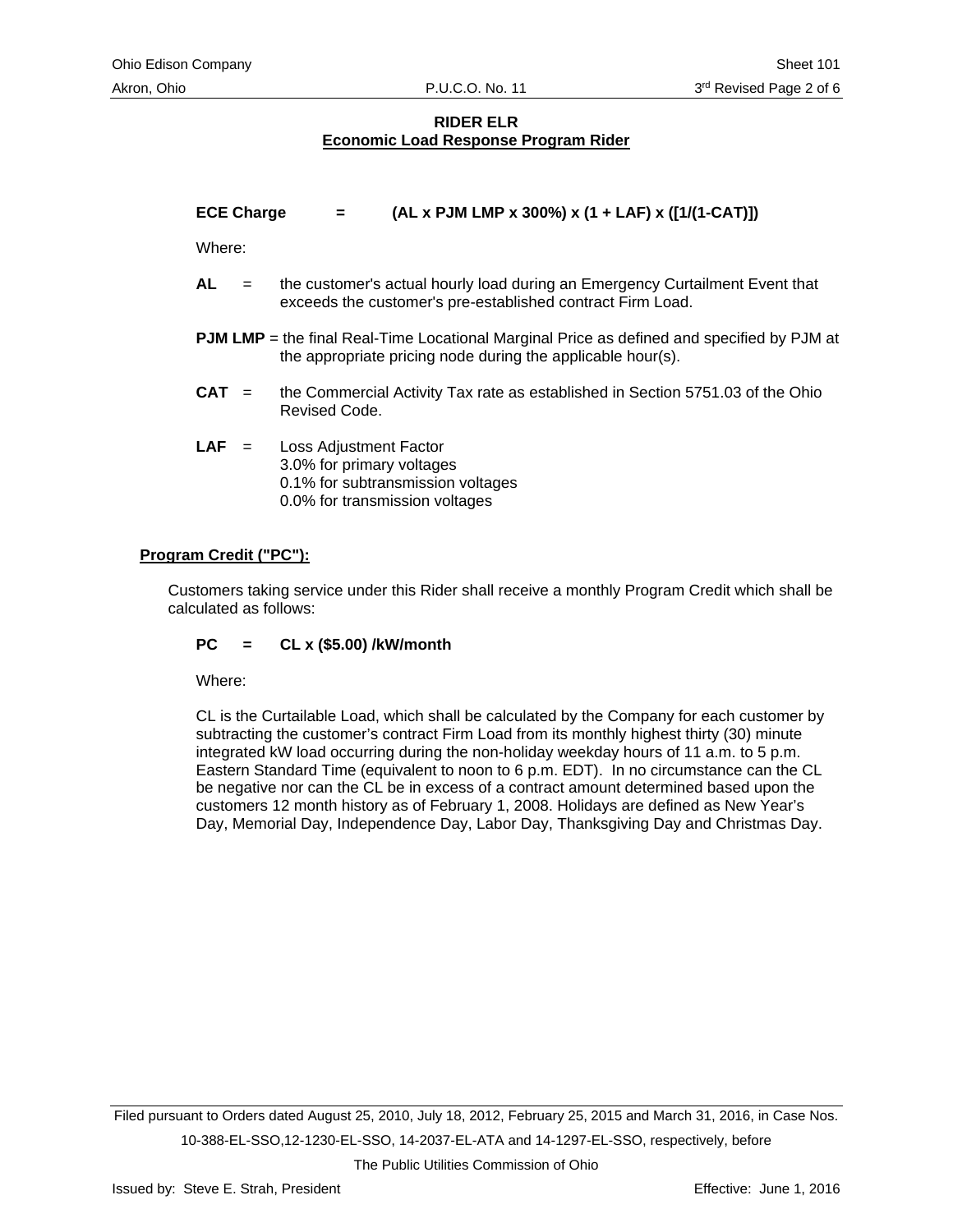#### **Minimum Bill:**

The application of the Program Credit shall not produce a total monthly bill for any customer, after including the effects of all rate schedules, riders, and if applicable, the CRES consolidated billing, that results in an average price per kWh less than two (2) cents per kWh.

## **OTHER PROVISIONS:**

## A. Firm Load

For purposes of this Rider, "Firm Load" shall be that portion of a customer's electric load that is not subject to curtailment. A customer may request a reduction to its contract Firm Load no more than once in any twelve month period. The Firm Load may be reduced to the extent that such reduction is consistent with other terms and conditions set forth in this Rider. Any such change in Firm Load shall be applied beginning with the customer's January bill immediately following the year in which the change has been approved by the Company, provided that advance written request is provided to the Company no less than thirty (30) days prior to the effective billing month of the change. The Company may increase the Firm Load at any time if the Company, at its sole discretion, determines the Firm Load is at a level that the customer fails to demonstrate that they can reach. The Company shall promptly notify the customer of any such change.

#### B. Load Response Program Contract

Customers taking service under this optional Rider shall execute the Company's standard Program contract which, among other things, will establish the Customer's Firm Load and commit the Customer's demand response capability to Company for purposes of Company's compliance with the peak demand reduction benchmarks set forth in R.C. § 4928.66 as applied by the Commission's applicable rules and regulations.

C. Metering

The customer must arrange for interval metering consistent with the Company's Miscellaneous Charges, Tariff Sheet 75.

Filed pursuant to Orders dated August 25, 2010, July 18, 2012, February 25, 2015 and March 31, 2016, in Case Nos. 10-388-EL-SSO,12-1230-EL-SSO, 14-2037-EL-ATA and 14-1297-EL-SSO, respectively, before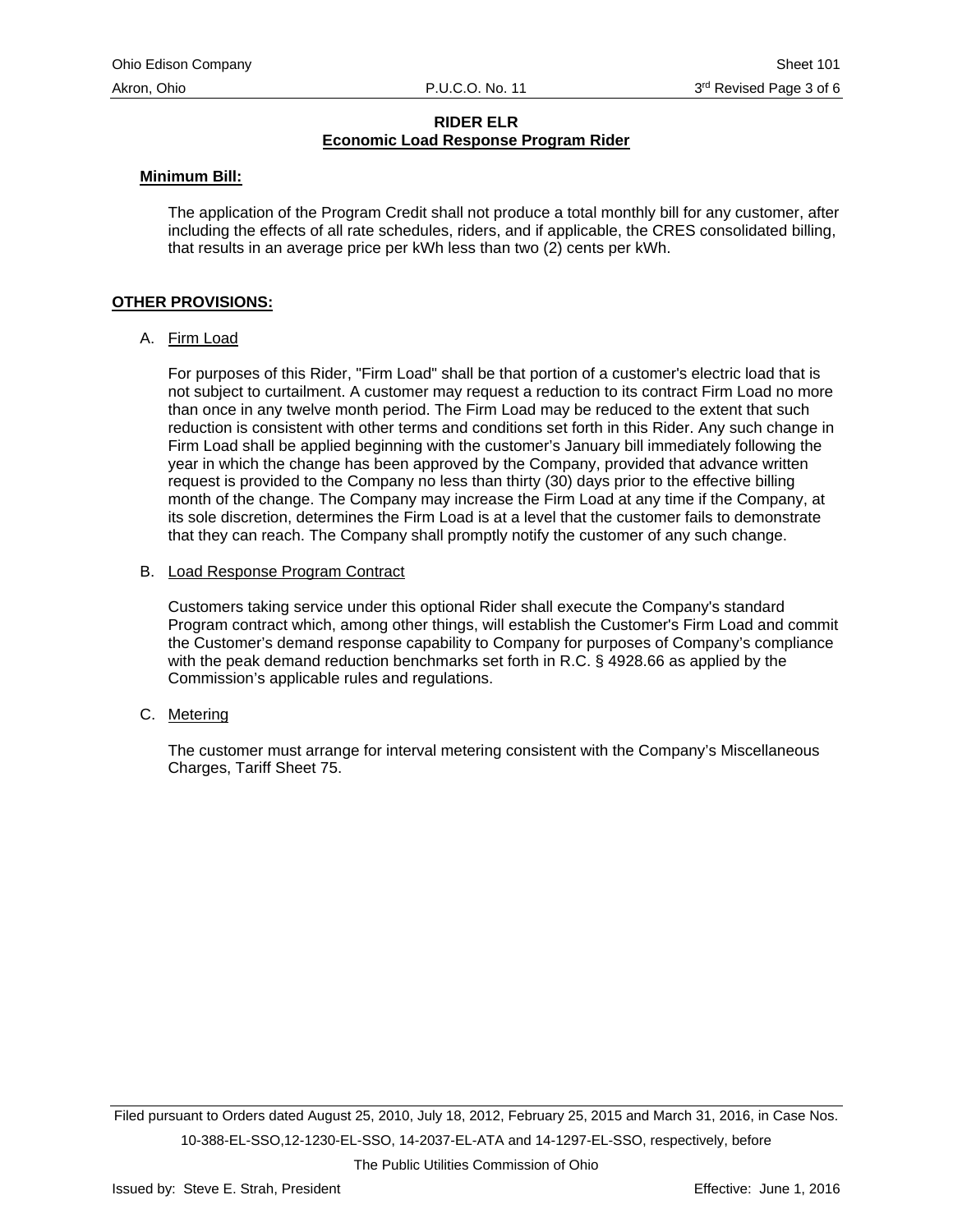#### D. Emergency Curtailment Event

Upon advance notification provided by the Company, a customer taking service under this Rider must curtail all load above its Firm Load during an Emergency Curtailment Event consistent with the Company's instructions. For purposes of this Rider, an Emergency Curtailment Event shall be one in which the Company, a regional transmission organization and/or a transmission operator determines, in its respective sole discretion, that an emergency situation exists that may jeopardize the integrity of either the distribution or transmission system in the area. PJM, which is the regional transmission organization of which the Company is a member, may also initiate an Emergency Curtailment Event upon their sole determination that a pre-emergency situation exists.

If an Emergency Curtailment Event is requested solely by the Company or a transmission operator, a customer will be given no less two hours advance notification to curtail all load above its Firm Load during the Emergency Curtailment Event. An Emergency Curtailment Event requested solely by the Company or a transmission operator may occur anytime during the year with no restrictions on the number of events or the duration of an event.

If the Emergency Curtailment Event is requested by PJM, a customer will be notified by the Company of the start time of the Emergency Curtailment Event as determined by PJM. The start time of the Emergency Curtailment Event will be approximately thirty (30) minutes from the time the Company receives notification from PJM of the Emergency Curtailment Event. However, PJM at its sole discretion may grant a customer an exception to the thirty (30) minute advance notification time of either sixty (60) minutes or one hundred and twenty (120) minutes based on the customer's physical capability to provide load reduction. A customer wishing to seek such exception must submit to the Company a completed request form that the Company will then submit to PJM. If PJM approves the customer request for an exception for sixty (60) minutes, then the start time of any PJM-called Emergency Curtailment Events for that customer will be approximately sixty (60) minutes from the time the Company receives notification from PJM of the Emergency Curtailment Event. If PJM approves the customer request for an exception for one hundred and twenty (120) minutes, then the start time of any PJM-called Emergency Curtailment Events for that customer will be approximately one hundred and twenty (120) minutes from the time the Company receives notification from PJM of the Emergency Curtailment Event. The maximum duration that load must be curtailed when an Emergency Curtailment Event is called by PJM will be six (6) hours and shall be limited to ten events per planning year as defined by PJM and will only occur between 12:00 PM (Noon) to 8:00 PM (Eastern Prevailing Time) for the months of June through September on weekdays other than PJM Holidays.

Filed pursuant to Orders dated August 25, 2010, July 18, 2012, February 25, 2015 and March 31, 2016, in Case Nos. 10-388-EL-SSO,12-1230-EL-SSO, 14-2037-EL-ATA and 14-1297-EL-SSO, respectively, before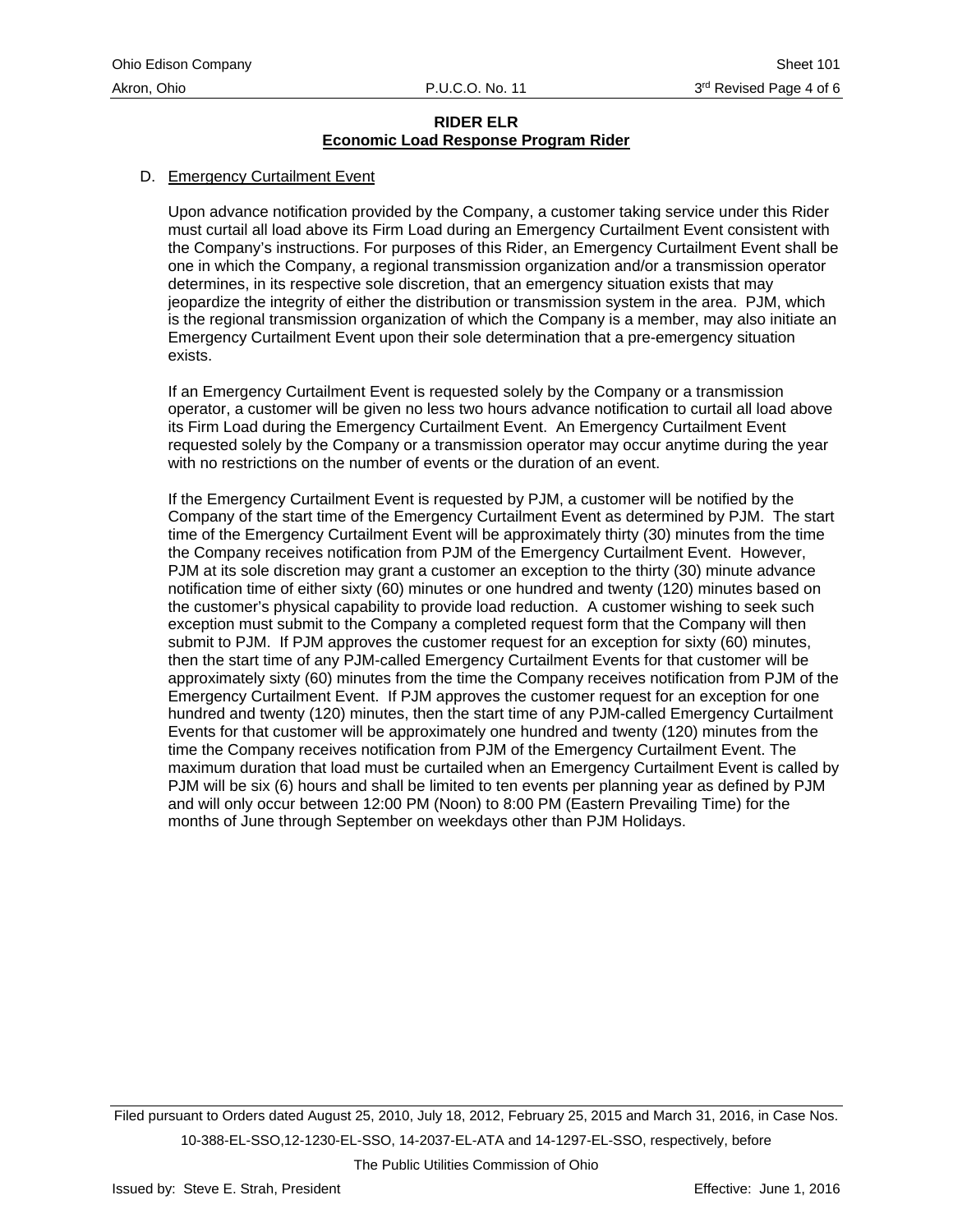During the entire period of an Emergency Curtailment Event, the customer's actual measured load must remain at or below its Firm Load with such load being measured every clock half hour. A customer's actual measured load shall be determined using the greater of the customer's highest lagging kVA or highest kW during the Emergency Curtailment Event.

If at any time during the Emergency Curtailment Event a customer's actual measured load exceeds its contract Firm Load, the Company may disconnect the customer from the transmission system for the duration of the Emergency Curtailment Event, at the customer's expense. The Company shall not be liable for any direct or indirect costs, losses, expenses, or other damages, special or otherwise, including, without limitation, lost profits that arise from such disconnection.

If at any time during the Emergency Curtailment Event a customer's actual measured load exceeds 110% of its Firm Load, the customer shall be subject to all four (4) of the following: (i) forfeit its Program Credit for the month in which the Emergency Curtailment Event occurred; (ii) pay the ECE Charge set forth in the Rates section of this Rider; (iii) pay the sum of all Program Credits received by the customer under the Program during the immediately preceding twelve billing months which shall include credits from this Rider and the Economic Development Rider; and (iv) the Company's right, at its sole discretion, to remove the customer from the Program for a minimum of 12 months.

If at any time during the Emergency Curtailment Event a customer's actual measured load is greater than 100% and less than or equal to 110% of its Firm Load during the Emergency Curtailment Event, the customer shall forfeit its Program Credit for the month in which the Emergency Curtailment Event occurred and shall pay the ECE Charge set forth in the Rates section of this Rider.

In no event shall the penalties for non-performance listed above be less than PJM's nonperformance penalties plus ECE charge for a non-performing customer during the Emergency Curtailment Event.

In a calendar year when an Emergency Curtailment Event has not been requested of customers by PJM on this Rider between June 1 and September 7, the Company shall simultaneously interrupt all customers on this Rider by September 30 in order to meet the Company's PJM test obligations for Load Management Resources. The duration of this test will be one hour. The Company will schedule the test and Customers shall receive advance notification of the test. All provisions of this Rider shall apply to this test.

In the event of any conflict between the terms and conditions set forth in this Rider and other service reliability requirements and/or obligations of the Company, the latter shall prevail.

Filed pursuant to Orders dated August 25, 2010, July 18, 2012, February 25, 2015 and March 31, 2016, in Case Nos. 10-388-EL-SSO,12-1230-EL-SSO, 14-2037-EL-ATA and 14-1297-EL-SSO, respectively, before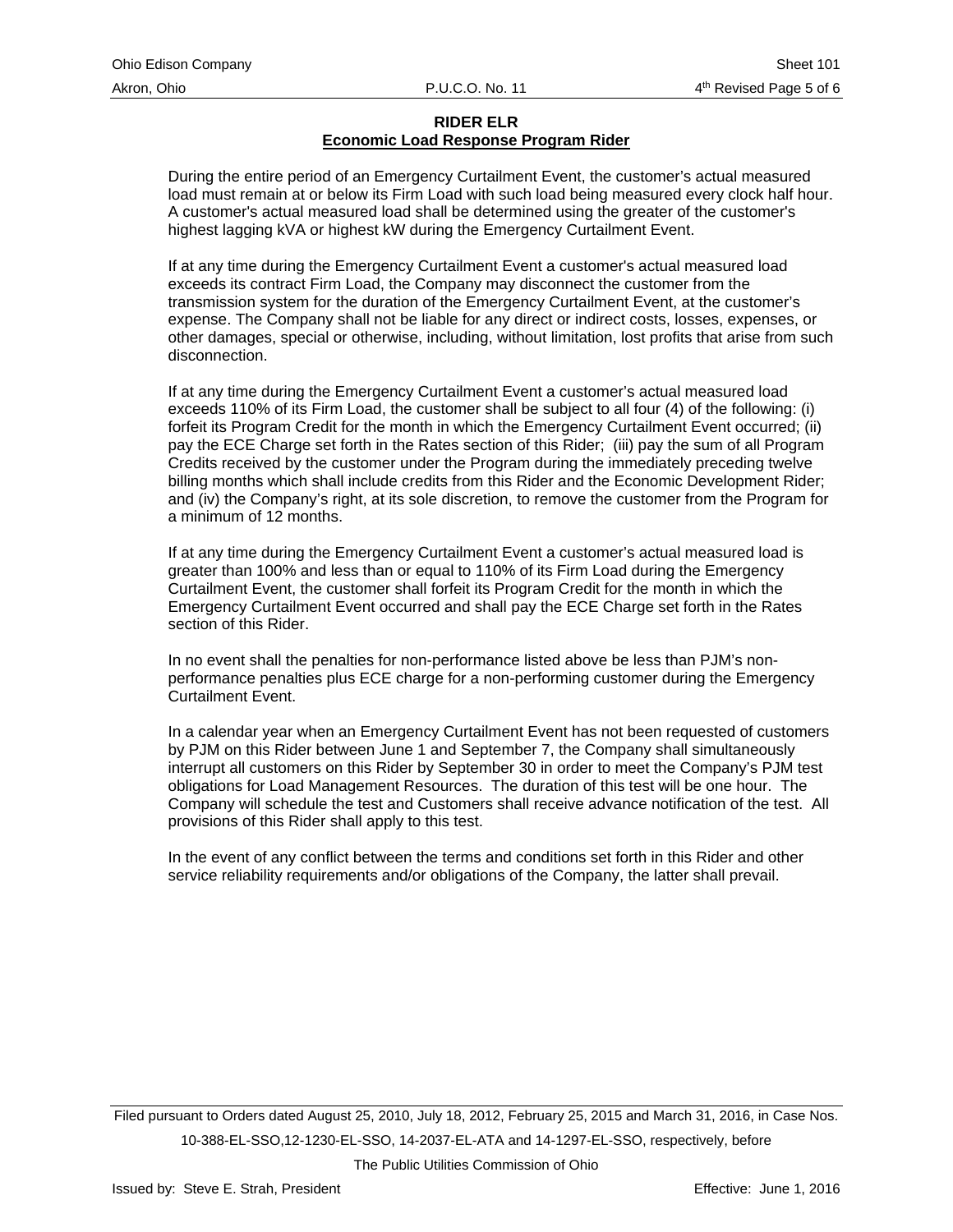## E. Notification

Emergency Curtailment Event notifications called by PJM will be stated such that customers must curtail their actual measured load to Firm Load prior to the start time of the Emergency Curtailment Event set forth in the PJM notification to the Company. Emergency Curtailment Event notifications called for either by the Company or a transmission operator will be stated such that customers must curtail actual measured load to Firm Load within two hours of the time the Company sends such notification to the customer. The Company will provide customers a notification of when Emergency Curtailment Events have ended. Receipt of notifications set out in this paragraph shall be the sole responsibility of the customer.

Notification of an Emergency Curtailment Event consists of an electronic message issued by the Company to a device or devices such as telephone, facsimile, pager or email, selected and provided by the customer and approved by the Company. Two-way information capability shall be incorporated by the Company and the customer in order to provide confirmation of receipt of notification messages. Operation, maintenance and functionality of such communication devices selected by the customer shall be the sole responsibility of the customer.

# F. Term

This Rider shall become effective for service rendered beginning June 1, 2016, and shall expire with service rendered through May 31, 2024.

A customer may terminate its participation in the Program consistent with other terms and conditions to be effective June  $1<sup>st</sup>$ , so long as the customer provides written notice to the Company no less than 38 months prior to the requested June  $1<sup>st</sup>$  date upon which the requested termination would become effective. Except as otherwise provided in this Rider, a qualifying customer may return to the Program after a hiatus from the Program of at least one (1) year on the first day of the customer's billing cycle upon at least thirty days prior written notice of the customer's intent to return.

G. Conditions

Payment by the customer of all charges herein is a condition of service under this Economic Load Response Program Rider.

Filed pursuant to Orders dated August 25, 2010, July 18, 2012, February 25, 2015 and March 31, 2016, in Case Nos. 10-388-EL-SSO,12-1230-EL-SSO, 14-2037-EL-ATA and 14-1297-EL-SSO, respectively, before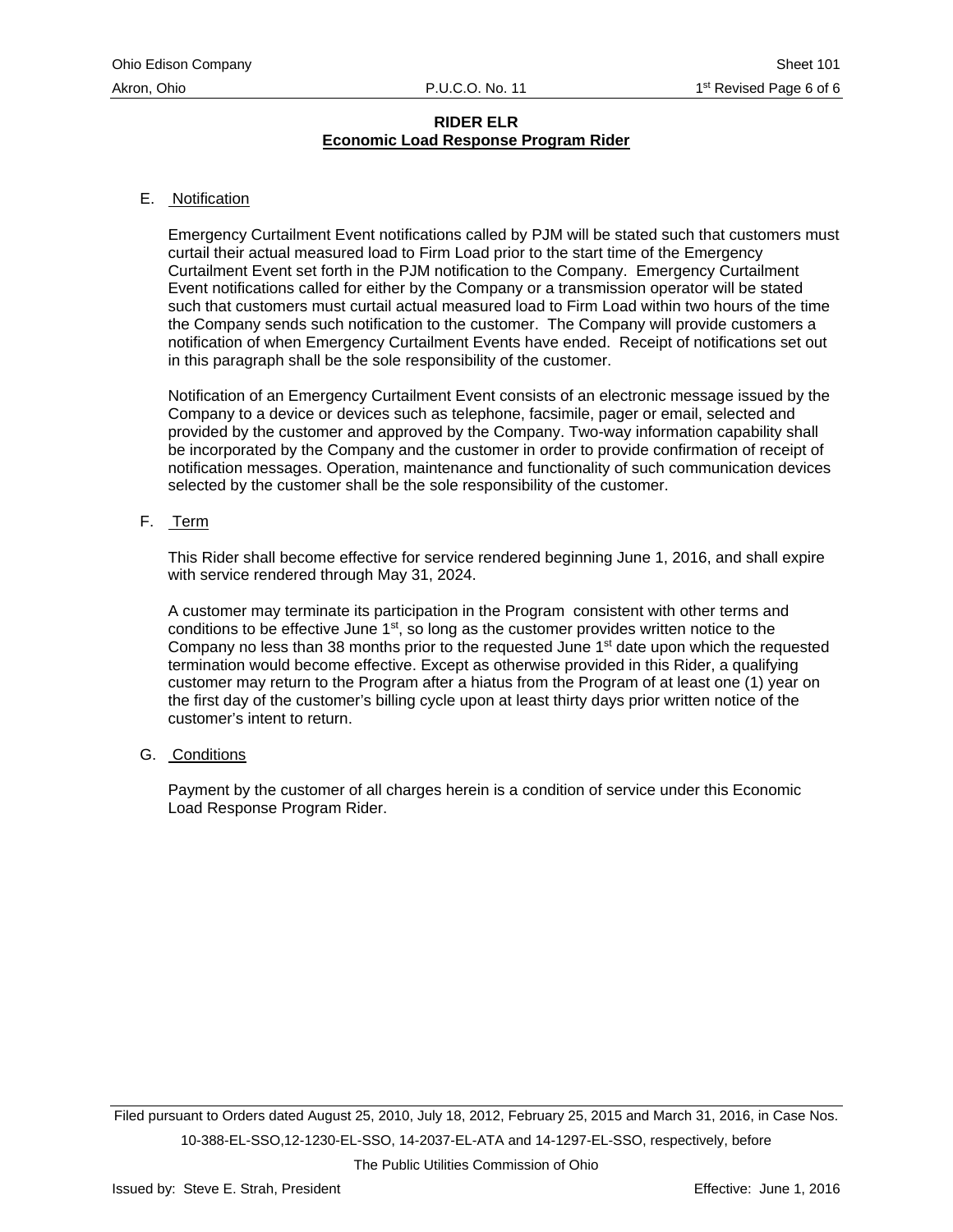# **RIDER GCR Generation Cost Reconciliation Rider**

# **APPLICABILITY:**

Applicable to any customer who receives electric service under the Company's rate schedules. The Generation Cost Reconciliation Rider (GCR) charge will apply, by rate schedule, effective for service rendered beginning October 1, 2017, for all kWhs per kWh.

| <b>RATE:</b> | GCR1    | GCR <sub>2</sub> |
|--------------|---------|------------------|
| <b>RS</b>    | 0.1560¢ | $0.0000$ ¢       |
| GS           | 0.1560¢ | $0.0000$ ¢       |
| GP           | 0.1506¢ | $0.0000$ ¢       |
| GSU          | 0.1464c | $0.0000$ ¢       |
| GT           | 0.1462¢ | $0.0000$ ¢       |
| <b>STL</b>   | 0.1560¢ | $0.0000$ ¢       |
| <b>TRF</b>   | 0.1560¢ | $0.0000$ ¢       |
| <b>POL</b>   | 0.1560¢ | $0.0000$ ¢       |
|              |         |                  |

The GCR charge shall be calculated as follows:

# GCR = {[GCR Deferral Balance] / S} x 1/(1 - CAT) x {(1 - LOSS<sub>AVG</sub>) / (1 - LOSS)}

Where:

- i. The calculation period is the three-month period ended two months prior to the effective dates of the updated rider (i.e. three months ended October 31, January 31, April 30, and July 31).
- ii. Each component of the formula includes the aggregated data for The Cleveland Electric Illuminating Company, Ohio Edison Company, and The Toledo Edison Company.
- iii. For any given billing period, only the non-zero GCR charge will be applied.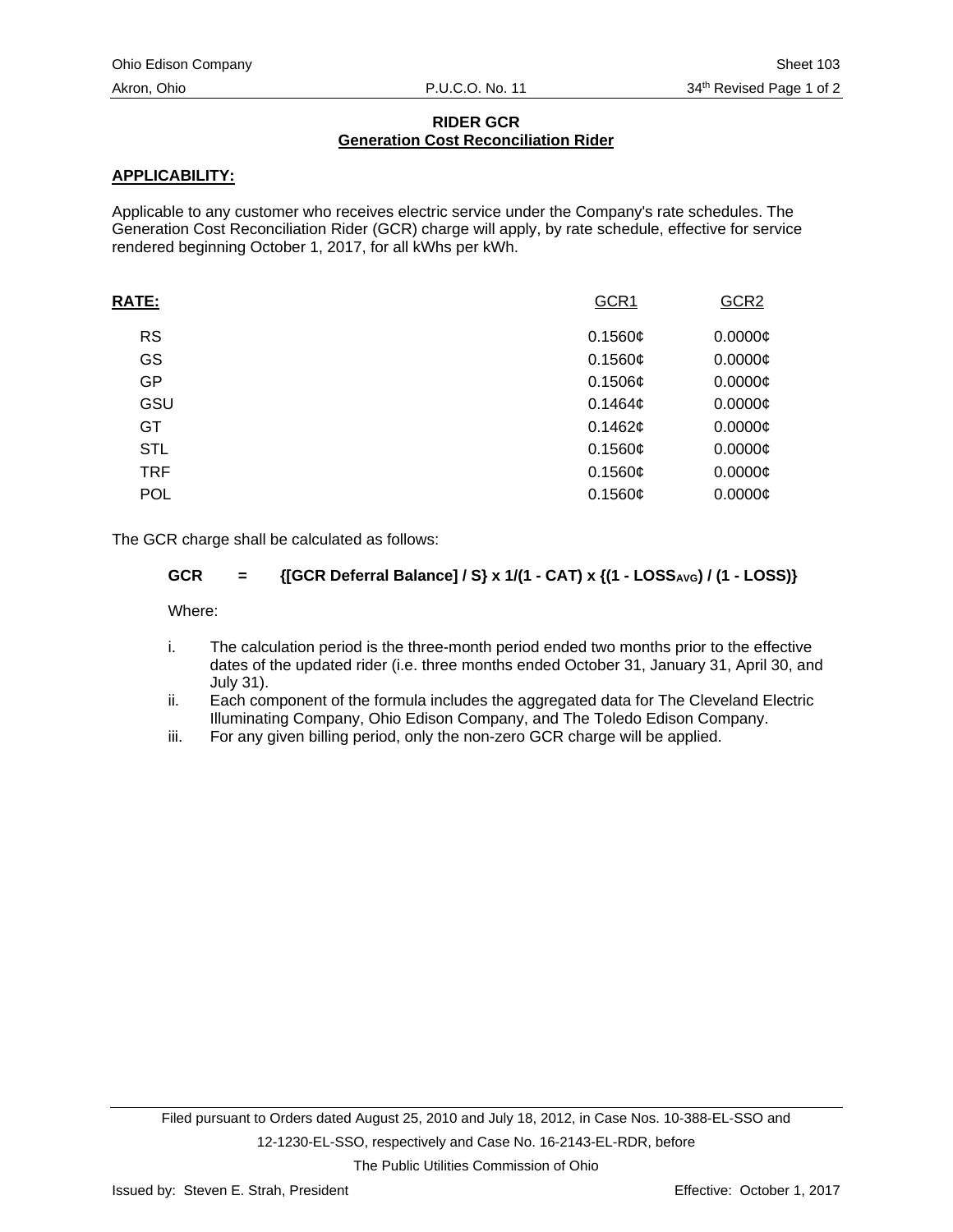## **RIDER GCR Generation Cost Reconciliation Rider**

**GCR Deferral Balance**  $=$   $[(B_P - GCR_{REV} - GEN_{REV} + E_S + E_{CBP}) + I]$ 

- **BP** = The actual reconciliation balance, including applicable interest, at the end of the previous calculation period.
- **GCRREV** = The actual revenue associated with Rider GCR, as billed for the calculation period, excluding applicable Commercial Activity Tax.
- **GENREV** = The actual revenue associated with Riders GEN, HLF, RTP and CPP, as billed for the calculation period, excluding applicable Commercial Activity Tax.
- **ES** = The actual cost of supplying generation service to SSO customers and customers taking service under special contracts for the calculation period.
- E<sub>CBP</sub> = The competitive bidding process expenses.
- **I**  $=$  The applicable interest for the calculation period at a monthly rate of 0.7066%.
- **S**  $=$  The projected kWh sales for the period during which Rider GCR will be charged.
- **CAT** = The Commercial Activity Tax rate as established in Section 5751.03 of the Ohio Revised Code.
- **LOSS** = The loss factor associated with each rate category based on service voltage. (See Page 1 of Exhibit C to the Application in Case No. 08-0935-EL-SSO).
- LOSS<sub>AVG</sub> = The aggregated loss factor.

# **AVOIDABILITY:**

The GCR charge shall equal GCR1 and GCR1 is not applied to customers during the calculation period the customer takes electric generation service from a certified supplier, unless the **GCR Deferral Balance > (10% x ES)** for two consecutive calculation periods. If the **GCR Deferral Balance > (10% x ES)** for two consecutive calculation periods, then, subject to Commission approval, GCR2 = GCR and GCR2 is not avoidable for customers who take electric generation service from a certified supplier.

Regardless, in the event that a supplier that has been providing power as a result of the competitive bid process defaults during the applicable ESP period, the Company upon its belief that such default will cause the GCR Deferral Balance to exceed the 10% threshold, may determine that the GCR charge is not avoidable for customers who take generation from a certified supplier, subject to Commission approval.

#### **RIDER UPDATES:**

The charges contained in this Rider shall be updated and reconciled on a quarterly basis. No later than December 1st, March 1st, June 1st and September 1st of each year, the Company will file with the PUCO a request for approval of the Rider charges which, unless otherwise ordered by the PUCO, shall become effective on a service rendered basis on January 1st, April 1st, July 1st and October 1st of each year.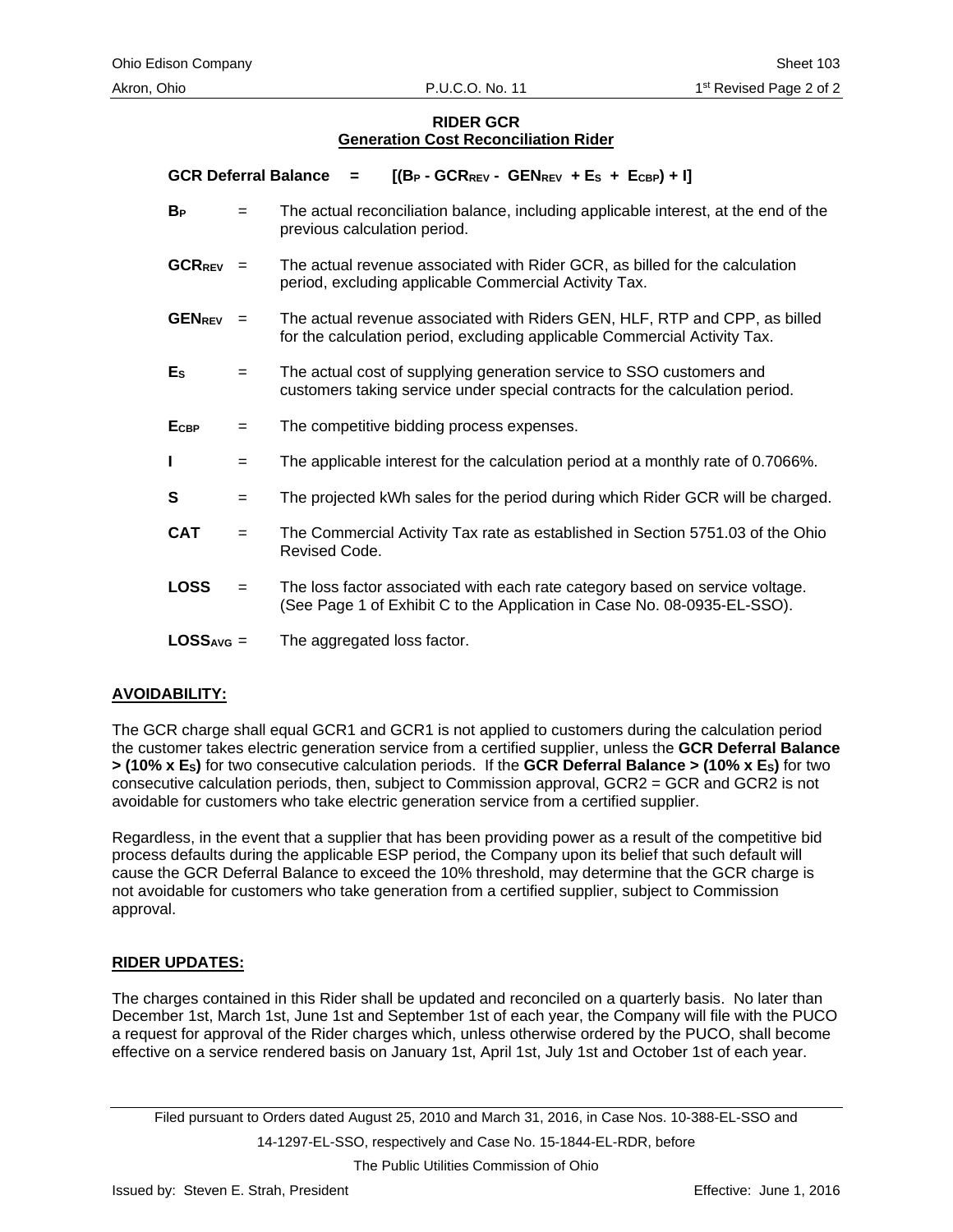# **Fuel Rider**

# **APPLICABILITY:**

Applicable to any customer who receives electric service under the Company's rate schedules. The Fuel Rider will apply, for all rate schedules, effective for service rendered beginning June 1, 2009 for all kWhs per kWh. This Rider is not applied to customers during the period the customer takes electric generation service from a certified supplier.

## **RATE:**

| <b>RS</b>  | $(0.3267)$ ¢ |
|------------|--------------|
| GS         | $(0.3267)$ ¢ |
| <b>GP</b>  | $(0.3154)$ ¢ |
| GSU        | $(0.3065)$ ¢ |
| <b>GT</b>  | $(0.3062)$ ¢ |
| <b>STL</b> | $(0.3267)$ ¢ |
| <b>TRF</b> | $(0.3267)$ ¢ |
| <b>POL</b> | $(0.3267)$ ¢ |

# **RIDER PROVISIONS:**

The Fuel Rider recovers costs as authorized by the Commission's January 14, 2009 Finding and Order in Case No. 09-21-EL-ATA et al. The Fuel Rider shall be reconciled to reflect the difference between actual and forecasted costs and the difference between actual and forecasted generation revenue and revenue collected under this Rider.

The Fuel Rider shall no longer be applied as of service rendered beginning December 8, 2009, pending final reconciliation of the costs authorized by the Commission's January 14, 2009 Finding and Order in Case No. 09-21-EL-ATA et al.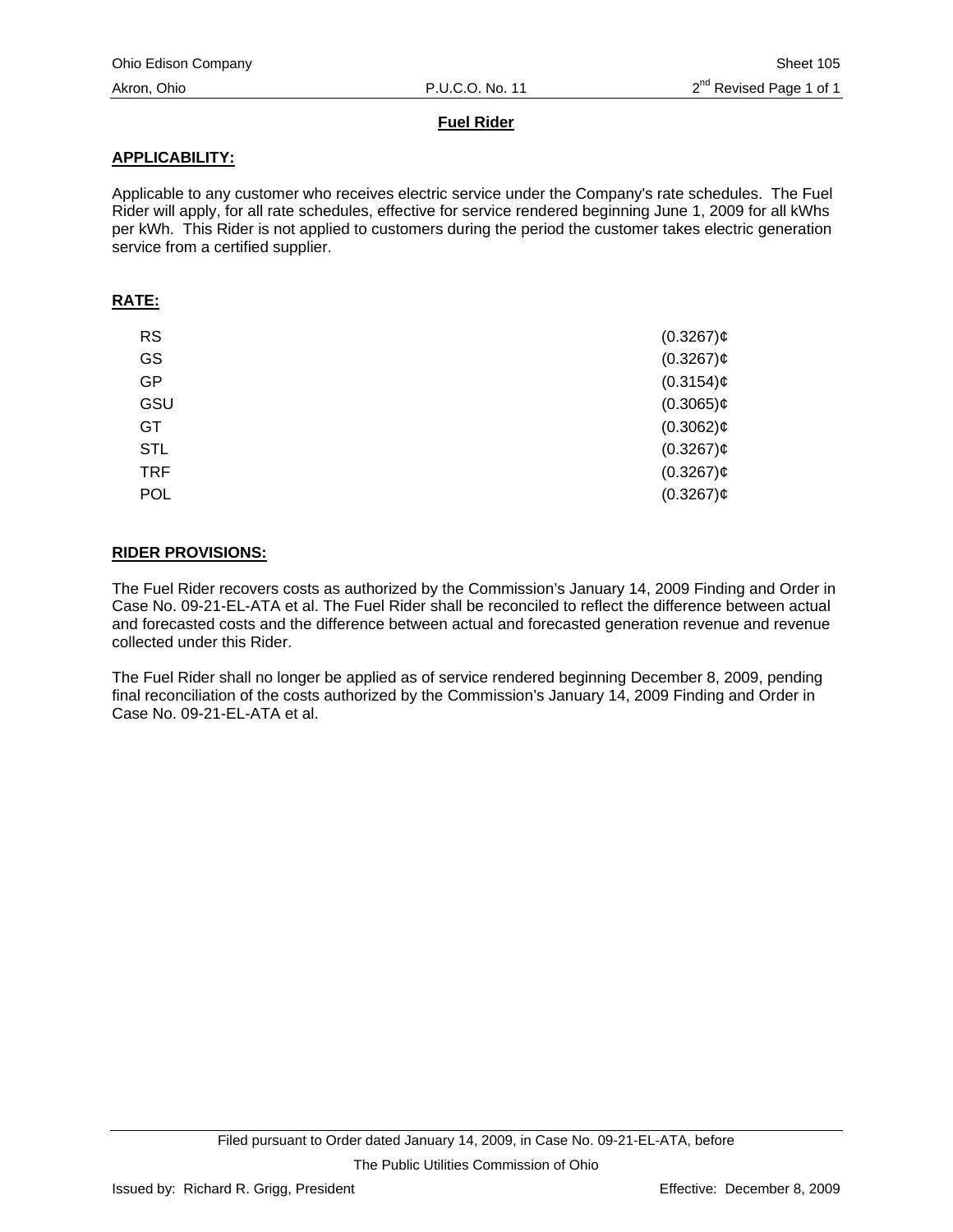# **RIDER AMI**

# **Advanced Metering Infrastructure / Modern Grid Rider**

# **APPLICABILITY:**

Applicable to any customer who receives electric service under the Company's rate schedules, with the exception of General Service - Transmission (Rate "GT"). This Advanced Metering Infrastructure / Modern Grid Rider charge is a fixed monthly charge and will be effective for service rendered beginning October 1, 2017. This Rider is not avoidable for customers during the period the customer takes electric generation service from a certified supplier.

# **CHARGE \*:**

| <b>RS</b>               | \$0.234  |
|-------------------------|----------|
| GS                      | \$1.223  |
| <b>GP</b>               | \$16.039 |
| GSU                     | \$18.404 |
| STL (per lighting unit) | \$0.053  |
| <b>TRF</b>              | \$0.198  |
| POL                     | \$0.334  |

\* The charges listed above, except those for rate schedule STL, will be applied per customer, per month. Any customer who receives electric service under rate schedule STL will have the above charge applied per lighting unit, per month.

## **PROVISIONS:**

The charges set forth in this Rider recover costs associated with the Ohio Site Deployment of the Smart Grid Modernization Initiative in Case No. 09-1820-EL-ATA. Any additional costs associated with expansion of the Ohio Site Deployment or the implementation of any additional advanced metering or grid modernization infrastructure in Ohio including, but not limited to, Commission directed, legislatively mandated or Company initiated and Commission approved infrastructure expansion will be collected through this Rider.

# **RIDER UPDATES:**

The charges contained in this Rider shall be updated and reconciled on a quarterly basis. No later than December 1st, March 1st, June 1st and September 1st of each year, the Company shall file with the PUCO a request for approval of the Rider charges which, unless otherwise ordered by the PUCO, shall become effective on a service rendered basis on January 1st, April 1st, July 1st and October 1st of each year.

Filed pursuant to Orders dated June 30, 2010, July 18, 2012 and March 31, 2016, in Case Nos. 09-1820-EL-ATA, 12-1230-EL-SSO and 14-1297-EL-SSO, respectively and Case No. 16-2166-EL-RDR, before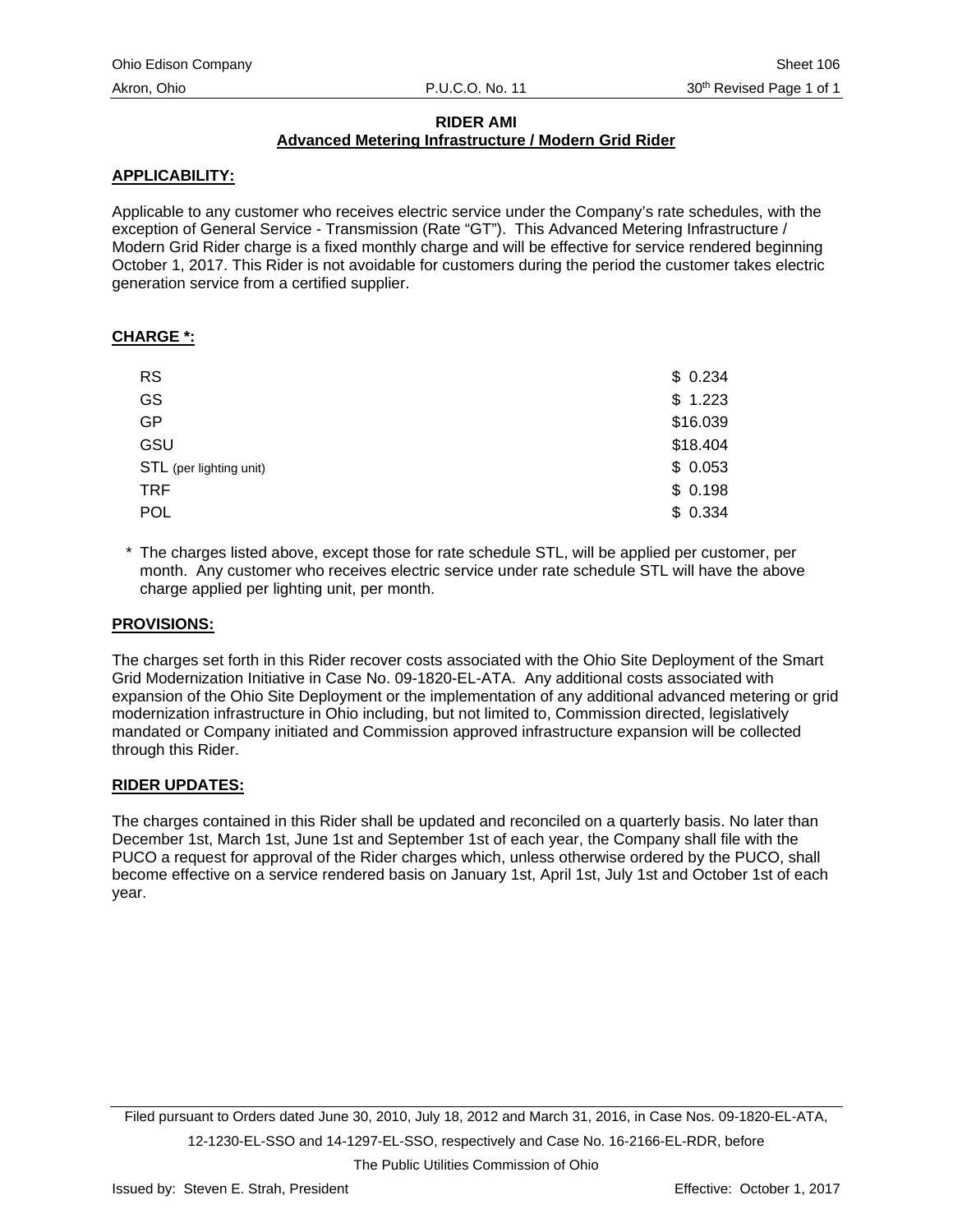# **RIDER LEX Line Extension Cost Recovery Rider**

## **APPLICABILITY:**

Applicable to any customer receiving electric service under the Company's rate schedules. The Line Extension Cost Recovery Rider (LEX) charge will apply for all rate schedules, on a service rendered basis, for all kWhs per kWh. This Rider is not avoidable for customers who take electric generation service from a certified supplier.

# **RATE:**

LEX charge 0.0000 $\phi$ 

#### **RIDER UPDATES:**

The charges contained in this Rider shall be updated and reconciled on a quarterly basis beginning December 1, 2011, and thereafter no later than December 1st, March 1st, June 1st and September 1st of each year, the Company will file with the PUCO a request for approval of the Rider charges which, unless otherwise ordered by the PUCO, shall become effective on a service rendered basis on January 1st, April 1st, July 1st and October 1st of each year.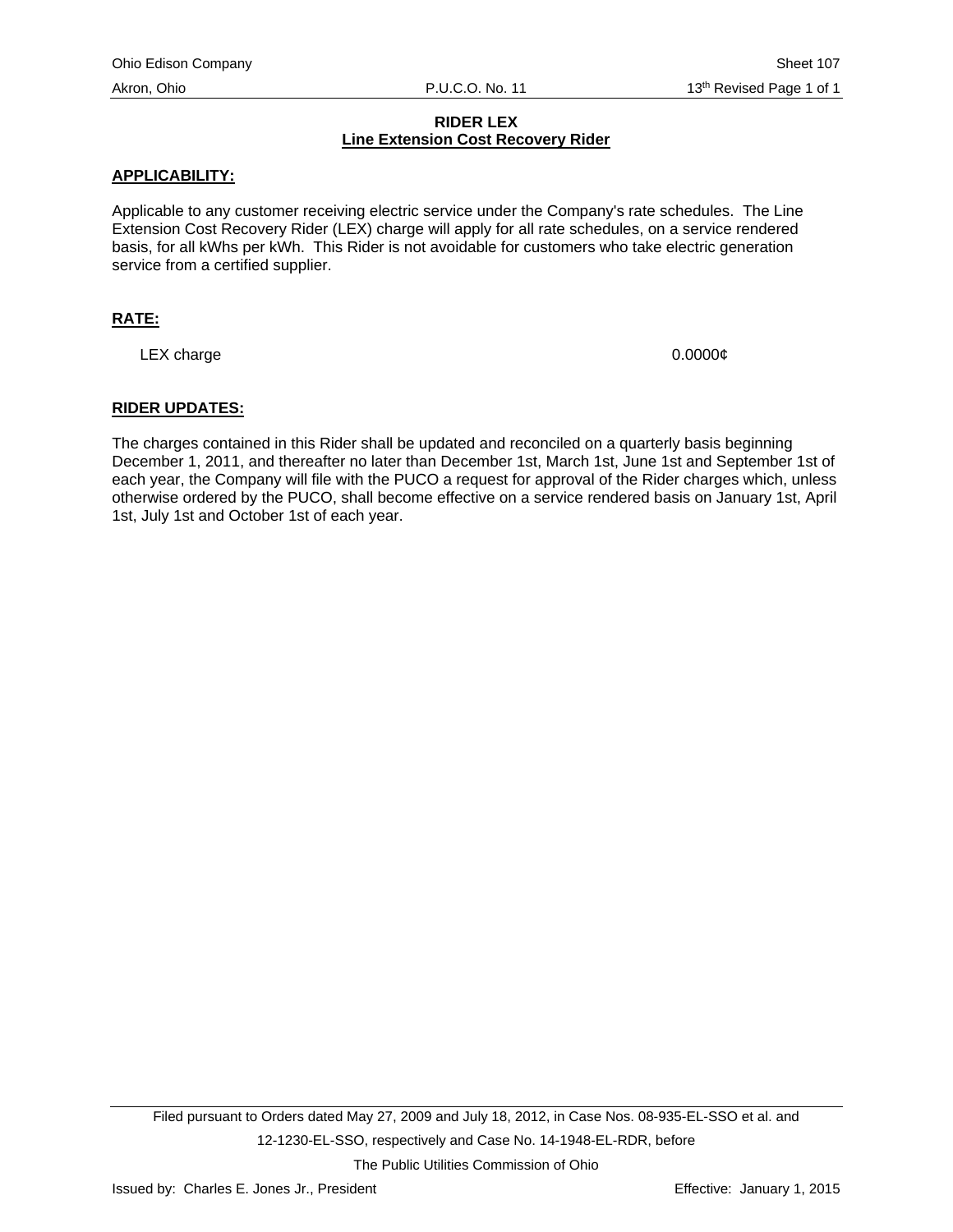## **RIDER DSI Delivery Service Improvement Rider**

## **APPLICABILITY:**

Applicable to any customer who receives electric service under the Company's Rate Schedules. The Delivery Service Improvement Rider (DSI) charges will apply, by Rate Schedule, effective for bills rendered beginning January 1, 2012. This Rider is not avoidable for customers who shop with a certified supplier.

# **RATE:**

| RS (all kWhs, per kWh)          | 0.0000c  |
|---------------------------------|----------|
| GS (per kW of Billing Demand)   | \$0.0000 |
| GP (per kW of Billing Demand)   | \$0.0000 |
| GSU (per kVa of Billing Demand) | \$0.0000 |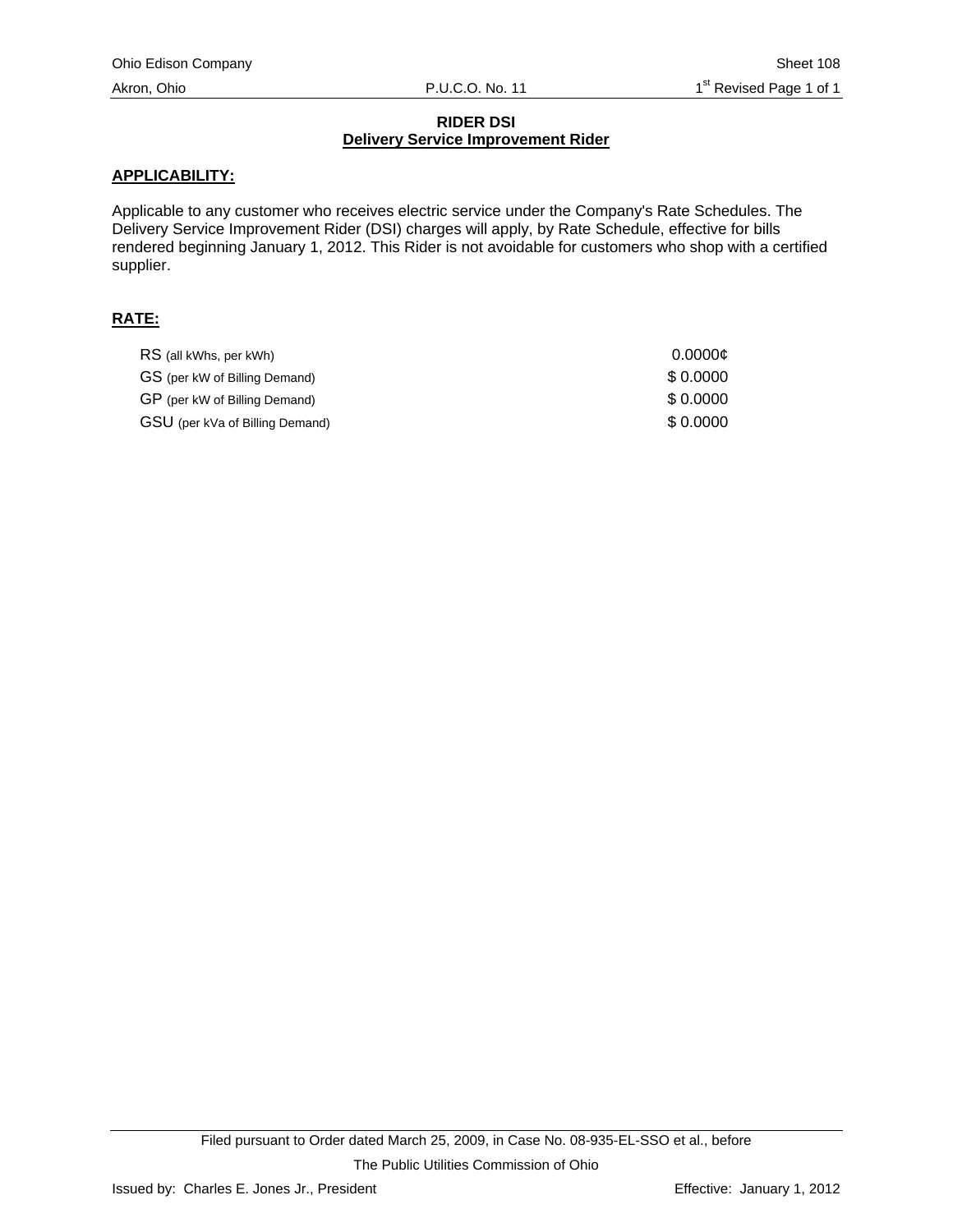## **RIDER PUR PIPP Uncollectible Rider**

## **APPLICABILITY:**

Applicable to any customer who receives electric service under the Company's rate schedules. The PIPP Uncollectible Rider (PUR) charge will apply, for all rate schedules, effective for service rendered beginning October 1, 2017, for all kWhs per kWh. This Rider is not avoidable for customers during the period the customer takes electric generation service from a certified supplier. This Rider recovers uncollectible expense associated with PIPP customers to the extent such expense is incurred by the Company and is not recovered elsewhere.

# **RATE:**

PUR charge  $0.0035¢$ 

## **RIDER UPDATES:**

The charges contained in this Rider shall be updated and reconciled on a quarterly basis. No later than December 1st, March 1st, June 1st and September 1st of each year, the Company shall file with the PUCO a request for approval of the rider charges which, unless otherwise ordered by the PUCO, shall become effective on a service rendered basis on January 1st, April 1st, July 1st and October 1st of each year.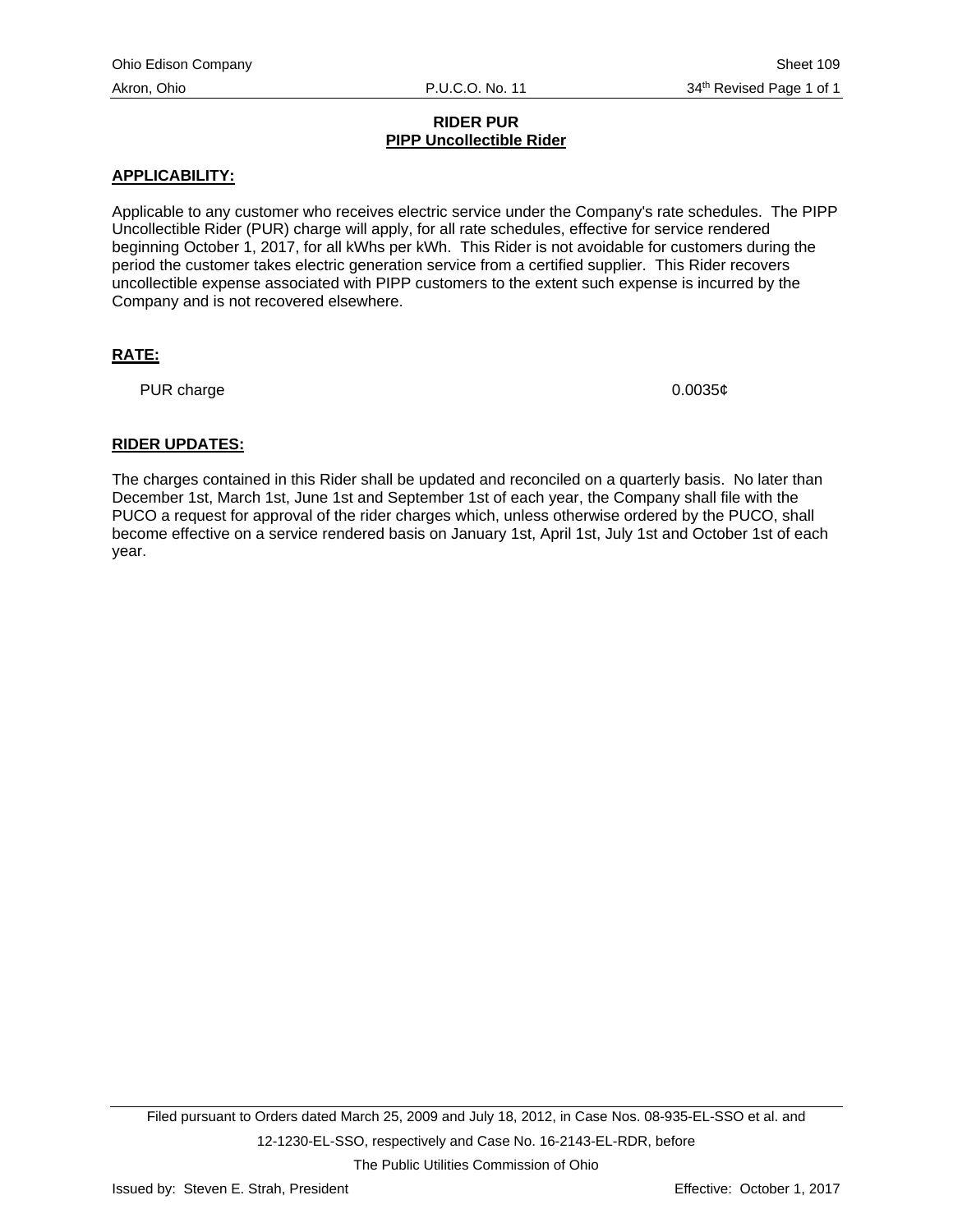# **RIDER NDU Non-Distribution Uncollectible Rider**

## **APPLICABILITY:**

Applicable to any customer who receives electric service under the Company's rate schedules. The Non-Distribution Uncollectible Rider (NDU) charge / (credit) will apply, for all rate schedules, effective for service rendered beginning October 1, 2017, for all kWhs per kWh. This Rider is not applied to customers during the period the customer takes electric generation service from a certified supplier.

# **RATE:**

NDU charge / (credit)  $0.0551¢$ 

## **RIDER UPDATES:**

The charges / credits contained in this Rider shall be updated and reconciled on a quarterly basis. No later than December 1st, March 1st, June 1st and September 1st of each year, the Company shall file with the PUCO a request for approval of the rider charges / credits which, unless otherwise ordered by the PUCO, shall become effective on a service rendered basis on January 1st, April 1st, July 1st and October 1st of each year.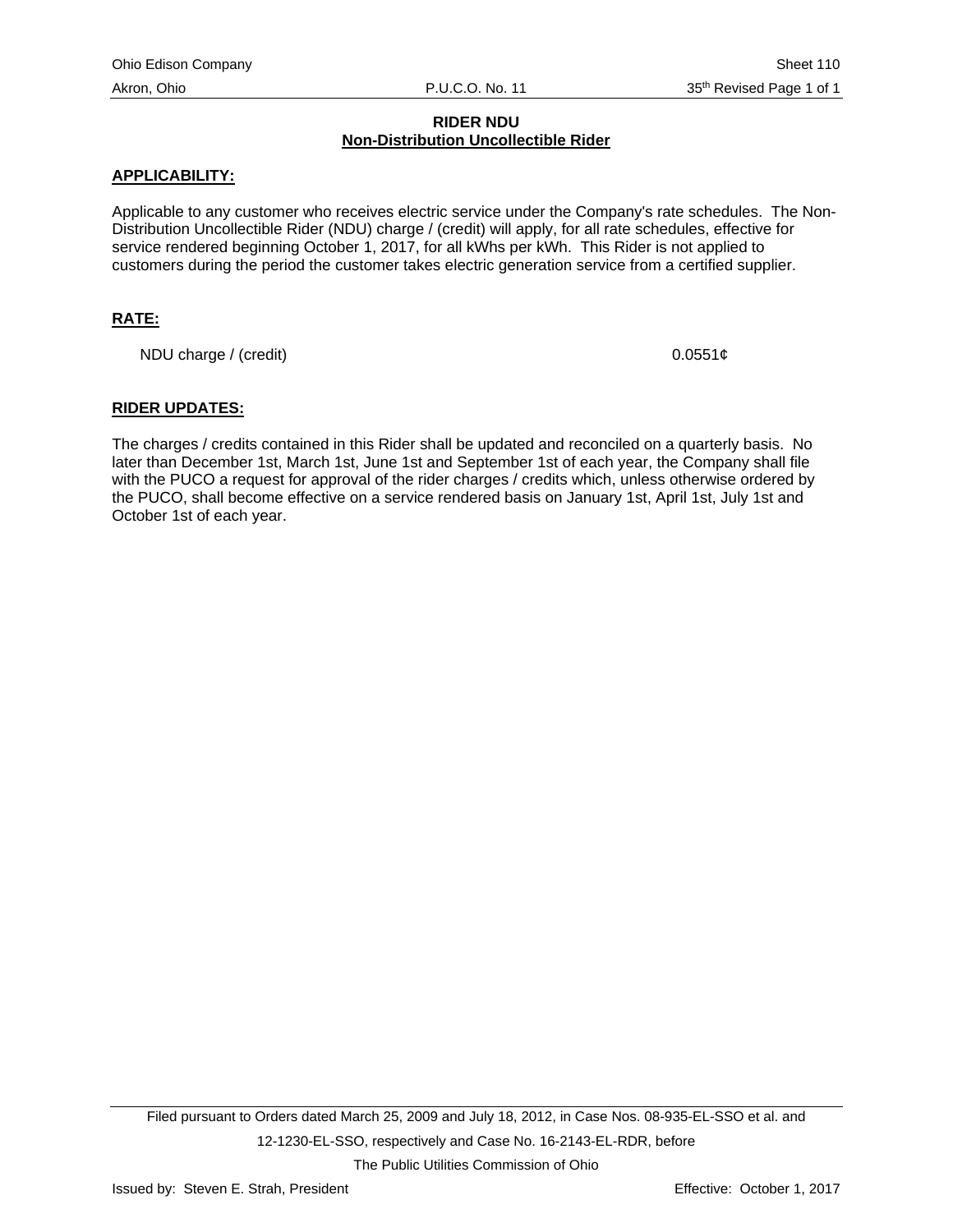# **RIDER RTP Experimental Real Time Pricing Rider**

# **AVAILABILITY:**

This Rider is not available to customers during the period the customer takes electric generation service from a certified supplier. This Rider is not available to customers during the period the customer is taking service under Rider ELR, Rider HLF, or Rider CPP.

The Experimental Real Time Pricing Rider (RTP) shall be applied in lieu of the Generation Service Rider (GEN) to customers participating in this voluntary experimental program.

# **PROGRAM DESCRIPTION:**

The RTP Program is voluntary and will be offered on an experimental basis through May 31, 2024. Its purpose is to test customer response to hourly price signals quoted by PJM Interconnection, L.L.C. ("PJM") or any other applicable independent system operator to supply electricity. Participation in the RTP Program offers customers the opportunity to manage their electric costs by either shifting load from higher price to lower price periods or by adding new load during lower price periods.

# **RATE:**

In addition to any other charges under all other rate schedules applicable to customer's service, exclusive of Rider GEN, customers taking service under this Rider shall also pay the charges set forth below:

#### **Charges:**

Program Administrative Charge: \$150.00 per month

#### **RTP Billing:**

Customers taking service under this Rider will be billed based on the following calculation:

**RTP Bill = Program Charge + RTP Energy Charge + RTP Fixed Charge + All Applicable Riders**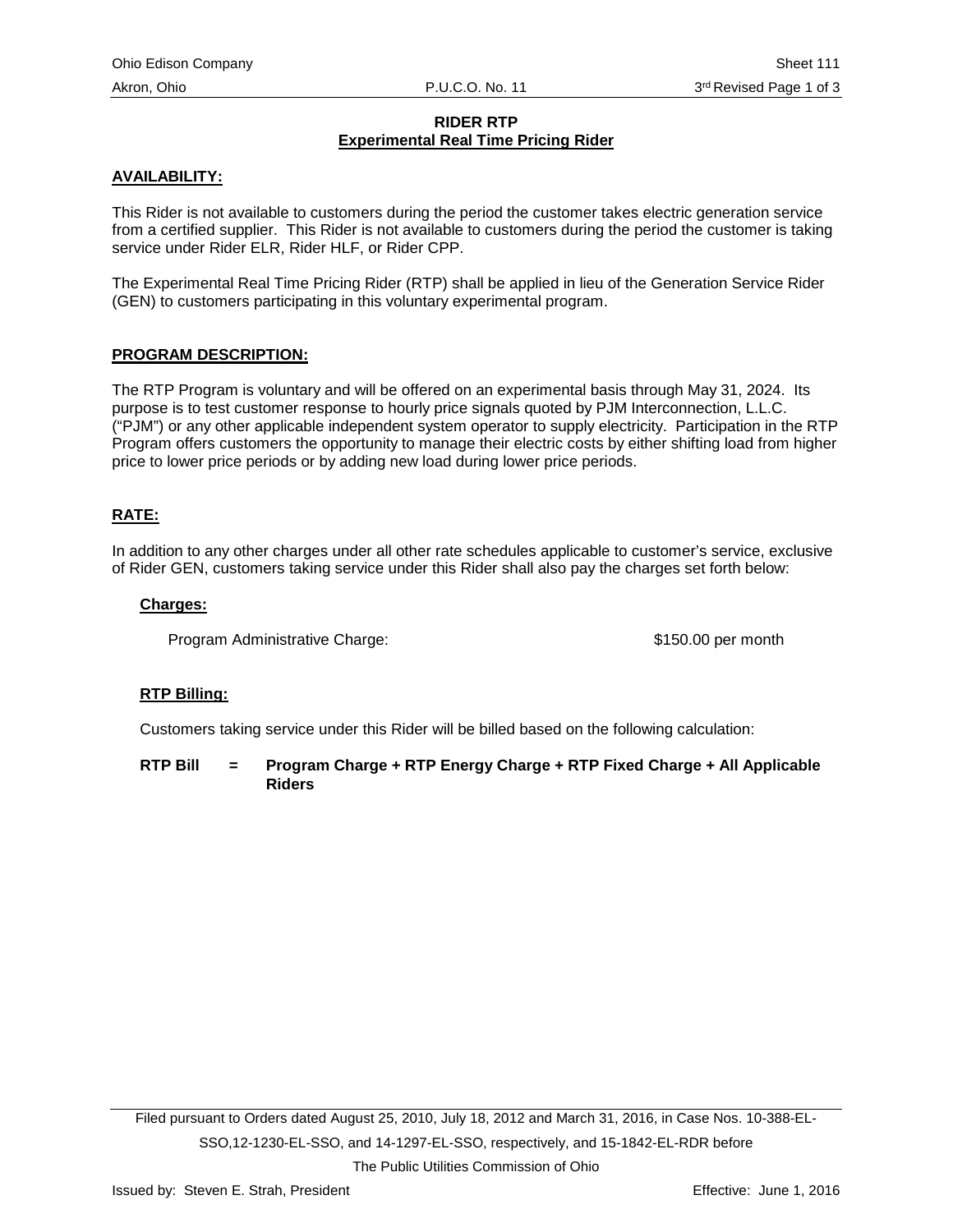## **RIDER RTP Experimental Real Time Pricing Rider**

# **RTP Energy Charge:**

The RTP Energy Charge (RTPEC) is equal to the customers hourly energy usage applied to the hourly energy price quotes made publicly available by PJM, as defined in the  $LMP<sub>t</sub>$  definition below.

The RTPEC is calculated as follows:

$$
RTPEC = \sum_{t=1}^{n} (kWh_t \times LMP_t)
$$

Where:

| <b>kWh</b> t | $=$ | Customer's kilowatt-hour usage in hour t                                                                                                                                                                                                                                                                                                               |
|--------------|-----|--------------------------------------------------------------------------------------------------------------------------------------------------------------------------------------------------------------------------------------------------------------------------------------------------------------------------------------------------------|
|              |     |                                                                                                                                                                                                                                                                                                                                                        |
| t            | $=$ | An hour in the billing period                                                                                                                                                                                                                                                                                                                          |
| n            | $=$ | Total number of hours in the billing period                                                                                                                                                                                                                                                                                                            |
| $LMP_t$      | $=$ | the "Day-Ahead" Locational Marginal Price, or "LMP" in hour t as defined and<br>specified by PJM at the appropriate pricing node, as this node may be changed<br>or superseded from time to time by PJM. In the event there is an error in the LMP<br>reported by PJM, the Company shall apply such prices as corrected by PJM in<br>monthly billings. |

The Company shall not be responsible for failure of the customer to receive and act upon market based quotes. The customer is responsible for its access to the Internet for access to PJM pricing.

#### **RTP Fixed Charges:**

The following RTP Fixed Charges will apply, by rate schedule, for all kWhs per kWh:

| Summer              | Winter        |
|---------------------|---------------|
| 3.0442c             | 2.1896 $\phi$ |
| 2.6860¢             | 1.8604 $\phi$ |
| 2.3374 <sub>¢</sub> | 1.5344c       |
| 2.1858¢             | 1.3835 $¢$    |
|                     |               |

For billing purposes, the winter rates shall be during each winter billing period as defined in the Electric Service Regulations. The summer rates shall apply in all other billing periods.

Filed pursuant to Orders dated August 25, 2010, July 18, 2012 and March 31, 2016, in Case Nos. 10-388-EL-SSO, 12-1230-EL-SSO and 14-1297-EL-SSO, respectively, and 16-2168-EL-RDR, before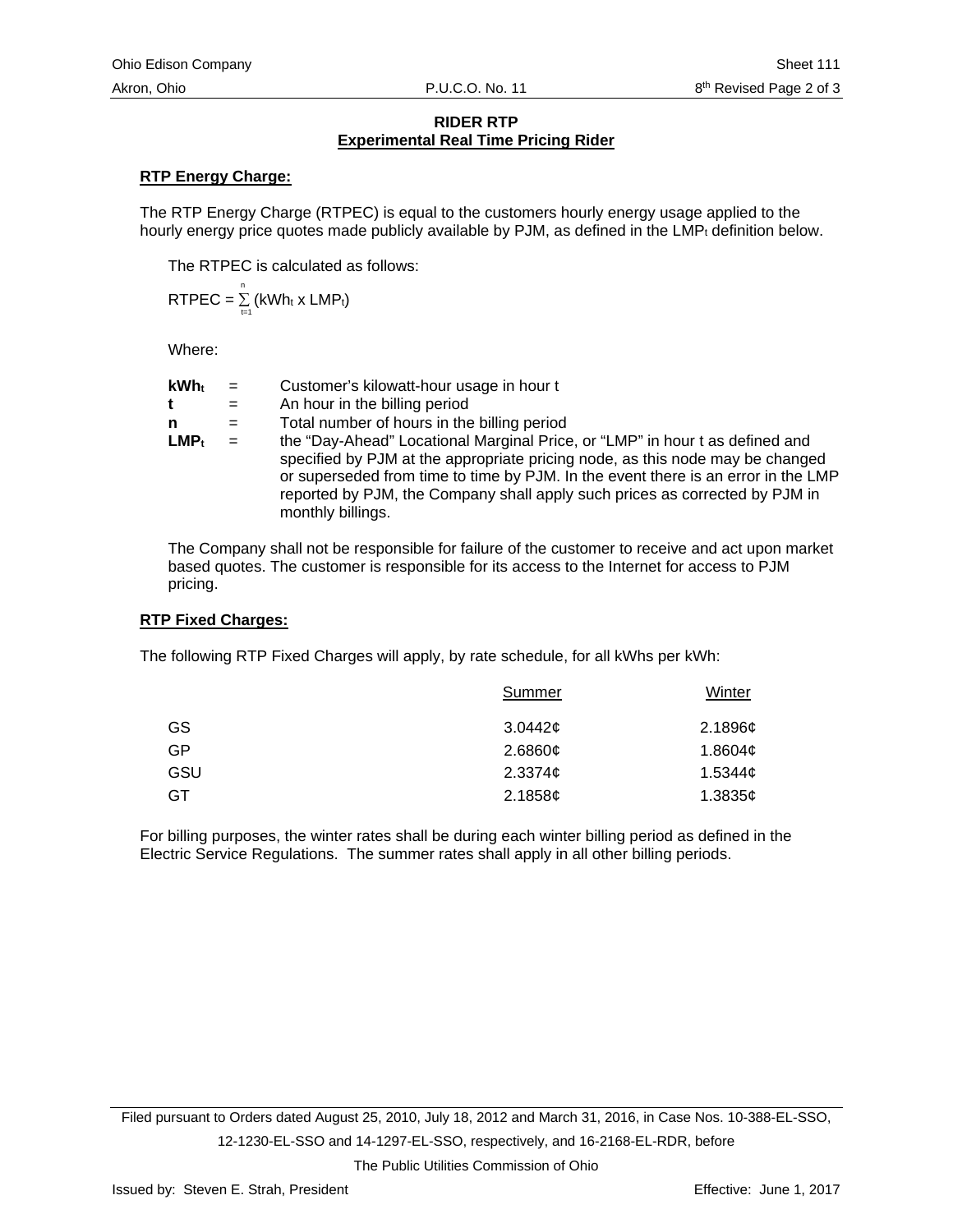# **RIDER RTP Experimental Real Time Pricing Rider**

## **METERING:**

The customer must arrange for interval metering consistent with the Company's Miscellaneous Charges, Tariff Sheet 75.

#### **TERMS AND CONDITIONS:**

Failure by the customer to timely pay all amounts due within thirty (30) days of when due may be cause for removal from service under this Rider, at the option of the Company.

A customer may terminate service under this Rider effective with the next scheduled meter reading following at least 12 days notice to the Company by the customer. Customers who withdraw or are removed from the RTP Program may not return to the RTP Program.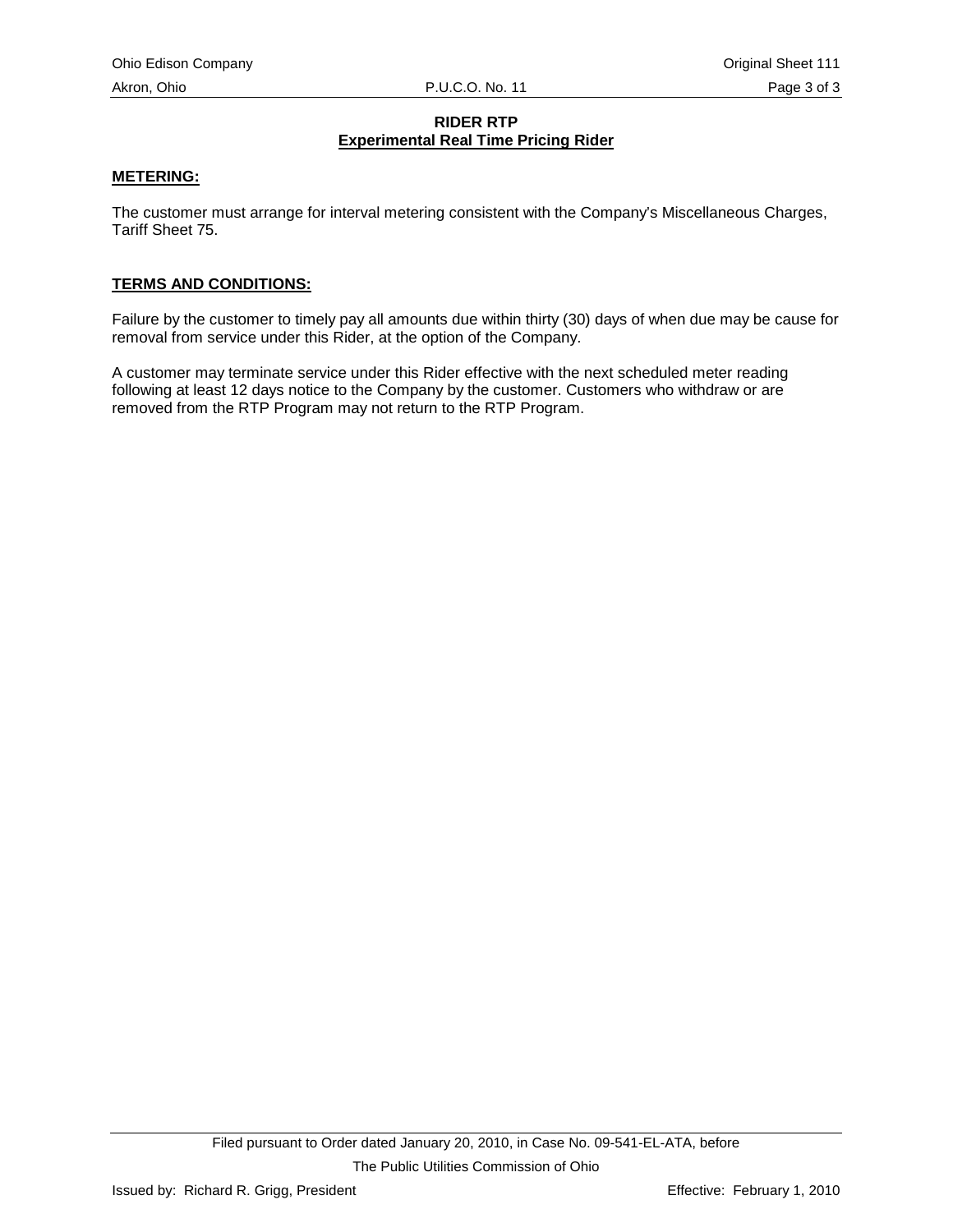# **RIDER CPP Experimental Critical Peak Pricing Rider**

# **AVAILABILITY:**

This Rider is not available to customers during the period the customer takes electric generation service from a certified supplier. This Rider is not available to customers during the period the customer is taking service under Rider ELR, Rider HLF, or Rider RTP.

The Experimental Critical Peak Pricing Rider (CPP) shall be applied in lieu of the Generation Service Rider (GEN) to customers participating in this voluntary experimental program.

The CPP Charge shall reflect time-of-day pricing, for all kWh per kWh, for both Summer and Winter seasons, as shown below:

## **RATE:**

In addition to any other charges under all other rate schedules applicable to customer's service, exclusive of Rider GEN, customers taking service under this Rider shall also pay the charges set forth below:

## **Charges:**

Program Administrative Charge:  $$37.50$  per month

| <b>Capacity Charges</b> |                | Summer           |                 |                     | Winter           |               |
|-------------------------|----------------|------------------|-----------------|---------------------|------------------|---------------|
|                         | Midday<br>Peak | Shoulder<br>Peak | Off-Peak        | Midday<br>Peak      | Shoulder<br>Peak | Off-Peak      |
| GS                      | 1.4407¢        | 1.4407¢          | 1.4407¢         | 1.4407¢             | 1.4407¢          | 1.4407 $\phi$ |
| GP                      | 1.2457 $\phi$  | 1.2457¢          | 1.2457 $\sigma$ | 1.2457 $\sigma$     | 1.2457 $\phi$    | 1.2457¢       |
| GSU                     | 1.0247¢        | 1.0247¢          | 1.0247¢         | 1.0247¢             | 1.0247¢          | 1.0247¢       |
| GT                      | 0.8775c        | 0.8775c          | 0.8775c         | 0.8775c             | 0.8775c          | 0.8775c       |
| <b>Energy Charges</b>   |                | Summer           |                 |                     | Winter           |               |
|                         | Middav<br>Peak | Shoulder<br>Peak | Off-Peak        | Middav<br>Peak      | Shoulder<br>Peak | Off-Peak      |
| GS                      | 5.2903¢        | 5.2903¢          | 3.1557c         | 4.5568¢             | 5.2097 $\phi$    | 2.9361¢       |
| GP                      | 5.1070c        | 5.1070¢          | 3.0464c         | 4.3990 $\sigma$     | 5.0293¢          | 2.8345¢       |
| GSU                     | 4.9636c        | 4.9636¢          | 2.9609¢         | 4.2756¢             | 4.8882¢          | 2.7550¢       |
| GT                      | 4.9587¢        | 4.9587 $\sigma$  | 2.9579c         | 4.2713 <sub>c</sub> | 4.8833c          | 2.7522c       |

Midday-peak time shall be noon to 6 p.m. EST, Monday through Friday, excluding holidays.

Shoulder-peak time shall be 6 a.m. to noon and 6 p.m. to 10 p.m. EST, Monday through Friday, excluding holidays.

Holidays are defined as New Year's Day, Memorial Day, Independence Day, Labor Day, Thanksgiving Day, and Christmas Day. Off-Peak shall be all other hours.

Filed pursuant to Orders dated August 25, 2010, July 18, 2012 and March 31, 2016, in Case Nos. 10-388-EL-SSO,12-1230-EL-SSO and 14-1297-EL-SSO , respectively, and 16-2168-EL-RDR, before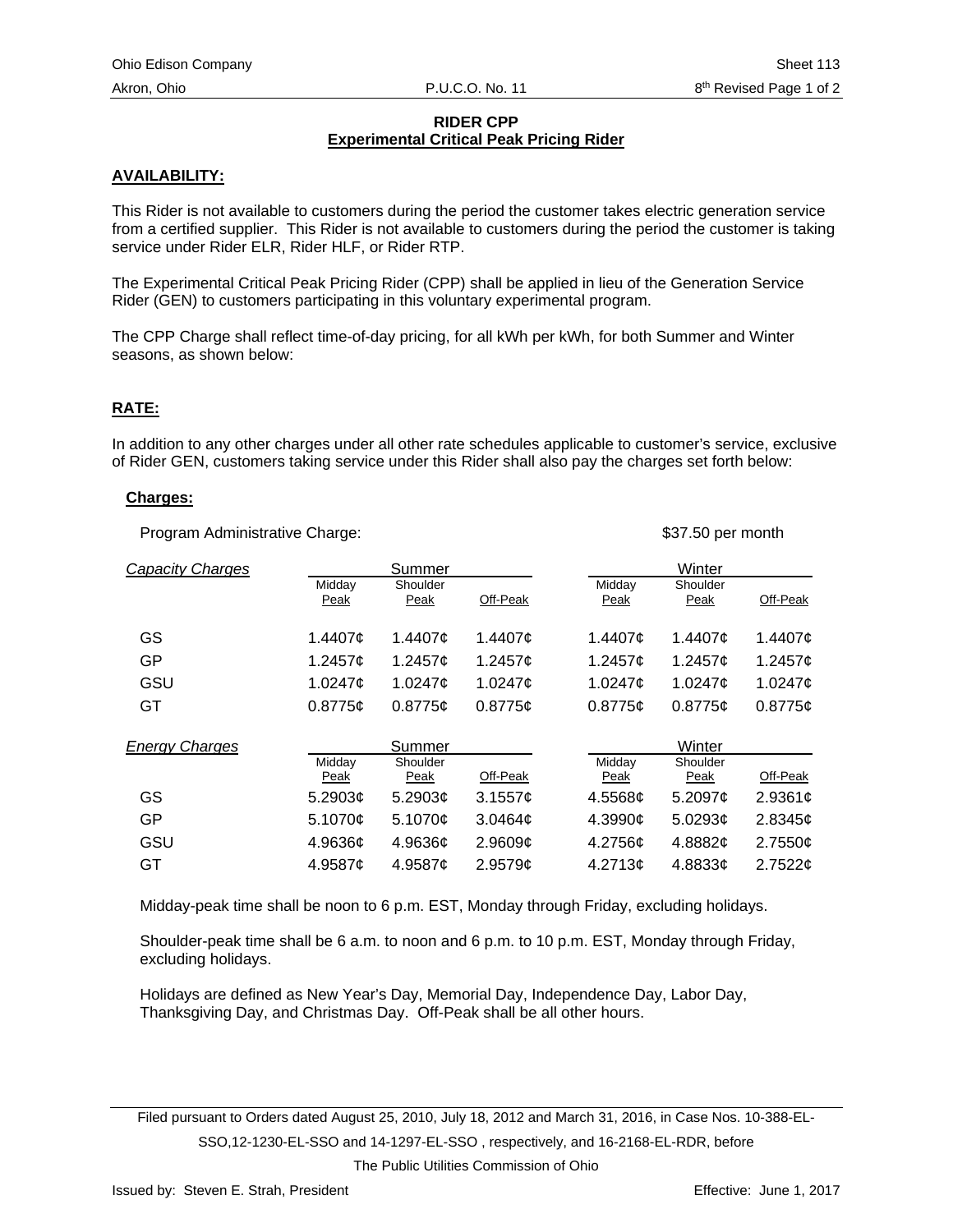# **RIDER CPP Experimental Critical Peak Pricing Rider**

For billing purposes, the winter rates shall be applicable during each winter billing period as defined in the Electric Service Regulations. The summer rates shall apply in all other billing periods.

With day-ahead notification by the Company, the applicable Midday-Peak CPP Charge shall change to 24.7833¢ per kWh for up to 10 days for a period of 6 hours each day, noon to 6 p.m. EST, during the summer as determined by the Company ("Critical Peak Pricing Hours").

## **METERING:**

The customer must arrange for interval metering consistent with the Company's Miscellaneous Charges, Tariff Sheet 75.

#### **NOTIFICATION:**

Customers served under this Rider shall be provided notification of Critical Peak Pricing Hours by the Company. Customers shall be provided clock times of the beginning and ending of Critical Peak Pricing Hours. Receipt of notifications of Critical Peak Pricing Hours shall be the sole responsibility of the customer.

Notification of Critical Peak Pricing Hours consists of an electronic message issued by the Company to a device or devices such as telephone, facsimile, pager or email, selected and provided by the customer and approved by the Company. Two-way information capability shall be incorporated by the Company and the customer in order to provide confirmation of receipt of notification messages. Operation, maintenance and functionality of such communication devices selected by the customer shall be the sole responsibility of the customer.

#### **TERM:**

This Rider shall expire with service rendered through May 31, 2024.

A customer may terminate its participation in this Rider, effective with the next scheduled meter reading following at least 12 days notice to the Company by the customer. Customers who withdraw from participation in this Rider may not return to this Rider at any time.

16-2168-EL-RDR, before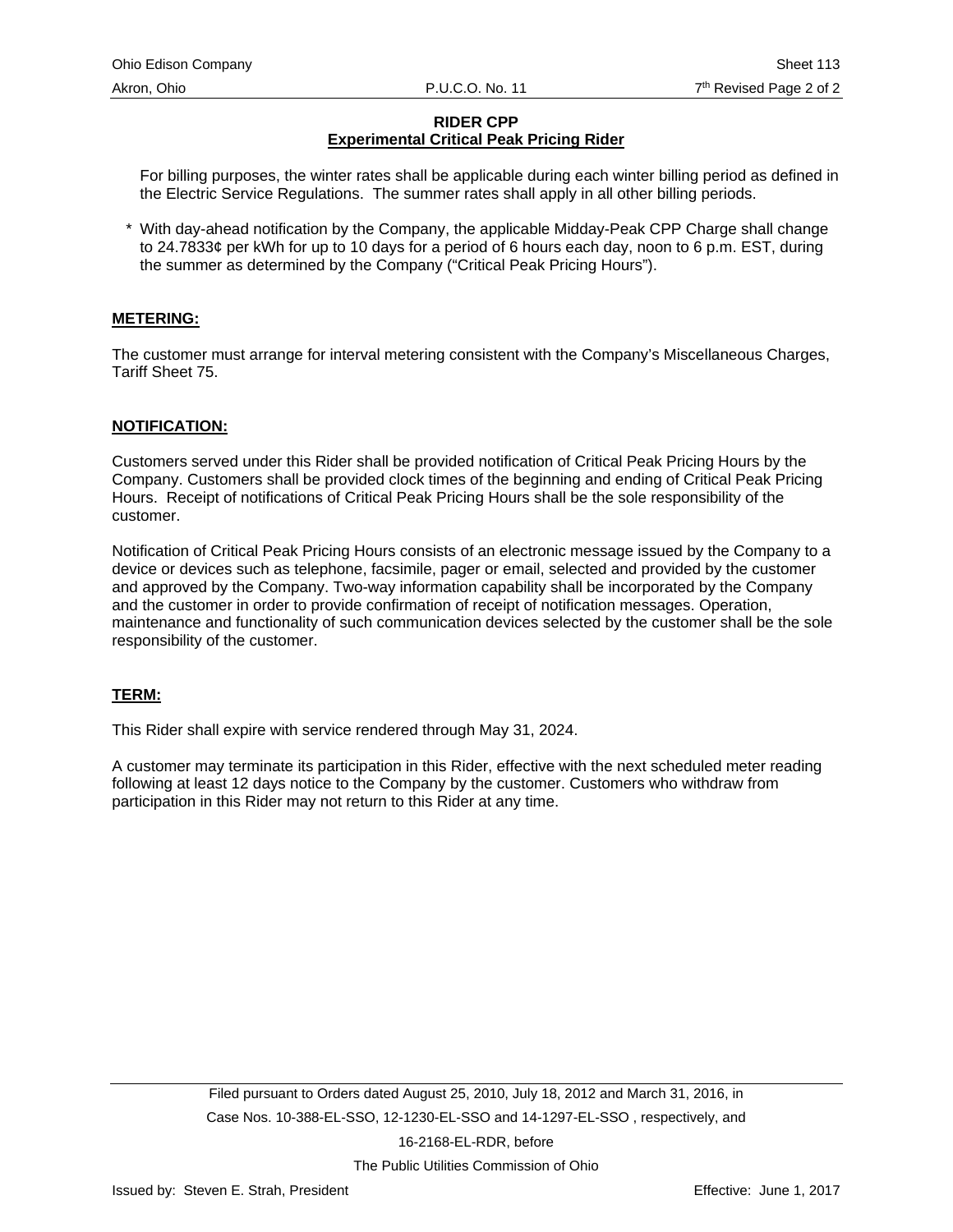# **RIDER GEN Generation Service Rider**

## **APPLICABILITY:**

For customers taking the Standard Service Offer electric generation service ("SSO Generation Service") from the Company, the following Standard Service Offer Generation Charges (SSOGC) by rate schedule, will apply, effective for service rendered beginning June 1, 2017, for all kWhs per kWh, unless otherwise noted. For billing purposes, the winter rates shall be applicable during each winter billing period as defined in the Electric Service Regulations.

Capacity costs will be developed based on the results from annual PJM capacity auctions (including incremental auctions) and allocated to each Company and tariff schedule based on the average of coincident peaks, including distribution losses, for the months of June through September of the year prior to the applicable PJM delivery year. The calculated wholesale capacity costs are used to develop capacity charges.

These calculated wholesale capacity costs will be converted to an energy basis and will then be subtracted from the SSO competitive bid process ("CBP") results to develop the non-capacity related energy charges.

## **RATE:**

| <b>Capacity Charges</b> | <b>Summer</b> | Winter        |
|-------------------------|---------------|---------------|
| $RS^*$                  | 1.6303 $\phi$ | 1.6303 $\phi$ |
| GS                      | 1.4407¢       | 1.4407 $\phi$ |
| <b>GP</b>               | 1.2457¢       | 1.2457¢       |
| GSU                     | 1.0247¢       | 1.0247¢       |
| GT                      | $0.8775$ ¢    | $0.8775$ ¢    |
| <b>STL</b>              | $0.0000$ ¢    | $0.0000\phi$  |
| <b>TRF</b>              | 1.0901¢       | 1.0901 $\phi$ |
| <b>POL</b>              | $0.0000$ ¢    | $0.0000\phi$  |
| <b>Energy Charges</b>   | <b>Summer</b> | Winter        |
| $RS^*$                  | 4.7100¢       | $3.8771$ ¢    |
| GS                      | 4.7100¢       | $3.8771$ ¢    |
| <b>GP</b>               | 4.5468¢       | 3.74296       |
| GSU                     | 4.4192¢       | $3.6379$ ¢    |
| GT                      | 4.4148¢       | 3.6342¢       |
| <b>STL</b>              | 4.7100¢       | $3.8771$ ¢    |
| <b>TRF</b>              | 4.7100¢       | $3.8771$ ¢    |
| <b>POL</b>              | 4.7100¢       | $3.8771$ ¢    |

\* Customers participating in the Percentage of Income Payment Plan (PIPP) program shall pay 5.4170¢, for all kWh per kWh, in lieu of the Rate RS Capacity and Energy Charges shown above.

Filed pursuant to Orders dated March 31, 2016, and May 24, 2017, in Case Nos.

14-1297-EL-SSO and 17-338-EL-RDR before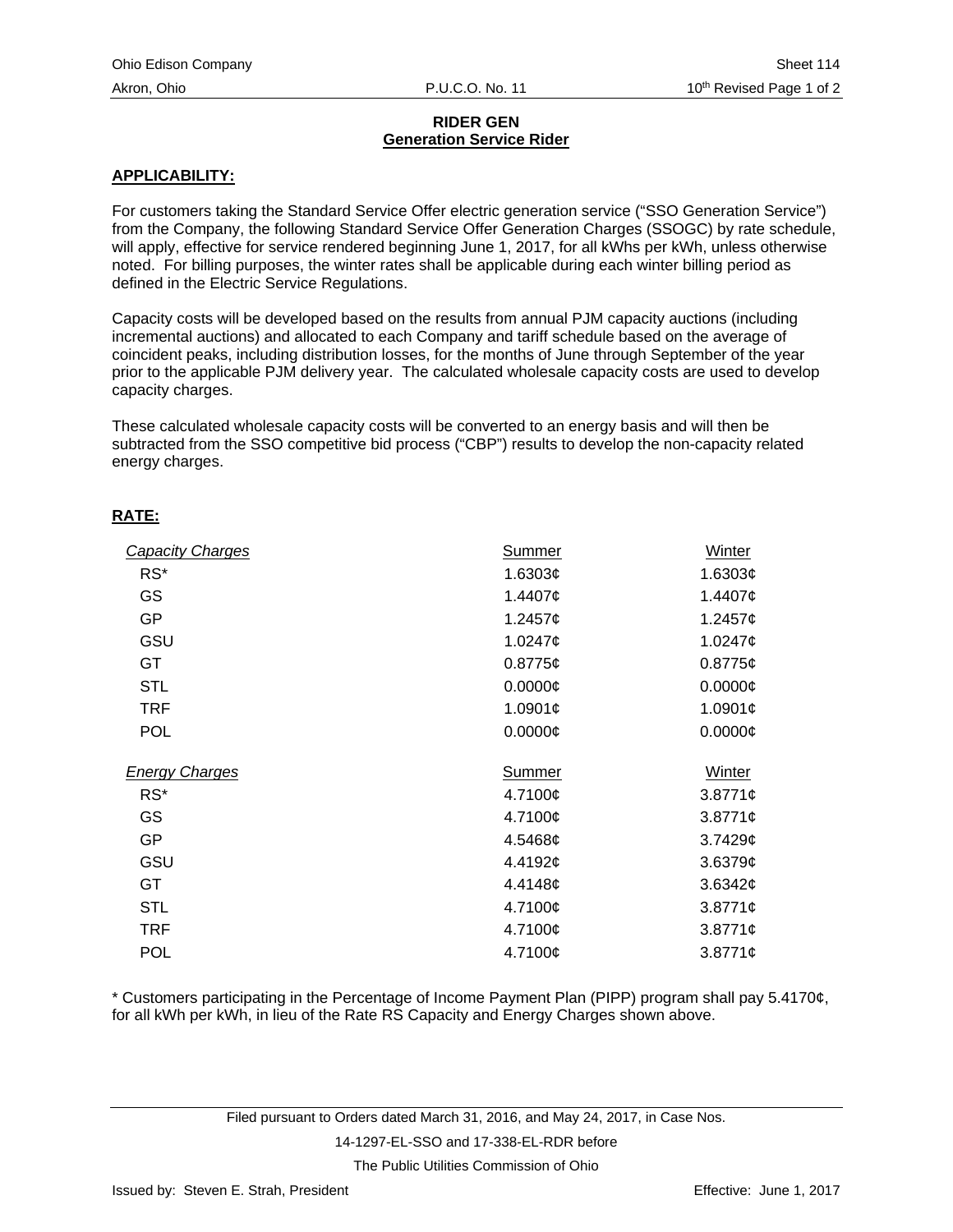# **RIDER GEN Generation Service Rider**

## **TIME-OF-DAY OPTION:**

For customers with the appropriate qualifying time-of-day metering and who elect to be served under the Time-Of-Day Option, the charge by rate schedule will be as shown below, for all kWhs, per kWh:

| <b>Capacity Charges</b> |                | Summer              |                     |                | Winter           |               |
|-------------------------|----------------|---------------------|---------------------|----------------|------------------|---------------|
|                         | Midday<br>Peak | Shoulder<br>Peak    | Off-Peak            | Midday<br>Peak | Shoulder<br>Peak | Off-Peak      |
| GS                      | 1.4407¢        | 1.4407¢             | 1.4407¢             | 1.4407c        | 1.4407c          | 1.4407 $\phi$ |
| GP                      | 1.2457 $\phi$  | $1.2457$ ¢          | 1.2457 $\phi$       | 1.2457c        | 1.2457 $\sigma$  | 1.2457¢       |
| GSU                     | 1.0247¢        | 1.0247¢             | 1.0247¢             | 1.0247¢        | 1.0247¢          | 1.0247¢       |
| GT                      | 0.8775c        | 0.8775c             | 0.8775c             | 0.8775c        | 0.8775c          | $0.8775$ ¢    |
|                         |                |                     |                     |                |                  |               |
| <b>Energy Charges</b>   |                | Summer              |                     |                | Winter           |               |
|                         | Midday<br>Peak | Shoulder<br>Peak    | Off-Peak            | Midday<br>Peak | Shoulder<br>Peak | Off-Peak      |
| GS                      | 8.2905¢        | 5.2903 <sub>¢</sub> | 3.1557c             | 4.5568c        | 5.2097 $\sigma$  | 2.9361 $¢$    |
| GP                      | 8.0033c        | 5.1070¢             | 3.0464c             | 4.3990c        | 5.0293c          | 2.8345¢       |
| GSU                     | 7.7787¢        | 4.9636¢             | 2.9609 <sub>c</sub> | 4.2756¢        | 4.8882¢          | 2.7550¢       |

Midday-peak time shall be noon to 6 p.m. EST, Monday through Friday, excluding holidays.

Shoulder-peak time shall be 6 a.m. to noon and 6 p.m. to 10 p.m. EST, Monday through Friday, excluding holidays.

Holidays are defined as New Year's Day, Memorial Day, Independence Day, Labor Day, Thanksgiving Day, and Christmas Day. Off-Peak shall be all other hours.

A customer may terminate its participation in this time-of-day option at any time effective with the next scheduled meter reading. A qualifying customer may return to the time-of-day option at any time after a hiatus from the time-of-day option of at least one (1) year.

#### **METERING:**

The customer must arrange for time-of-day metering consistent with the Company's Miscellaneous Charges, Tariff Sheet 75.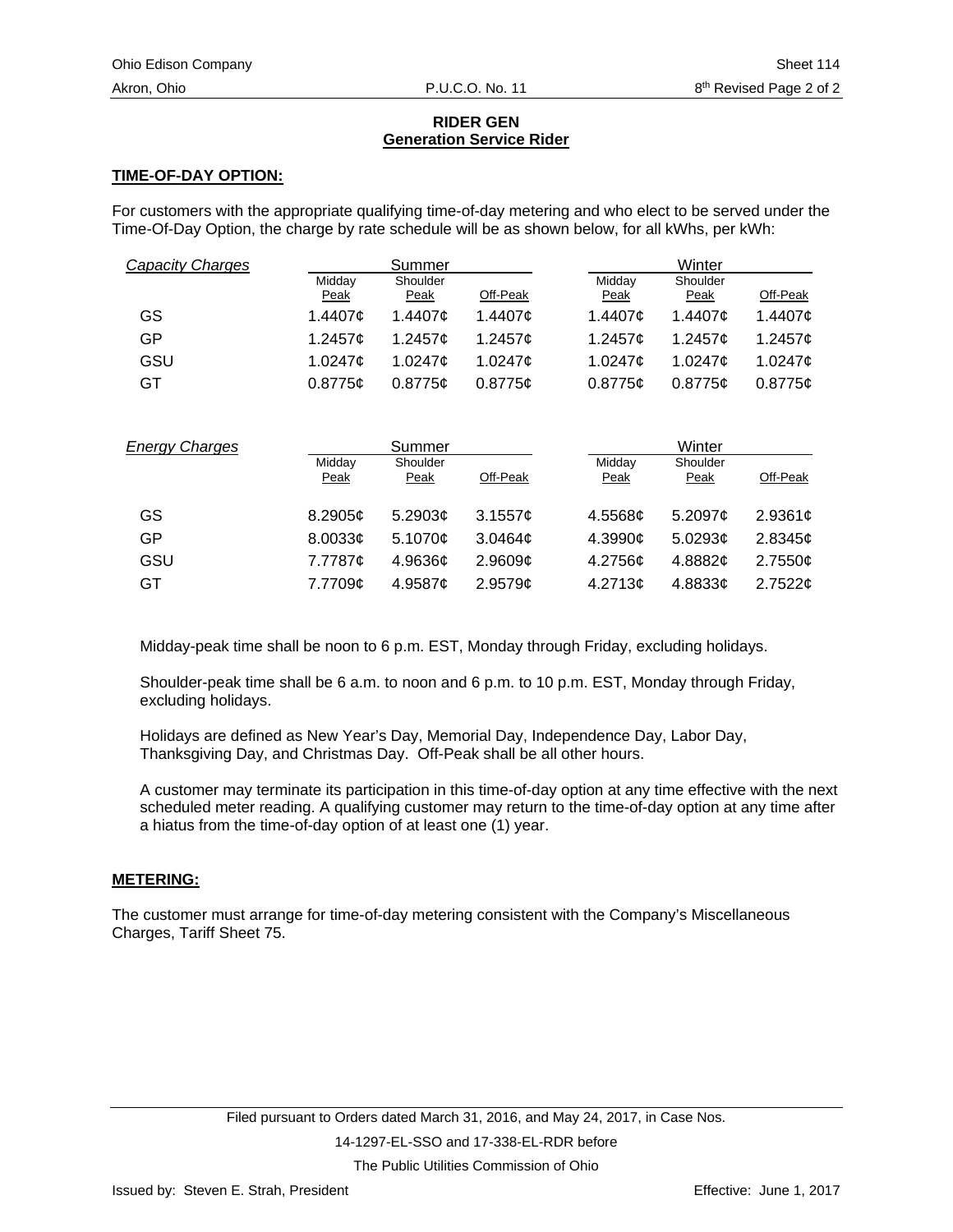## **RIDER DSE**

# **Demand Side Management and Energy Efficiency Rider**

The Company reserves the right to revise such schedule consistent with the Commission's final rules, which may include modification or deletion of all or portions of this schedule.

#### **APPLICABILITY:**

Applicable to any customer that takes electric service under the Company's rate schedules. The following charges will apply, by rate schedule, effective for service rendered beginning July 1, 2017, for all kWhs per kWh:

| <b>RATE:</b> | DSE <sub>1</sub> | DSE <sub>2</sub> |
|--------------|------------------|------------------|
| <b>RS</b>    | $0.0785$ ¢       | 0.4086c          |
| GS           | $0.0785$ ¢       | 0.1651c          |
| GP           | $0.0785$ ¢       | 0.10276          |
| GSU          | $0.0785$ ¢       | 0.1136¢          |
| GT.          | $0.0785$ ¢       | 0.2138c          |
| <b>STL</b>   | $0.0785$ ¢       | $(0.0137)$ ¢     |
| <b>TRF</b>   | $0.0785$ ¢       | 0.0160¢          |
| <b>POL</b>   | $0.0785$ ¢       | 0.0000C          |

## **PROVISIONS:**

- 1. The DSE1 charges set forth in this Rider recover costs incurred by the Company associated with customers taking service under the Economic Load Response Rider (ELR).
- 2. The DSE2 charges set forth in this Rider recover costs incurred by the Company associated with the programs that may be implemented by the Company to secure compliance with the, energy efficiency and peak demand reduction requirements in Section 4928.66, Revised Code through demandresponse programs, energy efficiency programs, peak demand reduction programs, and self-directed demand-response, energy efficiency or other customer-sited programs. The costs initially deferred by the Company and subsequently fully recovered through this Rider will be all program costs, including but not limited to any customer incentives or rebates paid, applicable carrying costs, all reasonable administrative costs to conduct such programs, lost distribution revenues resulting from the implementation of such programs, and any performance incentives such as shared savings.

# **RIDER UPDATES:**

1. The DSE1 charges set forth in this Rider shall be updated semi-annually. No later than December 1st and June 1st of each year, the Company shall file with the PUCO a request for approval of the Rider charges which, unless otherwise ordered by the PUCO, shall become effective on a service rendered basis on January 1st and July 1st of each year.

Filed pursuant to Orders dated May 27, 2009, May 4, 2011 July 18, 2012 and March 31, 2016, in Case Nos. 08-935- EL-SSO et al., 09-581-EL-EEC et al. 12-1230-EL-SSO and 14-1297-EL-SSO, respectively and

Case No. 16-2167-EL-RDR, before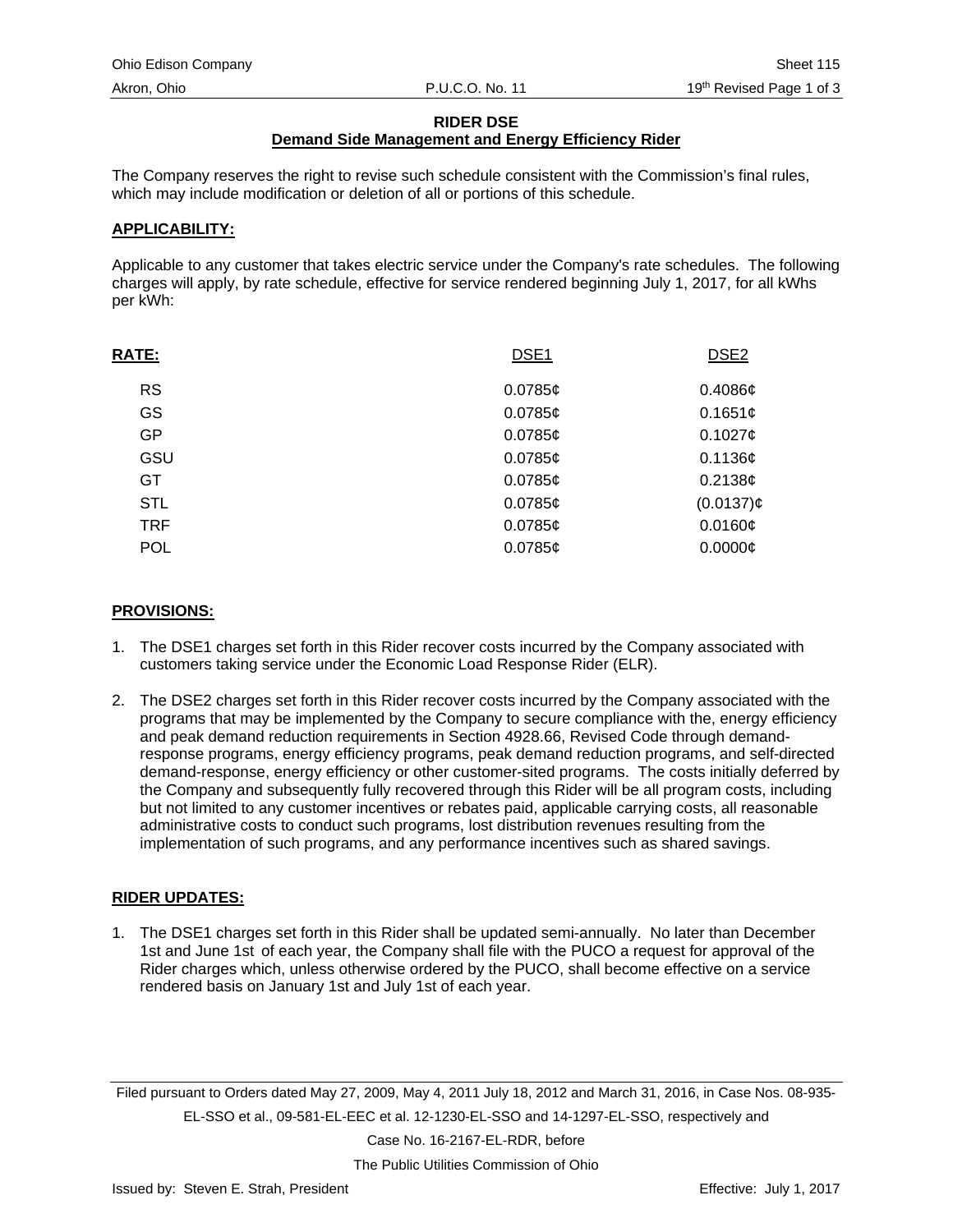# **RIDER DSE**

# **Demand Side Management and Energy Efficiency Rider**

2. The DSE2 charges set forth in this Rider shall be updated and reconciled semi-annually. No later than December 1st and June 1st of each year, the Company shall file with the PUCO a request for approval of the these charges which, unless otherwise ordered by the PUCO, shall become effective on a service rendered basis on January 1st and July 1st of each year. This rider shall be in effect until all costs are fully recovered.

## **AVOIDABILITY:**

- 1. The DSE1 charges set forth in this Rider are avoidable for (1) those customers taking service under Rider ELR and (2) a customer, as that term is defined in Section 4928.6610, Revised Code, which elects to opt out of the Company's portfolio plan as that term is defined in Section 4928.6610, Revised Code.
- 2. The DSE2 charges set forth in this Rider are avoidable for (1) a customer, as that term is defined in Section 4928.6610, Revised Code, which elects to opt out of the Company's portfolio plan as that term is defined in Section 4928.6610, Revised Code and (2) Non-Residential customers who are not taking service under a unique arrangement (special contract) and meet the criteria of all of paragraphs a) through f) below.

Each customer applying to the Company to avoid the DSE2 charges must at a minimum meet all of the criteria set forth below and must submit to the Company verifiable information detailing how the criteria are met, and must provide an affidavit from a company official attesting to the accuracy and truthfulness of the information provided. Qualification and verification on an annual basis is required, subject to the Failure to Comply section of this rider.

- a) The customer is a mercantile customer, as that term is defined in Section 4928.01, Revised Code.
- b) The customer identifies its capital investments and expenses related to customer-sited demandresponse programs, energy efficiency programs or peak demand reduction programs.
- c) For consideration of avoidance of this Rider, the customer shall provide sufficient data to illustrate that it has undertaken or will undertake energy efficiency and/or demand reduction programs that have produced or will produce energy savings and/or peak demand reductions equal to or greater than the statutory benchmarks to which the Company is subject. The energy savings and demand reductions resulting from the customer's programs shall be calculated using the same methodology used to calculate the Company's energy savings and demand reductions for purposes of determining compliance with statutory benchmarks, including normalization adjustments to the baseline, where appropriate.
- d) The customer commits, in writing, its customer-sited capabilities for integration into the Company's portfolio of programs such that the customer-sited capabilities shall assist the Company in satisfying the requirements in Section 4928.66, Revised Code.
- e) The customer demonstrates to the satisfaction of the Company that the avoidance of the DSE2 charges shall reasonably encourage the customer to commit its customer-sited capabilities for integration into the Company's portfolio of programs described above.
- f) The customer commits to use its best efforts to cooperate with and assist the Company in conjunction with any reviews conducted by a regulatory authority of the Company's efforts to utilize the customer's customer-sited capabilities to satisfy the requirements in Section 4928.66, Revised Code.

The customer must complete a standard application form in order to be considered for qualification to avoid charges under this Rider. The Company shall provide a standard

and 14-1297-EL-SSO respectively and Case No. 15-1843-EL-RDR, before

Filed pursuant to Orders dated March 25, 2009 and March 31, 2016, in Case Nos. 08-935-EL-SSO et al.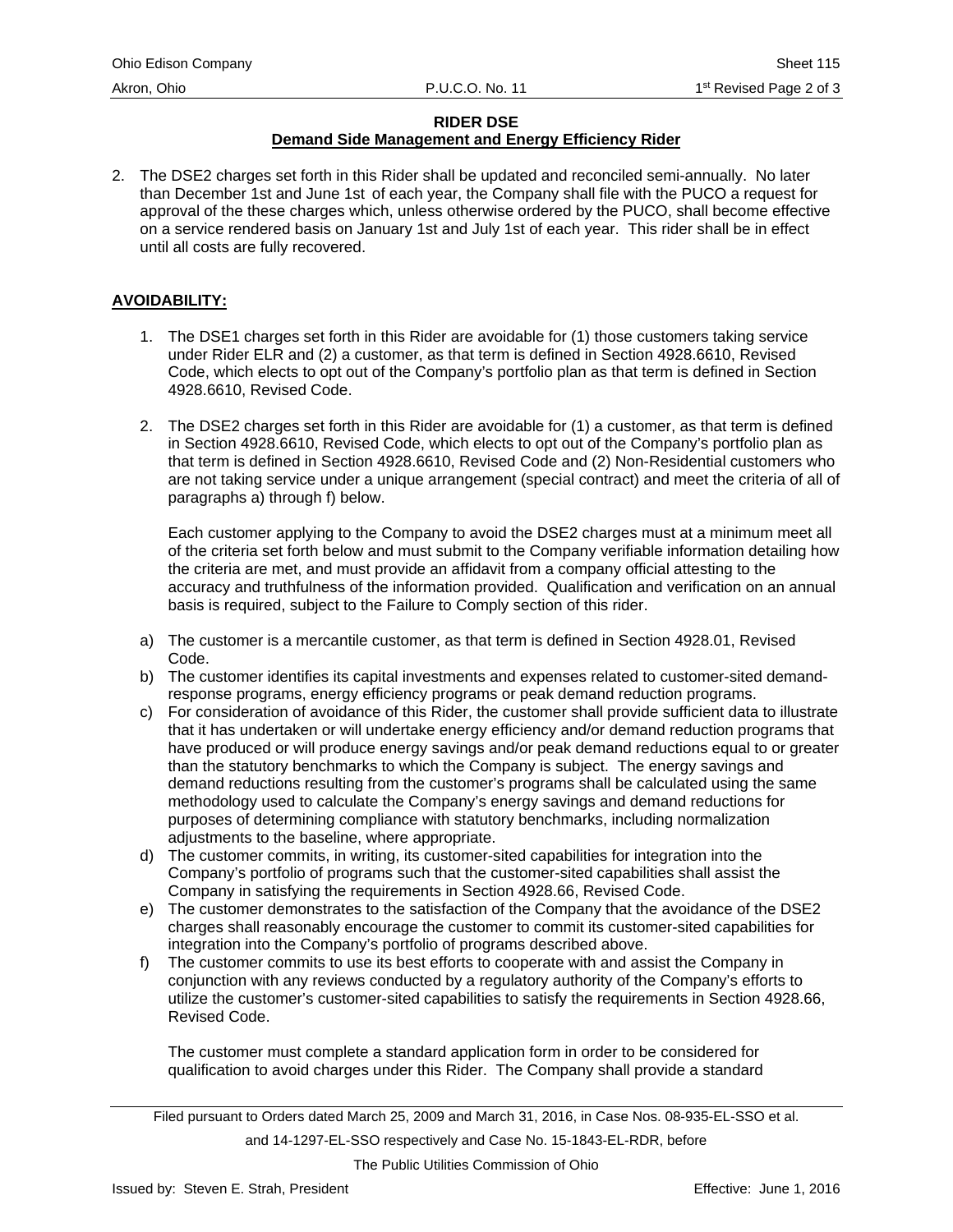**RIDER DSE**

# **Demand Side Management and Energy Efficiency Rider**

application form upon request by the customer. Customers applying to avoid the DSE2 charges must successfully demonstrate that they have completed an energy efficiency project within the past three calendar years without financial support from the Company. The burden of proof to successfully demonstrate compliance with the standard application form lies with the customer.

Upon the Commission's approval of the customer's completed standard application form, the DSE2 charges shall be avoidable by the customer as long as, on an annual basis, the customer makes a filing with the Commission demonstrating that it remains eligible for the exemption under the criteria set forth herein.

# **REPORTING REQUIREMENTS:**

Customers served under this Rider must submit an annual report to the Company (Director, Ohio Rates and Regulatory Affairs), no later than April 30th of each year. The format of that report shall be identical to the Standard Application Form such that a determination of the compliance with the eligibility criteria can be determined.

The burden of proof to demonstrate on-going compliance with this Rider lies with the customer.

#### **CONFIDENTIALITY:**

Customer information provided to demonstrate eligibility under this Rider, which has been identified as confidential, shall be treated as confidential by the Company. The name and address of customers eligible for the schedules, including eligible to avoid the DSE2 charges, shall be public information. The Public Utilities Commission of Ohio and its Staff shall have access to all customer and Company information related to service provided pursuant to this Rider for periodic and random audits.

# **FAILURE TO COMPLY:**

If the customer being provided with service pursuant to this Rider fails to comply with any of the criteria for eligibility to avoid charges under this Rider, the Company will provide reasonable notice to the customer that the customer will pay all charges under this Rider. Furthermore, the Company shall charge the customer for the sum of all of the customer's avoided charges realized under this Rider, which the customer shall thus be obligated to pay.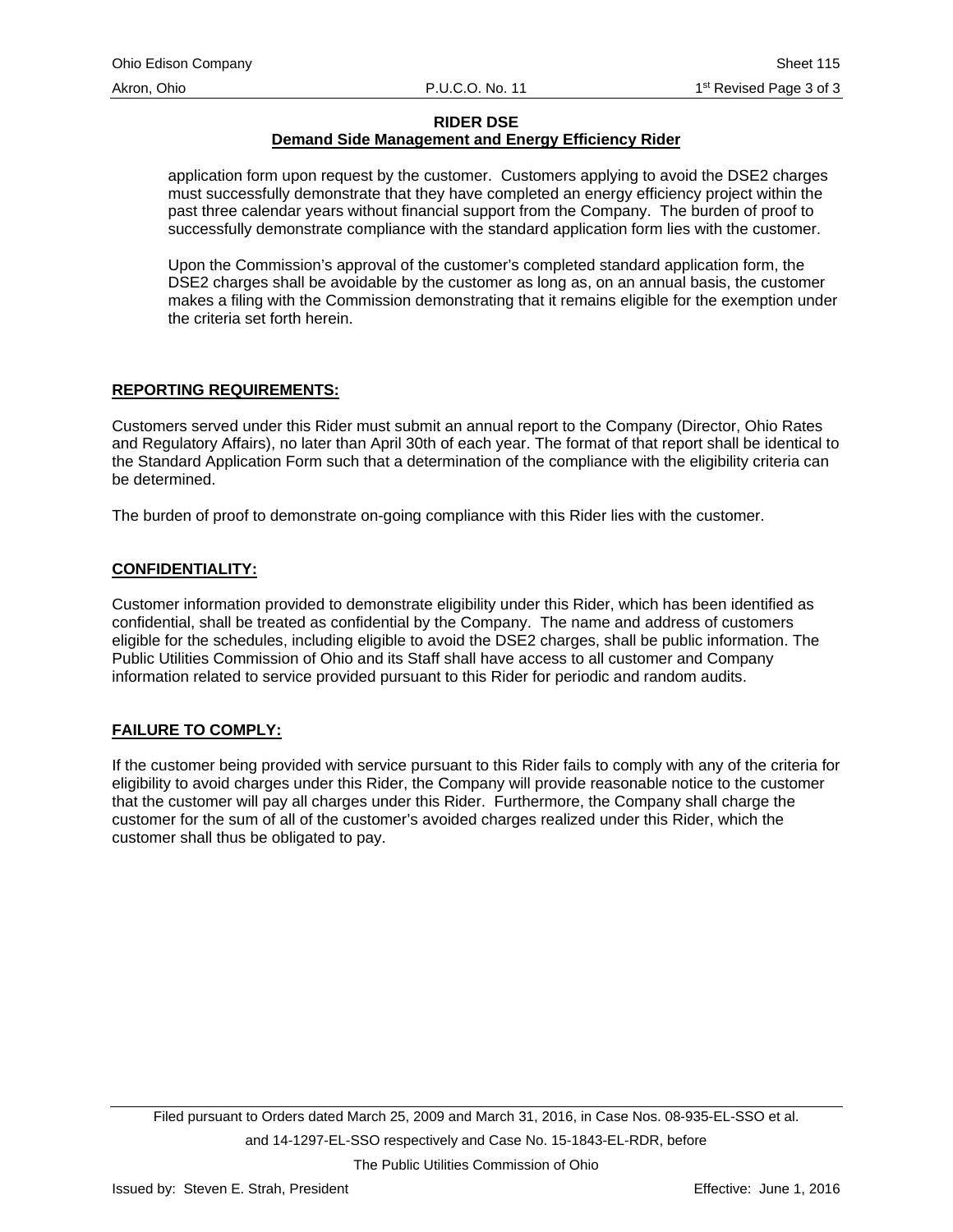## **a. Residential Non-Standard Credit Provision**

## **APPLICABILITY:**

Applicable to residential customers taking service under the Company's rate schedule RS to which the Company's Residential Distribution Credit Rider (RDC) applies. This Residential Non-Standard Credit Provision is not applied to customers during the period the customer takes electric generation service from a certified supplier.

## **RATE:**

The following Residential Non-Standard credits are effective for service rendered beginning September 1, 2009, for all kWhs per kWh in excess of 500 kWhs per month which are consumed by the customer during the winter billing periods as defined in the Electric Service Regulations:

| Customer rate schedule as of December 31, 2008                                     |              |
|------------------------------------------------------------------------------------|--------------|
| "Special Provisions" of Residential Standard Rate Schedule (Original Sheet No. 10) | $(0.0000)$ ¢ |
| Residential Space Heating Rate (Original Sheet No. 11)                             | $(1.9000)$ ¢ |
| Residential Optional Time-of-Day (Original Sheet No. 12)                           | $(1.9000)$ ¢ |
| Residential Optional Controlled Service Rider (Original Sheet No. 14)              | $(1.9000)$ ¢ |
| Residential Load Management Rate (Original Sheet No. 17)                           | $(1.9000)$ ¢ |
| Residential Water Heating Service (Original Sheet No. 18)                          | $(0.0000)$ ¢ |
| Residential Optional Electrically Heated Apartment Rate (Original Sheet No. 19)    | $(1.9000)$ ¢ |
|                                                                                    |              |

#### **b. Interruptible Credit Provision**

#### **APPLICABILITY:**

Applicable to all customers taking service under the Company's Economic Load Response Program Rider (ELR).

# **RATE:**

The following interruptible credits will apply, by rate schedule, effective for service rendered beginning June 1, 2016 by unit of Curtailable Load, as defined in Rider ELR:

| GP (per kW)  | \$ (5.000) |
|--------------|------------|
| GSU (per kW) | \$ (5.000) |
| GT (per kW)  | \$ (5.000) |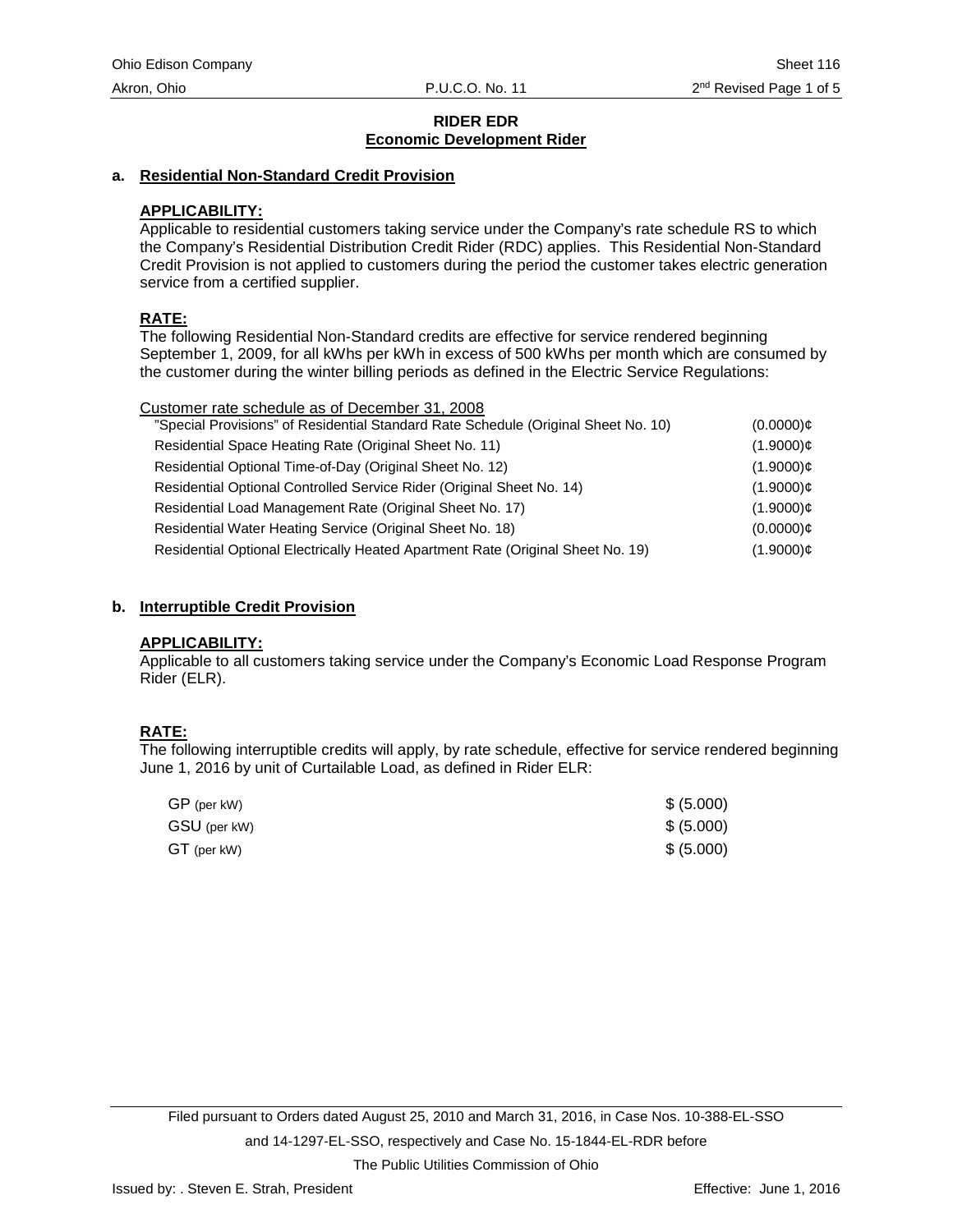#### **c. Non Residential Credit Provision**

## **APPLICABILITY:**

Applicable to any customer taking General Service - Transmission (GT), Street Lighting (STL) and Traffic Lighting (TRF) service under the Company's rate schedules. This Non-Residential Credit Provision is not applied during the period a customer takes electric generation service from a certified supplier.

## **RATE:**

The following credits will apply, by rate schedule, effective for service rendered beginning October 1, 2017, for all kWhs, per kWh:

| <b>GT</b>  | $(0.0000)$ ¢   |
|------------|----------------|
| <b>STL</b> | $(0.0000)$ ¢   |
| <b>TRF</b> | $(0.5311)\phi$ |
| <b>POL</b> | $(0.1839)$ ¢   |

#### **d. General Service - Transmission (Rate GT) Provision**

#### **APPLICABILITY:**

Applicable to any customer taking service under the Company's General Service – Transmission (Rate GT). This provision is not avoidable for customers who take electric generation service from a certified supplier.

# **RATE:**

The following charge will apply, effective for service rendered beginning June 1, 2017:

GT (per kVA of billing demand)  $$6.000$ 

The following credit will apply, effective for service rendered beginning October 1, 2017:

 $GT$  (all kWhs, per kWh) (1.2922)¢

# **ADDITIONAL PROVISION:**

The charges provided for by Section (d) of this Rider shall be applied to the greater of (i) the measured monthly on-peak demand, or (ii) 25% of the measured monthly off-peak demand. Monthly on-peak demand is defined as the highest thirty (30) minute integrated kVA between the hours of 6:00 a.m. to 10:00 p.m. EST (equivalent to 7:00 a.m. to 11:00 p.m. EDT), Monday through Friday, excluding holidays. Holidays are defined as New Year's Day, Memorial Day, Independence Day, Labor Day, Thanksgiving Day, and Christmas Day. Monthly off-peak demand is defined as the highest thirty (30) minute integrated kVA for all other hours. This provision of Rider EDR is reconciled within this subpart (d) quarterly and is revenue neutral to the Companies.

Filed pursuant to Orders dated August 25, 2010, July 18, 2012, and March 31, 2016 in Case Nos. 10-388-EL-SSO, 12-1230-EL-SSO and

14-1297-EL-SSO, respectively and Case No. 16-2143-EL-RDR, before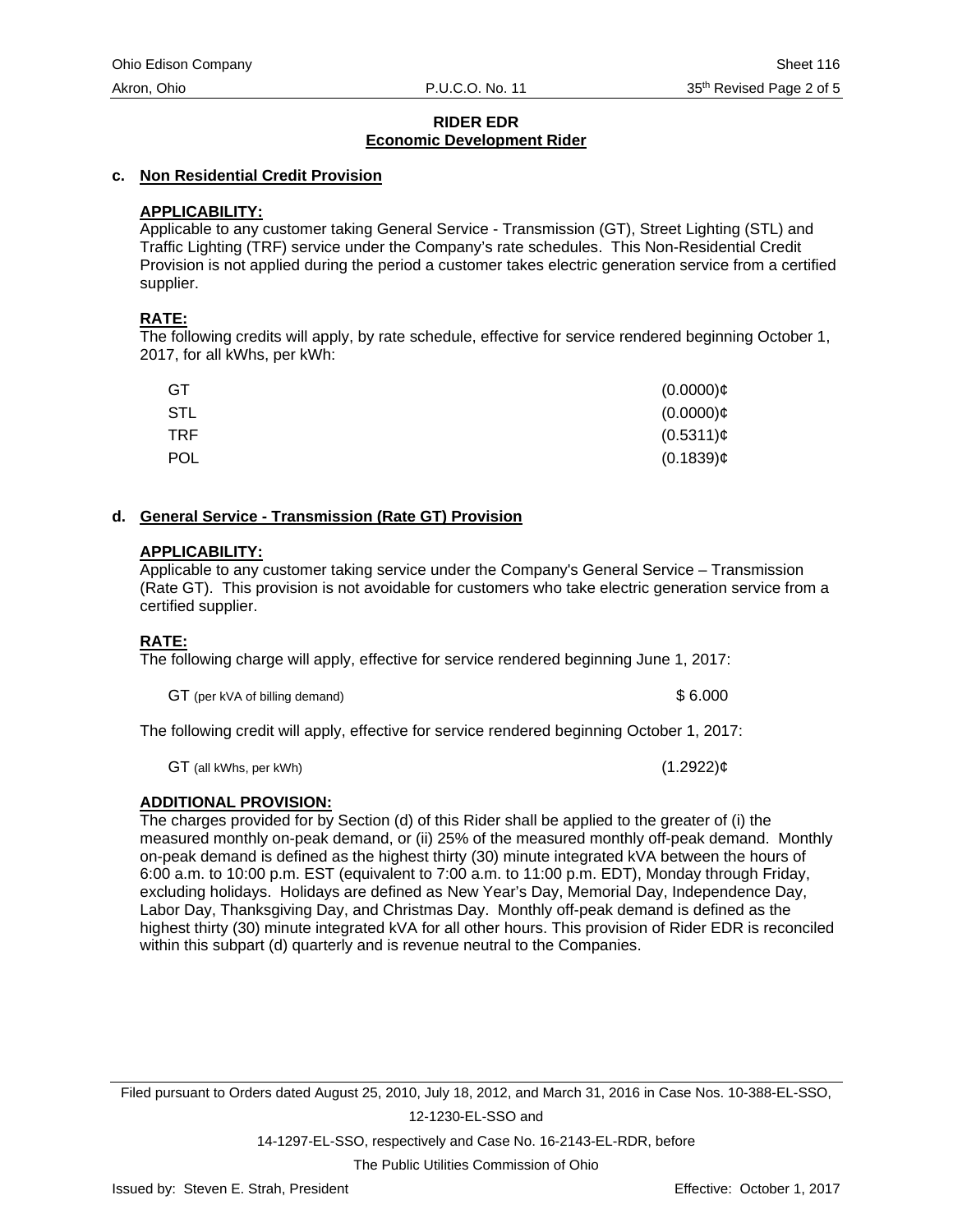# **e. Standard Charge Provision**

#### **APPLICABILITY:**

Applicable to any customer that takes electric service under the Company's rate schedules. This Standard Charge Provision is not avoidable for customers who take electric generation service from a certified supplier.

#### **PURPOSE:**

The charges provided for by Section (e) of this Rider recover the difference in revenues resulting from the application of rates in the otherwise applicable rate schedule, and the application of credits in sections (a), (b), and (c) of this Rider.

#### **RATE:**

The following total charges will apply, by rate schedule for all kWhs per kWh:

|            | Provision 1   | Provision 2         | Total               |
|------------|---------------|---------------------|---------------------|
| <b>RS</b>  | 0.0000C       | $0.0262$ ¢          | $0.0262$ ¢          |
| GS         | 0.1615c       | 0.0178c             | 0.1793¢             |
| GP.        | 0.1581¢       | 0.0073c             | 0.1654 <sub>¢</sub> |
| GSU        | 0.0000C       | 0.0031 <sub>¢</sub> | 0.0031 <sub>¢</sub> |
| GT.        | $0.0000 \phi$ | 0.0008¢             | 0.0008¢             |
| <b>STL</b> | $0.0000$ ¢    | 0.0680¢             | 0.0680¢             |
| TRF        | $0.0000$ ¢    | 0.0142c             | 0.0142c             |
| <b>POL</b> | $0.0000$ ¢    | 0.0882¢             | 0.0882¢             |

#### **f. Provision expired**

Filed pursuant to Orders dated August 25, 2010, July 18, 2012, March 31, 2016 and December 21, 2016, in Case Nos. 10-388-EL-SSO, 12-1230-EL-SSO and 14-1297-EL-SSO, respectively and Case No. 16-2143-EL-RDR, before The Public Utilities Commission of Ohio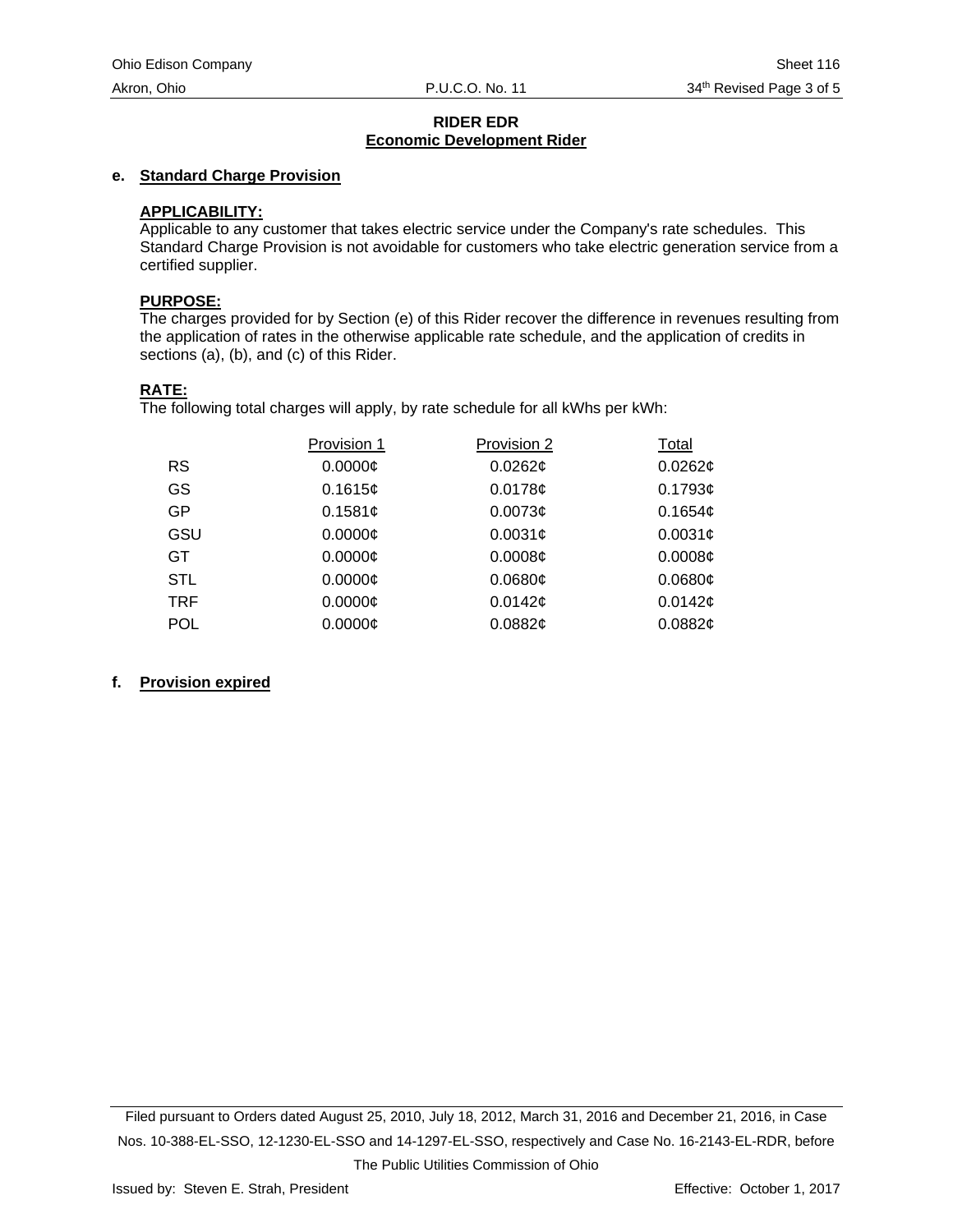#### **g. Provision expired**

#### **h. Automaker Credit Provision**

#### **APPLICABILITY:**

Applicable to domestic automaker facilities with more than 45 million kilowatt-hours of consumption for the 12 monthly billing periods ended December 31, 2009 at a single site. This Automaker Credit Provision is available for customers who take electric generation service from a certified supplier.

# **RATE:**

All credits included in Section (h) of this Rider are applied only to usage that exceeds the average of the customer's twelve (12) billing periods ended December 31, 2009 ("Baseline Usage"). All kWhs over Baseline Usage, per kWh (1.0000)  $\phi$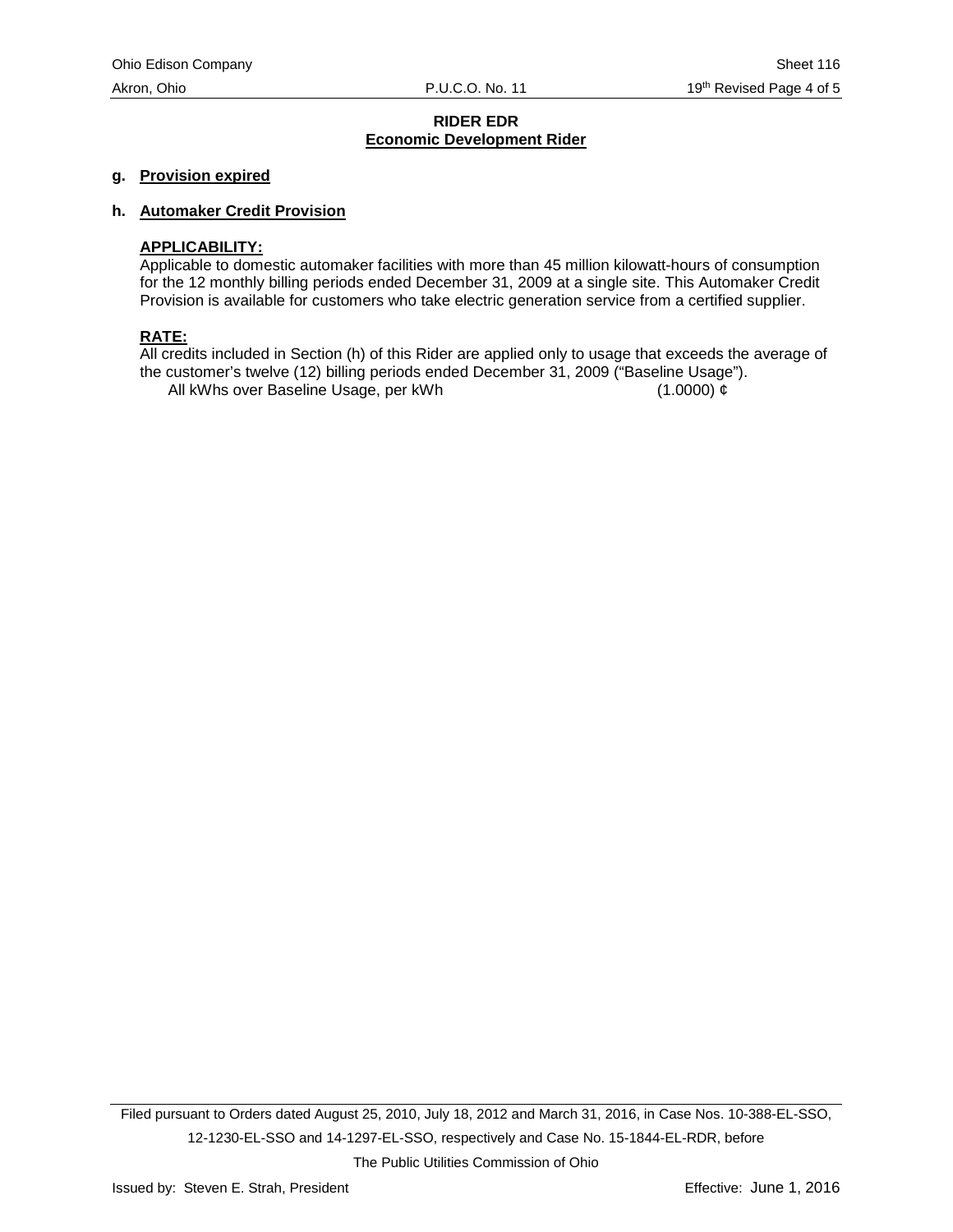#### **i. Automaker Charge Provision**

#### **APPLICABILITY:**

Applicable to any customer that takes electric service under the Company's rate schedules with the exception of General Service - Transmission (GT), Street Lighting (STL), Traffic Lighting (TRF), and Private Outdoor Lighting (POL). This Automaker Charge Provision is not avoidable for customers who take electric generation service from a certified supplier.

#### **PURPOSE:**

The charges provided for by Section (i) of this Rider recover costs associated with implementation of the Automaker Credit Provision.

#### **RATE:**

The following charge will apply effective for service rendered beginning October 1, 2017, for all kWhs per kWh:

Automaker Charge **1.2000** 2.00047¢

#### **RIDER UPDATES:**

The charges contained in this Rider shall be updated and reconciled on a quarterly basis. No later than December 1st, March 1st, June 1st and September 1st of each year, the Company will file with the PUCO a request for approval of the Rider charges which, unless otherwise ordered by the PUCO, shall become effective on a service rendered basis on January 1st, April 1st, July 1st and October 1st of each year. After May 31, 2024, all provisions of this Rider shall be used for reconciliation purposes only.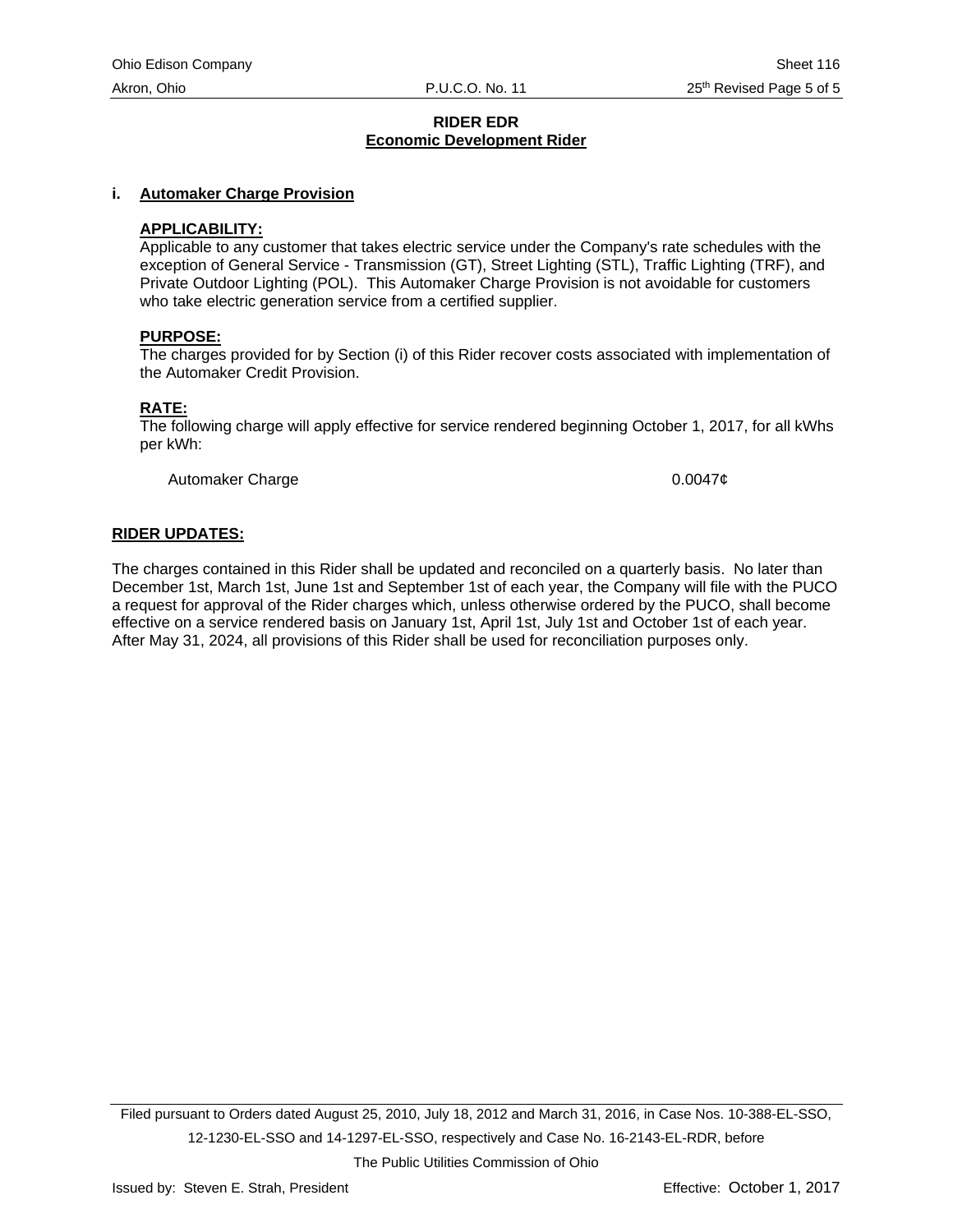# **RIDER DGC Deferred Generation Cost Recovery Rider**

# **APPLICABILITY:**

Applicable to any customer who receives electric service under the Company's rate schedules. The following Deferred Generation Cost Recovery Rider (DGC) charges will apply, by rate schedule, effective on a service rendered basis, for all kWhs per kWh. This Rider is not avoidable for customers who take electric generation service from a certified supplier.

# **RATE:**

| <b>RS</b>  | 0.0000C      |
|------------|--------------|
| GS         | 0.0000C      |
| GP         | 0.0000C      |
| GSU        | $0.0000$ ¢   |
| GT         | 0.0000C      |
| <b>STL</b> | $0.0000\phi$ |
| <b>TRF</b> | 0.0000C      |
| <b>POL</b> | 0.0000C      |

# **PROVISIONS:**

The amount of this Rider reflects recovery of generation costs deferred from June 2009 through May 2011 due to any future Commission Order plus the associated Commission approved carrying costs on the unrecovered deferred cost balance.

# **RIDER UPDATES:**

The charges contained in this Rider shall be updated and reconciled on an annual basis, or more frequently if necessary, beginning June 1, 2011. The Company shall file with the PUCO a request for approval of the Rider charges which, unless otherwise ordered by the PUCO, shall become effective on a service rendered basis on the first day of the subsequent month, but no less than 30 days after the filing of such request.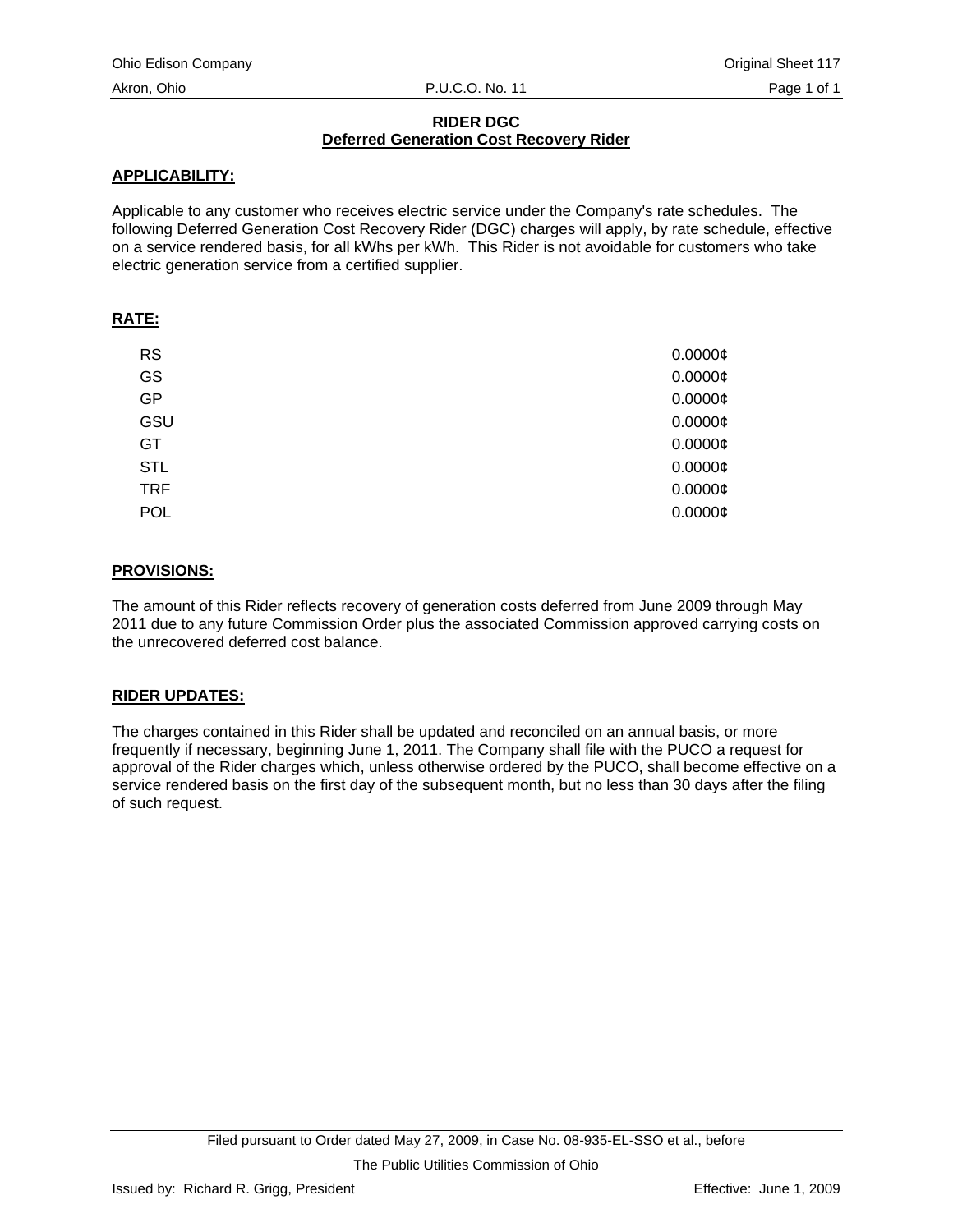### **RIDER DFC Deferred Fuel Cost Recovery Rider**

## **APPLICABILITY:**

Applicable to any customer who receives electric service under the Company's rate schedules. The Deferred Fuel Cost Rider (DFC) charge will apply, for all rate schedules, effective for service rendered beginning January 1, 2011, for all kWhs per kWh. This Rider is not avoidable for customers who take electric generation service from a certified supplier.

The amount of this Rider reflects eligible fuel costs deferred from January 2006 through December 2007, plus the associated Commission approved carrying costs on the unrecovered deferred cost balance.

#### **RATE:**

DFC charge 0.0000¢

The Public Utilities Commission of Ohio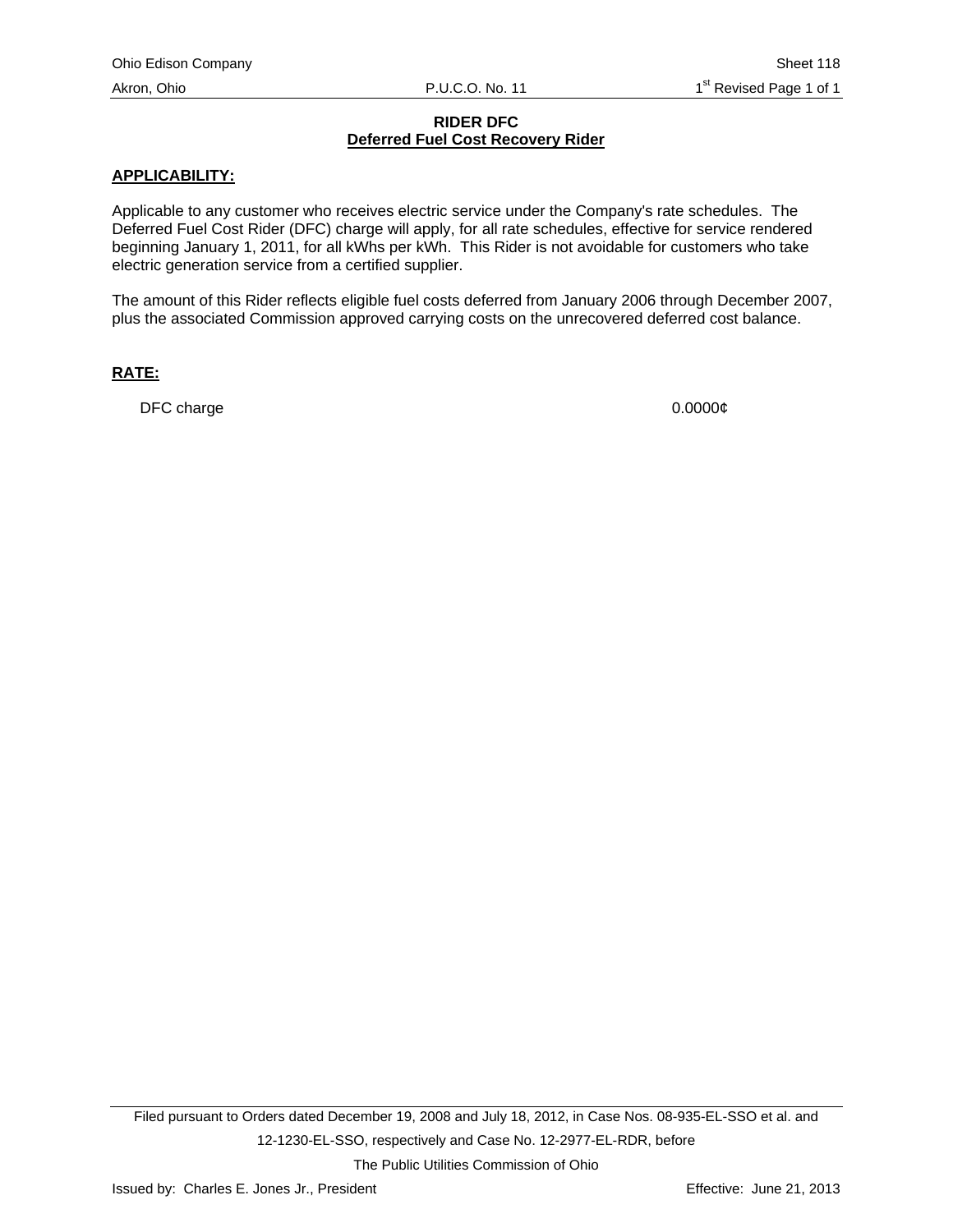## **RIDER NMB Non-Market-Based Services Rider**

## **APPLICABILITY:**

Applicable to any customer who receives electric service under the Company's rate schedules. The Non-Market-Based Services Rider (NMB) charge will apply, by rate schedule, effective for service rendered as described below. This Rider is not avoidable for customers who take electric generation service from a certified supplier, unless the customer is a participant in the Rider NMB Opt-Out Pilot Program.

#### **PURPOSE:**

The Rider NMB will recover non-market-based costs, fees or charges imposed on or charged to the Company by FERC, the State of Ohio, a regional transmission organization, independent transmission operator, transmission owner, or similar organization approved by FERC or the PUCO, and any other non-market-based charges impacting both CRES and SSO Suppliers where such charges and credits generally fall into the following non-market-based related categories (i) PJM charges and credits for service including, but not limited to, procuring transmission services, transmission enhancement, uplift charges, generation deactivation, and out-of-market bilateral settlements; and (ii) Midwest Independent Transmission System Operator, Inc. ("MISO") Transmission Expansion Plan (MTEP) charges assessed under Schedule 26 of the MISO Tariff, whether assessed directly by MISO, PJM or American Transmission Systems, Incorporated. The current list of the PJM-related non-market-based costs, fees or charges is included in the Company's Electric Generation Supplier Coordination Tariff and the Company's Master Supply Agreement with SSO Suppliers and is subject to Rider NMB updates as described herein.

Rider NMB may be updated to include: 1) any current costs, fees, charges or credits that were not previously classified as non-market-based, or 2) any new costs, fees, charges or credits or modification to current costs, fees, charges or credits that were not in effect as of August 4, 2014 but were subsequently imposed on or charged by FERC, the State of Ohio, a regional transmission organization, independent transmission operator, or similar organization approved by FERC.

# **RATE:**

The NMB charge for each rate schedule shall be calculated as follows:



Where:

Filed pursuant to Orders dated August 25, 2010, July 18, 2012, July 1, 2015 February 24, 2016 and March 31, 2016 in Case Nos. 10-388-EL-SSO, 12-1230-EL-SSO, 15-0648-EL-RDR,15-2035-EL-RDR and

14-1497-EL-SSO, respectively, before

The Public Utilities Commission of Ohio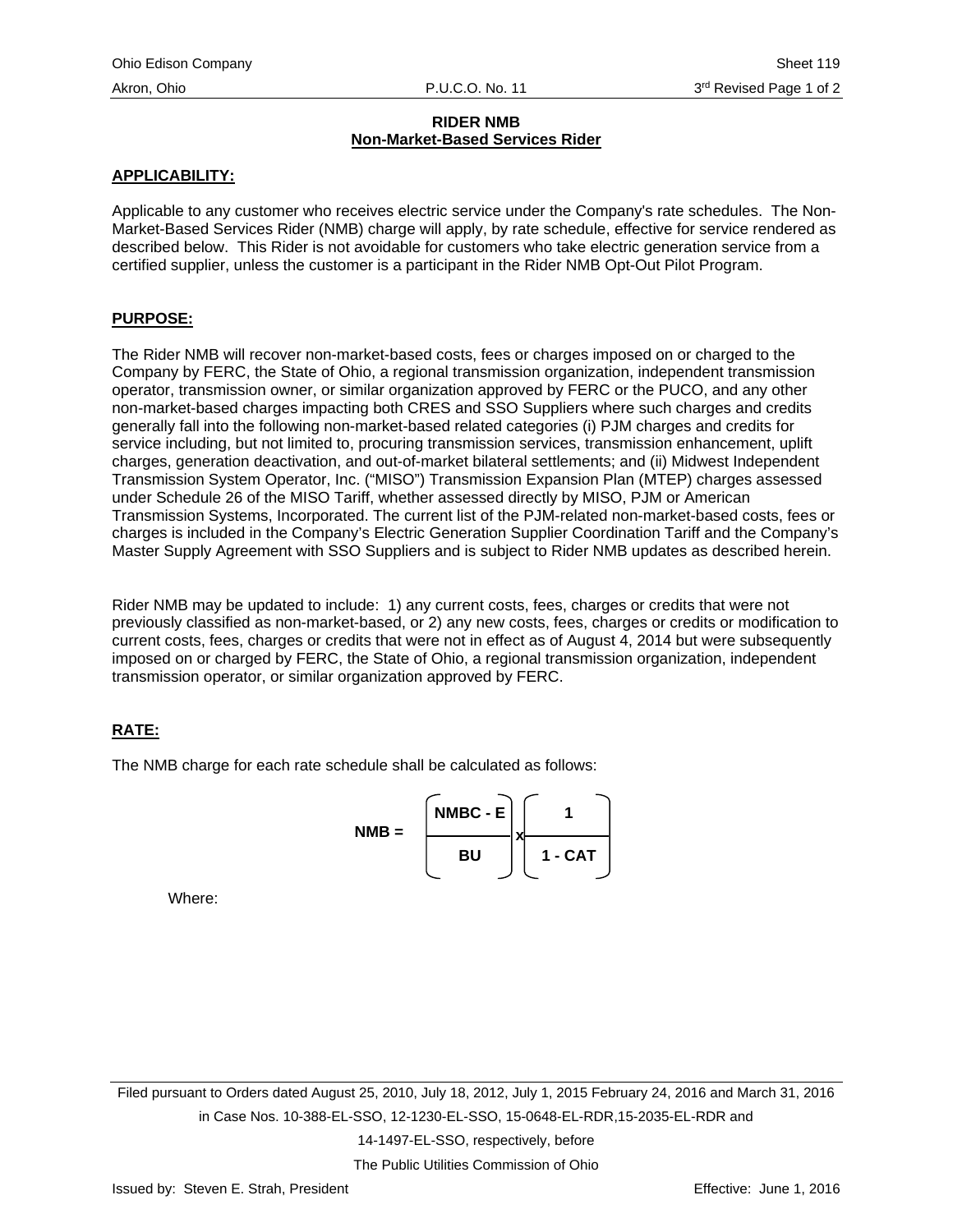#### **RIDER NMB Non-Market-Based Services Rider**

**NMBC** = The amount of the Company's total projected Non-Market-Based Services-related costs for the Computation Period, allocated to each rate schedule.

> The Computation Period over which NMB will apply shall be for a 12 month period beginning no later than 75 days after filing, which will be no later than January 15th of each year.

- **E** = Starting June 1, 2012, any net over- or under-collection of the Non-Market-Based Services-related costs, including applicable interest, invoiced during the period from June 1, 2011 to March 31, 2012, allocated to rate schedules. Thereafter, E will be calculated for the 12-month period immediately preceding the Computation Period.
- **BU** = Forecasted billing units for the Computation Period for each rate schedule.
- **CAT** = The Commercial Activity Tax rate as established in Section 5751.03 of the Ohio Revised Code.

#### **NMB charges:**

| RS (all kWhs, per kWh)          | 1.3881c  |
|---------------------------------|----------|
| GS* (per kW of Billing Demand)  | \$3.3281 |
| GP* (per kW of Billing Demand)  | \$4.3305 |
| GSU (per kVa of Billing Demand) | \$3.7612 |
| GT (per kVa of Billing Demand)  | \$3.1154 |
| STL (all kWhs, per kWh)         | 0.0000c  |
| TRF (all kWhs, per kWh)         | 0.9182c  |
| POL (all kWhs, per kWh)         | 0.0000c  |

Separately metered outdoor recreation facilities owned by non-profit, governmental and educational institutions, such as athletic fields, served under Rate GS or GP, primarily for lighting purposes, will be charged per the NMB charge applicable to Rate Schedule POL.

#### **RIDER UPDATES:**

The charges contained in this Rider shall be updated and reconciled on an annual basis. The Company will file with the PUCO a request for approval of the Rider NMB charges no later than January 15th of each year, which shall become effective on a service rendered basis no later than 75 days after filing, unless otherwise ordered by the Commission.

Filed pursuant to Orders dated August 25, 2010, July 18, 2012, July 1, 2015, March 31, 2016 and February 23, 2017 in Case Nos. 10-388-EL-SSO, 12-1230-EL-SSO, 15-0648-EL-RDR, 14-1297-EL-SSO

and 16-2043-EL-RDR, respectively, before

The Public Utilities Commission of Ohio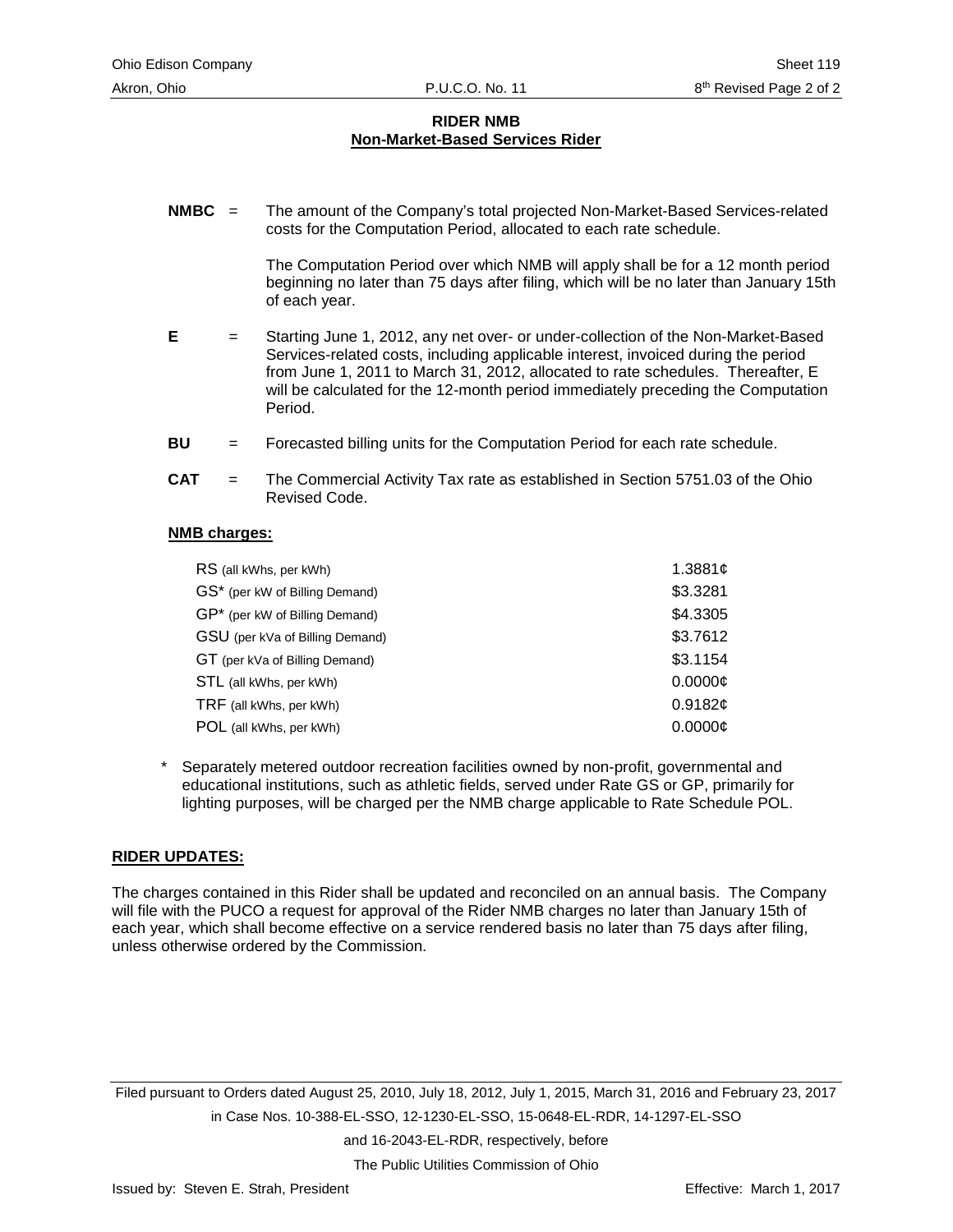## **RIDER RDD Residential Deferred Distribution Cost Recovery Rider**

## **APPLICABILITY:**

Applicable to any residential customer who receives electric service under the Company's rate schedules. The Residential Deferred Distribution Cost Recovery Rider (RDD) charge will apply, effective for service rendered beginning September 1, 2010 and continuing until recovery of the actual August 31, 2009 balances related to the post May 31, 2007, ETP Transition Tax, Line Extension and RCP Distribution deferrals, including applicable interest, is completed. This Rider is not avoidable for customers who take electric generation service from a certified supplier.

| RATE:                    | Summer  | Winter  |
|--------------------------|---------|---------|
| <b>Monthly Charge</b>    | \$0.000 | \$0.000 |
| First 500 kWhs, per kWh  | 0.0000c | 0.0000c |
| All excess kWhs, per kWh | 0.0000c | 0.0000c |

## **RIDER UPDATES:**

The charges contained in this Rider shall be updated and reconciled May 31, 2010, December 31, 2010, and May 31, 2011. For the May 2010 and May 2011 reconciliation, the Company shall file with the Public Utilities Commission of Ohio ("PUCO") a request for approval of the rider updated charges which, unless otherwise ordered by the PUCO, shall become effective on a service rendered basis September 1, 2010 and September 1, 2011, respectively. The rider charges resulting from the December 31, 2010 reconciliation will become effective in January 2011 upon filing with the PUCO subject to final reconciliation in May 2011. Regardless of the scheduled reconciliation periods, the deferred balance will be tracked and the charges will actually cease with the billing portion immediately following the one in which full recovery of the deferred balances is achieved.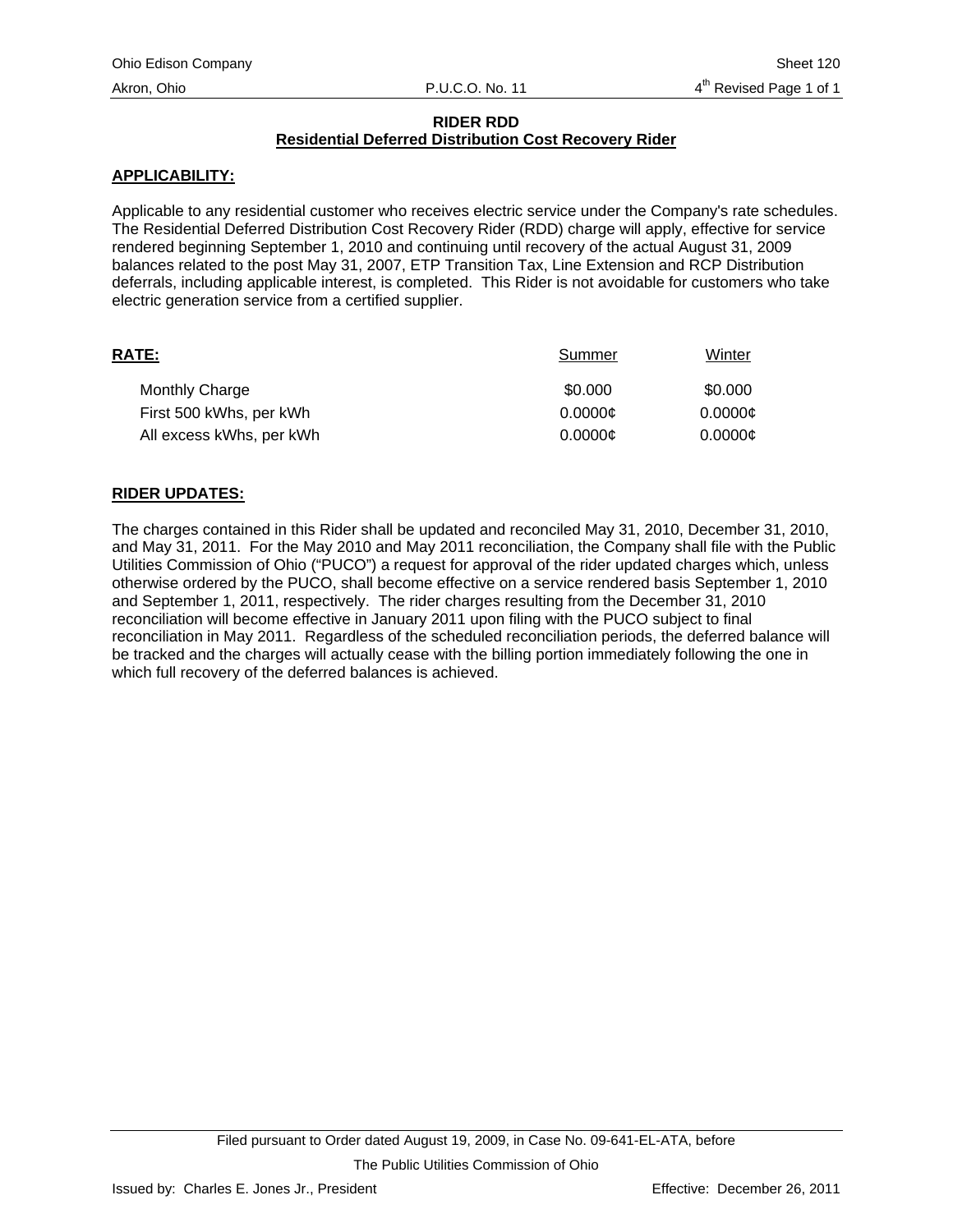## **RIDER NDD**

# **Non-Residential Deferred Distribution Cost Recovery Rider**

# **APPLICABILITY:**

Applicable to any non-residential service customer who receives electric service under the Company's rate schedules<sup>1</sup>. The Non-Residential Deferred Distribution Cost Recovery Rider (NDD) charge will apply, by rate schedule, effective for service rendered as described in the following section to recover the actual August 31, 2009 balances related to the post May 31, 2007, ETP Transition Tax, Line Extension and RCP Distribution deferrals, plus applicable interest. This Rider is not avoidable for customers who take electric generation service from a certified supplier.

| RATE:                                        | Summer   | Winter   |
|----------------------------------------------|----------|----------|
| $GS1$ (all kWhs, per kWh)                    | 0.0000c  | 0.0000c  |
| $GP^{1,2}$ (per kW of Billing Demand)        | \$0.0000 | \$0.0000 |
| GSU <sup>1</sup> (per kVa of Billing Demand) | \$0.0000 | \$0.0000 |
| GT (per kVa of Billing Demand)               | \$0.0000 | \$0.0000 |
| STL (all kWhs, per kWh)                      | 0.0000c  | 0.0000c  |
| TRF (all kWhs, per kWh)                      | 0.0000c  | 0.0000c  |
| POL (all kWhs, per kWh)                      | 0.0000c  | 0.0000c  |
|                                              |          |          |

## **Note:**

- 1 Customers subject to the School Credit Provision of Rider EDR are exempted from this Rider.
- 2 Separately metered outdoor recreation facilities owned by non-profit governmental and educational institutions, such as athletic fields, served under Rate GP, primarily for lighting purposes, will be charged per the NDD charge applicable to Rate Schedule GS.

# **RIDER UPDATES:**

The charges contained in this Rider shall be updated and reconciled May 31, 2010, December 31, 2010, and May 31, 2011. For the May 2010 and May 2011 reconciliation, the Company shall file with the Public Utilities Commission of Ohio ("PUCO") a request for approval of the rider updated charges which, unless otherwise ordered by the PUCO, shall become effective on a service rendered basis September 1, 2010 and September 1, 2011, respectively. The rider charges resulting from the December 31, 2010 reconciliation will become effective in January 2011 upon filing with the PUCO subject to final reconciliation in May 2011.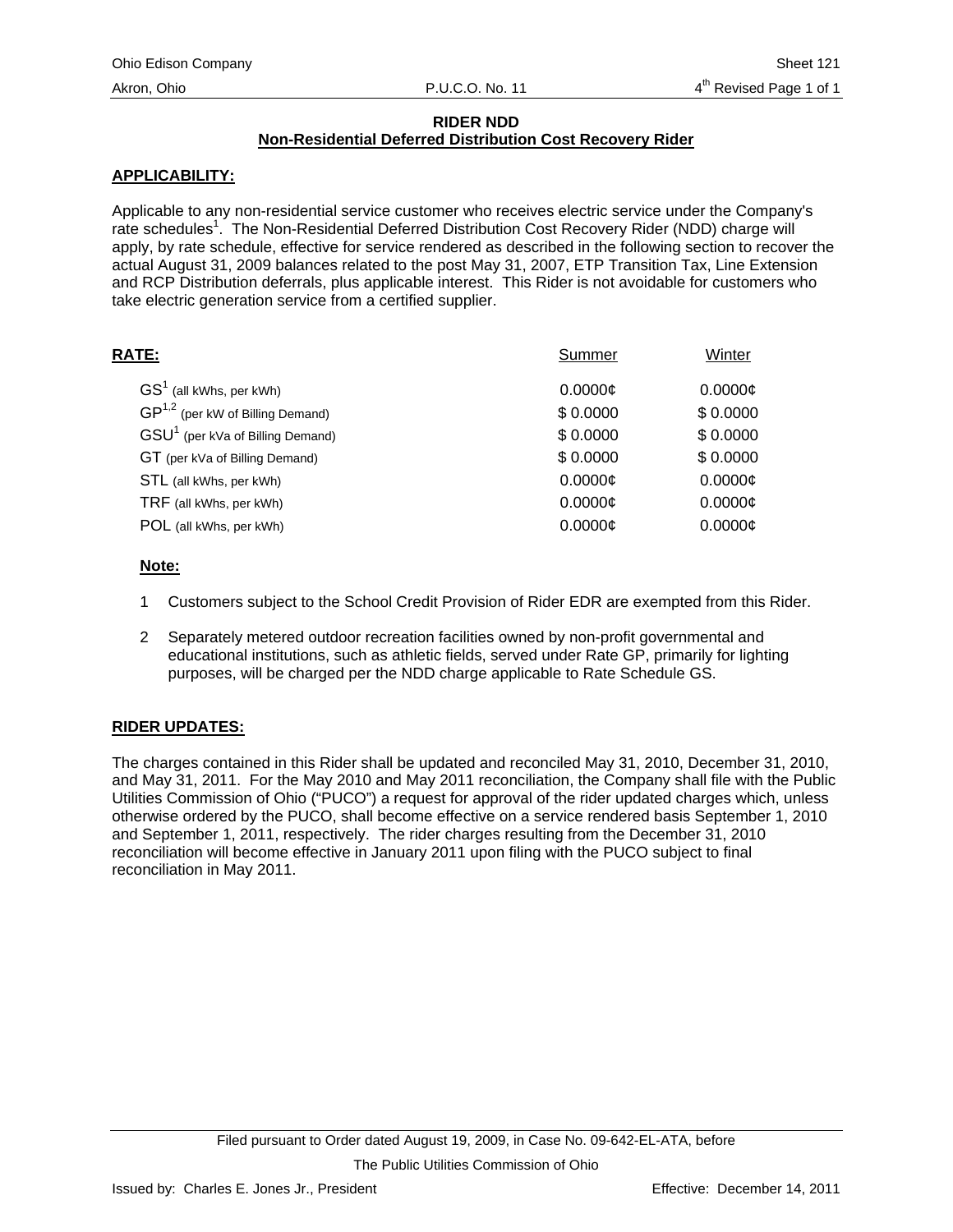## **RIDER RER Residential Electric Heating Recovery Rider**

## **APPLICABILITY:**

Applicable to any residential customer that takes electric service under the Company's rate schedules. The Residential Electric Heating Recovery Rider (RER) charges will apply, by rate schedule, effective for service rendered as described below. This Rider is not avoidable for customers who take electric generation service from a certified supplier.

#### **PURPOSE:**

The charges provided for in this Rider recover deferred purchased power costs which represent the differential between the amounts paid by customers that received or are receiving Rider RGC credits and the amounts that otherwise would have been paid by those customers but for the Commission's orders and entries in the 10-176-EL-ATA proceeding, including applicable interest.

- 1. The RER1 charge set forth in this Rider recovers deferred purchased power costs associated with the 10-176-EL-ATA proceeding incurred by the Company from the implementation of Rider RGC through June 30, 2011, including applicable interest.
- 2. The RER2 charge set forth in this Rider recovers on-going deferred purchased power costs not otherwise recovered through the RER1 charge per the Order in Case No. 10-176-EL-ATA dated May 25, 2011, including applicable interest.

## **RATE:**

The following charges will apply, by rate schedule for all kWhs per kWh:

|           | RER <sub>1</sub><br><u> 1980 - Johann Stoff, Amerikaansk politiker (</u> | RER <sub>2</sub> |
|-----------|--------------------------------------------------------------------------|------------------|
| <b>RS</b> | $0.0000 \phi$                                                            | 0.3280c          |

## **RIDER UPDATES:**

The RER charges set forth in this Rider shall be updated and reconciled on a semi-annual basis. No later than December 1st and June 1st of each year, the Company shall file with the PUCO a request for approval of these rider charges which, unless otherwise ordered by the PUCO, shall become effective on a service rendered basis on January 1st and July 1st of each year.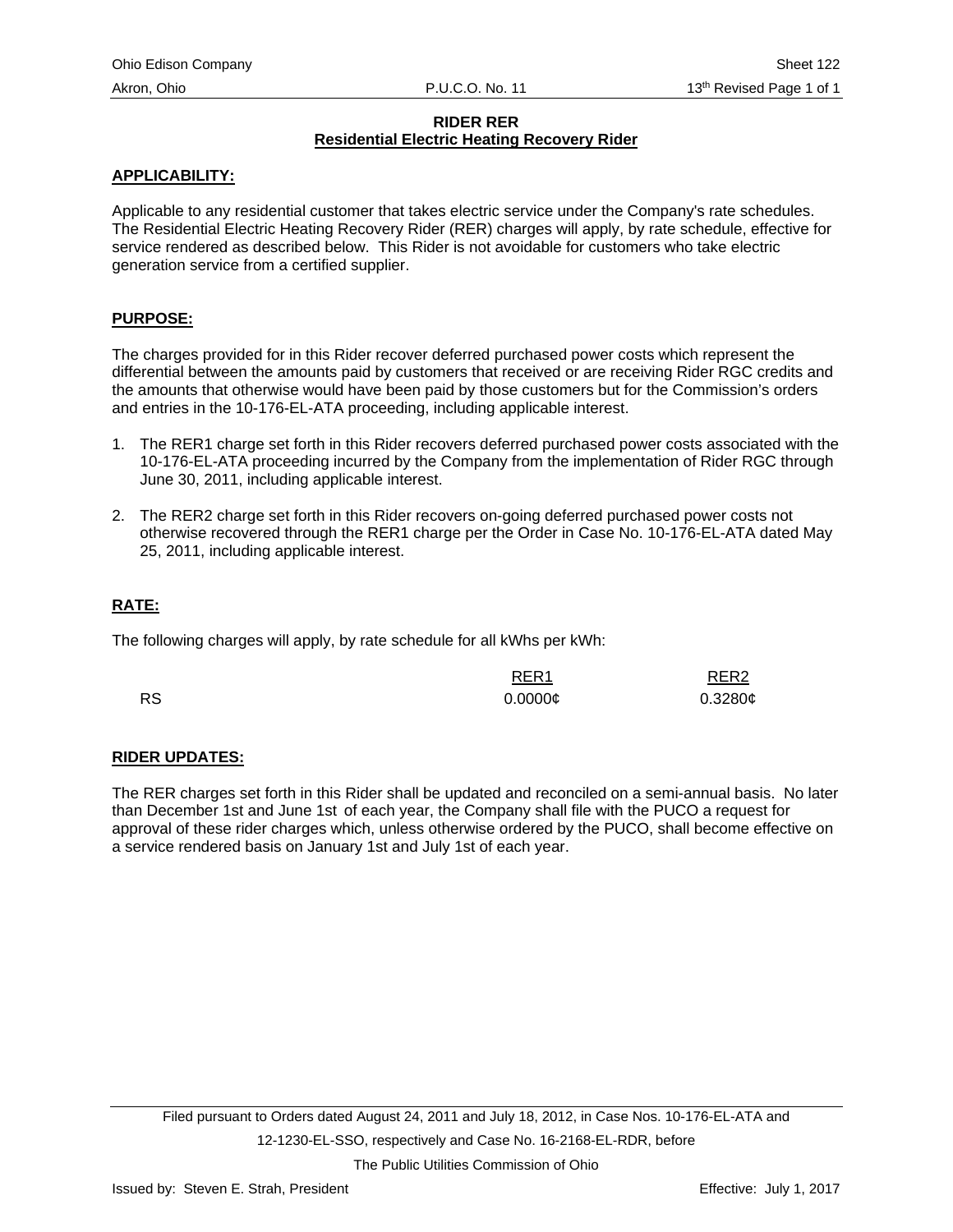## **RIDER RGC Residential Generation Credit Rider**

## **APPLICABILITY:**

Applicable to any customer taking service under Rate Schedule RS who took service from the Company under one of the following rate schedules as of January 1, 2007, or any subsequent customer at that same service address, who continues to comply with the requirements of the previously applicable rate schedule set forth below, and who uses electricity as their primary or sole source of heat at that address:

Residential Space Heating Rate **Containers** Constanting Rate Construction Construction Construction Construction Residential Optional Time-of-Day **Contact Contact Contact Contact Contact Contact Contact Contact Contact Contact Contact Contact Contact Contact Contact Contact Contact Contact Contact Contact Contact Contact Contact Cont** Residential Optional Controlled Service Rider Content Content Content Content Original Sheet No. 14 Residential Load Management Rate **Communist Communist Communist Communist Communist Communist Communist Communist Communist Communist Communist Communist Communist Communist Communist Communist Communist Communist Communis** Residential Optional Electrically Heated Apartment Rate **Communist Construction** Original Sheet No. 19

This Residential Generation Credit Rider (RGC) credit is effective for service rendered beginning October 31 through March 31, per kWh, for all kWhs in excess of 1,250 kWhs, consumed by the customer during each such billing period. This Rider is not avoidable for customers who take electric generation service from a certified supplier.

## **RATE:**

 $RGC$  credit  $(0.6400)$ ¢

## **ADDITIONAL PROVISION:**

Any customer taking service under Rate Schedule RS who took service from the Company under one of the above rate schedules as of January 1, 2007, or any subsequent customer at that same service address, who continues to comply with the requirements of the previously applicable rate schedule set forth above, and who takes electric generation service from a certified supplier, will have generation charges reduced by 1.90¢ per kWh for all kWhs in excess of 500 kWhs consumed by the customer during each winter billing period as defined in the Electric Service Regulations.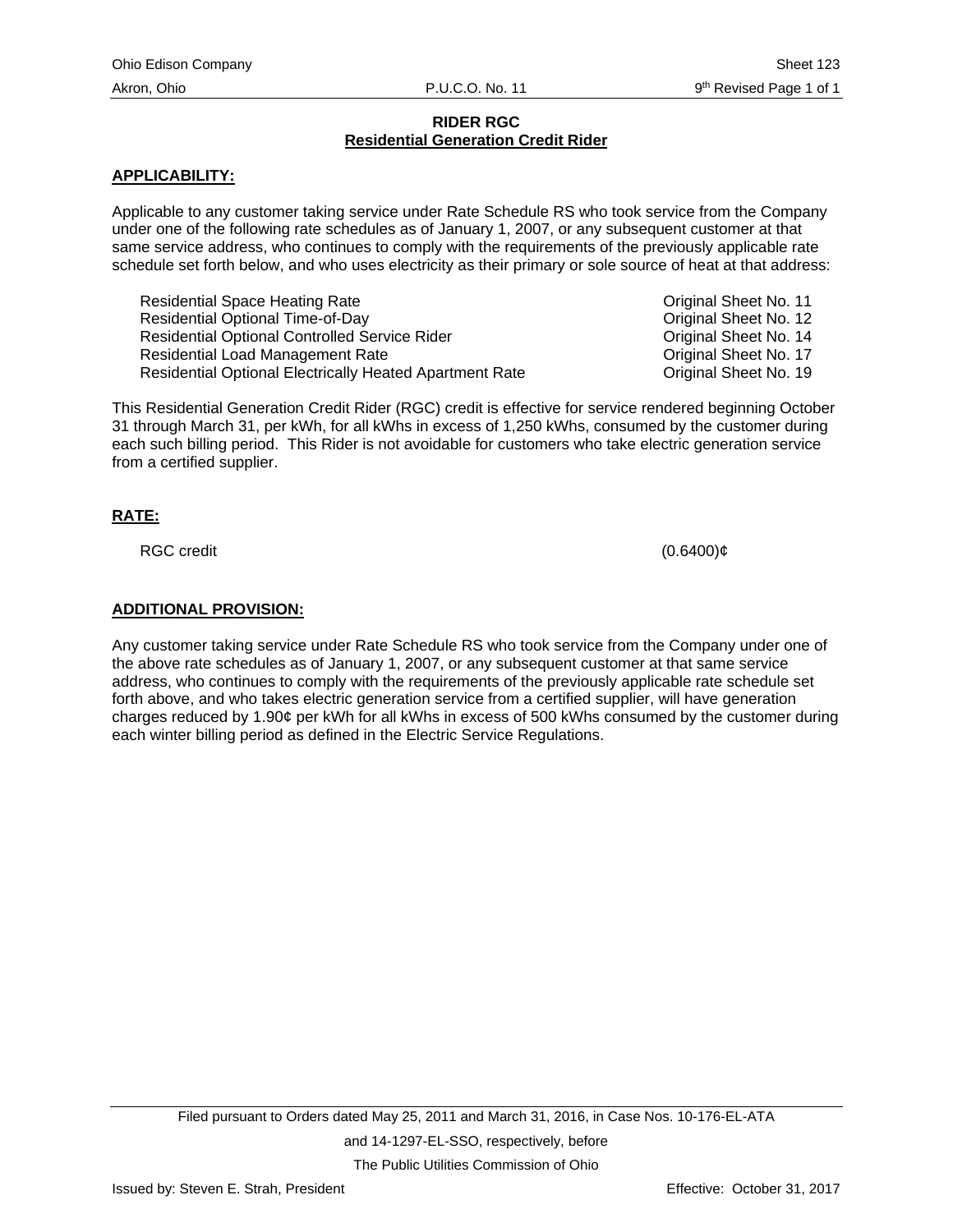## **RIDER DCR Delivery Capital Recovery Rider**

#### **APPLICABILITY:**

Applicable to any customer who receives electric service under the Company's rate schedules set forth below. The Delivery Capital Recovery Rider (DCR) charges will apply, by rate schedule, effective for bills rendered beginning December 1, 2017. This Rider is not avoidable for customers who take electric generation service from a certified supplier.

## **RATE:**

| RS (all kWhs, per kWh)          | 0.7158c  |
|---------------------------------|----------|
| GS (per kW of Billing Demand)   | \$2.4175 |
| GP (per kW of Billing Demand)   | \$1.7602 |
| GSU (per kVa of Billing Demand) | \$0.7332 |

#### **PROVISIONS:**

The charges set forth in this Rider recover costs associated with delivery plant investments made since the date certain in Case No. 07-551-EL-AIR, exclusive of any delivery plant investments being recovered elsewhere.

#### **RIDER UPDATES:**

The charges contained in this Rider shall be updated on a quarterly basis. Effective with the filing made on or about April 20, 2014, the Company will file a request for approval of the Rider charges on or about March 31st, June 30th, September 30th and December 31st of each year. Charges, unless otherwise ordered by the PUCO, shall become effective on a bills rendered basis on June 1st, September 1st, December 1st and March 1st of each year.

Filed pursuant to Order dated March 31, 2016 in Case No. 14-1297-EL-SSO, and in Case No. 17-1920-EL-RDR before The Public Utilities Commission of Ohio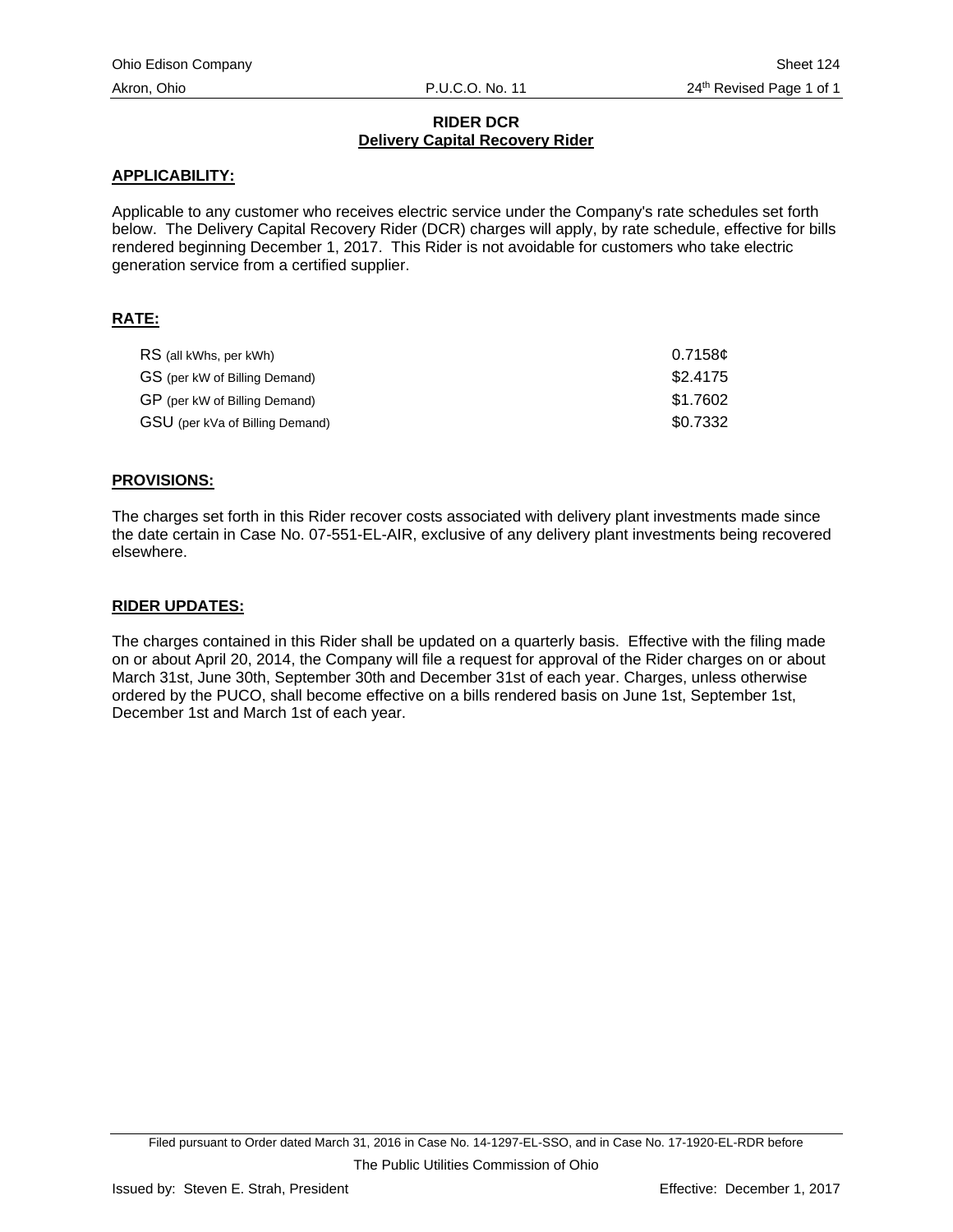## **RIDER PIR Phase-In Recovery Rider**

## **APPLICABILITY:**

Applicable to any customer who receives electric service under the Company's rate schedules set forth below. The Phase-In Recovery Rider (PIR) charges will apply, by rate schedule, for all kWhs per kWh. This Rider is nonbypassable within the meaning of O.R.C. § 4928.231 and is not avoidable for customers who take electric generation service from a certified supplier.

#### **RATE:**

| <b>RS</b>  | $0.0356$ ¢ |
|------------|------------|
| GS         | $0.0356$ ¢ |
| <b>GP</b>  | $0.0356$ ¢ |
| GSU        | $0.0356$ ¢ |
| GT.        | $0.0356$ ¢ |
| <b>STL</b> | $0.0356$ ¢ |
| <b>TRF</b> | $0.0356$ ¢ |
| POL        | $0.0356$ ¢ |

#### **PROVISIONS:**

The charges set forth in this Rider recover costs associated with phase-in recovery bonds issued to securitize costs for which the Company was previously authorized recovery, in accordance with O.R.C. §§ 4928.23 through 4928.2318.

## **RIDER UPDATES:**

The charges contained in this Rider shall be updated on a semi-annual basis. No later than November  $1<sup>st</sup>$ and May 1st of each year, the Company will file with the PUCO a request for approval of the Rider charges which, unless otherwise ordered by the PUCO, shall become effective on a service rendered basis on January  $1<sup>st</sup>$  and July  $1<sup>st</sup>$  of each year.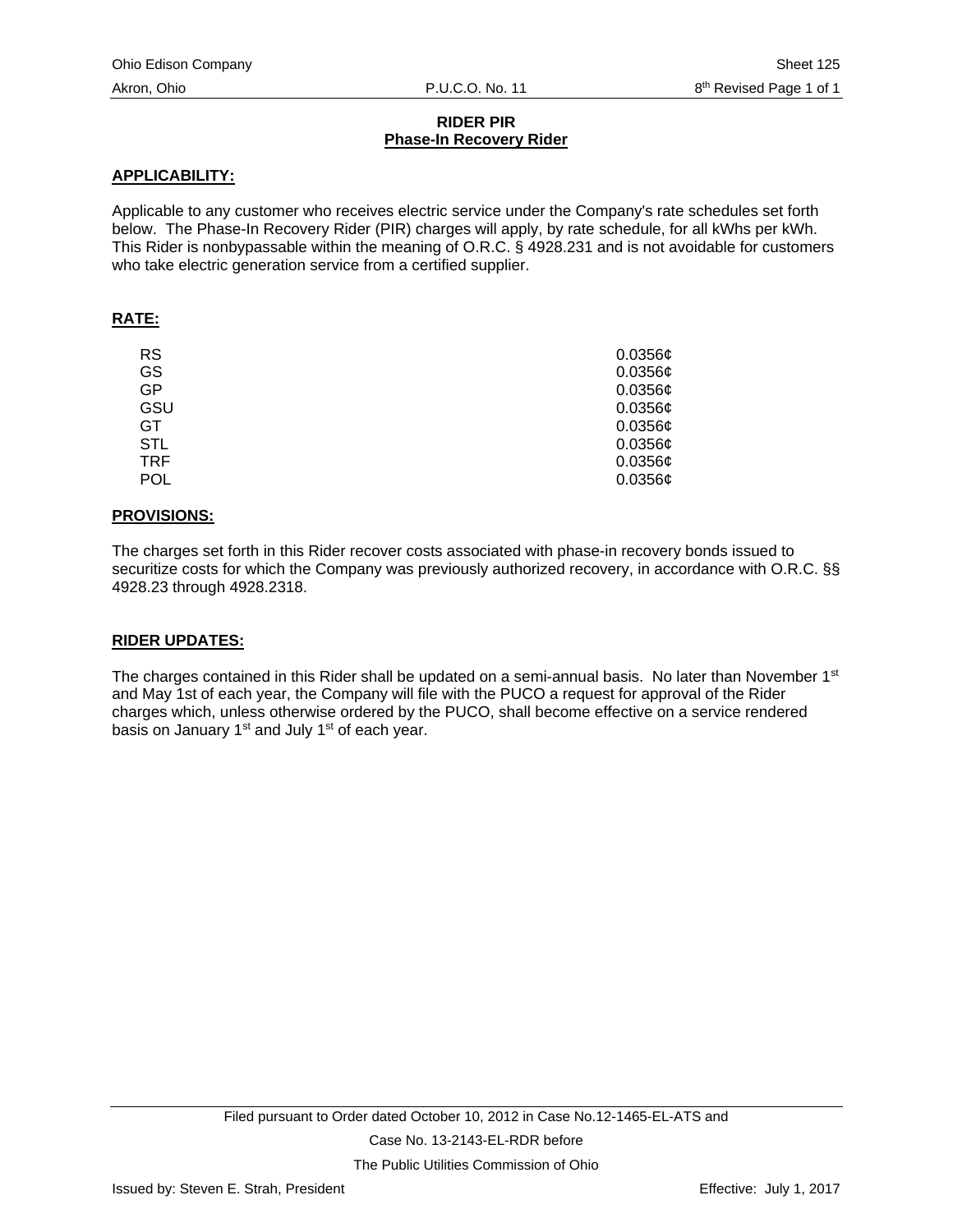## **RIDER GDR Government Directives Recovery Rider**

## **APPLICABILITY:**

Applicable to any customer who receives electric service under the Company's rate schedules. This Government Directives Recovery Rider (GDR) charge is a fixed monthly charge and will be effective for service rendered beginning June 1, 2016. This Rider is not avoidable for customers during the period the customer takes electric generation service from a certified supplier.

## **PURPOSE:**

Charges set forth in this Rider shall recover costs associated with federal or state government mandates enacted after August 4, 2014.

## **CHARGE\*:**

| <b>RS</b>               | \$0.0000 |
|-------------------------|----------|
| GS                      | \$0.0000 |
| GP                      | \$0.0000 |
| GSU                     | \$0.0000 |
| GT                      | \$0.0000 |
| STL (per lighting unit) | \$0.0000 |
| <b>TRF</b>              | \$0.0000 |
| <b>POL</b>              | \$0.0000 |

\* The charges listed above, except those for rate schedule STL, will be applied per customer, per month. Any customer who receives electric service under rate schedule STL will have the above charge applied per lighting unit, per month.

## **RIDER UPDATES:**

The charges contained in this Rider shall be updated and reconciled on a semi-annual basis. No later than December 1st and June 1st of each year, the Company shall file with the PUCO a request for approval of these charges which, unless otherwise ordered by the PUCO, shall become effective on a service rendered basis on January 1st and July 1st of each year, beginning January 1, 2017.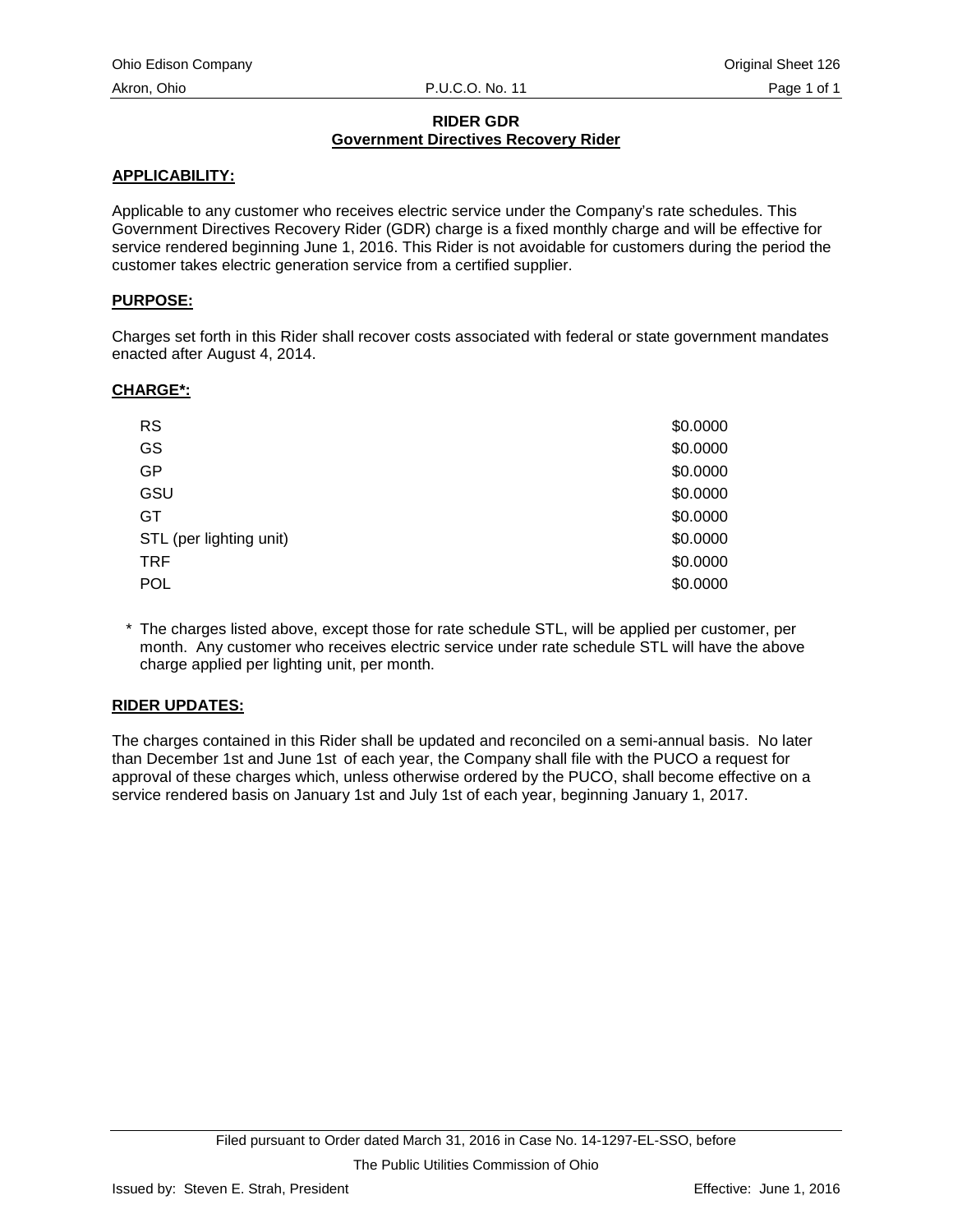### **RIDER AMO Automated Meter Opt-out Rider**

## **APPLICABILITY:**

Applicable to any customer taking service under all rate schedules who has been notified that the customer's meter will be replaced with an advanced meter and who does not wish to have an advanced meter installed at the customer's premises or any customer who currently has an advanced meter who wishes to have it removed (hereafter, "Opt-out Customers"). This Rider is not avoidable for any customer during the period the customer takes electric generation service from a certified supplier. The tariff shall not be available to any customer taking generation service under a time differentiated rate.

## **RATE:**

The charge to remove the advanced meter for this service and install a non-communicating meter is \$0. In addition, Opt-out Customers will receive a monthly customer charge.

Customer Charge  $\sim$  200.000  $\sim$  300.000  $\sim$  300.000  $\sim$  300.000  $\sim$ 

## **ADDITIONAL PROVISION:**

A non-communicating meter will be used to provide electric service for customers who elect this option. Opt-out Customers will be charged the initial and monthly charges described above once the replacement meter(s) is installed. Customers who opt out prior to the advanced meter installation will be charged only the monthly charge described above.

The Company may refuse to provide advanced meter opt-out service in either of the following circumstances:

- 1) If such a service creates a safety hazard to consumers or their premises, the public, or the electric utility's personnel or facilities.
- 2) If a customer does not allow the electric utility's employees or agents access to the meter at the customer's premises.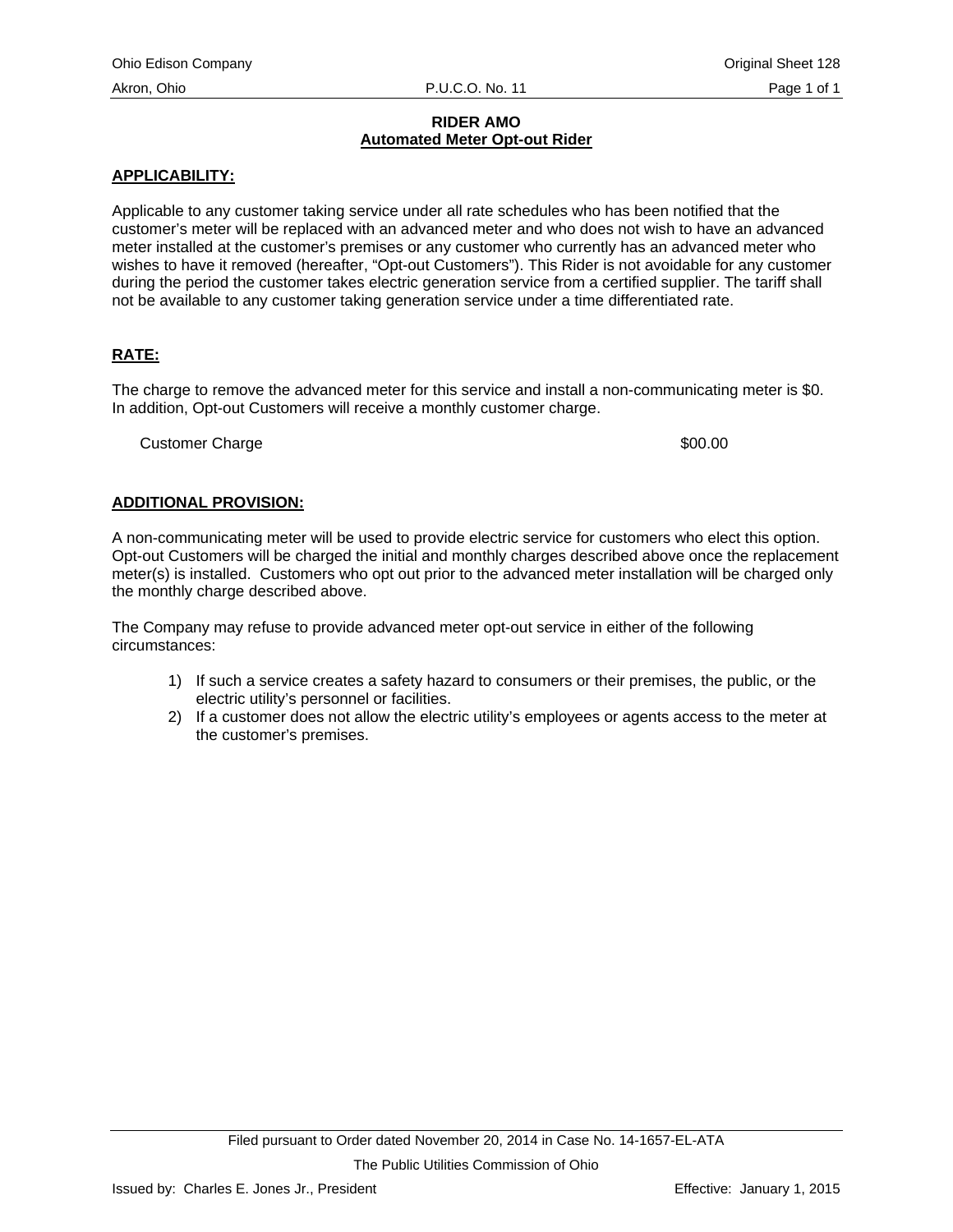#### **RIDER ORR Ohio Renewable Resources Rider**

## **APPLICABILITY:**

Applicable to any customer who receives electric service under the Company's rate schedules. This Ohio Renewable Resources Rider (ORR) will be effective for service rendered beginning June 1, 2016. This Rider is not avoidable for customers during the period the customer takes electric generation service from a certified supplier.

The ORR charges will apply, by rate schedule, as follows:

## **RATE:**

| RS (all kWhs, per kWh)          | 0.0000c  |
|---------------------------------|----------|
| GS (per kW of Billing Demand)   | \$0,0000 |
| GP (per kW of Billing Demand)   | \$0,0000 |
| GSU (per kVa of Billing Demand) | \$0,0000 |
| GT (per kVa of Billing Demand)  | \$0,0000 |
| STL (all kWhs, per kWh)         | 0.0000c  |
| TRF (all kWhs, per kWh)         | 0.0000c  |
| POL (all kWhs, per kWh)         | 0.0000c  |
|                                 |          |

#### **RIDER UPDATES:**

The charges contained in this Rider shall be updated on an annual basis. No later than April 1st of each year, the Company will file with the PUCO a request for approval of the Rider charges which, unless otherwise ordered by the PUCO, shall become effective on a service rendered basis on June 1st of each year.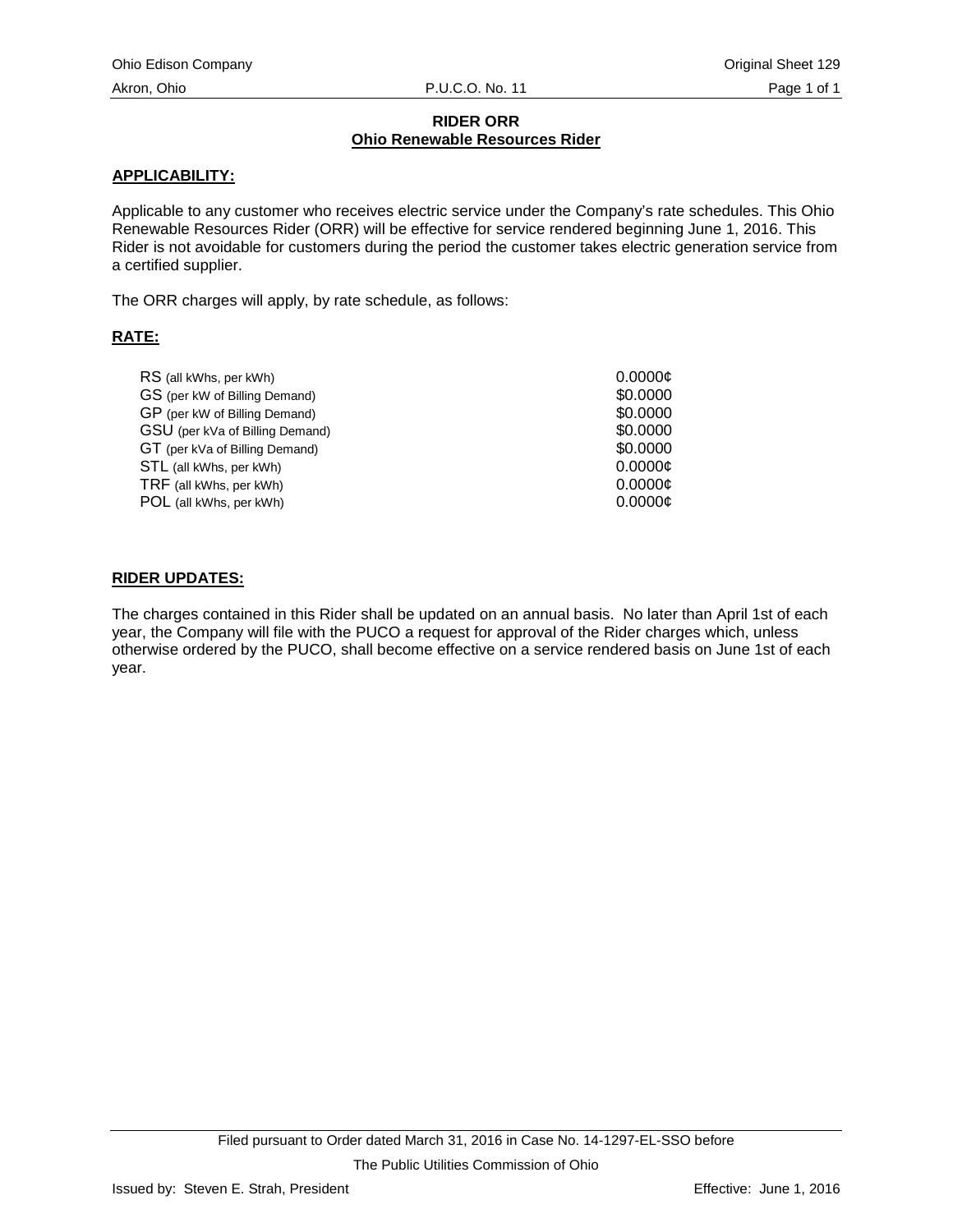## **RIDER HLF**

# **Commercial High Load Factor Experimental Time-of-Use Rider**

## **AVAILABILITY:**

Available to qualifying commercial customers with headquarters located in Ohio having at least 30 facilities in the Companies' combined service territory with each facility consuming at least 1,500,000 kWh annually and having refrigeration as a major portion of the load. In addition, each individual facility must have interval metering, must have an average monthly load factor during the preceding 12 months of 70% or higher, and must otherwise be served under the Companies' Rate GS or Rate GP rate schedules. Once a facility qualifies for the Commercial High Load Factor Experimental Time-of-Use Rider (HLF) and is enrolled in Rider HLF, that facility may remain on Rider HLF notwithstanding any subsequent change in the load characteristics of the facility or reduction in energy consumption by the facility.

Rider HLF shall be applied in lieu of the Generation Service Rider (GEN), effective for service rendered beginning June 1, 2017, for customers participating in this voluntary experimental program.

## **RATE:**

For customers with the appropriate qualifying interval metering and who elect to be served under Rider HLF, the charge by rate schedule will be as shown below, for all kWhs, per kWh:

#### **Rider HLF Charges**

|         | Summer<br>Midday<br>Peak Hours | All Other<br>Hours |
|---------|--------------------------------|--------------------|
| Rate GS | 19.1360¢                       | 4.1183 $\sigma$    |
| Rate GP | 18.4721¢                       | 3.9757c            |

For billing purposes, the summer rates shall be applicable during each summer billing period as defined in the Electric Service Regulations.

Midday-peak time shall be noon to 6 p.m. EST, Monday through Friday, excluding holidays.

Holidays are defined as New Year's Day, Memorial Day, Independence Day, Labor Day, Thanksgiving Day, and Christmas Day.

#### **METERING:**

The customer must arrange for interval metering consistent with the Company's Miscellaneous Charges, Tariff Sheet 75.

## **TERM**:

This Rider shall expire with service rendered through May 31, 2024.

Filed pursuant to Order dated March 31, 2016 in Case No. 14-1297-EL-SSO and Case No. 16-2168-EL-RDR before The Public Utilities Commission of Ohio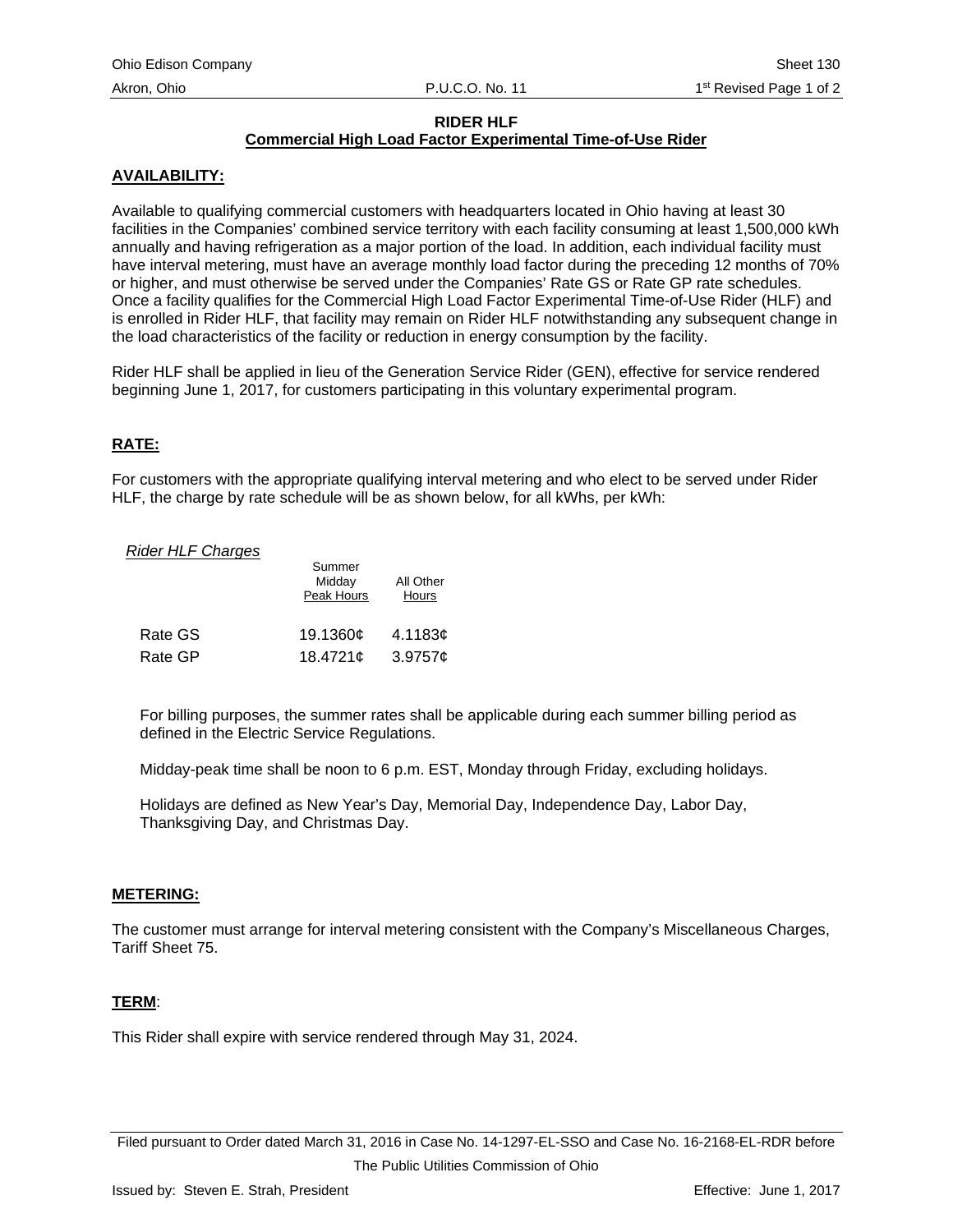## **RIDER HLF**

# **Commercial High Load Factor Experimental Time-of-Use Rider**

A customer may terminate its participation in Rider HLF at any time effective with the next scheduled meter reading, following appropriate notice to the Company by the customer. A customer may return to Rider HLF at any time provided that the customer meets the qualifications set forth in the rider.

## **RIDER UPDATES:**

The charges contained in this Rider shall be updated annually. No later than May 1st of each year, the Company will file with the PUCO a request for approval of the Rider charges coincident with the Rider GEN filing which, unless otherwise ordered by the PUCO, shall become effective on a service rendered basis on June 1st of each year.